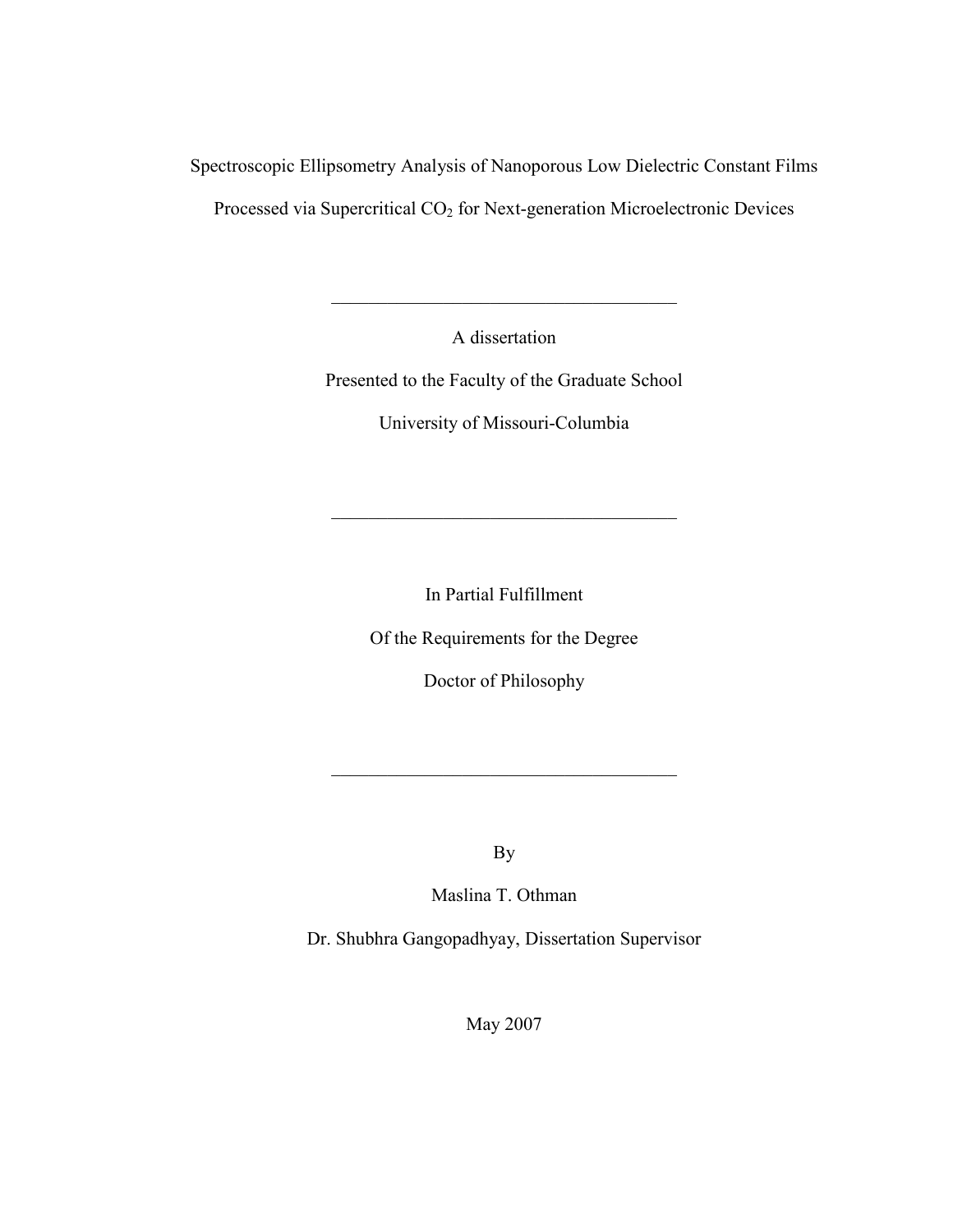The undersigned, appointed by the dean of the Graduate School, have examined the dissertation entitled

#### Spectroscopic Ellipsometry Analysis of Nanoporous Low Dielectric Constant Films Processed via Supercritical  $\overline{CO}_2$  for Next-generation Microelectronic Devices

presented by Maslina Tasrin Othman,

a candidate for the degree of Doctor of Philosophy in Electrical and Computer Engineering,

and hereby certify that, in their opinion it is worthy of acceptance.

Professor Shubhra Gangopadhyay

\_\_\_\_\_\_\_\_\_\_\_\_\_\_\_\_\_\_\_\_\_\_\_\_\_\_\_\_\_\_\_\_\_\_\_\_

\_\_\_\_\_\_\_\_\_\_\_\_\_\_\_\_\_\_\_\_\_\_\_\_\_\_\_\_\_\_\_\_\_\_\_\_

\_\_\_\_\_\_\_\_\_\_\_\_\_\_\_\_\_\_\_\_\_\_\_\_\_\_\_\_\_\_\_\_

\_\_\_\_\_\_\_\_\_\_\_\_\_\_\_\_\_\_\_\_\_\_\_\_\_\_\_\_\_\_\_\_\_

\_\_\_\_\_\_\_\_\_\_\_\_\_\_\_\_\_\_\_\_\_\_\_\_\_\_\_\_\_\_\_\_

Professor Lex A. Akers

Professor Suchismita Guha

Professor Ping Yu

Professor Rajesh Shende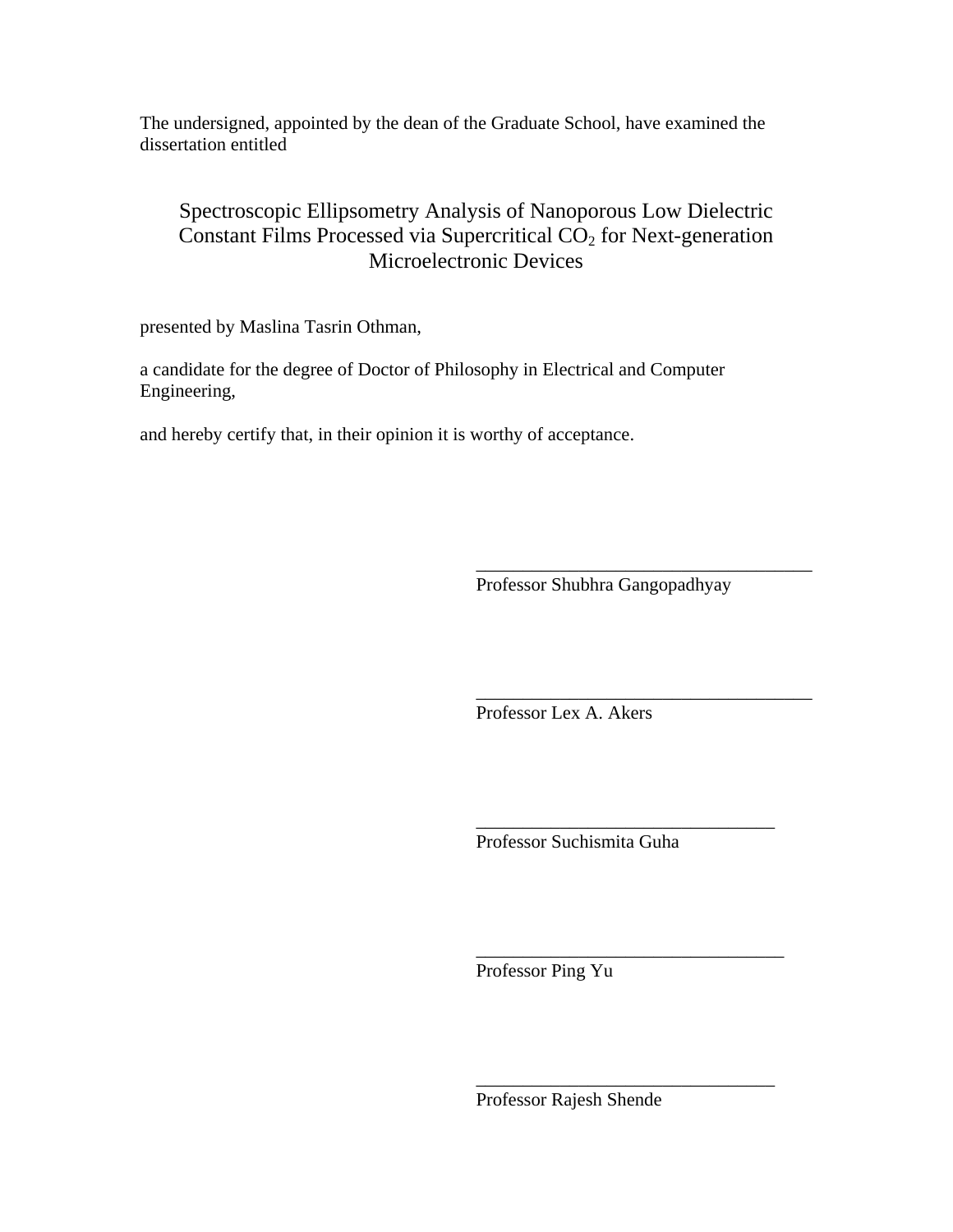#### Acknowledgements

First and foremost I would like to thank my dissertation supervisor, Professor Shubhra Gangopadhyay, who is supported me in every possible way being her guidance and ideas. Thank you for guiding me through out my PhD's studies. Without her I would not have accomplished this. What she taught me is far beyond this research itself.

It is also a pleasure to acknowledge the assistance of Dr. Jorge Lubguban and his family throughout my PhD program.

My gratitude also goes to the faculty and staff in the Department of Electrical Engineering at the University of Missouri-Columbia for contributing in one way or another to my studies. I would also like to thank to Tami Beatty and Betty Barfield for helping me in many ways through my undergraduate, master and Ph.D studies.

Last but not least, I am very grateful to my family for supporting me in many ways. I am extremely thankful to my many friends who supported me through difficulties I encountered during my research and studies.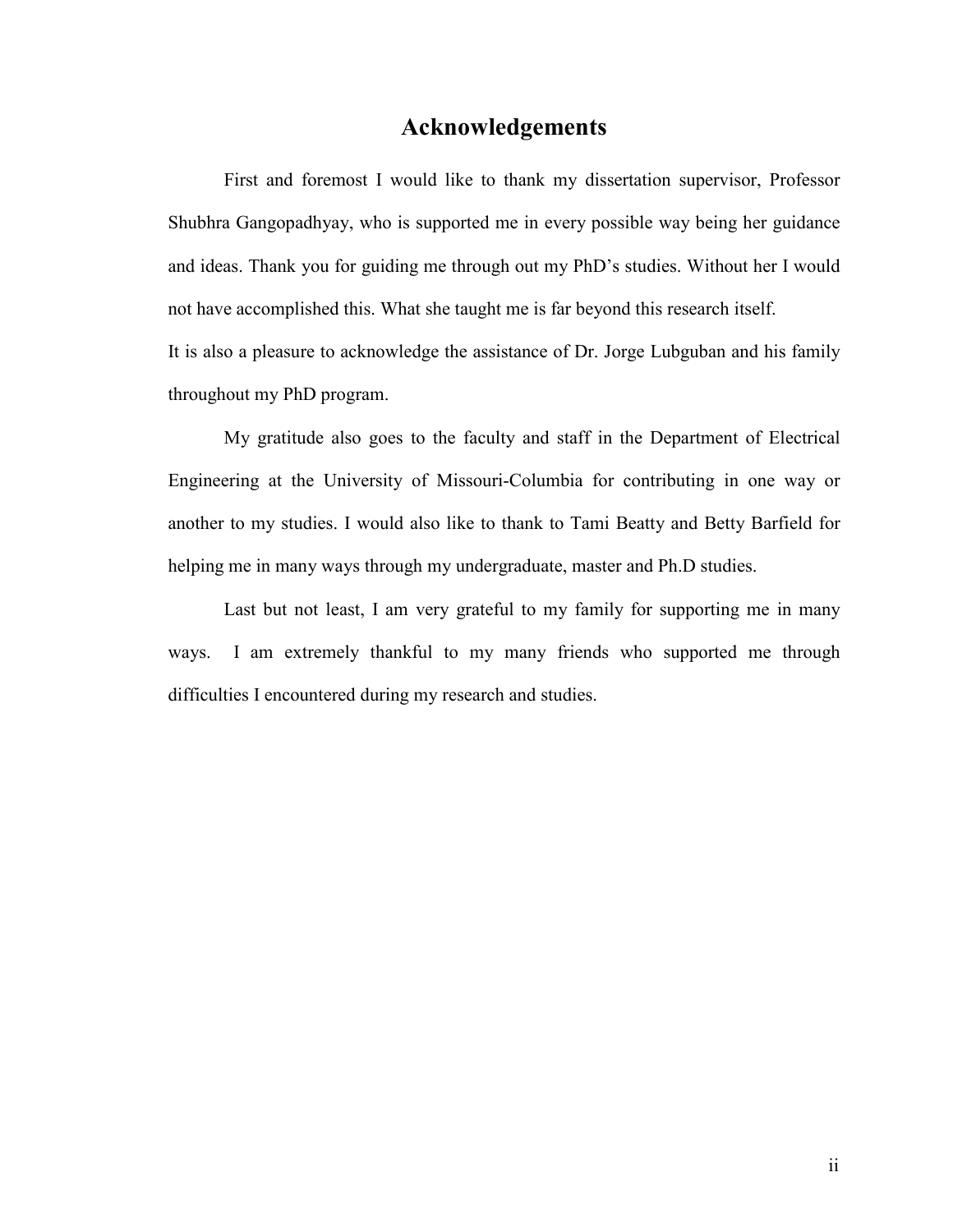# Table of Contents

| 11    |                                                                                             |  |
|-------|---------------------------------------------------------------------------------------------|--|
| 12    |                                                                                             |  |
| 1.3   |                                                                                             |  |
| 1.4   |                                                                                             |  |
| 1.5   |                                                                                             |  |
| 1.6   |                                                                                             |  |
| 1.7   |                                                                                             |  |
| 1.8   |                                                                                             |  |
| 1.9   |                                                                                             |  |
|       |                                                                                             |  |
| 2.1   |                                                                                             |  |
| 22    | SUPERCRITICAL OR VAPOR TREATMENT WITH HMDS TO REPAIR POROUS FILM  24                        |  |
| 2.3   | SUPERCRITICAL OR VAPOR TREATMENT WITH TMCS TO REPAIR POROUS FILM  28                        |  |
| 2.4   |                                                                                             |  |
|       |                                                                                             |  |
| 3.1   |                                                                                             |  |
| 32    |                                                                                             |  |
| 3.2.1 |                                                                                             |  |
| 3.2.2 |                                                                                             |  |
| 3.2.3 |                                                                                             |  |
| 3.2.4 | Variable Angle Spectroscopic Ellipsometry (VASE <sup>TM</sup> ) Measurement and Analysis 43 |  |
| 3.3   | ANALYTICAL METHOD USING SPECTROSCOPY ELLIPSOMETRY TO CHARACTERIZE THIN FILM 47              |  |
| 3.3.1 |                                                                                             |  |
| 3.3.2 |                                                                                             |  |
| 3.3.3 |                                                                                             |  |
| 3.3.4 |                                                                                             |  |
| 3.3.5 |                                                                                             |  |
| 3.4   |                                                                                             |  |
| 3.5   |                                                                                             |  |
| 3.5.1 |                                                                                             |  |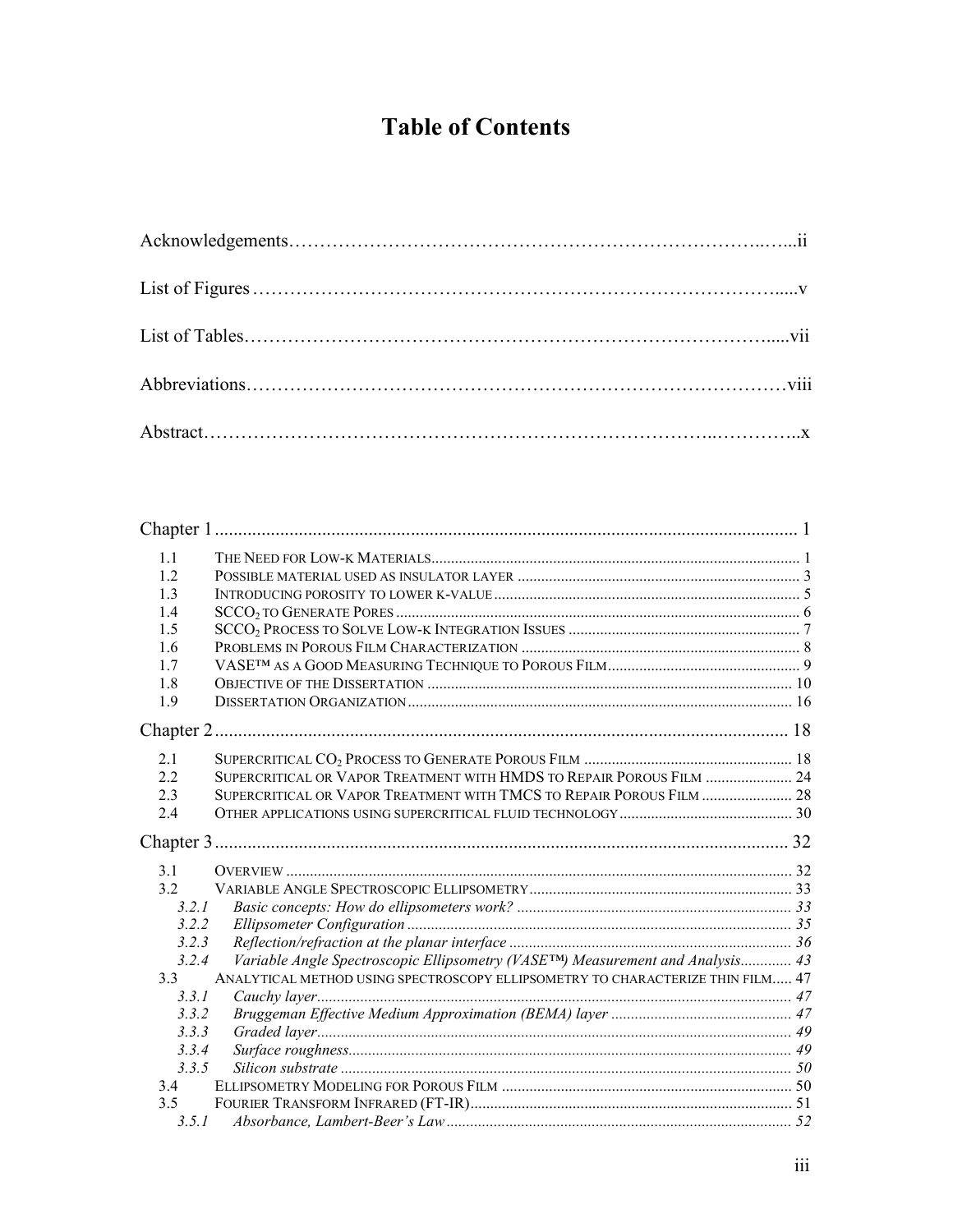| 3.5.2   |                                                                                      |  |
|---------|--------------------------------------------------------------------------------------|--|
| 3.6     |                                                                                      |  |
|         |                                                                                      |  |
| 4.1     |                                                                                      |  |
| 4. L. L |                                                                                      |  |
| 4.1.2   |                                                                                      |  |
| 4.2     |                                                                                      |  |
| 4.3     |                                                                                      |  |
| 4.3.1   |                                                                                      |  |
| 4.3.2   |                                                                                      |  |
| 4.4     |                                                                                      |  |
|         |                                                                                      |  |
| 5.1     |                                                                                      |  |
| 52      | IMPLEMENTED SPECTROSCOPIC ELLIPSOMETRY ANALYTICAL METHOD FOR CHARACTERIZING          |  |
|         |                                                                                      |  |
| 5.3     |                                                                                      |  |
| 5.3.1   |                                                                                      |  |
| 5.3.2   |                                                                                      |  |
| 5.3.3   |                                                                                      |  |
| 5.4     |                                                                                      |  |
| 541     |                                                                                      |  |
| 5.4.2   |                                                                                      |  |
| 5.4.3   |                                                                                      |  |
| 5.5     | SILYLATION (TMCS) TO RESTORE HYDROPHOBICITY IN POROUS FILM VIA SCCO2 93              |  |
| 5.5.1   |                                                                                      |  |
| 5.5.2   |                                                                                      |  |
| 5.5.3   |                                                                                      |  |
| 5.6     | SPECTROSCOPIC ELLIPSOMETRY STUDY OF THE REDUCTION IN POROSITY OF OPEN-PORE           |  |
|         |                                                                                      |  |
| 5.6.1   |                                                                                      |  |
| 5.6.2   |                                                                                      |  |
| 5.6.3   |                                                                                      |  |
| 5.7     | CHARACTERIZATION OF PLASMA EXPOSED SAMPLES FOLLOWED BY POROGEN/WATER REMOVAL.<br>110 |  |
| 5.7.1   |                                                                                      |  |
| 5.7.2   |                                                                                      |  |
| 5.7.3   |                                                                                      |  |
|         |                                                                                      |  |
|         |                                                                                      |  |
| 6.1     |                                                                                      |  |
|         |                                                                                      |  |
|         |                                                                                      |  |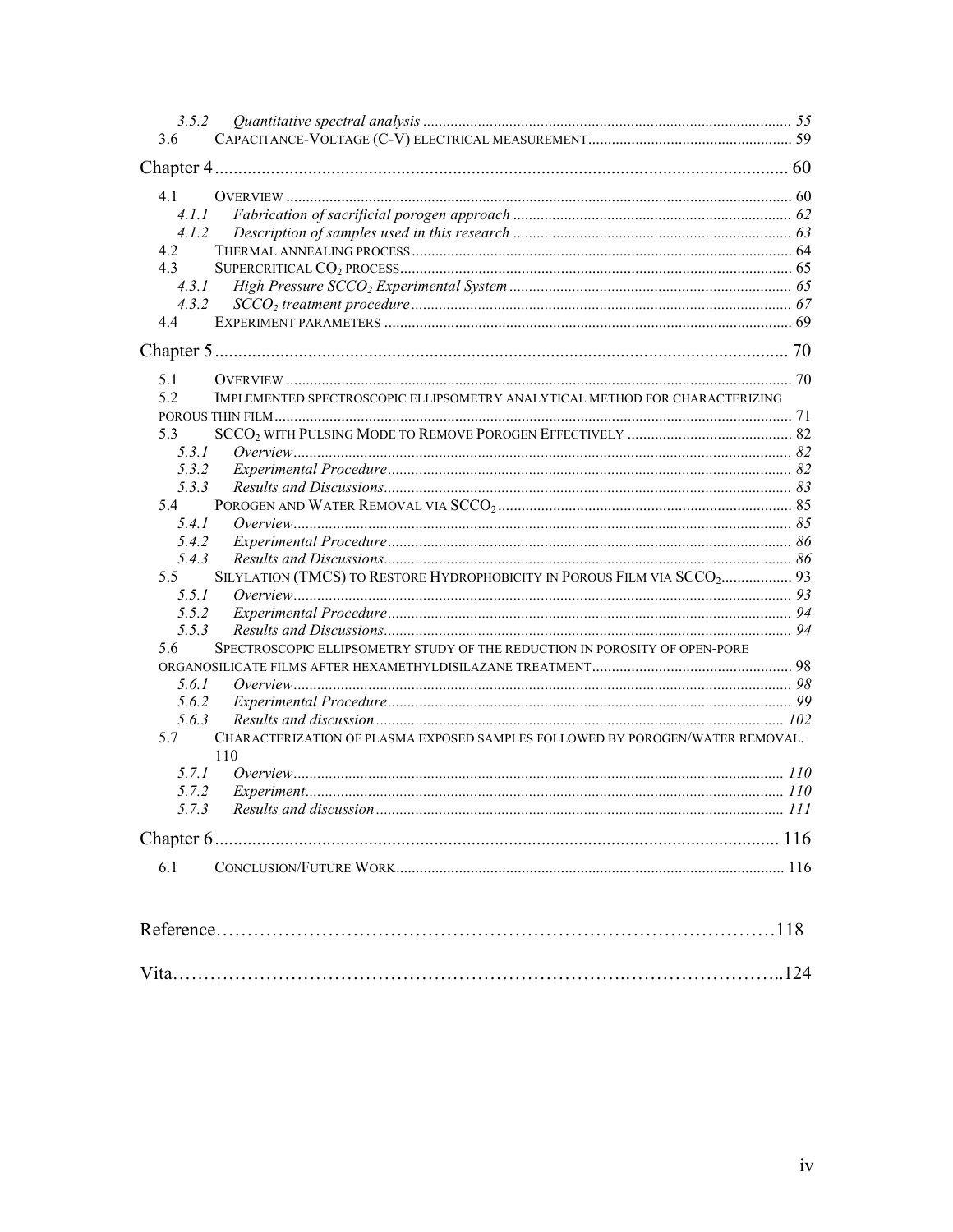# List of Figures

| Figure 1-1. Moore's Law predicted exponential increases in the number of transistors             |    |
|--------------------------------------------------------------------------------------------------|----|
|                                                                                                  |    |
|                                                                                                  |    |
| Figure 2-1. A phase diagram showing the different phase and supercritical region 19              |    |
|                                                                                                  |    |
|                                                                                                  |    |
| Figure 3-2. Rotating Analyzer Ellipsometer, Variable Angle Spectroscopy Ellipsometer             |    |
|                                                                                                  |    |
| Figure 3-3. Illustrates oblique incident, refracted and reflected beam on planar surface         |    |
|                                                                                                  |    |
| Figure 3-4. Incident beam refracted into film resulted in multiple internal reflection and       |    |
| reflected out to medium $\theta$ .                                                               | 43 |
|                                                                                                  |    |
| Figure 3-6. Illustrates schemative representative of Bruggeman Effective Medium                  |    |
|                                                                                                  |    |
| Figure 3-7. Shows the schematic representative of (a) single layer and (b) graded layer to       |    |
|                                                                                                  |    |
|                                                                                                  |    |
| Figure 3-9. A simple absorption experiment showing some incident light is been                   |    |
|                                                                                                  |    |
| Figure 3-10. Comparison FT-IR spectra between (a) absorption and (b) transmission as a           |    |
| . 55                                                                                             |    |
| Figure 3-11. Example of FT-IR spectra (a) baseline construction and (b) baseline                 |    |
|                                                                                                  |    |
| Figure 3-12. Demonstration of multiple Gaussian curve fitting of FTIR spectra 57                 |    |
|                                                                                                  |    |
| Figure 4-2. Nanoporous film with two different morphology structure (a) closed-pore and          |    |
|                                                                                                  | 62 |
| Figure 4-3. Procedures to prepare nanoporous film using sacrificial porogen approach. 63         |    |
|                                                                                                  |    |
| Figure 5-1. Nonporous PMSSQ (a) $\Psi$ fit spectra (b) $\Delta$ fit spectra using Cauchy model.  |    |
|                                                                                                  |    |
| Figure 5-2. Generated and experimental (a) $\Psi$ fit spectra and (b) $\Delta$ fit spectra using |    |
|                                                                                                  |    |
| Figure 5-3. Depth profiles at 633 nm wavelength for open pore film using single BEMA             |    |
|                                                                                                  |    |
| Figure 5-4 Depth profiles at 633 nm wavelength for (1) closed pore films using single            |    |
| BEMA with grading [MSE = 2.2], two BEMA layers with grading [MSE = 2.2] and (2)                  |    |
|                                                                                                  |    |
| Figure 5-5. Generated and experimental (a) and (b) using single BEMA model (MSE=77)              |    |
|                                                                                                  |    |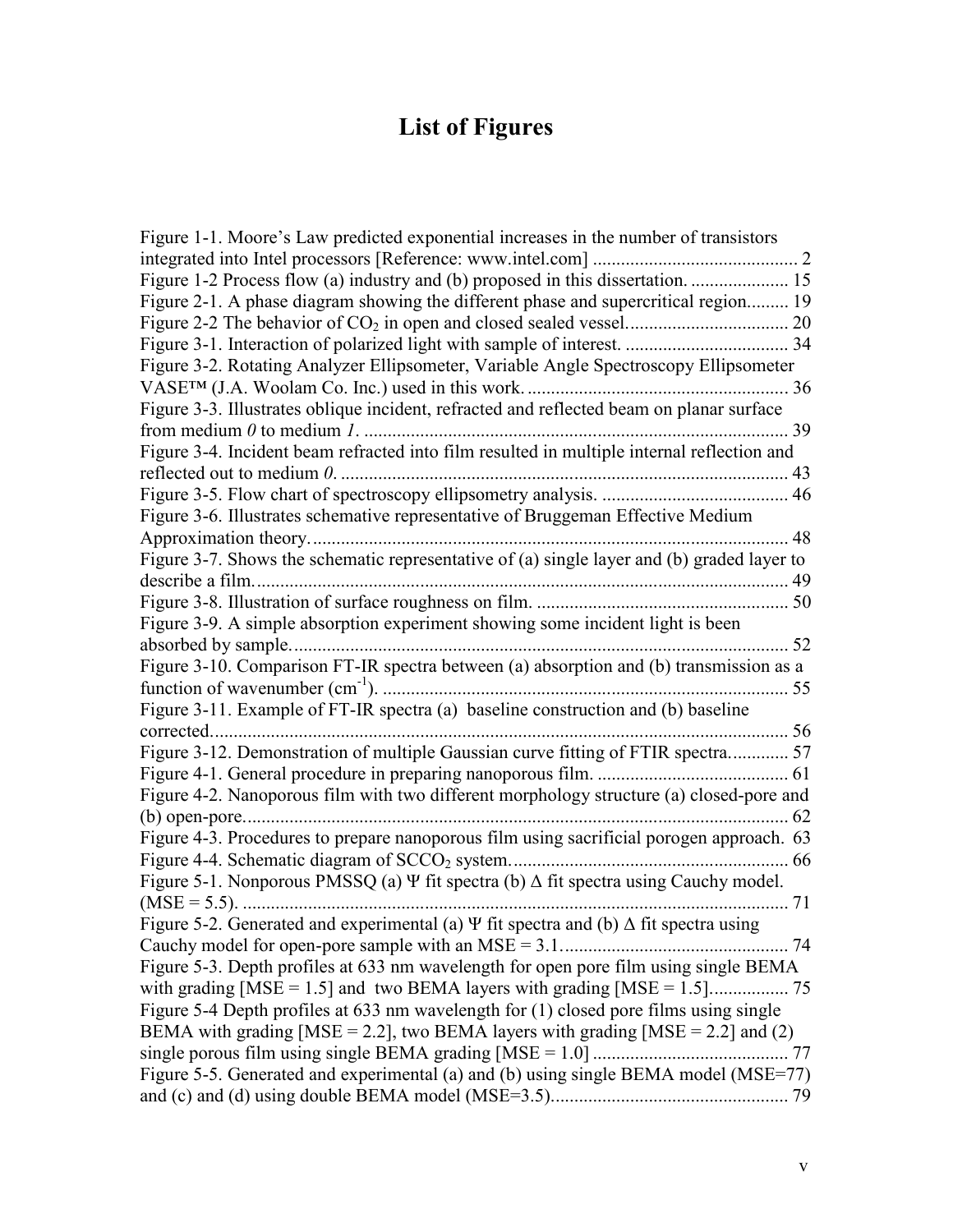| Figure 5-6. Depth profile at 633 nm wavelength for bi-layer porous film with different                                                                                                               |  |
|------------------------------------------------------------------------------------------------------------------------------------------------------------------------------------------------------|--|
|                                                                                                                                                                                                      |  |
| Figure 5-8. Multiple co-solvents injections $SCCO2$ process in comparison with annealed<br>84                                                                                                        |  |
| Figure 5-9. FTIR –CH absorption spectra for multiple injections in SCCO <sub>2</sub> process 85                                                                                                      |  |
| Figure 5-10. Refractive index depth profile at 633 nm wavelength for closed-pore film<br>after several treatments: before extraction, SCCO <sub>2</sub> /co-solvents and SCCO <sub>2</sub> /Methanol |  |
| 89                                                                                                                                                                                                   |  |
| Figure 5-11 FTIR spectra of -OH absorption band after several treatments: as-cured,<br>$\dots$ 90                                                                                                    |  |
| Figure 5-12. Refractive index depth profile at 633 nm wavelength for open-pore film                                                                                                                  |  |
| after several treatments: before extraction, SCCO <sub>2</sub> /co-solvents and SCCO <sub>2</sub> /Methanol                                                                                          |  |
| 91                                                                                                                                                                                                   |  |
| Figure 5-13. FTIR absorption spectra of -OH and -CH band after Butanol* and                                                                                                                          |  |
| 93                                                                                                                                                                                                   |  |
| Figure 5-14. Absorption spectra of -OH region after several treatments including TMCS                                                                                                                |  |
|                                                                                                                                                                                                      |  |
| Figure 5-15 Percentage water remained in the sample after different treatments.  96                                                                                                                  |  |
| Figure 5-16. Absorption spectra of CH region after several treatments including TMCS                                                                                                                 |  |
| 97                                                                                                                                                                                                   |  |
| Figure 5-17. Absorption spectra of CH region after several treatments including TMCS                                                                                                                 |  |
| 98                                                                                                                                                                                                   |  |
| Figure 5-18 SEM images of open-pore sample after (a) annealing, (b) plasma treatment                                                                                                                 |  |
| and (c)HMDS treatment and the correspondence (d) refractive index depth profile.  104                                                                                                                |  |
| Figure 5-19 SEM images of closed-pore sample after (a) annealing, (b) plasma treatment<br>and (c)HMDS treatment and the correspondence (d) refractive index depth profile.  109                      |  |
| Figure 5-20 shows the refractive index depth profile of open-pore processed samples (a)                                                                                                              |  |
|                                                                                                                                                                                                      |  |
| Figure 5-21 FTIR spectra of 2800cm-1 – 4000 cm <sup>-1</sup> and 950cm <sup>-1</sup> – 1250cm <sup>-1</sup> , open-pore                                                                              |  |
| pore processed samples (a) and (c) with plasma process (b) and (d) without plasma                                                                                                                    |  |
|                                                                                                                                                                                                      |  |
| Figure 5-22 Depth profile of closed-pore processed samples (a) with plasma process and                                                                                                               |  |
|                                                                                                                                                                                                      |  |
| Figure 5-23 FTIR spectra of 2800cm-1 - 4000 cm-1 and 950cm-1 - 1250cm-1, closed-                                                                                                                     |  |
| pore pore processed samples (a) and (c) with plasma process (b) and (d) without plasma                                                                                                               |  |
|                                                                                                                                                                                                      |  |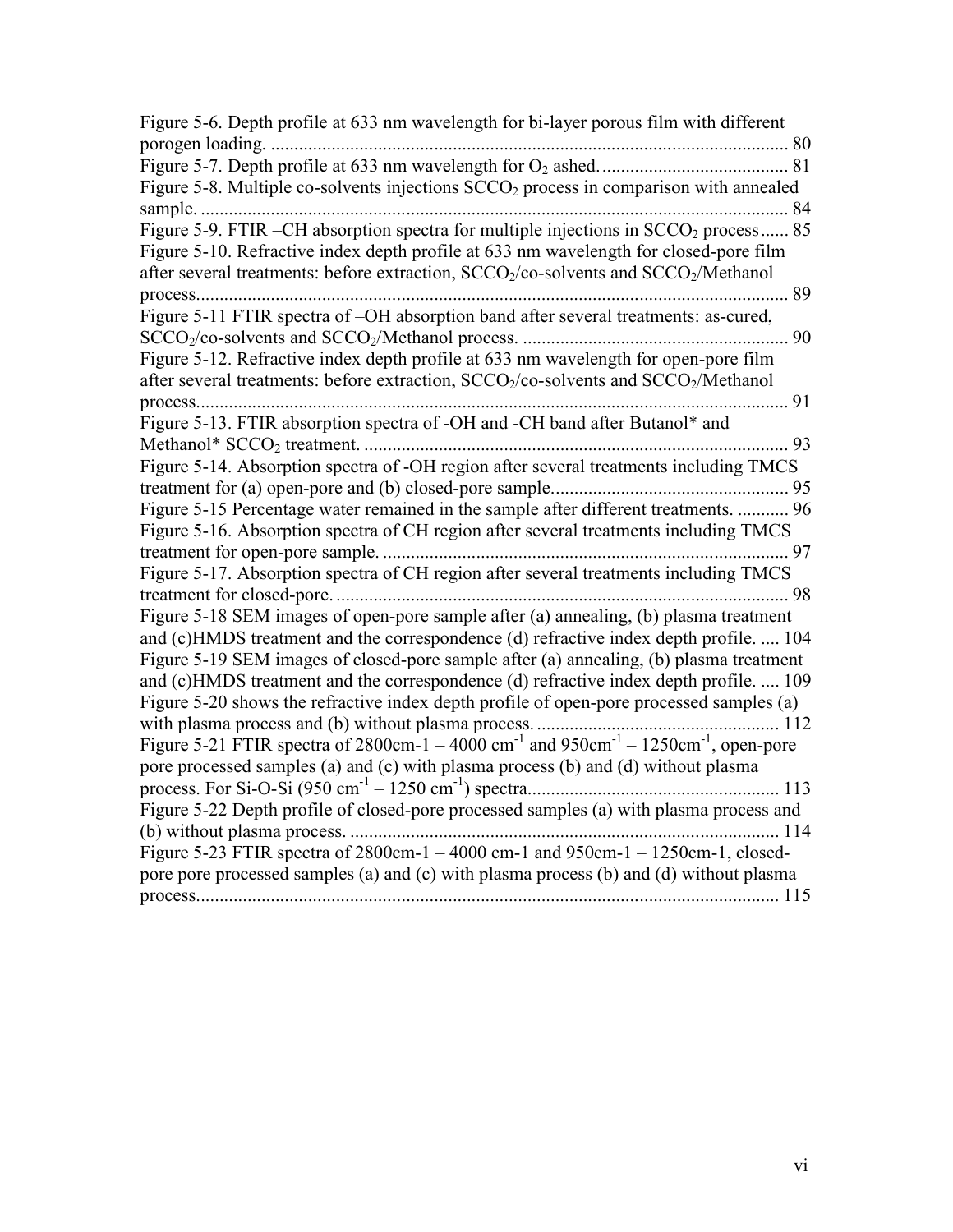# List of Tables

| Table 2-1. Physical properties of a gas, liquid and supercritical fluid.<br>21<br>.        |  |
|--------------------------------------------------------------------------------------------|--|
| Table 3-1. Selected FT-IR active band peaks used in this research.<br>$\dots$ 58           |  |
| Table 4-1. Fabricated open- and closed-pore samples used in this study with either PPG     |  |
| 64                                                                                         |  |
| Table 5-1. List of optical constants and MSE for nonporous PMSSQ and $SiO2$ film           |  |
| . 72                                                                                       |  |
| Table 5-2. List of thickness, optical constant, porosity and MSE for open- and closed-     |  |
| 73                                                                                         |  |
| Table 5-3 List of thickness, refractive index (R.I.), porosity and dielectric constant for |  |
| both open- and closed-pore films of as-cured, annealed, plasma processed and               |  |
| hexamethyldisilazane treated<br>102                                                        |  |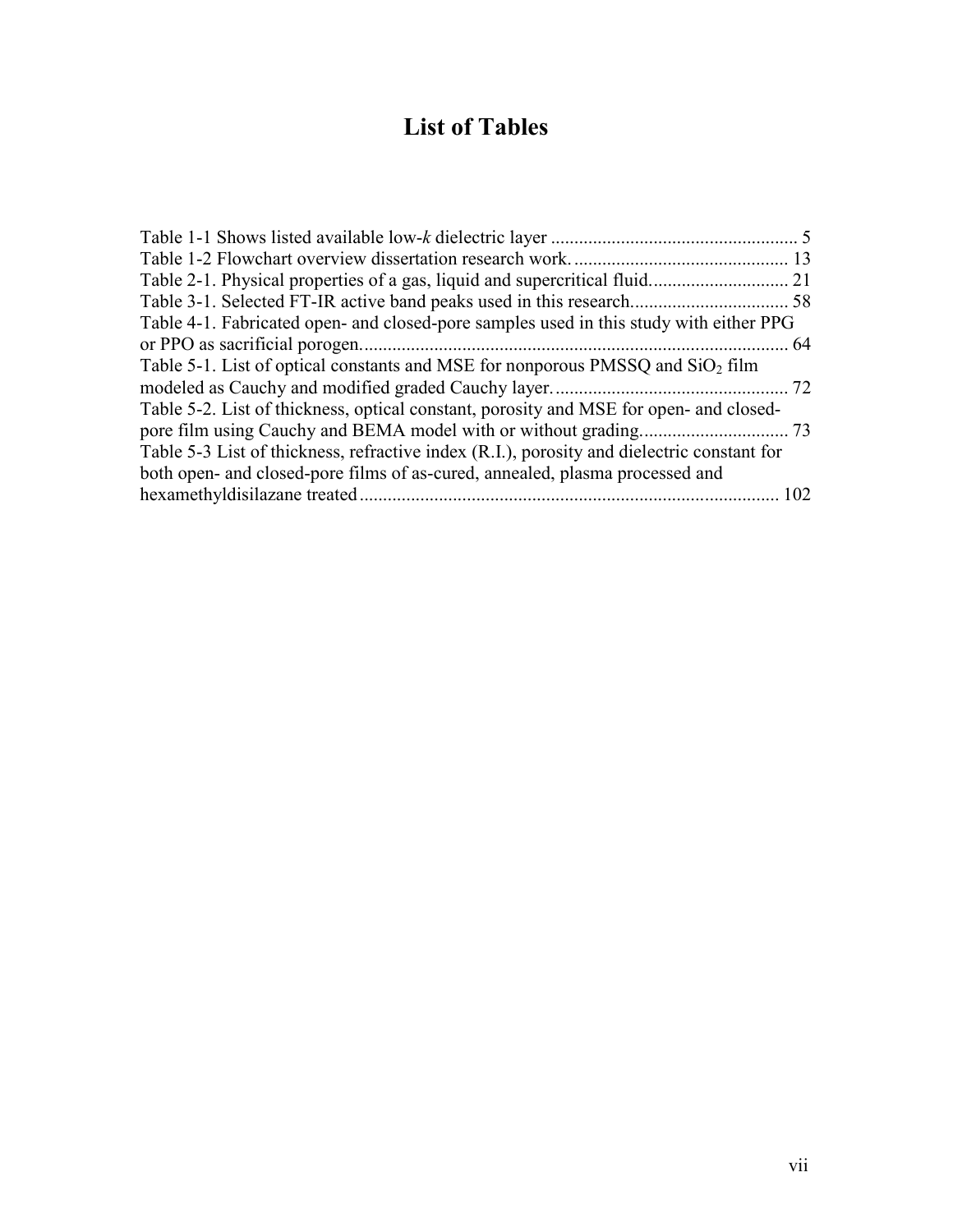# Abbreviations

- BEMA Bruggeman Effective Medium Approximation
- BEOL back-end-of-line
- CMP chemical mechanical planarization
- $C-SiO<sub>2</sub>$  carbon doped  $SiO<sub>2</sub>$
- C-V Capacitance Voltage
- EP ellipsometric porosimetry
- $F-SiO<sub>2</sub>$ . fluorinated silicon dioxide film
- FT-IR Fourier Transform Infra-red
- HMDS Hexamethyldisilizane
- ITRS International Technology Roadmap for Semiconductors
- $N_2$  nitrogen
- PMSSQ poly(methylsilsesquioxane)
- PECVD plasma enhanced chemical vapor deposition
- PALS positron annihilation lifetime spectroscopy
- PGMEA propylene glycol methyl ether acetate
- PPG poly propylene glycol
- RC resistance-capacitance
- SCCO2 Supercritical Carbon Dioxide
- SAXS small-angle x-ray spectrometry
- SEM scanning electron microscopy
- TMCS Trimethylchlorosilane
- TEFS triethoxyfluorosilane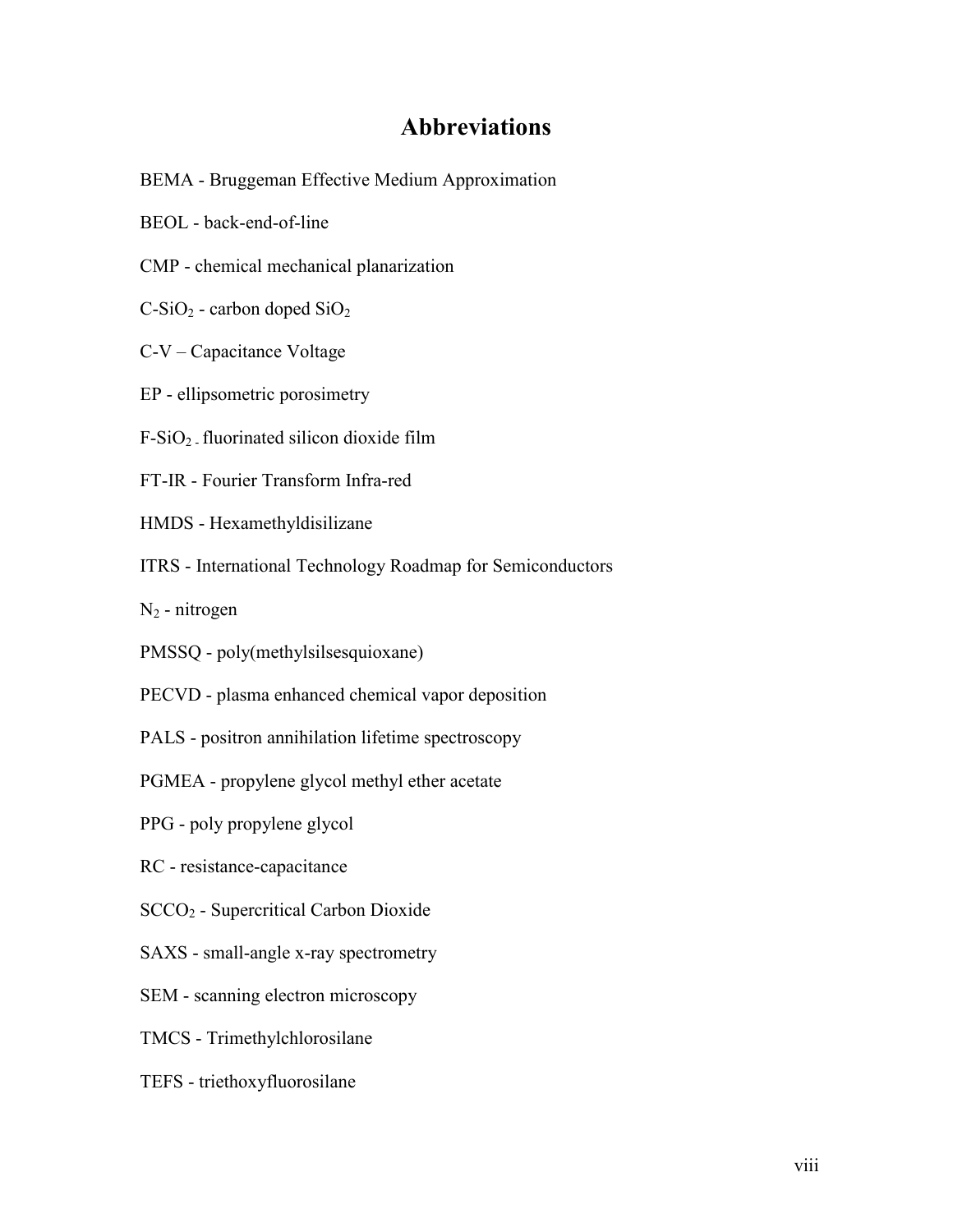# Tg - glass transtition

- VT Vapor treatment
- VASE<sup>TM</sup> variable angle spectroscopic ellipsometry
- XPS x-ray photoelectron spectroscopy
- XRR x-ray reflectivity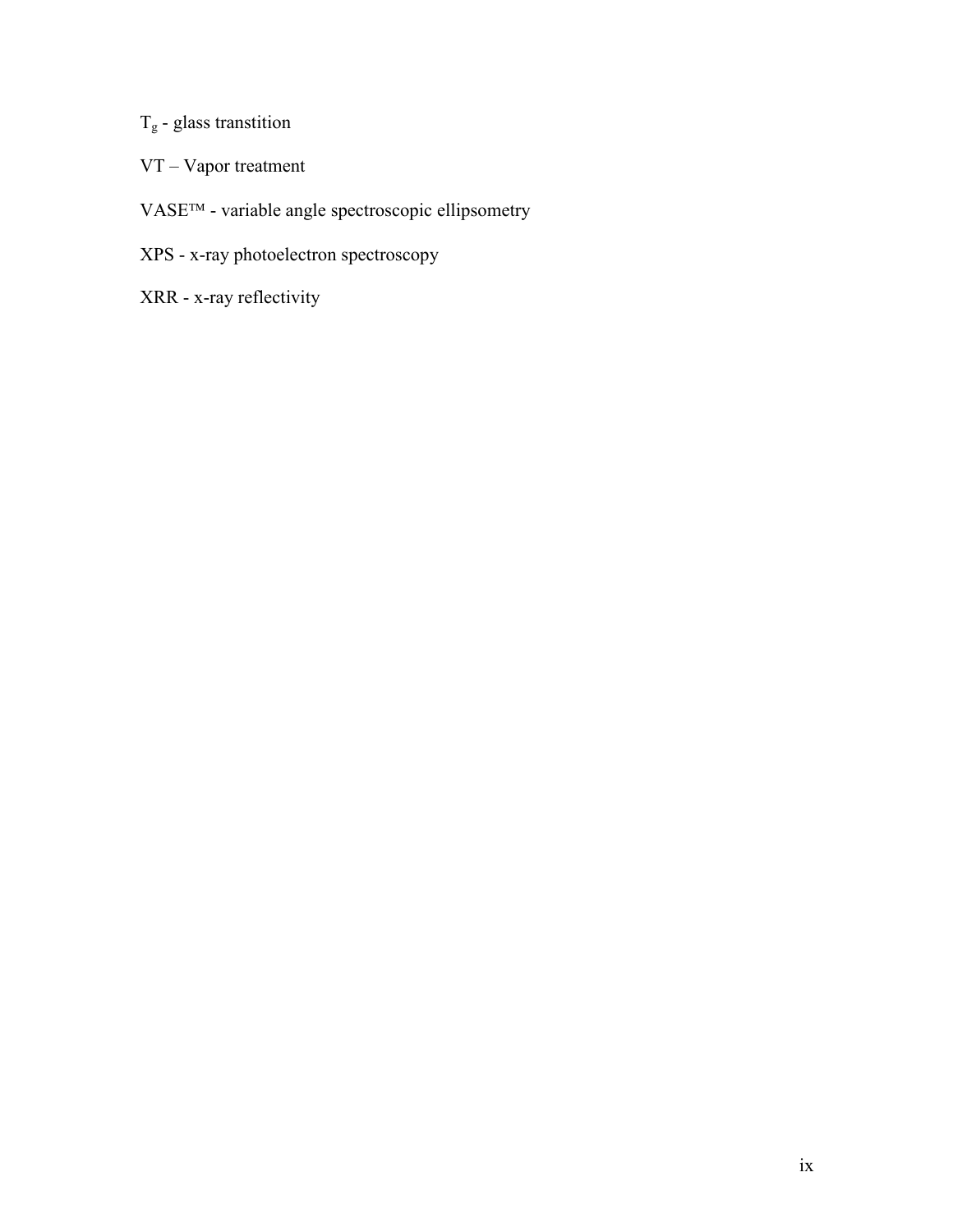#### Abstract

## Spectroscopic Ellipsometry Analysis of Nanoporous Low Dielectric Constant Films Processed via Supercritical  $CO<sub>2</sub>$  for Next-generation Microelectronic Devices

My research will address issues at the back-end-of-line in microelectronics fabrication, specifically the need for Low-k extendibility. The International Roadmap for Semiconductors (2005) suggested that interconnect insulation must be replaced with a material having an ultra-low dielectric constant  $(k)$  of  $\leq 2.0$  and can withstand rigorous current process integration for the 65 nm technology. Creating porosity in the films produces k-values as low (1.0) air. In this research, supercritical  $CO_2$  (SCCO<sub>2</sub>) process is utilized to create pores, remove water, repair plasma-damaged sample and seal pores. These multi-step processing does not only produce low-k film but also create device reliability. Spectroscopy ellipsometric (SE) analysis is used to evaluate the performance of each process on porous film. In SE analysis, Cauchy, Bruggeman Effective Medium Approximation and graded models are used to model the processed samples. The depth profile SE analysis demonstrates the individual process performance based on its changes of refractive index  $(n)$  throughout the film thickness. SE also provide important film properties like thickness, porosity etc. In addition to SE, Fourier Transform Infra-red (FT-IR), Scanning Electron Microscopy (SEM) and electrical characterizations are used. Results show that  $SCCO<sub>2</sub>/CO<sub>2</sub>$  solvents can extract porogens and remove water effectively at a significantly shorter time  $(1 \text{ hr})$  and at a low temperature  $(160^{\circ}C)$  without thickness shrinkage in contrast with thermal annealing which uses 450°C and 5 hours without significantly shrinkage. SCCO<sub>2</sub>/TMCS removes water and terminates silanol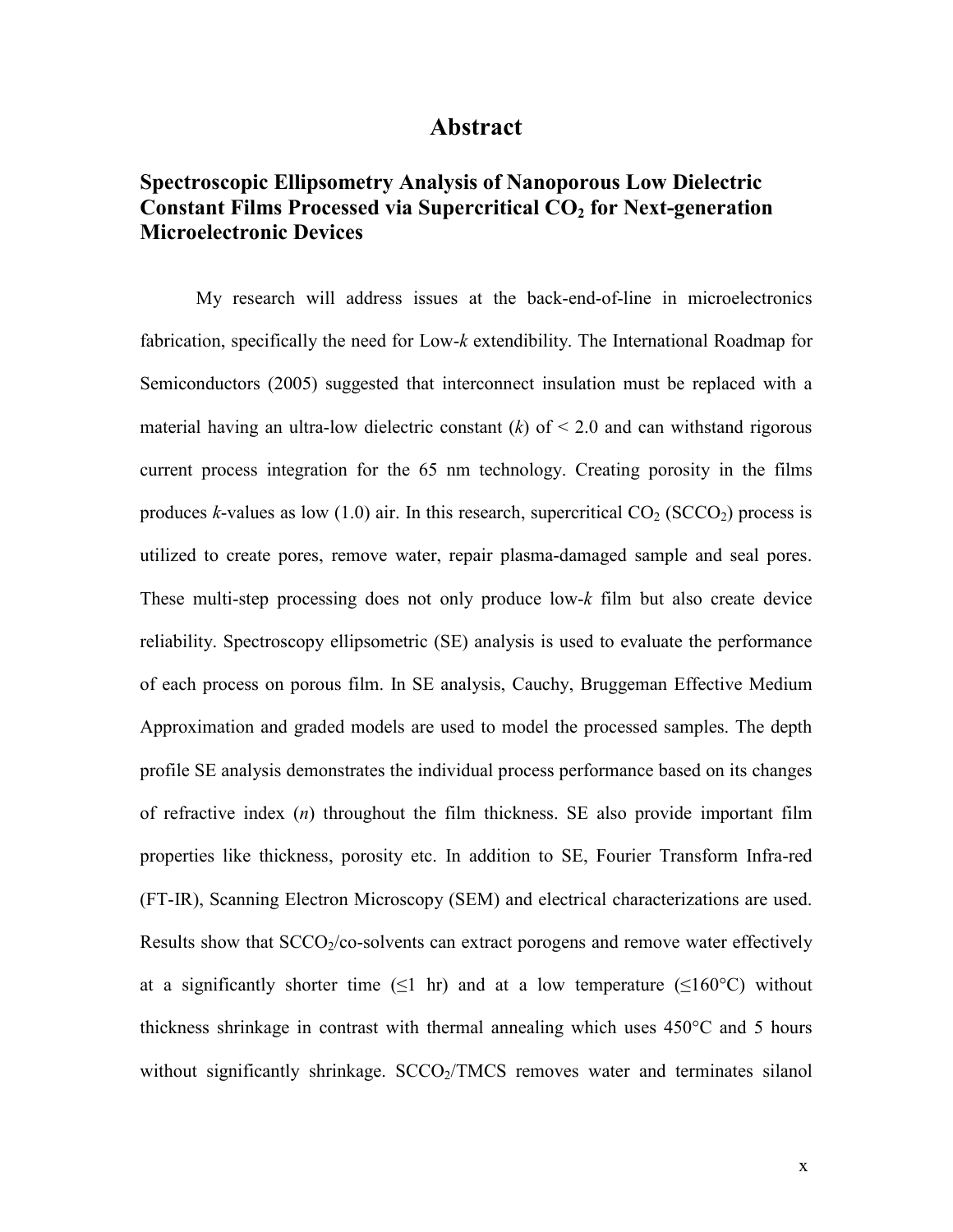group with methyl group, and hence preventing water re-adsorption which increases  $k$ . The dense layer on the sample surface that formed through the vapor treatment/HMDS helps to seal pores and prevent metal diffusion. This research also shows that patterning samples prior to porogen/water removal can minimize plasma damages on porous sample.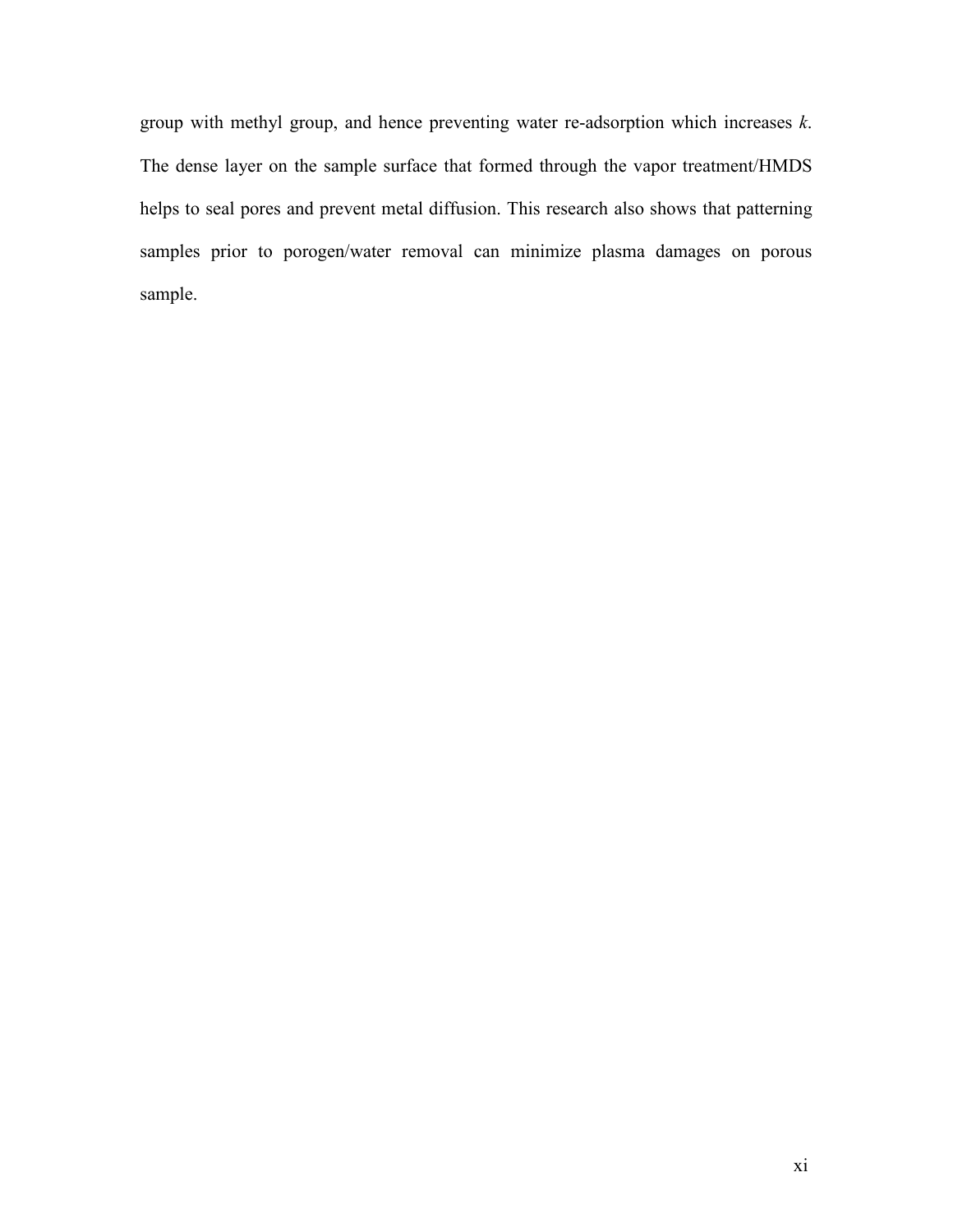# Chapter 1

# Introduction

### 1.1 The Need for Low-k Materials

In 1965, Moore's law stated the number of transistors on a chip doubles every year. In 1975, Gordon Moore revised his law by stating the number of transistors that the semiconductor industry can place on a microprocessor chip roughly doubles about every two years. This modification with the rate of alternate year is due to the complexity of chips fabrication [1]. Figure 1-1shows that Moore's Law predicts exponential increase in the number of transistor placed on the Intel processor. The first Intel microprocessor had only 2200 transistors as compared to today's Intel microprocessor with more than 1 billion transistors.

Non-stop demand for higher performance microprocessor chip has led to reduction in device size with high number of transistor on a chip. However, shrinking the transistor size extensively tends to create new problems. The more transistor density on a single chip would consume more power, hence generating heats. The capacitive load and cross-talk between wires can also reduce the speed performance. These issues create a continuous challenge for the entire silicon industry. Thus, the semiconductor industry is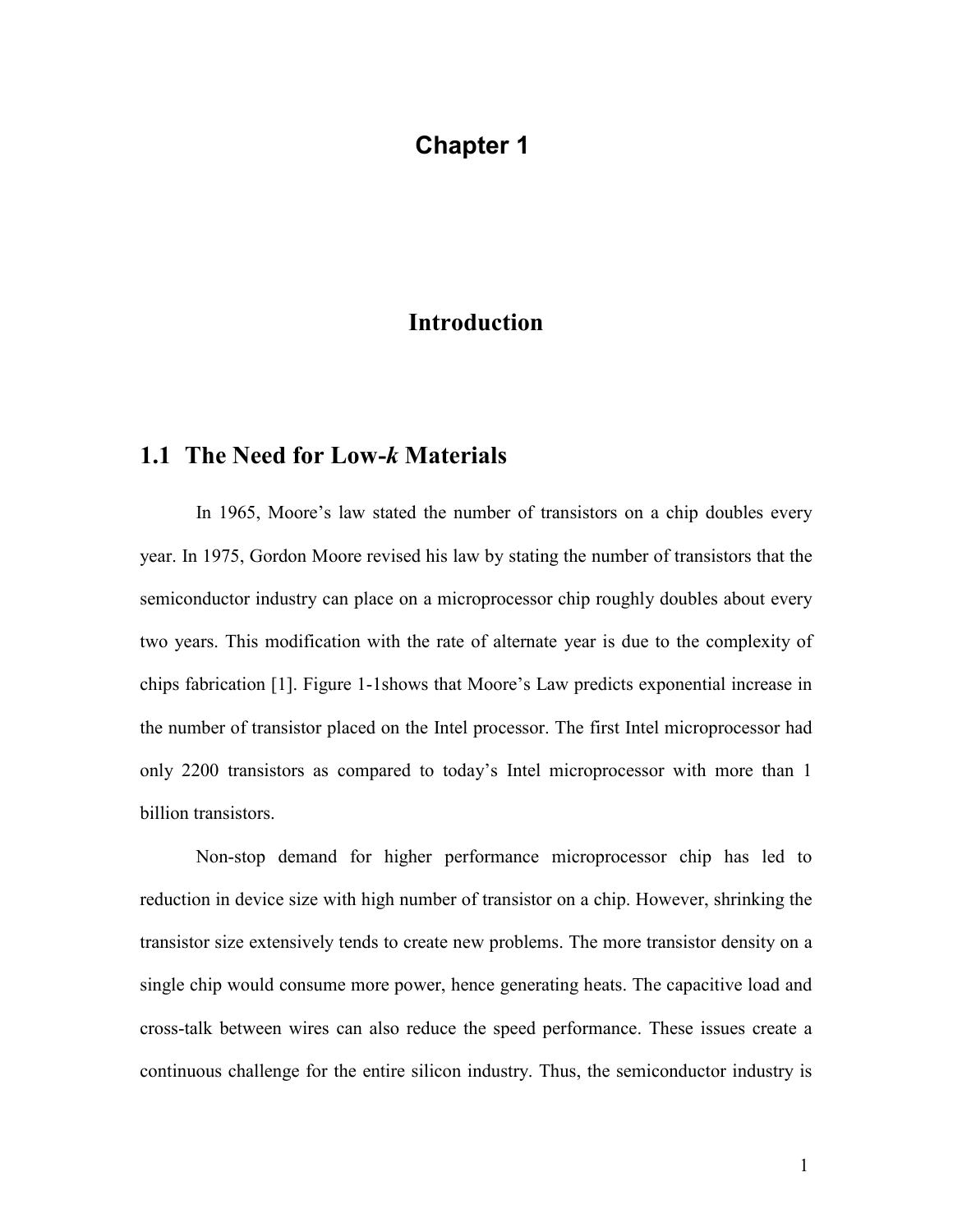now researching a new material to produce chips that meet the high-performance and low-power consumption demands for the next-generation microprocessors [2].



Figure 1-1. Moore's Law predicted exponential increases in the number of transistors integrated into Intel processors [Reference: www.intel.com]

A low-dielectric constant  $(low-k)$  material is needed to reduce the resistancecapacitance (RC) time delay and crosstalk noise at the back-end-of-line (BEOL) when device size is scaled down to sub-micron level [3,4]. Replacing aluminum ( $\rho_{Al} = 2.655$ )  $\mu\Omega$  -cm) with Copper ( $\rho_{Cu}$  =1.678  $\mu\Omega$ -cm) for metal lines can theoretically reduce the RC delay by almost 37% due to its lower resistivity [5]. However, the reduction in resistivity is insufficient to further improve the RC delay. Therefore, researchers are focused on changing the insulator material (capacitance side). Substituting  $SiO_2$  ( $k = 4.0$ ) with a lower dielectric material (e.g.  $k = 2.0$ ) will reduced the delay by 50%. Using lower dielectric layer also reduced the power consumption, hence less heat. As the packing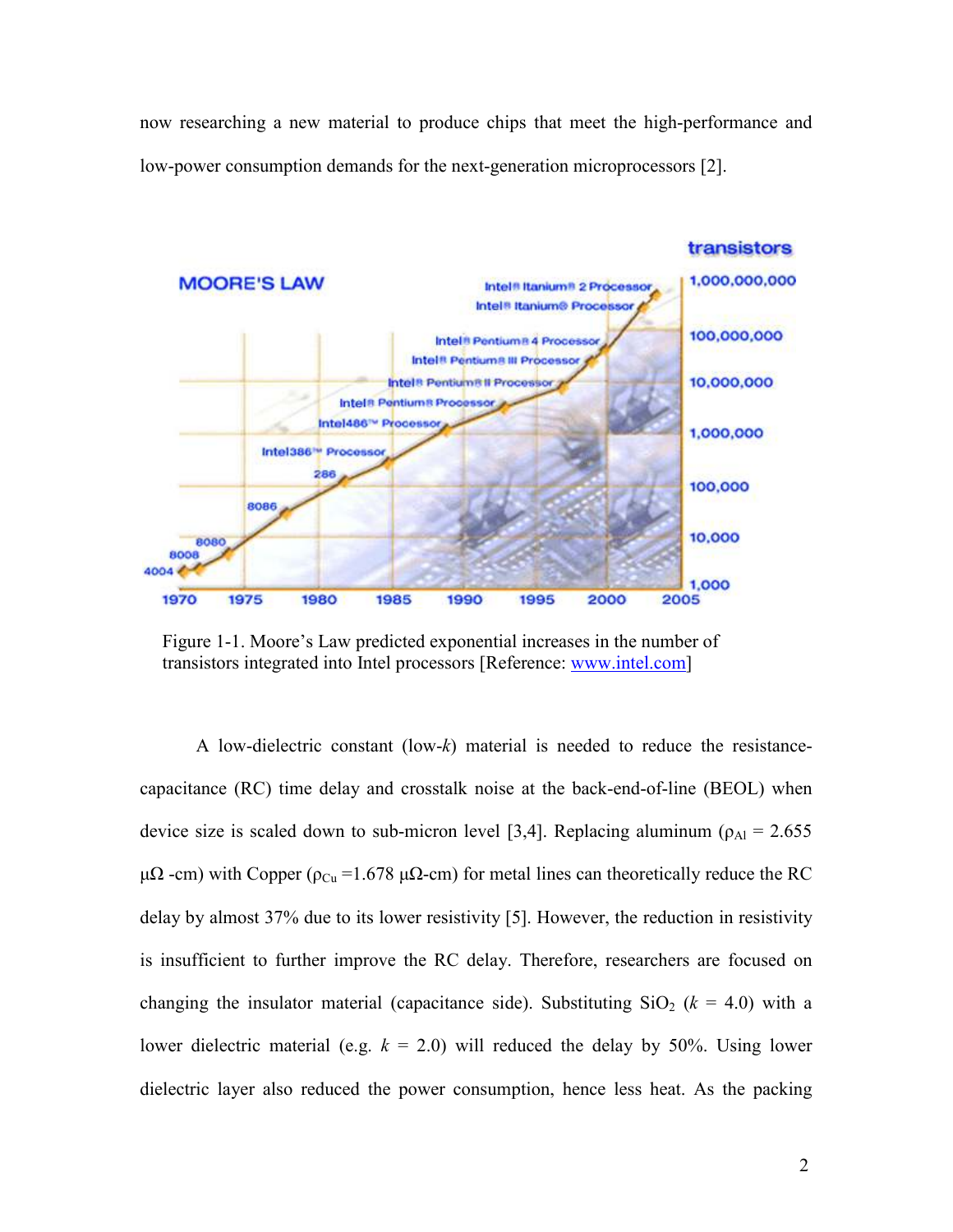density of interconnect metal lines increases, a dielectric layer with  $k \le 2.0$  is urgently needed. The International Technology Roadmap for Semiconductors (ITRS) predicts that by year 2010, a 45 nm technology with 12 metal levels will be used [6]. One of the best ways to further reduce the k-value is by incorporating porosity (air) into the films, since air has the lowest dielectric constant  $(k=1)$  [7].

#### 1.2 Possible material used as insulator layer

 For a low-k dielectric to be able to use in current device fabrication, several requirements need to be satisfied. Some basic requirements for the desired low-k film are listed as follows:

- Possess low dielectric constant value (approaching 1)
- High glass transition temperature (if applicable)
- Low absorbance of water or contaminants
- High mechanical strength
- Ability to endure chemical mechanical planarization
- Etch selectivity over photoresist

Table 1.1 shows some of the available materials that can be used as an insulator layer. These listed low-k materials have both advantages and disadvantages. For fluorinated silicon dioxide film  $(F-SiO<sub>2</sub>)$ , some amount of fluorine atoms replace oxygen atoms in SiO<sub>2</sub> layer. This effect reduces the dielectric constant from  $\sim$ 4.0 to  $\sim$ 3.5. The F- $SiO<sub>2</sub>$  sample is deposited via plasma enhanced chemical vapor deposition (PECVD) by incorporating fluorine directly into the precursor that is similar to tetraethocysilane (TEOS). The main disadvantage of the  $F-SiO<sub>2</sub>$  film is that it is a hydrophilic sample, therefore it adsorbs water and increases the k-value. Fluorinated silicon dioxide can react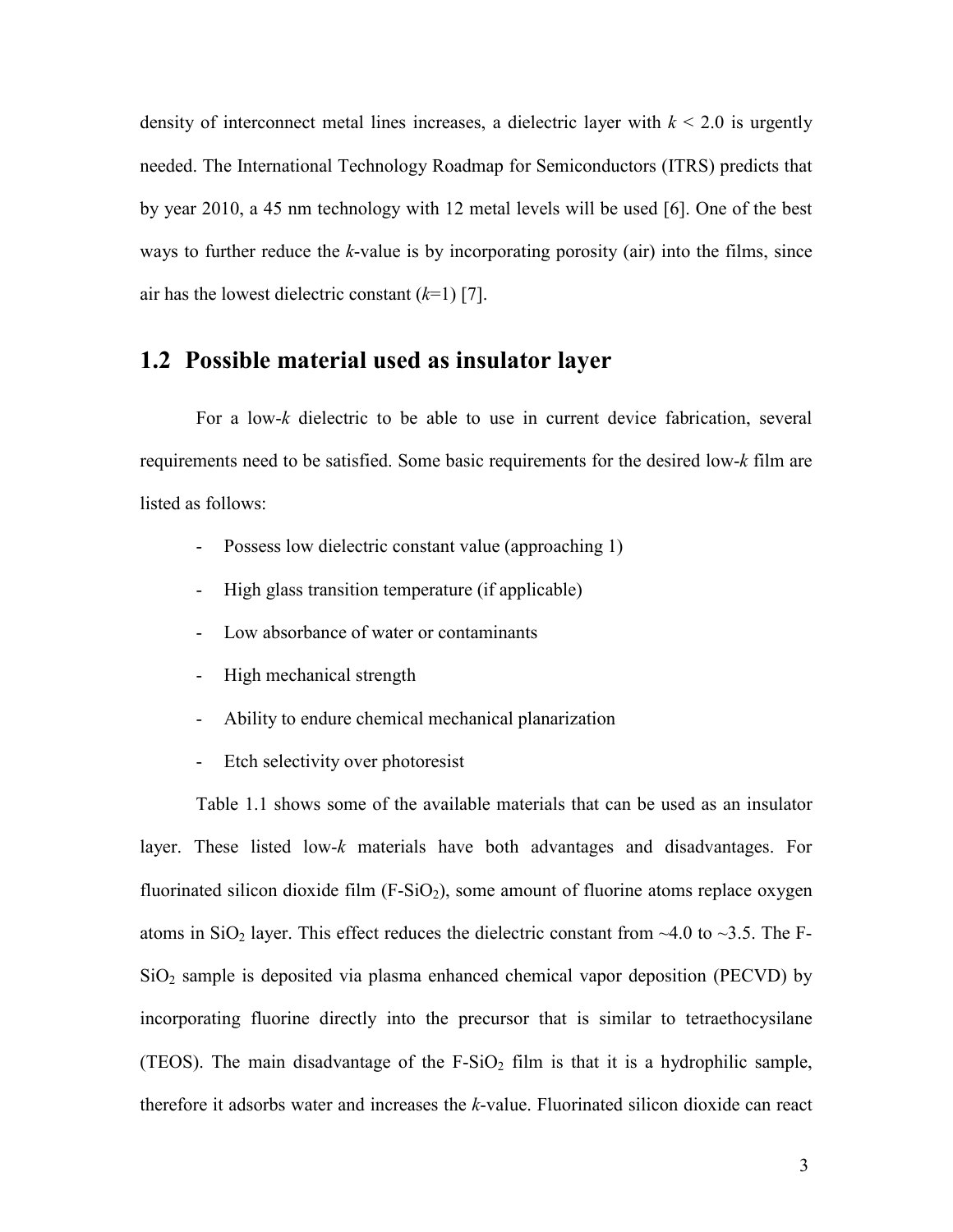and generate by product HF acid and/or fluorine based on the amount of water adsorb. HF molecules can also react with Si and give a  $SiF<sub>4</sub>$  byproduct, which is a gas at room temperature. This leads to device failure by changing the dielectric constant value or electrical performance. For carbon doped  $SiO<sub>2</sub>$  (C-SiO<sub>2</sub>), a small amount of carbon is incorporated into  $SiO_2$ . C-SiO<sub>2</sub> possesses lower k-values (2.6 – 3.2) which is better than  $F-SiO<sub>2</sub>$ . However, the silanol group is formed in the sample during the etch processes, hence increasing the dielectric constant value. For polymeric dielectric films, there are many materials available to use as a low-k film via spin-on deposition technique. The materials are polyimides, spin-on organosilicates and PTFE (Teflon). The polymer films have lower dielectric constants and are easy to deposit by using spin-on deposition technique. They are also easy to characterize. However, polymer film is a very soft material and this leads to difficulties in the next steps of integration process. The polymer requires a etch-stop to avoid or minimize damage during etch/chemical mechanical planarization (CMP). Also, spin-on polymers exhibit high thermal expansion as compared to copper and aluminum which creates cracks or delamination during heating/cooling process. A porous  $SiO<sub>2</sub>$  and aerogel/xerogel films consists of voids in  $SiO<sub>2</sub>$  molecules. In general, the pre-cursor is spin-coated on subtrate, followed by baking process to link  $SiO<sub>2</sub>$  together and to remove excess solvent. Highly porous dielectric materials have a major advantage in terms of their low-k value. However, porous dielectrics are not ready in production and many advantages and disadvantages are yet to be discovered. The property of porous film needs to be investigated, such as their reliability with chemical mechanical planarization (CMP), surface topography, water adsorption over time and pore size distribution.

4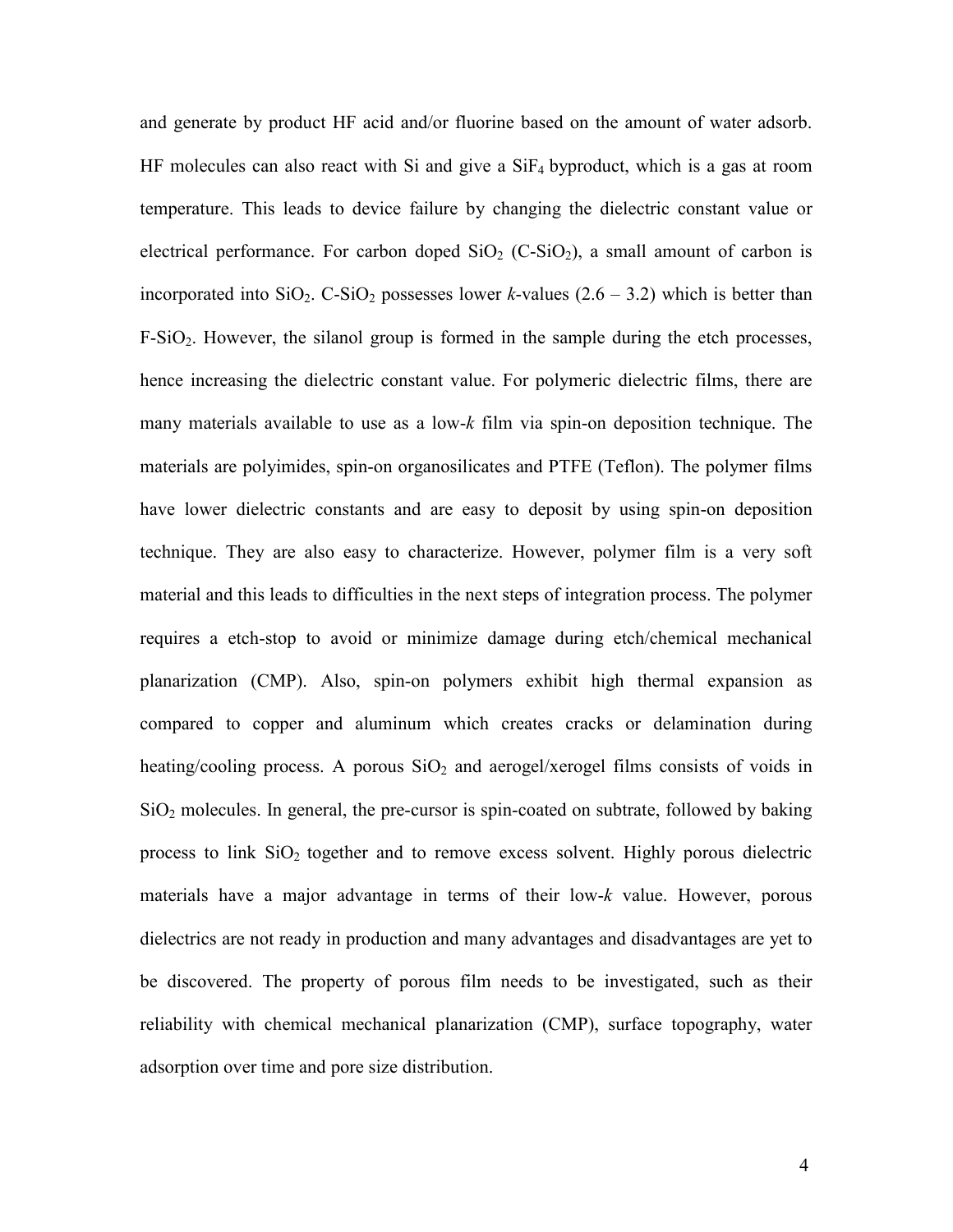| Material           | Dielectric constant | Technique                       |
|--------------------|---------------------|---------------------------------|
|                    | $k$ -value          |                                 |
| SiO <sub>2</sub>   | 4.0                 | Chemical Vapor Deposition (CVD) |
| $F-SiO2$           | $3.2 - 3.6$         | <b>CVD</b>                      |
| $C-SiO2$           | $2.6 - 3.2$         | <b>CVD</b>                      |
| Polyimide          | $3.0 - 3.5$         | Spin On (SO)                    |
| Silsesquioxanes    | $2.7 - 3.0$         | SO <sub>1</sub>                 |
| Porous Amorphous C | $2.1 - 2.5$         | CVD/SO                          |
| PTFE (Teflon)      | $\sim$ 1.9          | SO <sub>1</sub>                 |
| Xerogel            | $1.8 - 2.2$         | SO <sub>1</sub>                 |
| Aerogel            | $1.8 - 2.2$         | SO <sub>1</sub>                 |
| Porous Organics    | < 2.2               | SO <sub>1</sub>                 |

Table 1-1 Shows listed available low-k dielectric layer

# 1.3 Introducing porosity to lower k-value

In this research, the properties of nanoporous organosilicates thin films prepared via so-called sacrificial porosity generators (porogens) approach or inorganic-organic nanohybrid technique are investigated. These hybrids are basically phase-separated organic and inorganic poly(methylsilsesquioxane) (PMSSQ) polymers where the organic phase is entrapped between the crosslinking inorganic matrix [8,9]. Conventional thermal annealing process is typically used to volatize the sacrificial porogen, hence, creating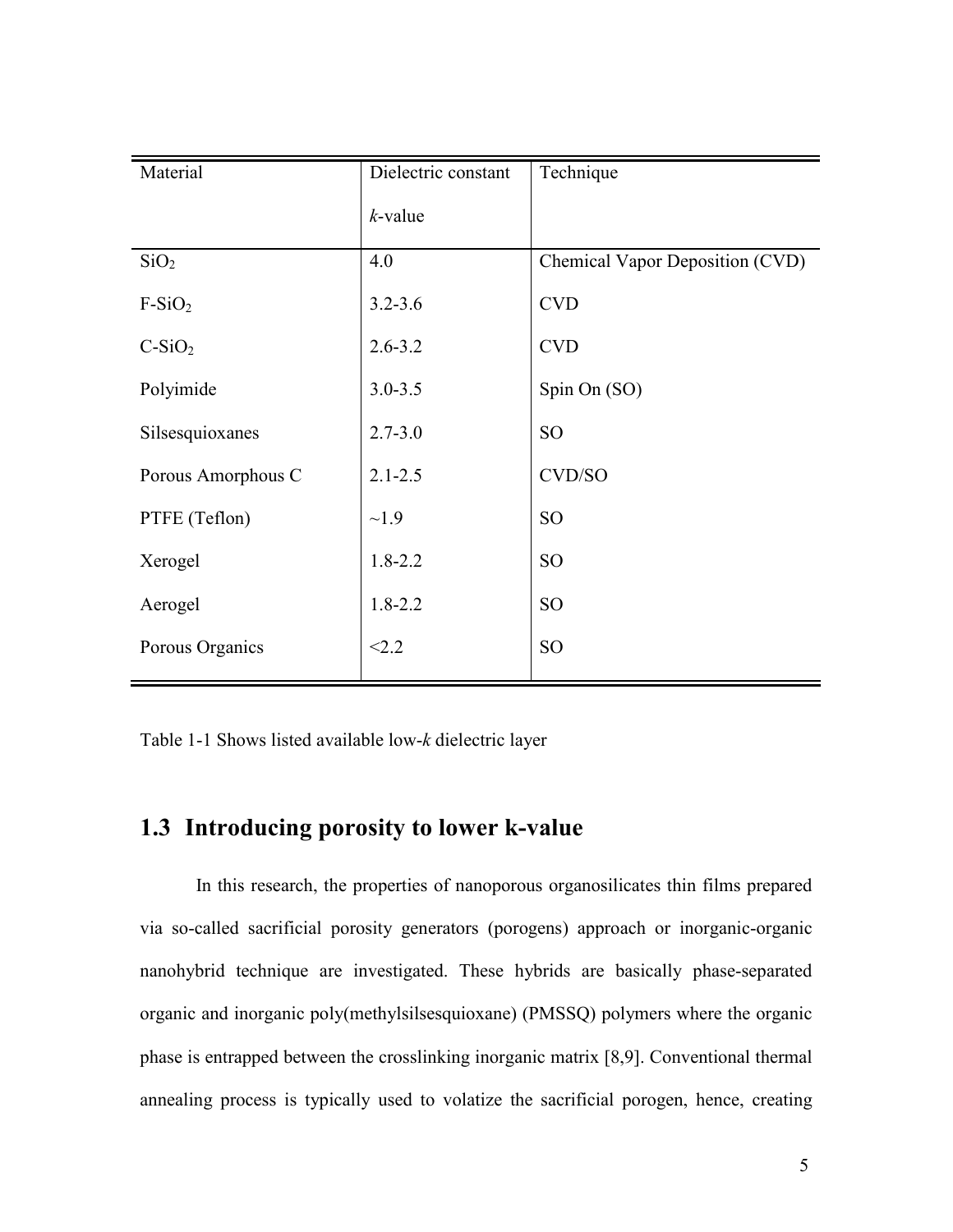nanoporous thin film. Nevertheless, this conventional process has several disadvantages due to high temperature ( $\sim$  430-450°C) and long process times (up to 5 hr). The high temperature and long duration often lead to pore-collapse and thickness shrinkage. Also, the choice of organic and inorganic polymer is limited such that the glass transtition  $(T<sub>s</sub>)$ of the organic polymer has to be lower than the  $T<sub>g</sub>$  of the inorganic polymer [10]. An alternative extraction process at lower temperature is needed to replace the conventional thermal annealing.

## 1.4 SCCO<sub>2</sub> to Generate Pores

Lubguban et al. 2004 have shown that Supercritical  $CO_2$  (SCCO<sub>2</sub>) treatment is a good alternative as compared to thermal annealing process in porogen removal. This Gangopadhyay's group is the first group to utilized  $SCCO<sub>2</sub>$  process for pore generation in thin film. In this proposal,  $SCCO<sub>2</sub>/CO$ -solvents (Methyl ethyl ketone, tetrahydrofuran, and methanol) process are used to effectively remove the porogens and water in a significantly lower temperature of  $\leq 160^{\circ}$ C and lower time ( $\leq 1$  hr). The effects of  $SCCO<sub>2</sub>/CO$ -solvent treatments on the processed sample are investigated via spectroscopic ellipsometry, Fourier Transform Infra-red spectroscopy and electrical characterization.

Supercritical  $CO_2$  (SCCO<sub>2</sub>) treatment is an excellent tool in generating nanoporous low-k thin films. At supercritical state,  $CO<sub>2</sub>$  possesses dual liquid-like solvating strength and gas-like diffusivity and viscosity at temperatures above 31°C and pressures above 1050 psi. Moreover, supercritical fluid has a very low  $(\sim 0)$  surface tension to allow penetration into nanoporous materials.  $SCCO<sub>2</sub>$  is an attractive process because it is a low-cost process, is non-toxic, does not support combustion and is benign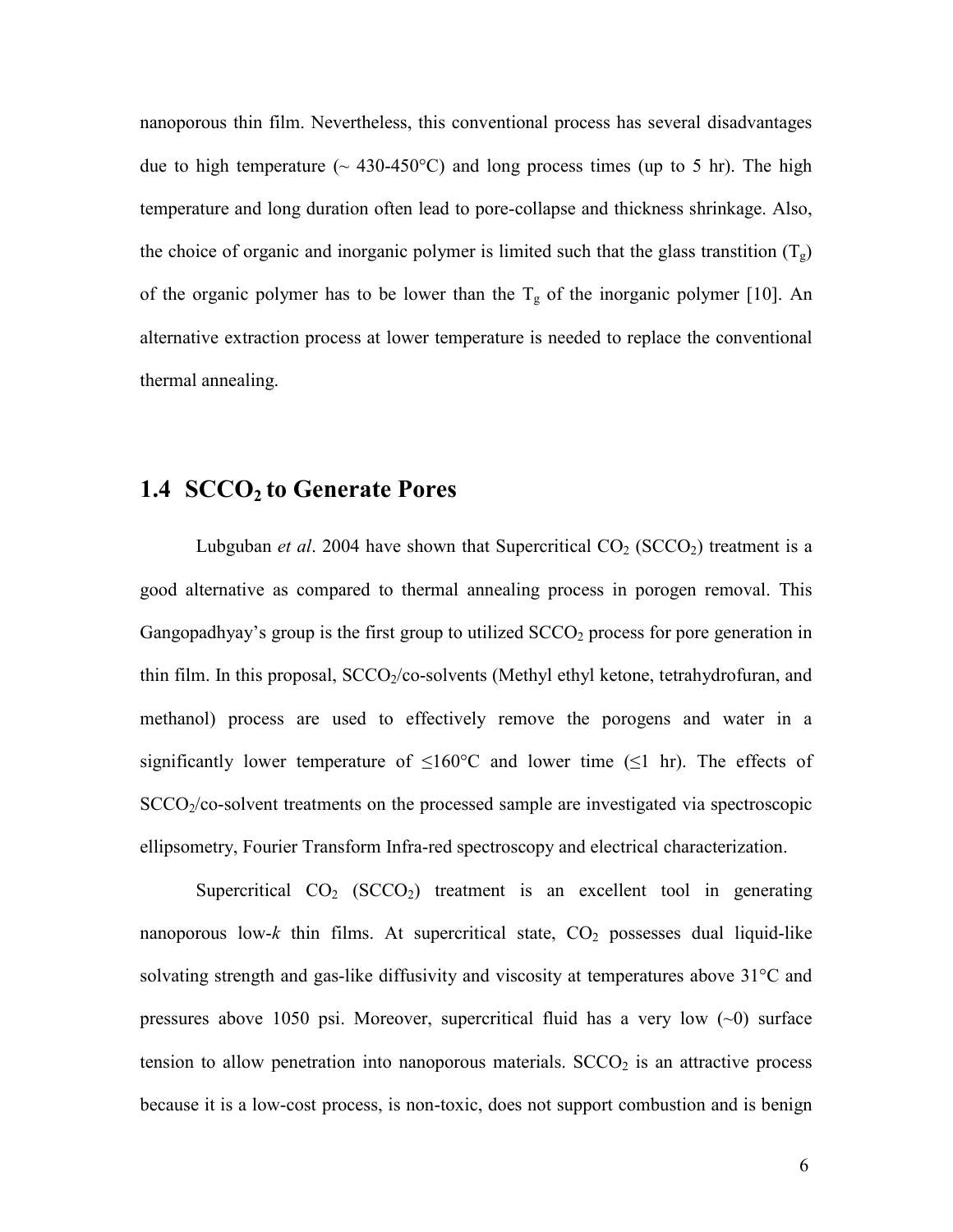to environment. The addition of a small amount of co-solvents or modifier can enhance the  $SCCO<sub>2</sub>$  solvating strength and extraction performance [11]. Due to these interesting properties, SCCO<sub>2</sub> has been researched vigorously in many applications such as thin metal lines deposition  $[12,13,14]$ , photoresist and ash-residue removal  $[15,16]$ ,  $O_2$  ashdamaged repair [17, 18,19] and porogen removal [20,21].

### 1.5 SCCO<sub>2</sub> Process to Solve Low-k Integration Issues

 Besides challenges in generating porous film, adopting porous film also poses many difficulties in the next step of integration process. One of the many challenges in adopting porous film occurs during the photolithography process. Patterning of low-k porous films for Cu deposition exposes the film to oxygen-based plasma etching and plasma ashing for resist residue removal. The typical ash process causes oxygen diffuses into the film, which attacks the Si-CH<sub>3</sub> (methyl) group and converts it to Si-OH (silanol). This results in carbon depletion and increase of silanol groups that modify the surface properties into hydrophilic, thereby increasing the sensitivity of sample to moisture. Due to the free –OH bond, the ash-damaged porous sample will adsorb water at a faster rate as compared to a non-damaged porous sample over time. The uptake of moisture generally increases the dielectric constant value significantly, destroying the properties of the porous film.

 It has been shown that silylating treatment can be used to overcome the integration process issue of porous film by several researches. Silylating agent such as Hexamethylsilizane (HMDS) and trymethylcholosilane (TMCS) can be used to repair the porous sample that undergoes the photoresist removal process. The TMCS treatment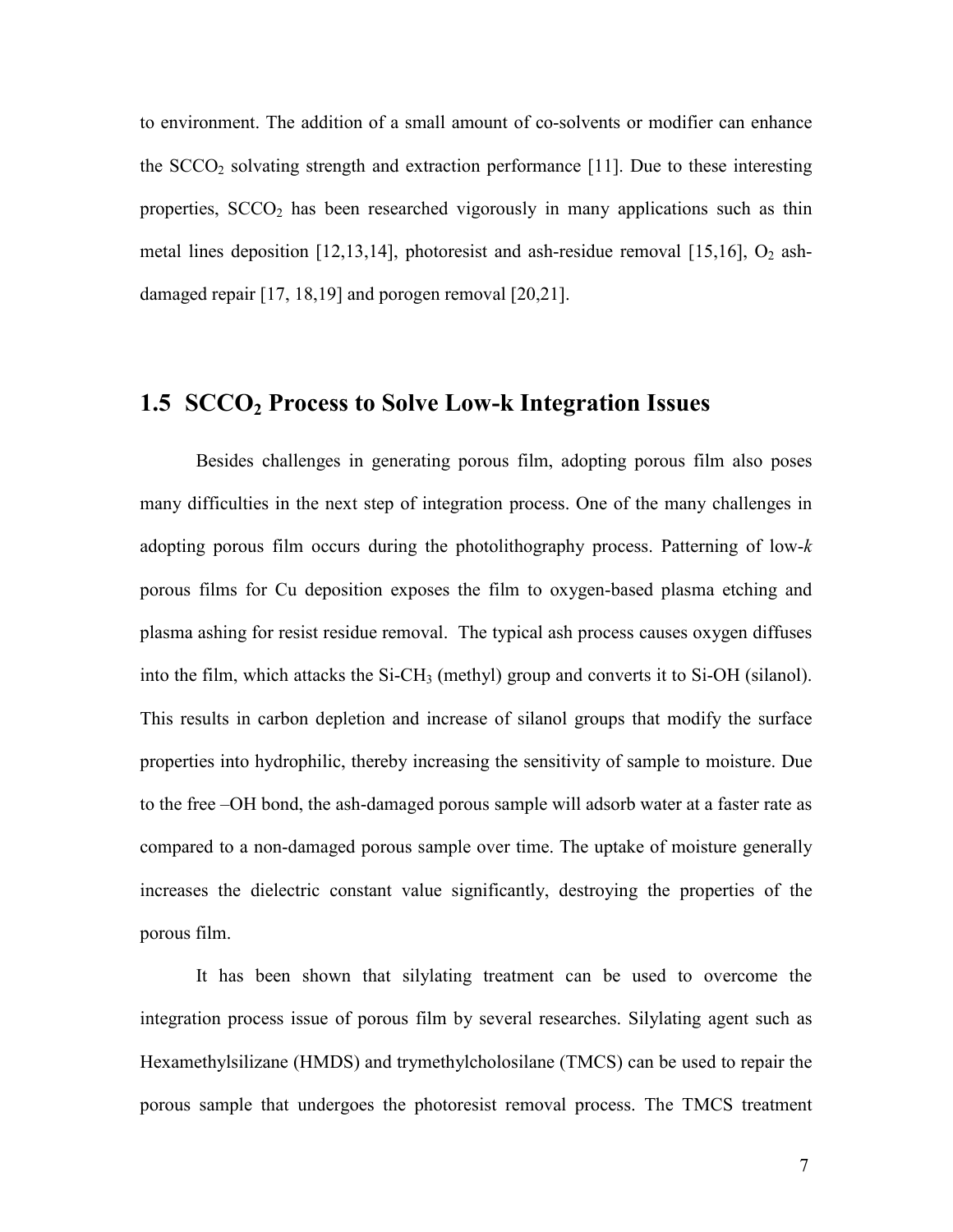plays two important roles in curing the porous insulator. First, it removes water from the porous dielectric. Second, it converts the sample surface by terminating Si-OH group with Si-CH<sub>3</sub>. This phenomenon prevents water re-adsorption into the porous sample. Similar to the TMCS treatment, the HMDS treatment also can remove water and convert sample properties to hydrophobic surface functionalities. In addition, the HMDS treatment can seal the pores by forming a dense layer on the top of sample surface. This dense layer can help in preventing copper diffusion into the porous low-k dielectric layer. This research shows a multi-step based on  $SCCO<sub>2</sub>$  extraction process can be utilized to create nanoporous low dielectric constant thin film by removing porogen, removing water and terminating silanol group with methyl group along with pore sealing treatment via vapor treatment process.

# 1.6 Problems in Porous Film Characterization

Incorporating porosity in insulator layers reduces the dielectric constant values. This is desirable because it reduce the time constant RC delay. The pore size should be carefully controlled and should be smaller than the minimum features size to prevent electrical short and to achieve mechanical stability. It is also preferable to have a homogenous pore size distribution to prevent  $k$  anisotropy. Thus, characterizations of porous films are becoming crucial and increasingly difficult. Conventional measurement techniques have become unreliable because of very small pore sizes in the order of few nanometers.

Well-known methods to determine the pore size distribution, pore volume fraction and whether it is an open- or closed-pore structure are based in different physico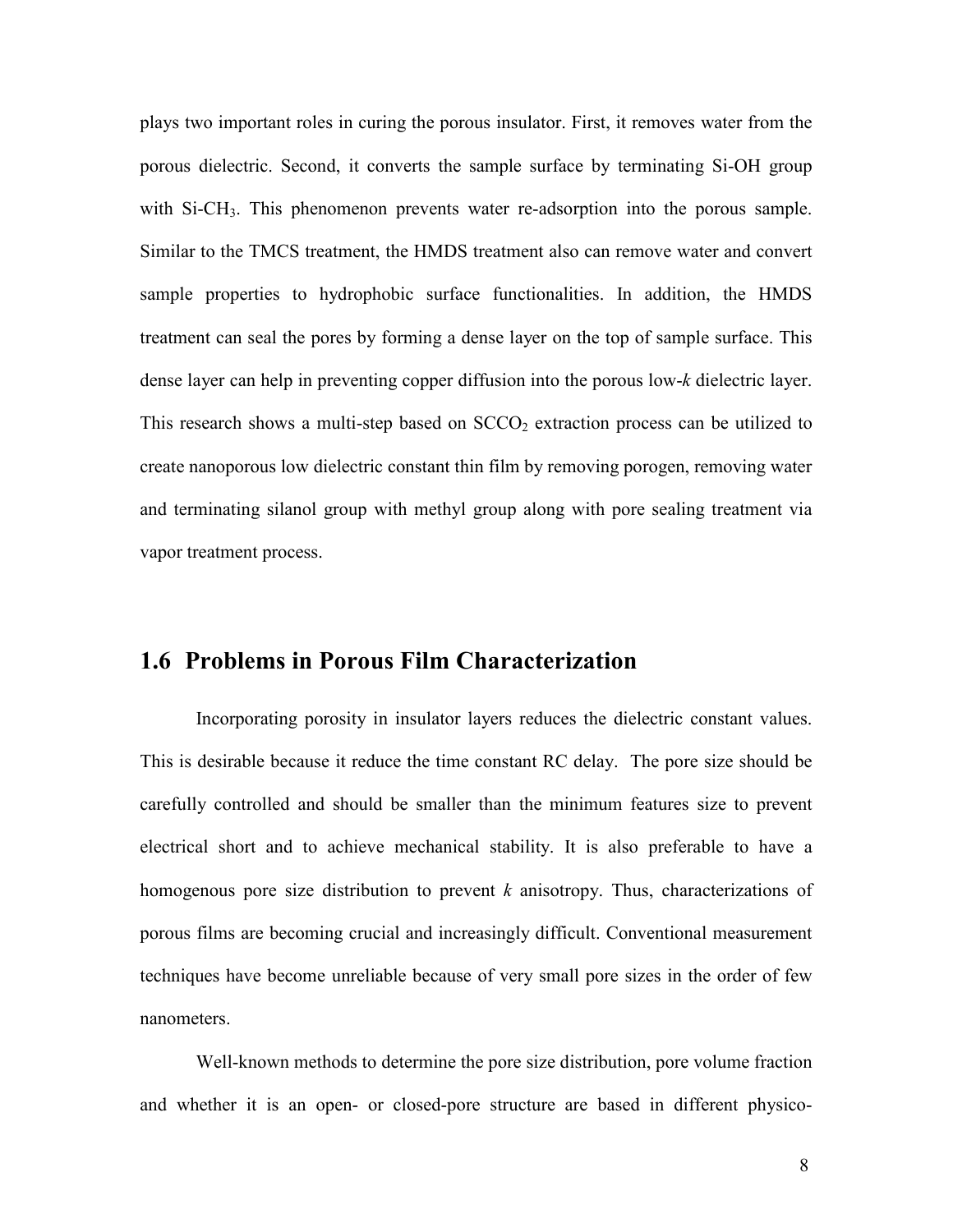chemical principles [22]. The available techniques can be divided into three main categories: (1) scattering techniques – small-angle x-ray spectrometry (SAXS) and x-ray reflectivity (XRR), (2) adsorption techniques – ellipsometric porosimetry (EP) and (3) positron annihilation lifetime spectroscopy (PALS). SAXS is based on diffuse scattering of x-rays from heterogeneous electron density distributions. This scattering technique is normally used in combination with XRR that gives the information of total porosity [23,24]. Adsorption porosimetry is a widely used method in characterizing pore structure [25]. EP is a combination of non-intrusive (wave propagation) and intrusive (adsorption – gas) method. The main goal of EP is to measure the optical constant of a porous material when the pores adsorp/desorp vapor with known optical constant [26,27]. PALS is based on positronium lifetime during collisions with the pore surfaces. PALS has the capability to determine the pore size distribution and to distinguish pore structure (open or closed) [28]. The techniques summarized above may be time consuming, requiring difficult sample preparation and may render the sample unusable after measurements.

# 1.7 VASE™ as a Good Measuring Technique to Porous Film

By using SE, important properties of the films like depth profile, thickness, refractive index and pore volume fraction can be found to understand the effects of the treatments. FT-IR results and scanning electron microscopy (SEM) imageries will be used to correlate the SE results. In this proposal, we report variable angle spectroscopic ellipsometry (VASE<sup>TM</sup>, J.A. Wollam, Inc.) as a tool to investigate properties of porous films such as pore volume fraction and refractive index depth profile in addition to thickness and refractive index usually obtained by ellipsometry. The refractive index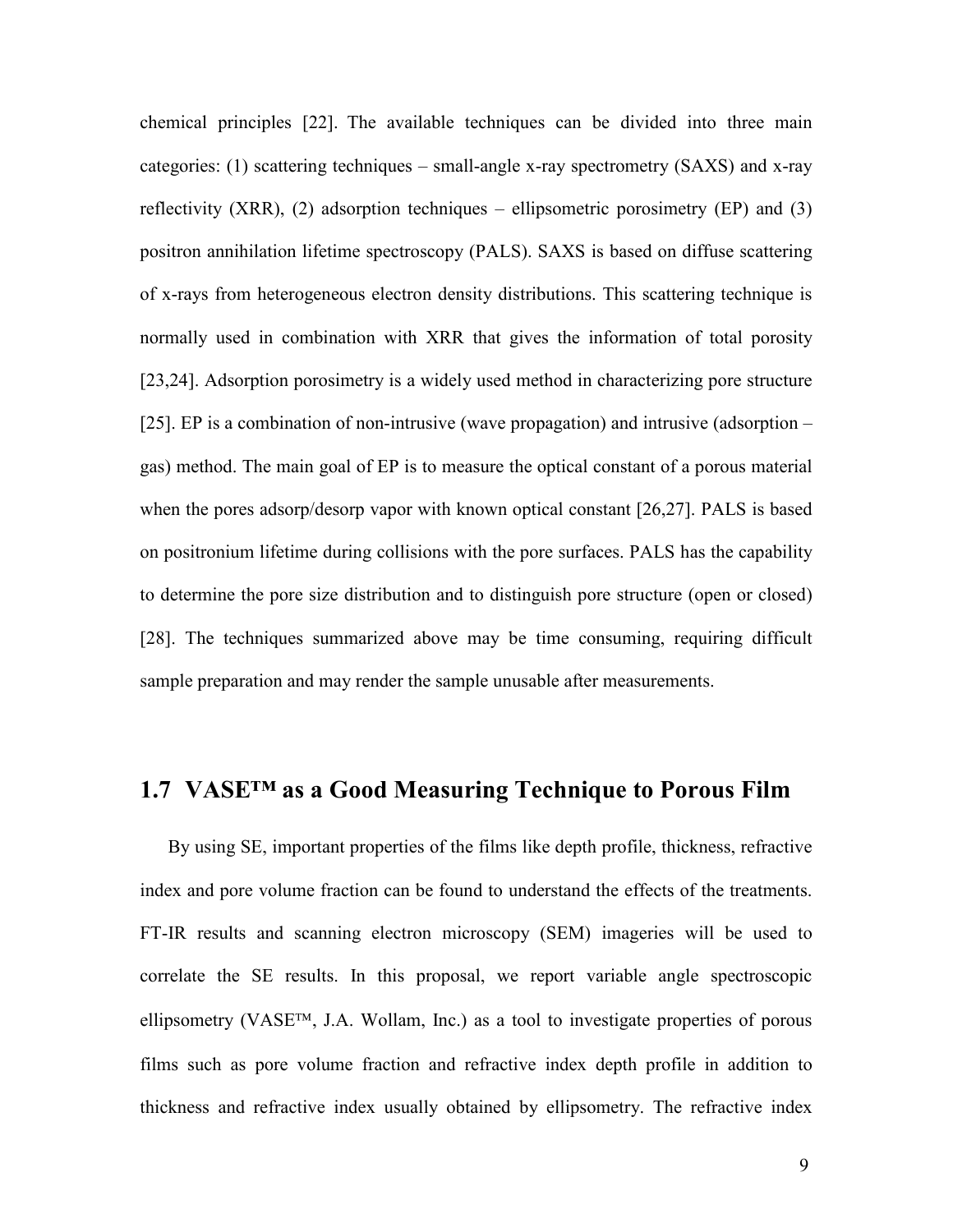profile is suggestive of the distribution of pores in the films. Spectroscopy ellipsometry also provides an accurate measurement of ellipsometric data which are required for adequate characterization of unknown sample. With an accurate modeling, we can determine the percentage porosity at the interface and bulk porous. We can also distinguish whether a porous sample has a graded or non-graded refractive index throughout the sample thickness. We modeled processed samples with Cauchy and Bruggeman Effective Medium Approximation (BEMA) layer. Cauchy layer is commonly used to describe a transparent layer of an insulator [29]. BEMA layer is used to calculate the porosities percentage of processed film [30]. We then converted those two layers into graded layer to examine the changes of refractive index through out the sample thickness after each treatment. We also added a surface roughness simulation on certain sample to improve the fit.

## 1.8 Objective of the Dissertation

The main objective of this research is to utilize variable angle spectroscopy (VASE™) as a novel means to analyse the porous film properties in a quick, effective and non-destructive technique in contrast to conventional ways. The porous films were produced in a new technique developed by IBM called porosity generator (porogen). In contrast with conventional annealing to remove porosity generators,  $SCCO<sub>2</sub>$  was used. This technique is first used by Gangopadhyay et al. Other treatments were also done to solve other issues in low-k films like moisture absorption, pore sealing and plasmadamaged due to photoresist ashing. The overview of this dissertation proposal is shown in the flow chart Table 1-2.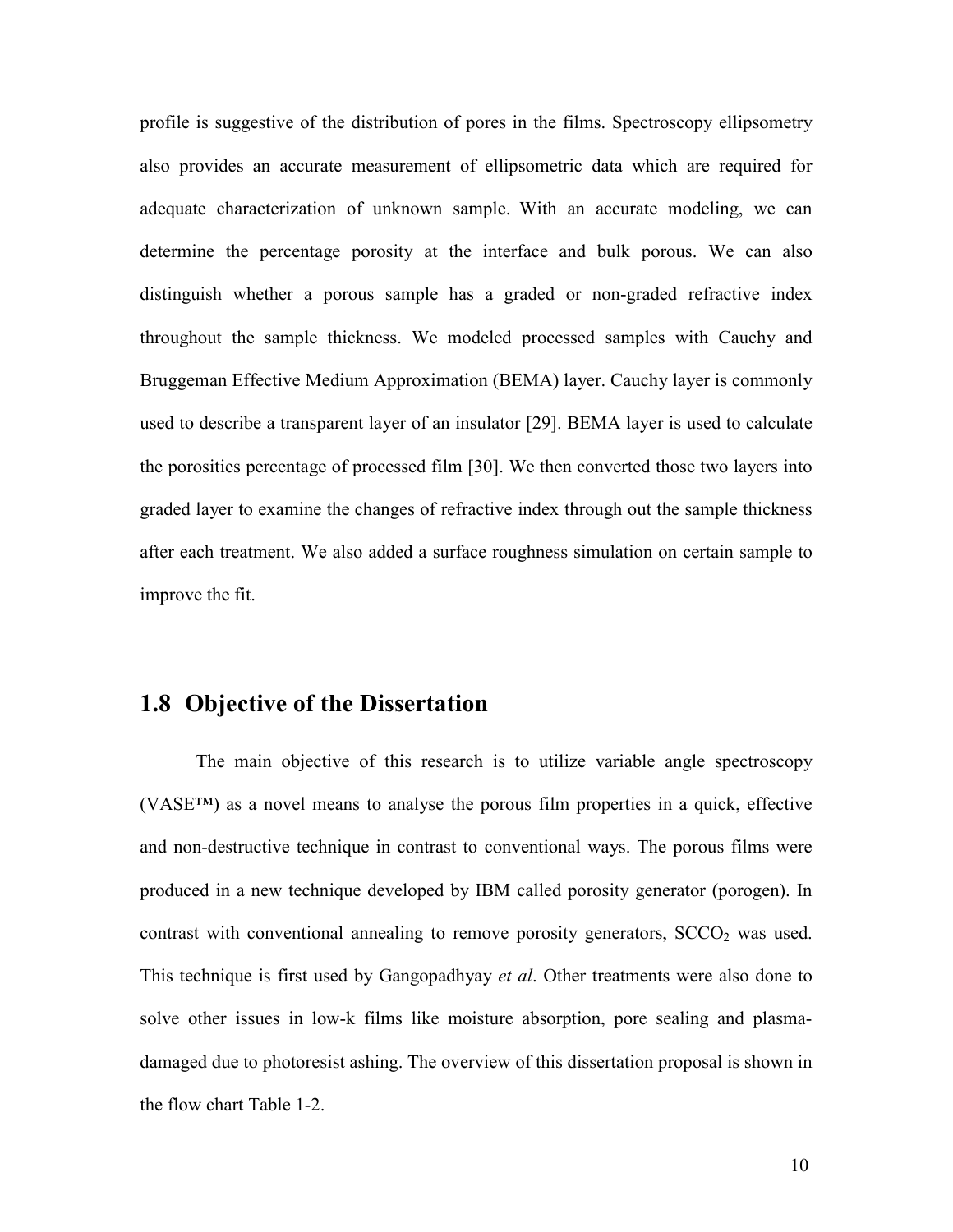- 1. Films were prepared by sacrificial porogen technique: (i) Open-pore, and (ii) closed-pore morphologies.
- 2. These two samples were subjected to two type of porogen removal:
	- a. Conventional thermal annealing
	- b. Supercritical  $CO<sub>2</sub>$  technique
- 3. For thermally annealed sample, the samples were subjected to  $O<sub>2</sub>$ -based plasma to simulate damage during photoresist removal followed by HMDS vapor treatment to cure the damage and seal pores.
- 4. For  $SCCO<sub>2</sub>$  processed sample, the samples were divided into two sets:
	- a. Ascured plasma, followed by various  $SCCO<sub>2</sub>$  and vapor treatments.
	- b. Ascured plasma exposed to plasma process, followed by various  $SCCO<sub>2</sub>$  and vapor treatment.
- 5. The function of various  $SCCO<sub>2</sub>$  and vapor treatments are given as follows:
	- a. SCCO2/MEK, Butanol, Methanol porogen and water removal.
	- b.  $SCCO<sub>2</sub>/TMCS$  termination of  $-OH$  with methyl group.
	- c. Vapor treatment/HMDS remove water and seal pore

The focus of this research is to utilize  $SCCO<sub>2</sub>$  process in preparation of nanoporous film. The  $SCCO<sub>2</sub>$  process is utilized for porogen removal, water removal, silanol group termination. All of the mentioned  $SCCO<sub>2</sub>$  process is done in sequence followed by HMDS vapor treatment to seal pores.

SCCO<sub>2</sub> process is used to remove porogen and water from nanohybrid porous film. This proposal investigates the performance of  $SCCO<sub>2</sub>$  with the addition of co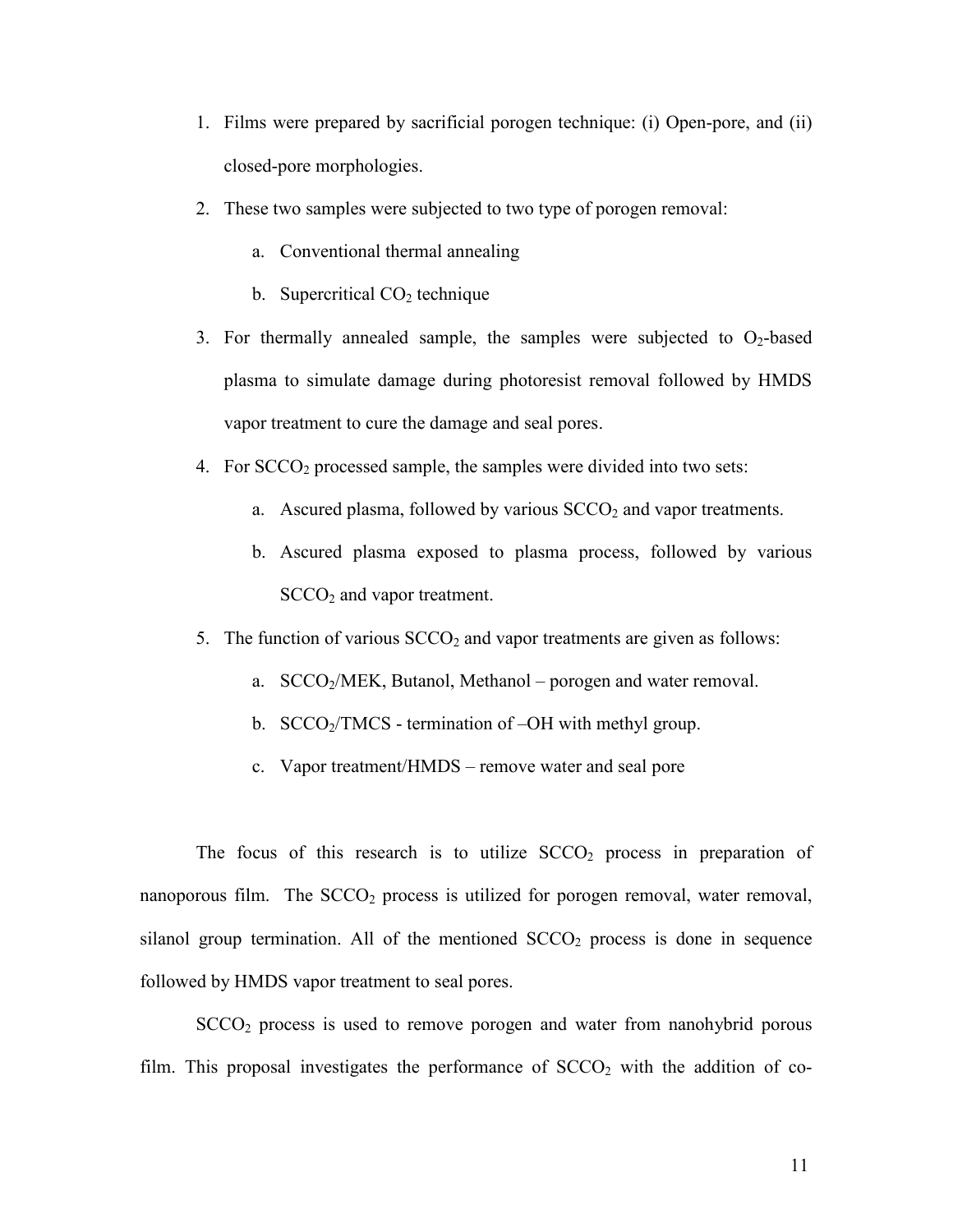solvents as compared to thermal annealing process in generating nanoporous film. The silylation agent (TMCS) injected in supercritical fluid is used to remove the remaining bonded water and to terminate silanol group with methyl group. This proposal studies the effects silylating agents in vapor treatment on  $O_2$  ash-damaged porous film. The silylating agent (HMDS) in vapor treatment is used to seal pores and prevent copper diffusion.

Processed samples are characterized via variable angle spectroscopy ellipsometry (VASE™), FT-IR and Capacitance-Voltage (C-V) measurement. FT-IR and C-V measurement are fairly straight forward measurements, which mean that the output measurement describe the sample properties. However, for spectroscopy ellipsometry, it only measures the state of polarization light changes upon reflection on sample surface. It does not directly give the film properties such as film thickness, surface roughness, refractive index or non-homogeneity. A model is needed to analyze the ellipsometry data. The constructed model is then generated a set of data which is then compared with measured data. The analysis procedure is called data fitting, because the model parameters are varied to find the best fit between generated and measured data. The most common fit parameters are optical constant and thicknesses. The fitting algorithm used in  $VASE^{TM}$  is the Marquardt-Levenberg algorithm. The root mean square error (MSE) is used to quantify the difference between the experimental and predicted data. Therefore, this proposal emphasizes analytical techniques used in modeling ellipsometry measurements of porous samples. This designed analytical technique was accepted for publication in Journal of Applied Physics (April 2006).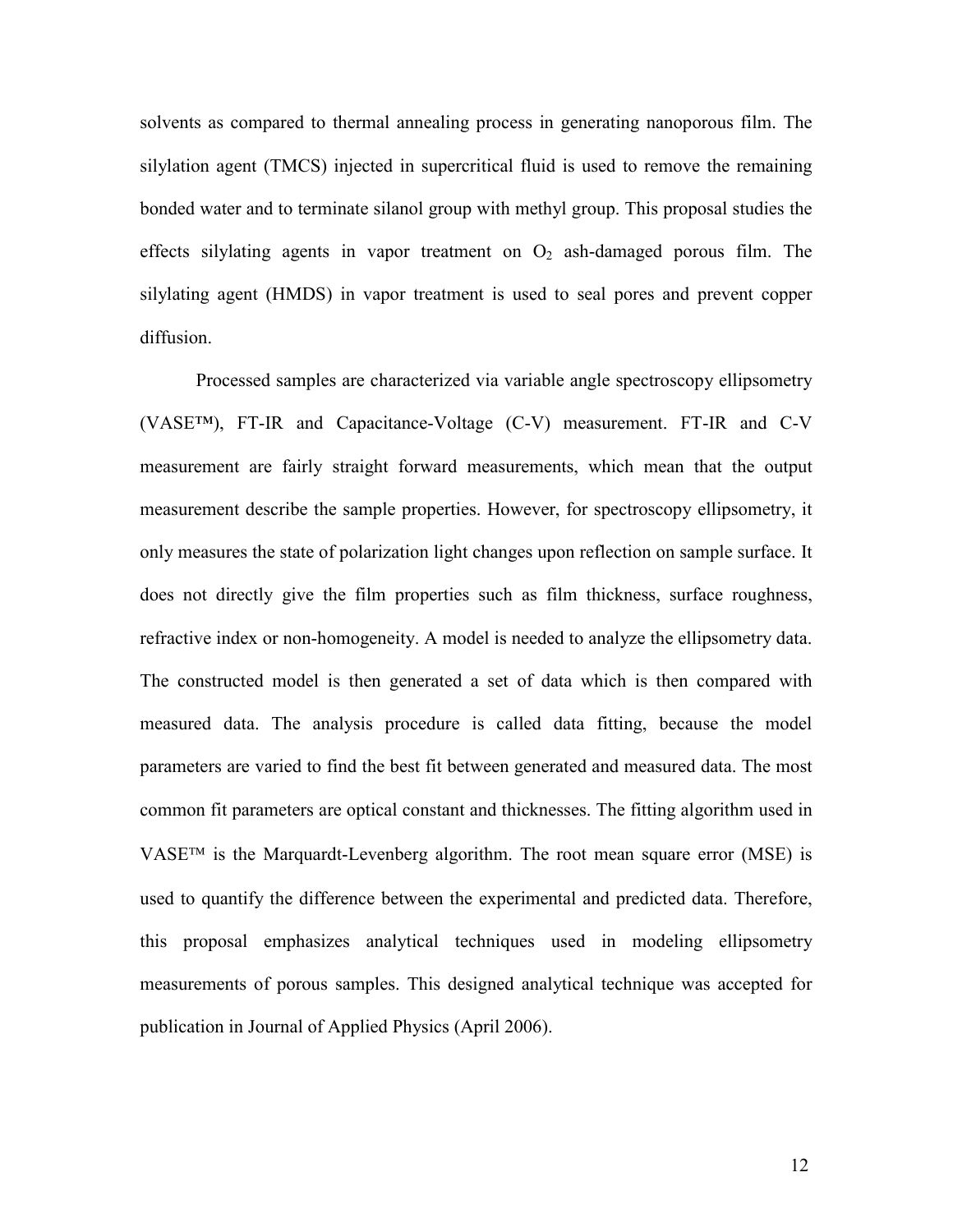

#### Control conventional thermal annealing sample



Table 1-2 Flowchart overview dissertation research work.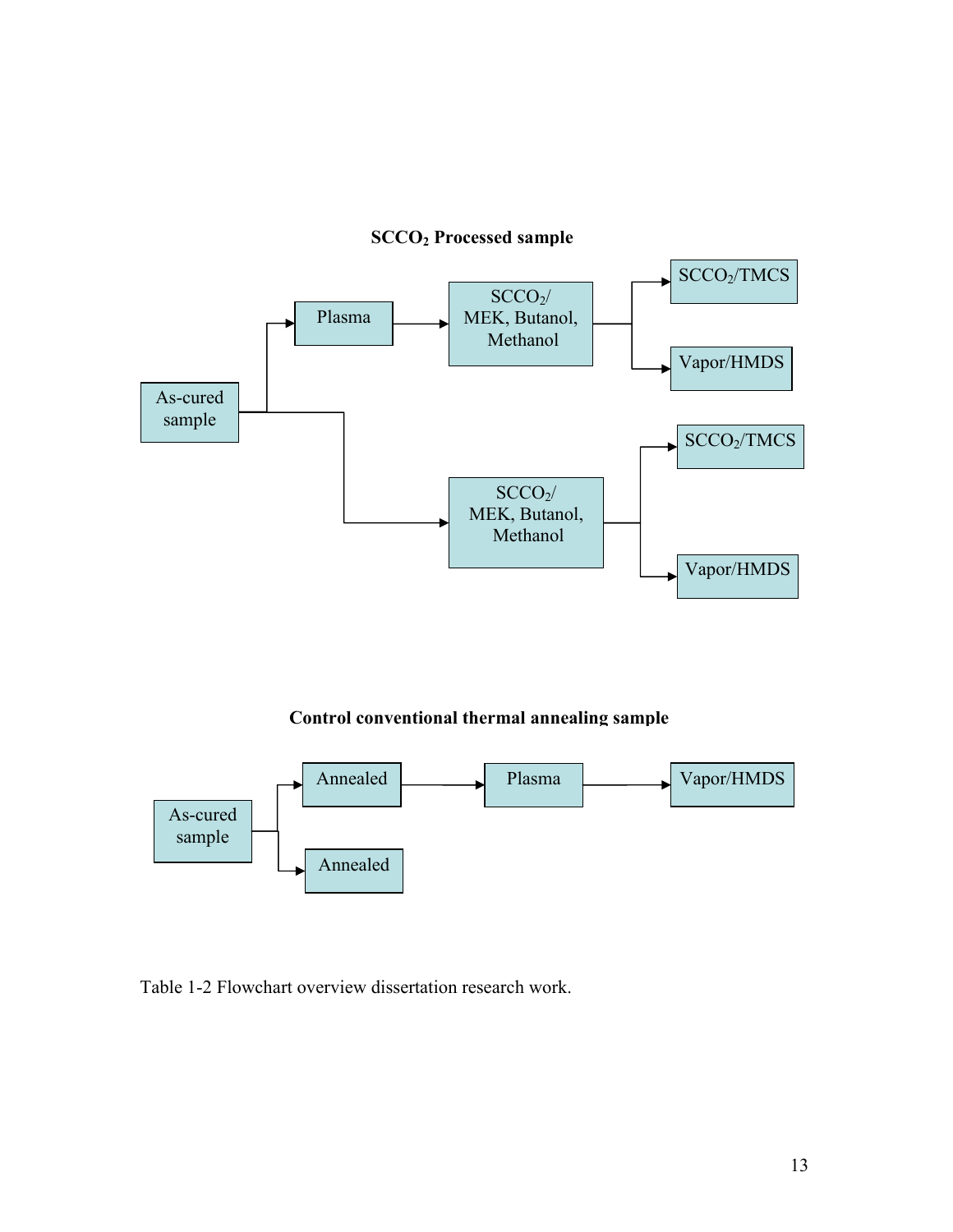Figure 1-2 (a) shows the typical process flow implemented in industry for manufacture of integrated device [31]. The PPO/PMSSQ solution (dielectric material) is first spin coated on silicon, followed by porogen and water removal. Initially, this sample has good properties of nanoporous material (i.e: low-k, no water). The sample was then subjected to lithography process for patterning which includes plasma exposure for photoresist residues removal. This plasma process damages the nanoporous dielectric film. Metal were then deposited on this patterned samples followed by chemical mechanical polishing to remove the excess metal. This process flow leads to some disadvantages such as degrading the good quality of nanoporous material (increase k value, and increase water content).

In this dissertation, I am suggesting the following process flow. Similar as Figure 1a, the PPO/PMSSQ solution is coated on silicon. However, the sample is subjected to photolithography process, photoresist residue removal by plasma process, metal deposition and then CMP process. Then, in the final step, this patterned sample is subjected to porogen and water removal process creating nanoporous low-k dielectric layer. In this dissertation, it is found that this proposed process flow can reduce the damages on the nanoporous low-k film as compared to process in Figure 1-2(a).

Figure 1-2(b) shows the ascured open-pore samples exposed to plasma treatment, these processed samples were then subjected to SCCO2 treatment for porogen and water removal. These samples were divided into two for TMCS and HMDS treatment: 1- SCCO<sub>2</sub>/TMCS and 2- VT/HMDS.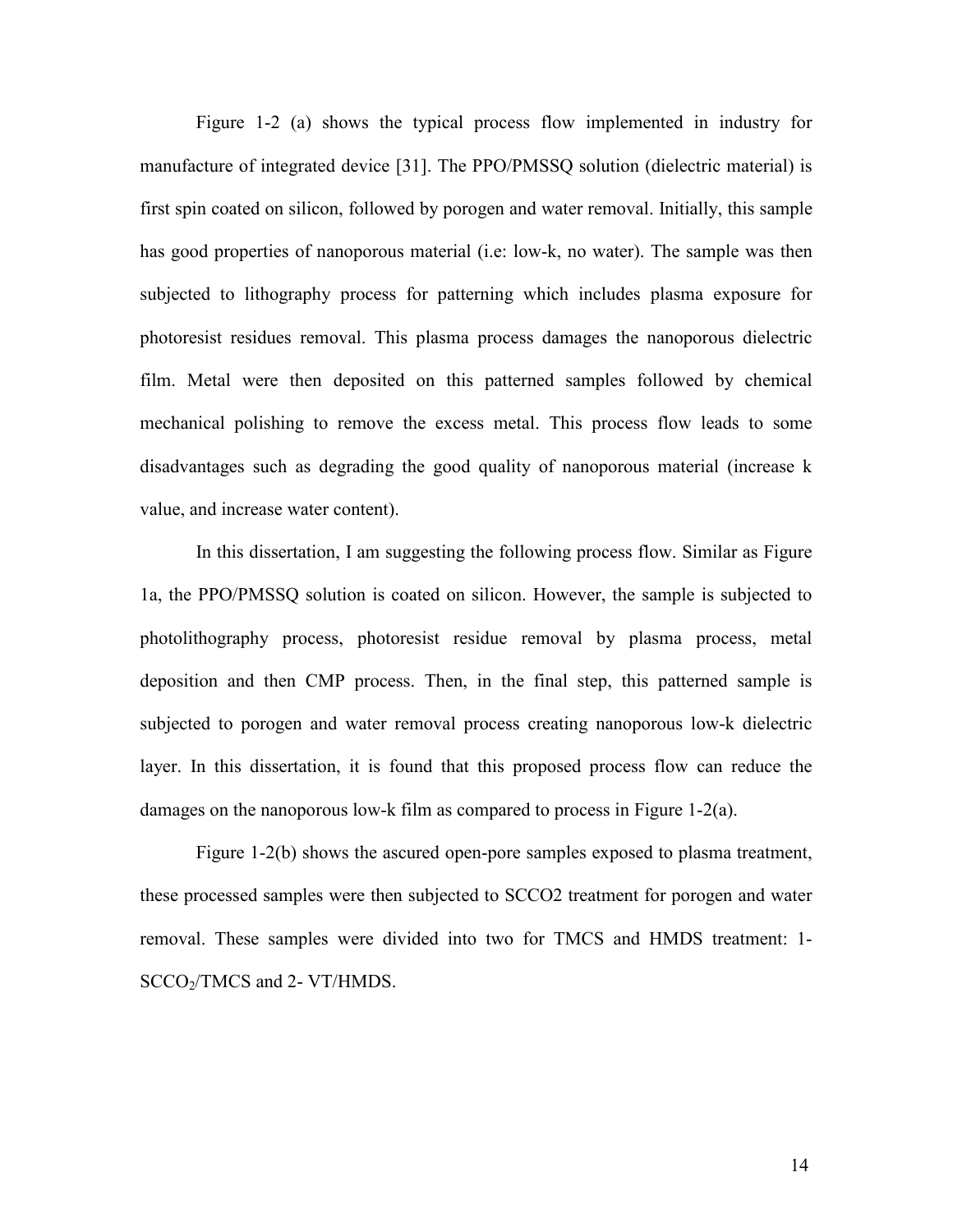

Figure 1-2 Process flow (a) industry and (b) proposed in this dissertation.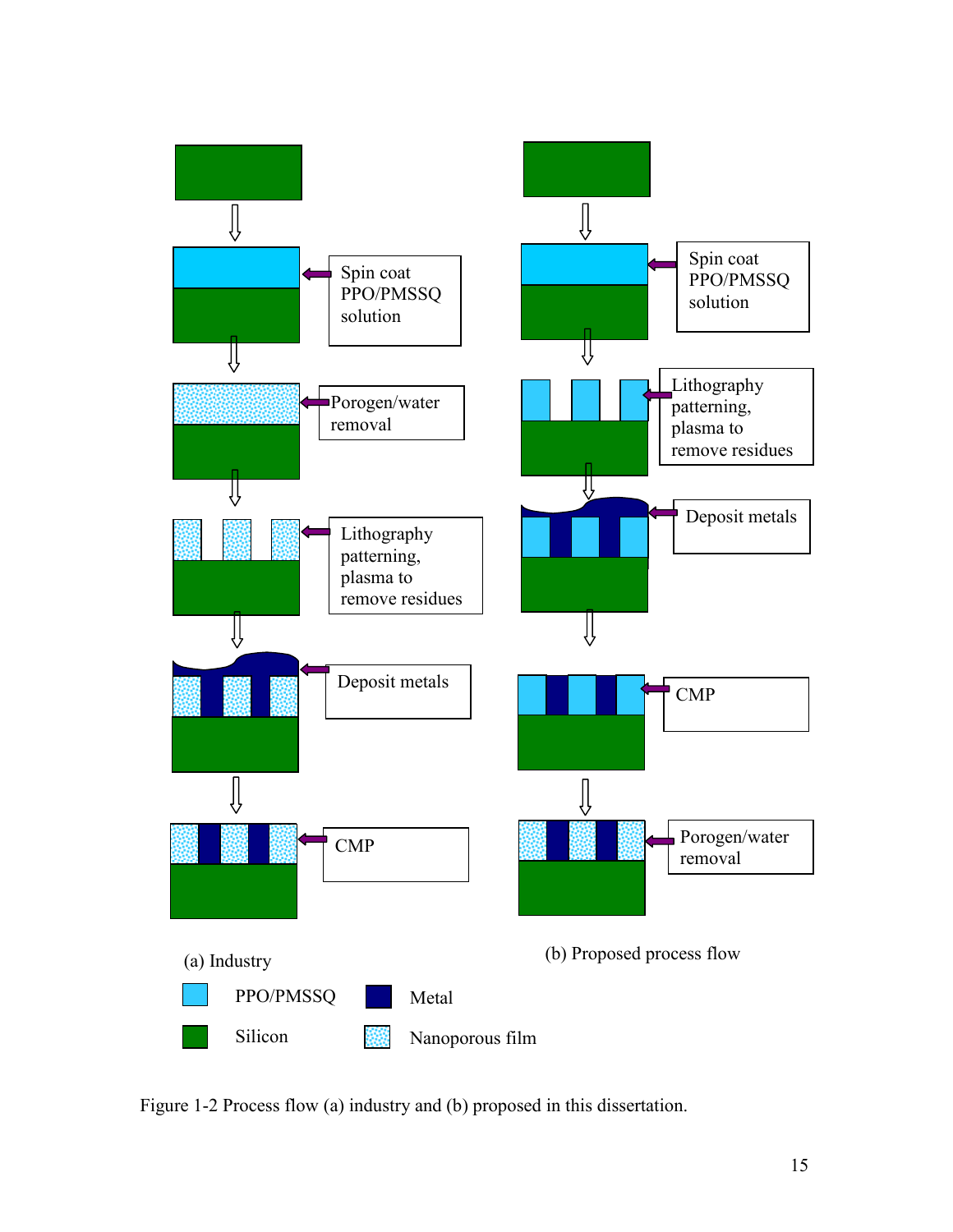#### 1.9 Dissertation Organization

Chapter 2 describes the definition of  $SCCO<sub>2</sub>$  and properties in supercritical fluid. This chapter presents the literature review of  $SCCO<sub>2</sub>$  treatment in preparing porous low dielectric constant thin films. It also reviews silylation (HMDS/TMCS) process via  $SCCO<sub>2</sub>$  treatment to cure plasma-damaged porous sample. This chapter describes other  $SCCO<sub>2</sub>$  applications.

Chapter 3 describes the methodology and theory background of optical and electrical characterization. This chapter first explains the theory of light in derivation of the Fresnel reflection/transmission equation at planar interface that leads to description of thin film properties. It also reviews spectroscopy ellipsometry analysis in modeling of the porous film by other research group. This section explains the designed analytical methods used in spectroscopic ellipsometry modeling for various types of porous films (i.e: single layer, bi-layer, graded single layer and graded bi-layer). In addition, this chapter briefly explains FT-IR and also C-V measurements.

Chapter 4 explains the fabrication of nanoporous organosilicate thin films via the sacrificial porogen approach. This chapter describes the porous samples used in this research (i.e: open-pore and closed-pore). It also explains conventional thermal annealing procedure to remove porogen. This chapter describes various modes (static, dynamic and static/dynamic) of the  $SCCO<sub>2</sub>$  process, high pressure  $SCCO<sub>2</sub>$  experimental system, experimental procedure and experimental parameters.

Chapter 5 presents the results and discussion obtained from this research. This chapter reviews the implemented spectroscopy ellipsometry analytical method for characterizing different type of porous film (i.e: single layer, bi-layer, graded single layer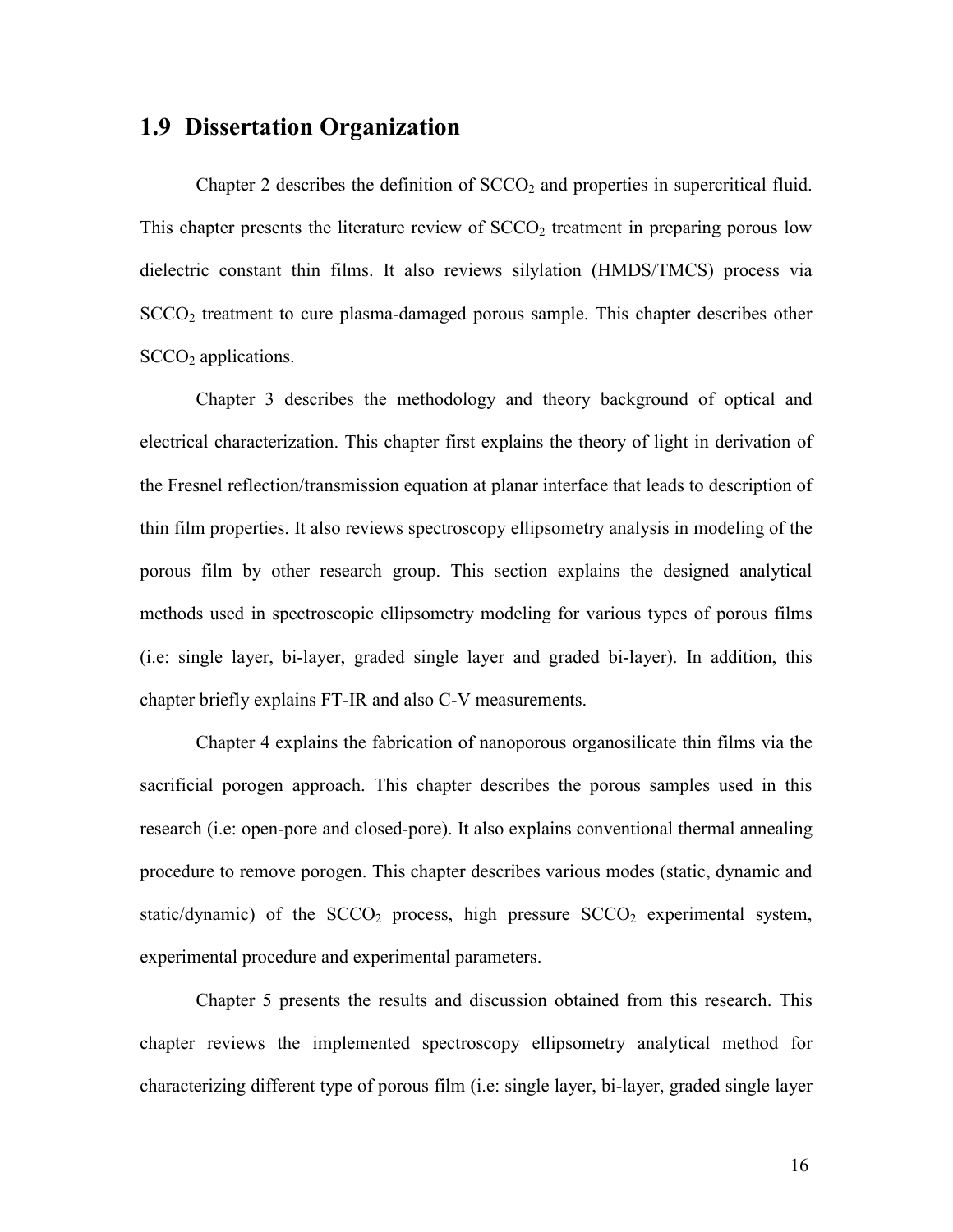and graded bi-layer). It also discussed thermal annealed and SCCO2 processed sample in generating nanoporous film. This chapter studied the effect of HMDS vapor treatment on nanoporous organosilicates film using spectropscopy ellipsometry. This chapter also discussed the results of the plasma exposure (for patterning process) prior to porogen/water removal process.

Chapter 6 presents conclusion and future directions of this research.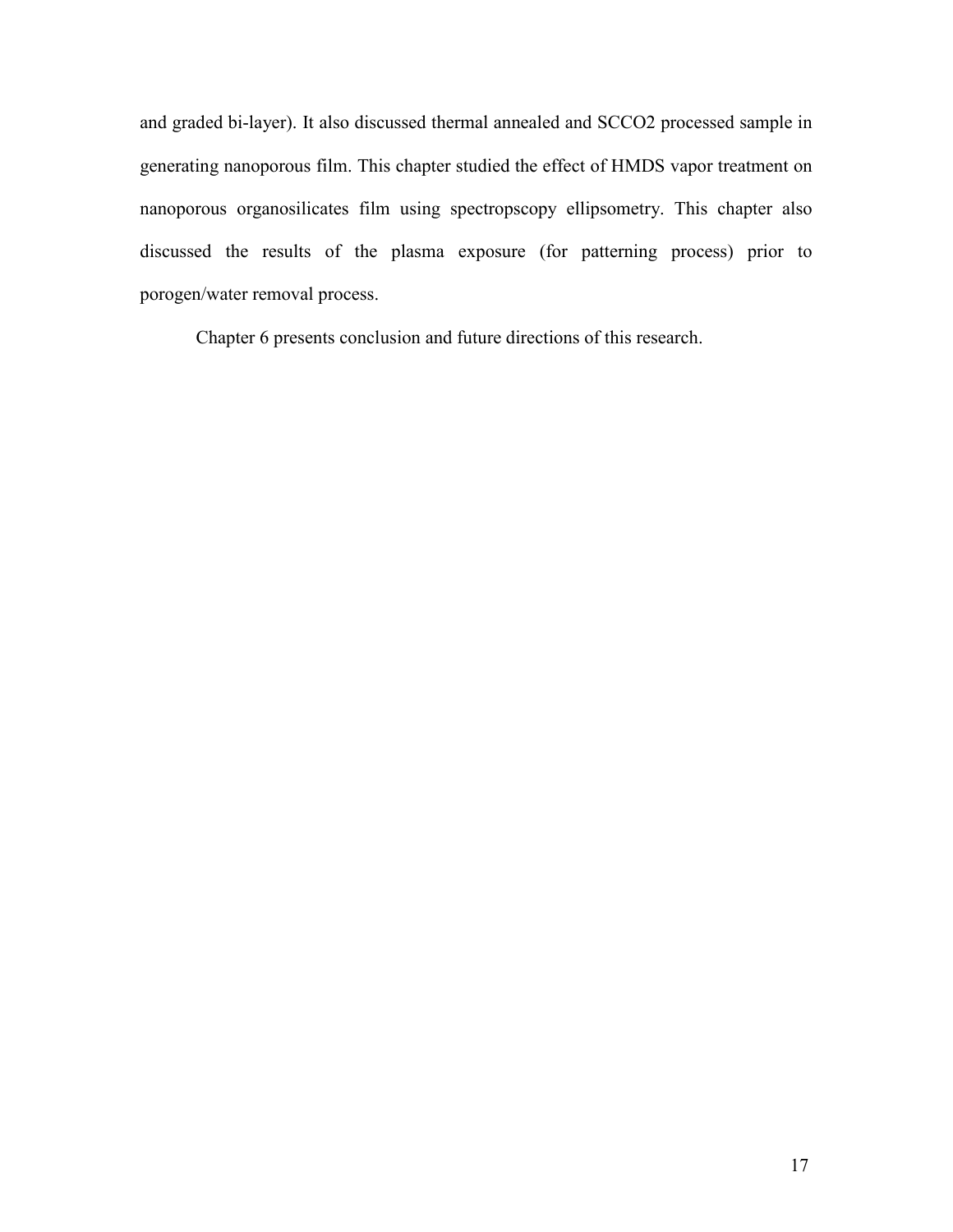# Chapter 2

# Literature Reviews

#### 2.1 Supercritical  $CO<sub>2</sub>$  Process to Generate Porous Film

Supercritical  $CO<sub>2</sub>$  is  $CO<sub>2</sub>$  with unique properties by employing properties in between a gas and liquid. Figure 2-1 is a pressure-temperature (P-T) phase diagram that shows the phase transition of  $CO<sub>2</sub>$ . The phase of  $CO<sub>2</sub>$  refers to its form that is uniform in chemical composition and physical state, for instance a solid phase, liquid phase and gas phase. A phase transition refers to a spontaneous transition from one phase to another phase such as a solid phase converts to a liquid phase or a solid phase converts to a gas phase. This phase transition occurs at a certain temperature and pressure. The P-T diagram shows the three lines describing melting, sublimation and boiling line in which refers to the gas, solid and liquid phase. These lines are phase boundaries separating different region of phases. Along the line, the two phases are co-existed. For example, the two phases of liquid phase and gas phase are existed in the boiling line. Same goes to sublimation line, both solid phase and gas phase existed. In other word, the two phases are separated and can be distinguished from each other along these lines at certain temperature and pressure.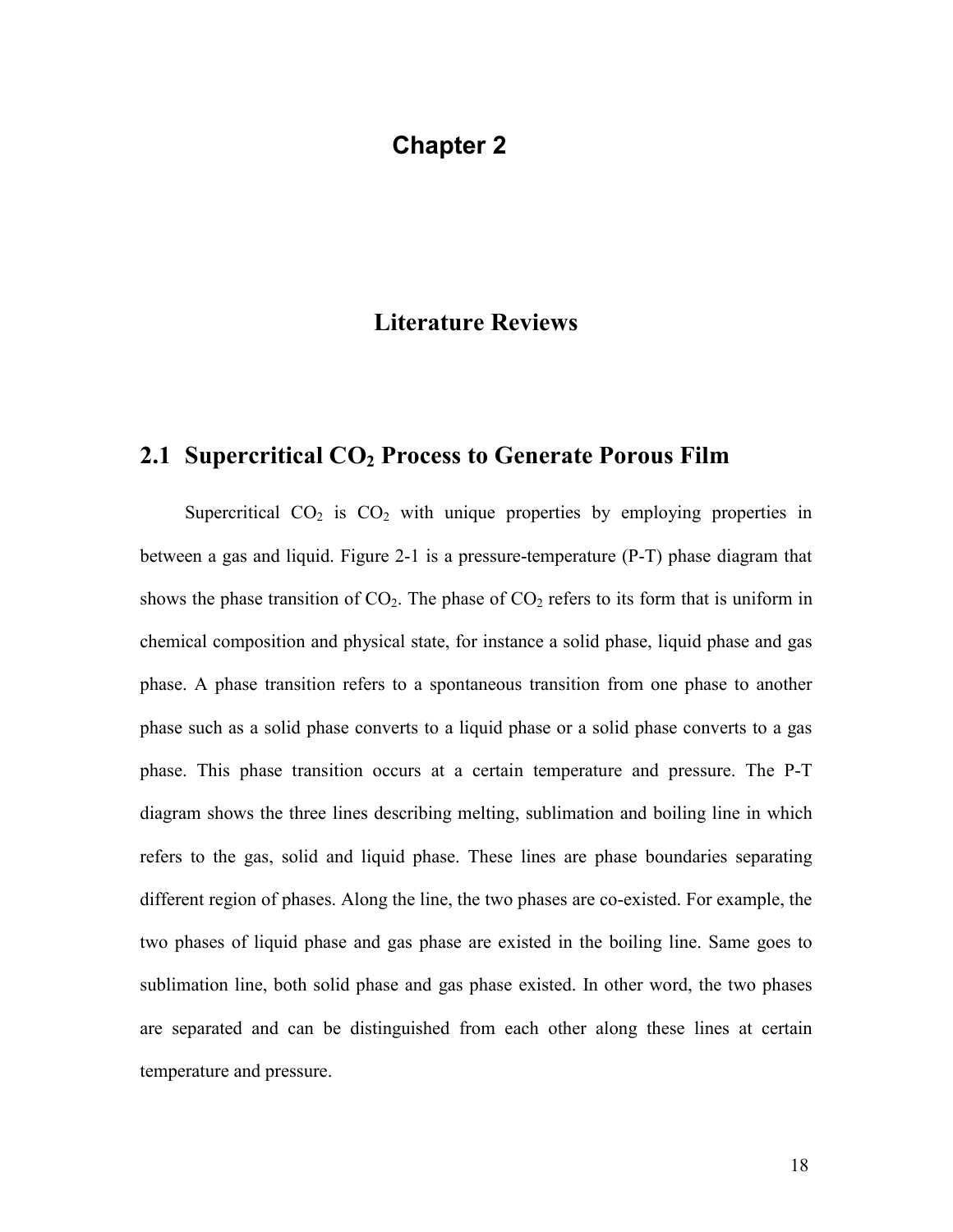As the temperature and pressure increase,  $CO<sub>2</sub>$  reaches a point called critical point. Critical temperature (Tc) is the highest temperature in which  $CO<sub>2</sub>$  gas can be converted to liquid as pressure increases. Critical pressure  $(P_c)$ , on the other hand, is the highest pressure at which liquid phase can be converted to gas phase as temperature increases.  $CO<sub>2</sub>$  is known as in its supercritical state at any temperature above Tc and pressure above Pc. There is only one phase exists, which is called the supercritical fluid. At this stage neither liquid phase nor gas phase existed in supercritical region. The  $CO<sub>2</sub>$ supercritical fluid possesses both properties of gas and liquid. At this region, no matter how much temperature is applied, CO<sub>2</sub> fluid in this region will never boil and no matter how much pressure is applied,  $CO<sub>2</sub>$  fluid in this region will never condense. Supercritical  $CO<sub>2</sub>$  occurs at temperature above 31 $\degree$ C and pressure above 1050 pounds per square inch (psi).



Figure 2-1. A phase diagram showing the different phase and supercritical region.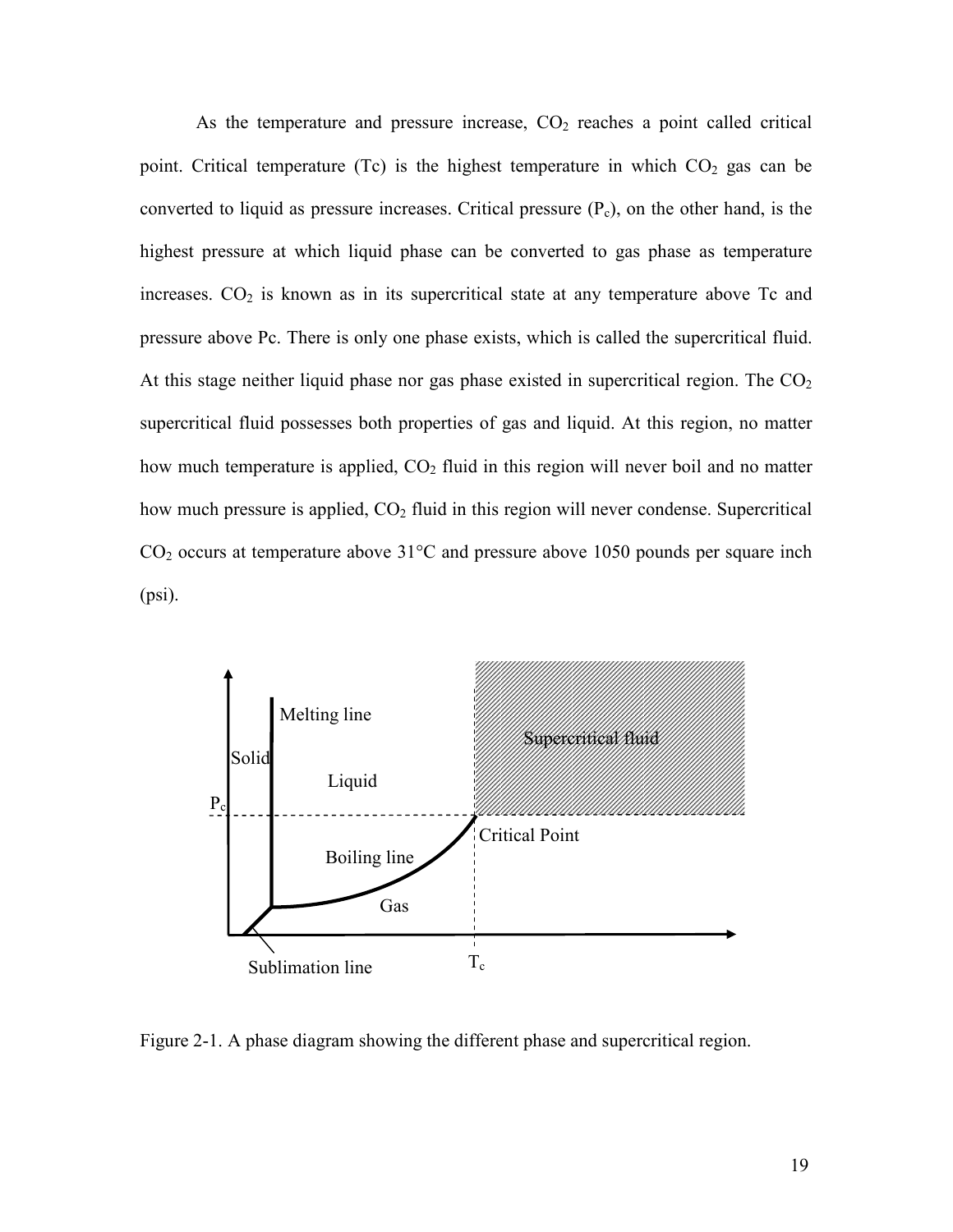For a better understanding of the difference between supercritical state and any other states, the comparison between liquid-vapor transitions at a constant pressure (open vessel) and a constant volume (closed sealed vessel) is reviewed. Figure 2-2 illustrates the behavior of  $CO<sub>2</sub>$  heated in both open and closed sealed vessel. In an open vessel, the liquid is vaporized freely into the surrounding as the temperature increases. At this moment, the interface between vapor and liquid are still exist. This condition is known as boiling. In a close sealed vessel, boiling process does not occur. Instead, the vapor density increases as temperature increases, but the liquid density decreases. Similar to the open vessel, the phase boundaries or interface between vapor and liquid are still exist at this stage. This process is known as vapor treatment. However, as the temperature and pressure continue to rise, the vapor and liquid density become closer and closer to each other until it reach the critical point where there is no phase boundary between the two. At this point, the liquid-gas line or phase boundaries disappear and there is no interface between the two. This condition is known as supercritical treatment.



Figure 2-2 The behavior of  $CO<sub>2</sub>$  in open and closed sealed vessel. (a) A liquid in equilibrium with its vapor [boiling process] (b) Liquid heated in sealed container [vapor treatment] (c) Liquid heated in sealed contained above the critical temperature and critical pressure [supercritical treatment].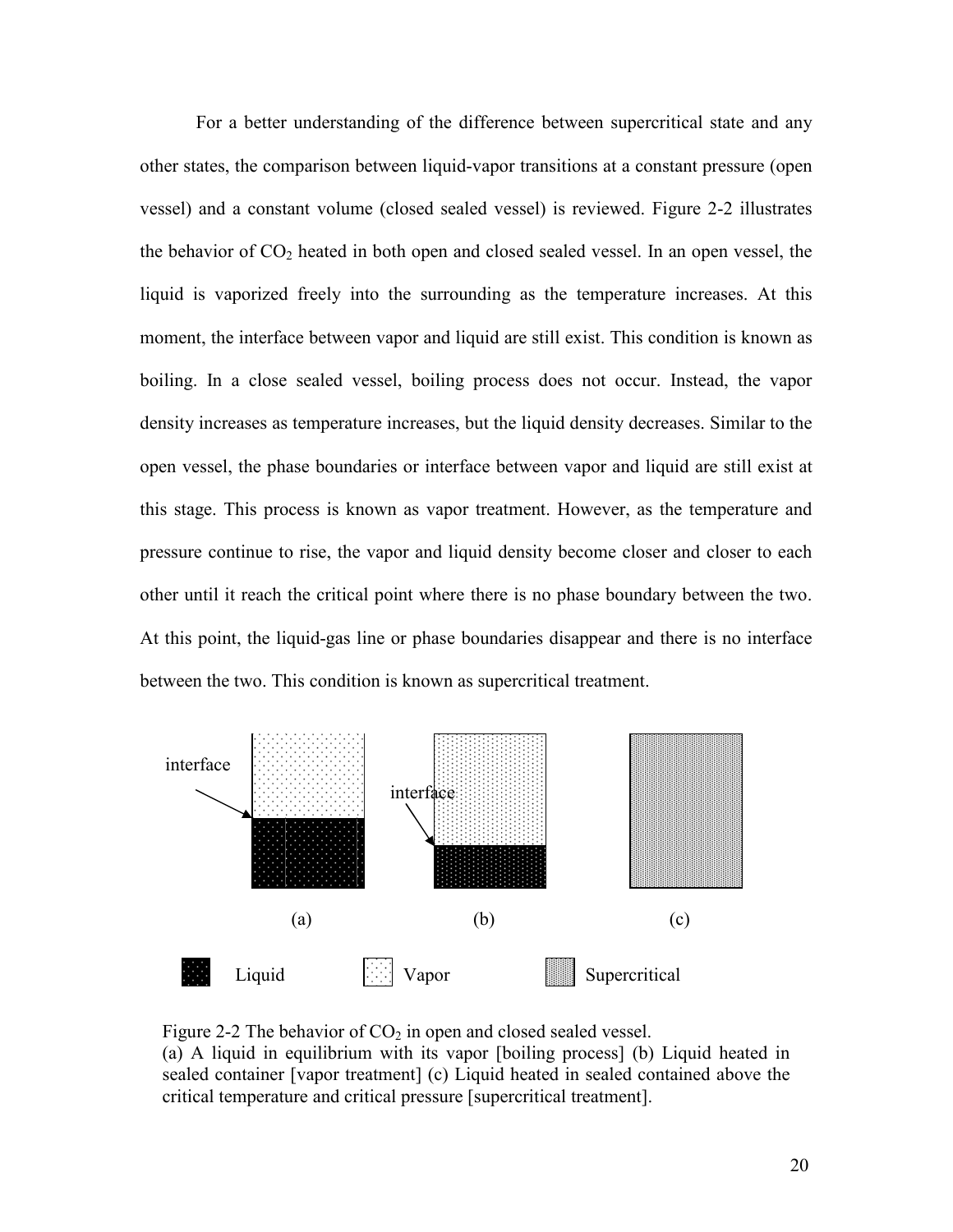Supercritical fluid (SCF) exhibits both properties of gases and liquids. Supercritical fluid has high solvent strength due to its liquid-like density characteristic. In addition to that, SCF exhibits gas-like transport properties of diffusivity and viscosity. The diffusion coefficient  $(cm/s^2)$  is somewhere in the middle of gases and liquid and viscosity( $g/cm$ -sec) is similar to the gases Moreover, supercritical fluid have very low (~0) surface tension allowing facile penetration into microporous materials. Table 2-1 shows typical physical properties of gas, liquid and supercritical fluids in the orders of magnitude. It can be seen that viscosity of SCF is closer to the viscosity of gas. Also, diffusivity of SCF is somewhere in between gas and liquid. The density of SCF is closer to liquids.

|                     | Density     | Diffussion coefficient | <b>Dynamic Viscosity</b> |
|---------------------|-------------|------------------------|--------------------------|
|                     | (g/ml)      | (cm <sup>2</sup> /sec) | $(g/cm\text{-}sec)$      |
| Gas                 | $1x10^{-3}$ | $1x10^{-1}$            | $1x10^{-4}$              |
| Liquid              |             | $5x10^{-6}$            | $1x10^{-2}$              |
| Supercritical Fluid | $3x10^{-1}$ | $1x10^{-3}$            | $1x10^{-4}$              |
|                     |             |                        |                          |

Table 2-1. Physical properties of a gas, liquid and supercritical fluid.

Supercritical  $CO<sub>2</sub>$  is a good solvent to dissolve nonpolar solids; however it can not dissolve polar molecules. Adding a small amount of polar compounds can enhance the solvating power of  $SCCO<sub>2</sub>$ . The substance that is incorporated into supercritical system is known as co-solvents or modifiers. This co-solvent, which is a liquid under ambient condition, has been used intensively to alter  $SCCO<sub>2</sub>$  solvating properties. With the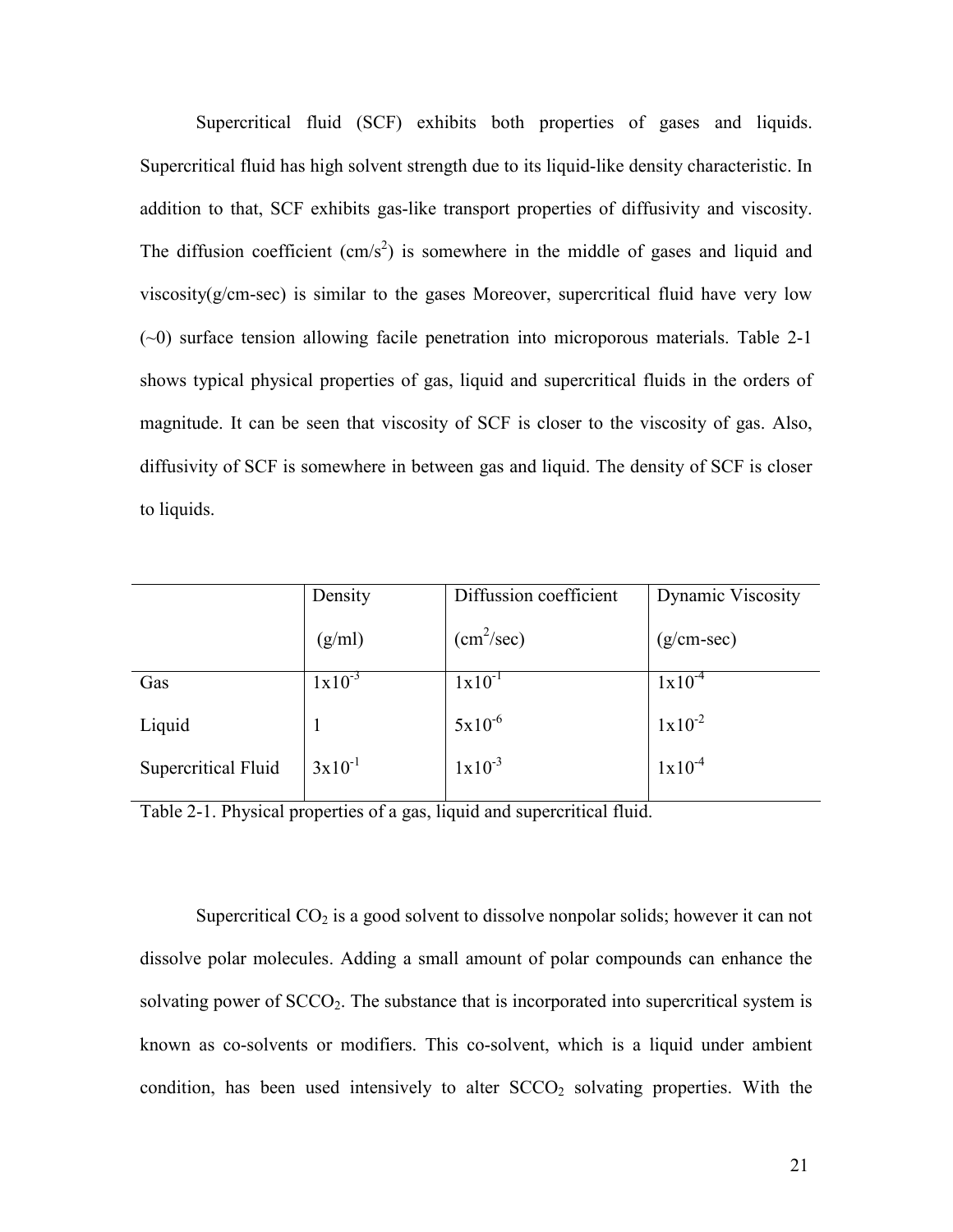addition of particular co-solvent, a supercritical process can be customized into certain application. Supercritical  $CO<sub>2</sub>$  process is an advantageous from environmental stand point of view because  $CO<sub>2</sub>$  gas is inert, relatively non-toxic, does not support combustion, cheap, commercially available in high purity and is not an ozone depleting compound. Furthermore, there are no excess used liquid after  $SCCO<sub>2</sub>$  process as compared to aqueous cleaning.

Lubguban *et al.* (2004) demonstrated a  $SCCO<sub>2</sub>$  process for the preparation of nanoporous organosilicated thin films. The supercritical  $CO<sub>2</sub>$  for porogen extraction was performed without co-solvents at pressure of 7000 psi and temperature of 200°C for 14 hour. Films with both open- and closed- pore structure were studied. These researches show that the thicknesses of the two samples remained the same after the  $SCCO<sub>2</sub>$  process. Based on the multiple Gaussian curve fitting of FT-IR analysis, the percentage porogen removal of closed- and open-pore film was found to be 85% and 92% respectively. This proved that  $SCCO<sub>2</sub>$  is a promising tool in fabricating nanoporous thin film. It is believe that adding appropriate co-solvents into  $SCCO<sub>2</sub>$  system and using static/dynamic  $SCCO<sub>2</sub>$ mode will enhance porogen removal efficiency.

Similar as Lubguban *et al.* (2004), Rajagopalan *et al.* (2003) presented his work in Applied Physics Letter to describe  $SCCO<sub>2</sub>$  treatment for porogen removal, hence creating nanoporous film. Two set of sample prepared via sacrificial porogen approach: (1) openand (2) closed-pore sample. These samples consisted of phase-separated porogen that entrapped between crosslinked PMSSQ matrix. This performance porogen removal via  $SCCO<sub>2</sub>$  treatment was compared with high temperature thermal annealing. It was found that SCCO2 treatment can extract porogen at temperature less than 200°C; whereas, the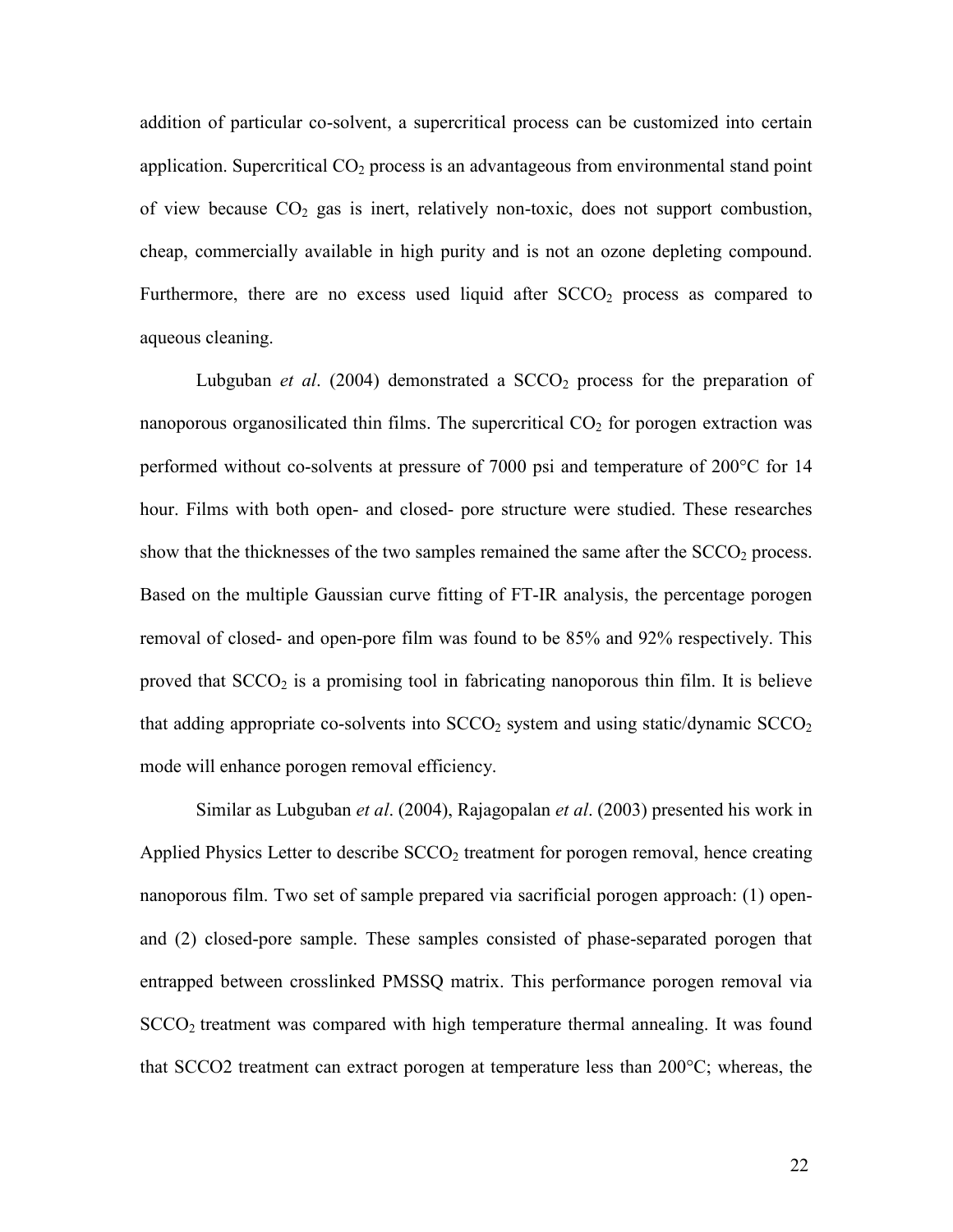conventional thermal annealing process for porogen decomposition occurred at high temperature of 430°C.

Lubguban et al.  $(2002)$  showed a  $SCCO<sub>2</sub>$  treatment to extract unbonded and loosely bonded low molecular weight and CO2 soluble species in creating voids for lowk film. The experiment parameters are pressure of 8650 psi and temperature of 200 $^{\circ}$ C for 8 hours. In this experiment, the matrix films used were composed of organosilicates and of a low molecular weight a-C:F. These samples were deposited by plasma enhanced chemical vapor deposition with  $C_4F_8$  (gas), tetravinyltetramethylcyclotetrasiloxane (liquid) and  $H_2$  (gas). This research found  $SCCO<sub>2</sub>$  process can extract low molecular weight species (CF) or larger  $CO_2$ -soluble species containing  $CF_x$  moieties. This reduced the dielectric constant value of the material from 2.87 – 2.48.

Xie and Muscat (2004) investigated SiO-H condensation on porous methylsilsesquioxane film using co-solvents dissolved in  $SCCO<sub>2</sub>$  process. Three types of co-solvents were used: molecules with polar functional groups, non-polar functional groups and low vapor pressure.  $SCCO<sub>2</sub>$  with addition of alcohol as co-solvents is found to remove hydrogen-bonded silanols and replace it with isolated silanol on surface efficiently. For example, methanol contains polar functional groups (O-H) that bond with polar water molecules and increases the solubility of water in the supercritical fluid phase and reacts with silanol group. It is shown that  $SCCO<sub>2</sub>$  with addition of methanol removed silanol group significantly.

Pai et al. (2004) prepared mesoporous silicate films using preorganized templates in supercritical fluids. A block co-polymer template containing hydrophobic and hydrophilic block is spin-coated on substrate. Upon drying and annealing to induce

23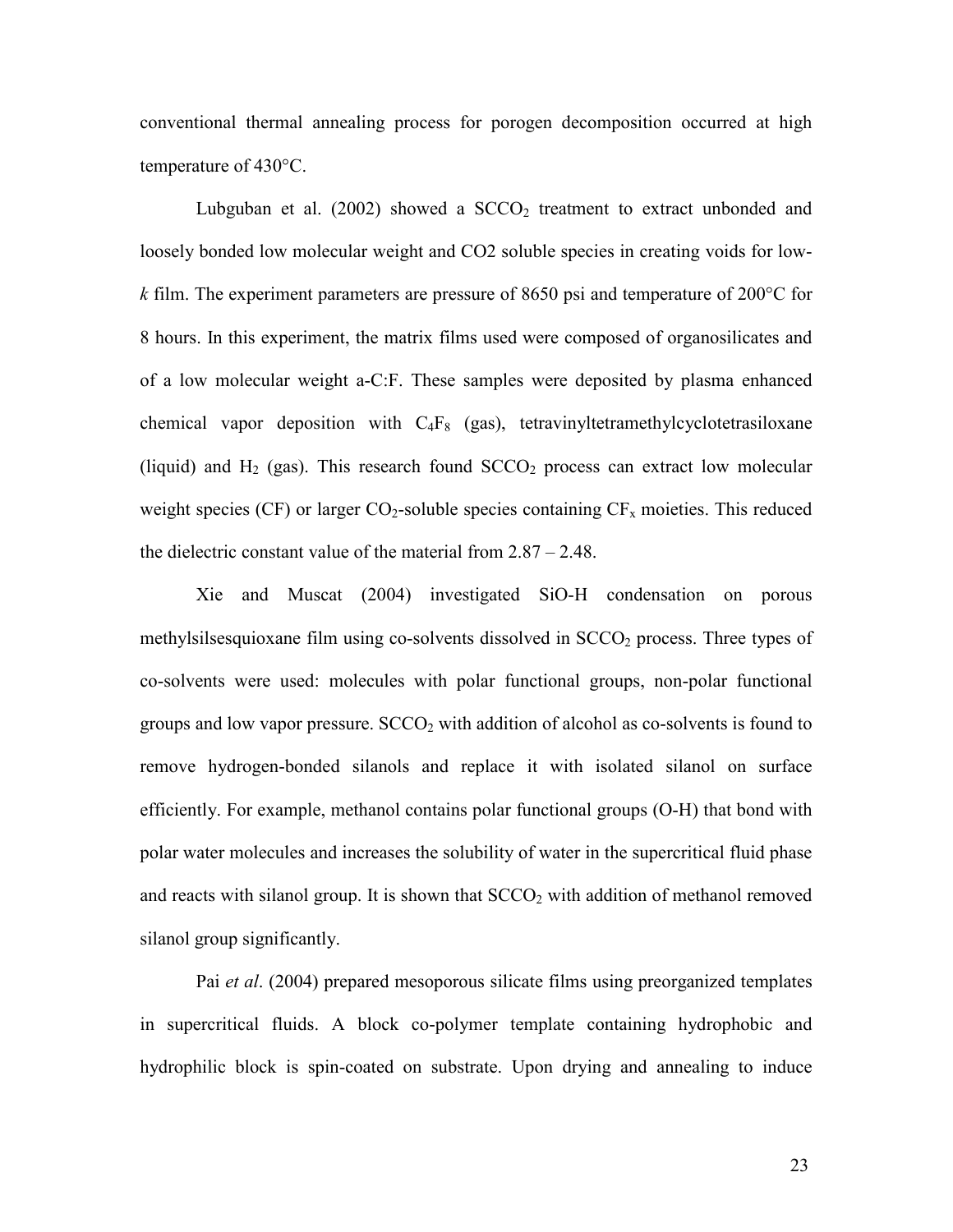microphase separation, the template is exposed to supercritical fluid. A solution metal alkoxide is used as precursor in  $SCCO<sub>2</sub>$  to diffuse into the template and react selectively with hydrophilic segments to form metal oxide network. The catalyst is localized in the hydrophilic segments without reacting with hydrophobic domains. The by-product of alkoxide condensation is carried away by  $CO<sub>2</sub>$ . Finally, the sample is taken out from supercritical system. The template is then removed via calcination and degradation in reactive plasma to create mesoporous structure.

# 2.2 Supercritical or Vapor Treatment with HMDS to Repair Porous Film

Capani et al. (2005) observed intrusion rate of hexamethyldisilazane (HMDS) during  $SCCO<sub>2</sub>$  process functionalization of triethoxyfluorosilane (TEFS - xerogel based film). The difference between  $SCCO<sub>2</sub>/HMDS$  processed at pressure 2500 psi and temperature of 40°C versus samples processed at 2500 psi and 60°C were studied. At higher temperature, there were less silylation as compared to lower temperature such that the depth penetration is lesser. This research showed that the depth penetration of HMDS via  $SCCO<sub>2</sub>$  into porous film is not significant. However, supercritical fluids did offer an effective means of repairing ash damage to porous low- $k$  film. By reacting the silanols with HMDS silylating agent in supercritical fluid, it increased the film hydrophobicity and removed adsorb water.

Reidy and Matz (2005) demonstrated the performance of supercritical process with addition of silylating agent (HMDS) in repairing the damaged low-k film and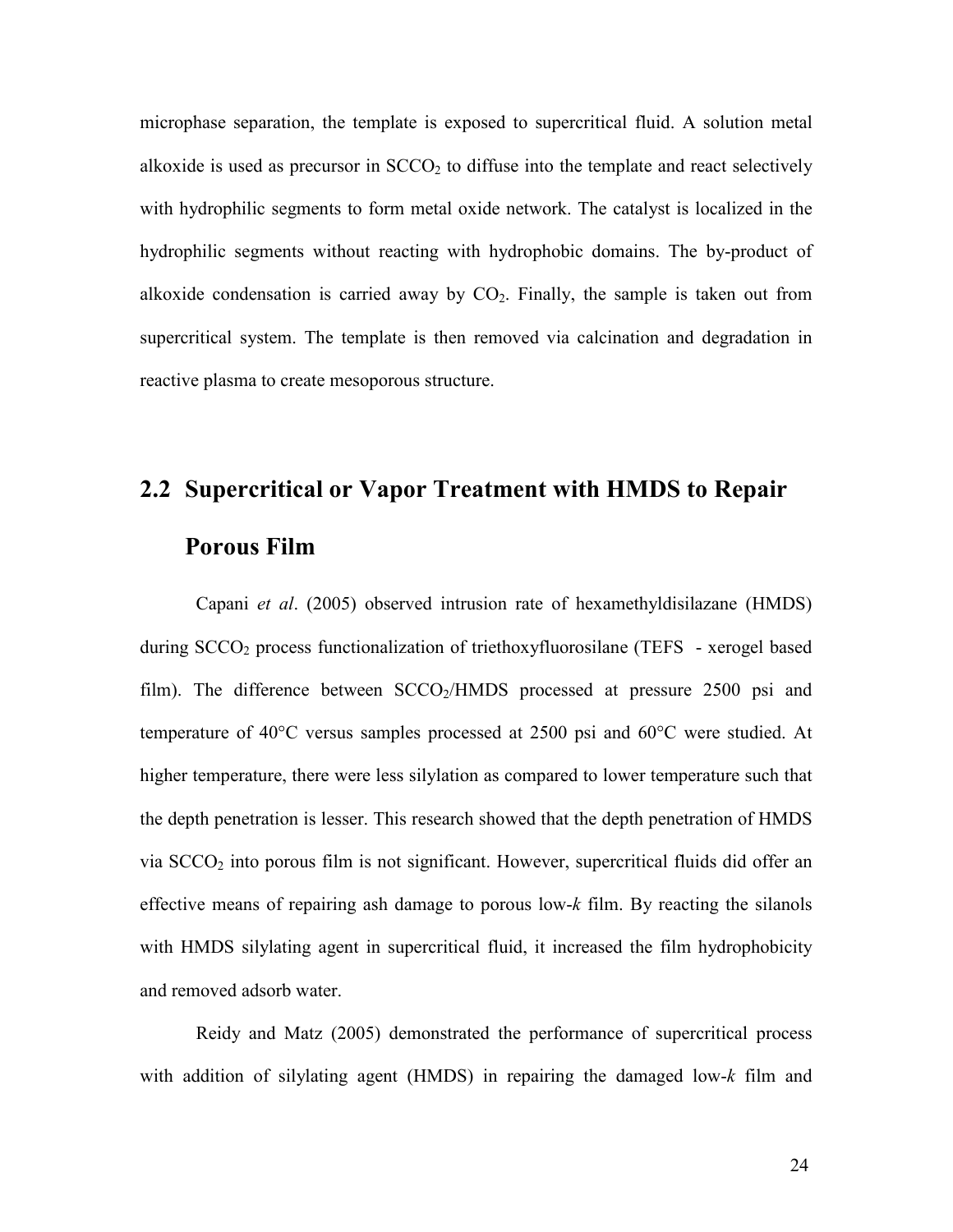sealing pores. The  $O_2$  ash-damaged underwent two sets of  $SCCO_2$  processing conditions. First, the samples were reacted under pressure of 2700 psi and temperature of 60<sup>o</sup>C in a clean room environment. Second, the experiment was performed under pressure of 1400 psi and temperature of 40°C (not in a clean room environment). At a lower pressure process (1400 psi), the contact angle increased up to 63° and saturated within 1 minute. At high pressure process, the contact angle increased up to 50° within 1 minute and continued to increase as a function of time. The surface carbon species was examined via x-ray photoelectron spectroscopy (XPS). From the XPS analysis, it is found that there is a significant loss of carbon species (i.e. methyl group) during oxygen plasma and an increased of carbon species during silylation process. The  $SCCO<sub>2</sub>/HMDS$  process incorporated trimethylsilyl  $((CH<sub>3</sub>)Si-O-)$  group at the surface. Dynamic secondary ion mass spectroscopy analysis demonstrated that the depth of the silylation repair is very limited. As the time of HMDS exposure increases, no change in carbon depth profile was found. This may due to the initial surface silylation that block further diffusion of HMDS into pores, and thus prevent reactions with silanol deepers inside the film.

Orozco-Teran et al. (2003) studied the effects of  $SCCO<sub>2</sub>$  in combining with silylating agents (HMDS) on  $O_2$  ash-damaged MSQ sample. Films were exposed to oxygen plasma at certain time interval, which simulate varying degrees of damage. The  $SCCO<sub>2</sub>/HMDS$  process was performed at pressure of 1200 psi and temperature of 60 $\degree$ C for 1 minute. Based on SEM imageries, a loss of 40 nm thickness is found after oxygen plasma ashing. However, the increase in thickness is recovered after silylation process due to the reactions with Si-OH in the ash-damaged porous film. The thicknesses before plasma, after plasma and after  $SCCO<sub>2</sub>$  silylation are given as 533 nm, 491 nm and 520 nm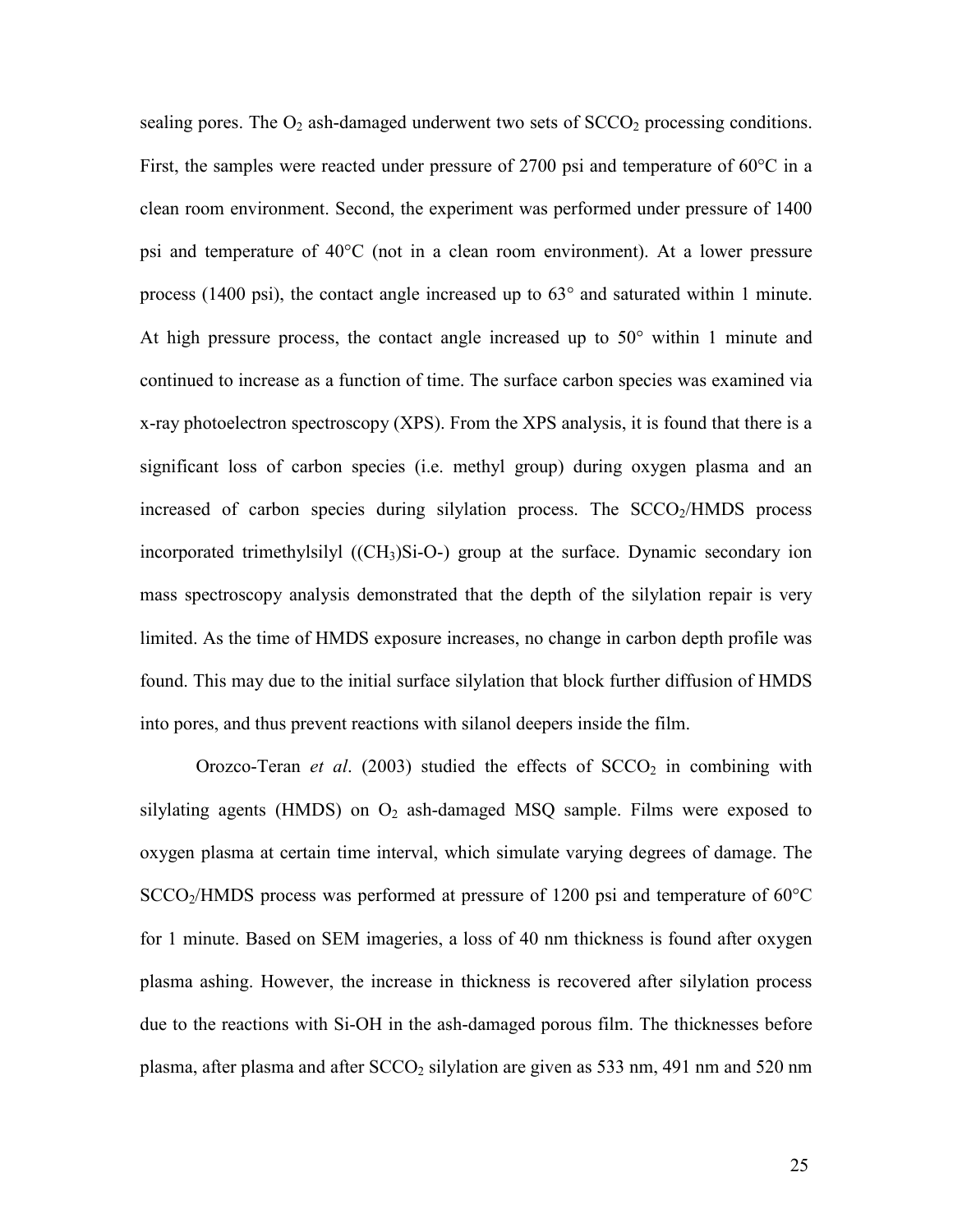respectively. SCCO2/HMDS also allows the porous films to withstand subsequent wet etch processes without significant material loss. A thickness loss  $(\sim 14 \text{ nm})$  occurs after the HF wet etch treatment of  $O_2$  plasma-damaged sample. However, there is no significant thickness changes perceived for the  $SCCO<sub>2</sub>/HMDS$  treated films. The hydrophobic of sample surface may permit the reaction of the HF solution with the porous film.

Mor *et al.* (2002) studied a repair of plasma damage in porous organosilicates (POSG) films using HMDS vapor treatment. Methods of film properties characterization used in this study are N&K analyzer 1200, FT-IR spectra and C-V Keithley Model 82 (at 1 MHz). N&K analyzer is a film thickness measurement using the knowledge of film reflectance spectrum. HMDS vapor treatment was performed at 80°C for 15 min at a pressure of 760 Torr. Three samples were investigated: POSG film without plasma treatment, POSG film with plasma treatment and POSG film with plasma treatment followed by HMDS vapor treatment. Mor *et al.* also showed the POSG film properties changes with  $O_2$  plasma treatment time duration. The thickness of POSG film decreases with the increased of  $O_2$  plasma exposure time (30s, 60s and 90s). The sample –OH contained also increases with time. The decrease in film thickness is due to the reduction of methyl group which caused by  $O_2$  plasma process. This is confirmed by FT-IR results. The  $O_2$  plasma is an excellent oxidant which oxidize methyl group. Mor *et al.* believed that  $O<sub>2</sub>$  radicals can diffuse into porous film reacting with methyl group and replacing it to hydroxyl group. The removed of the function methyl group from porous film degrades dielectric of POSG. To overcome this problem, HMDS vapor treatment is performed to convert –OH group to methyl group. After the HMDS treatment, it is found that methyl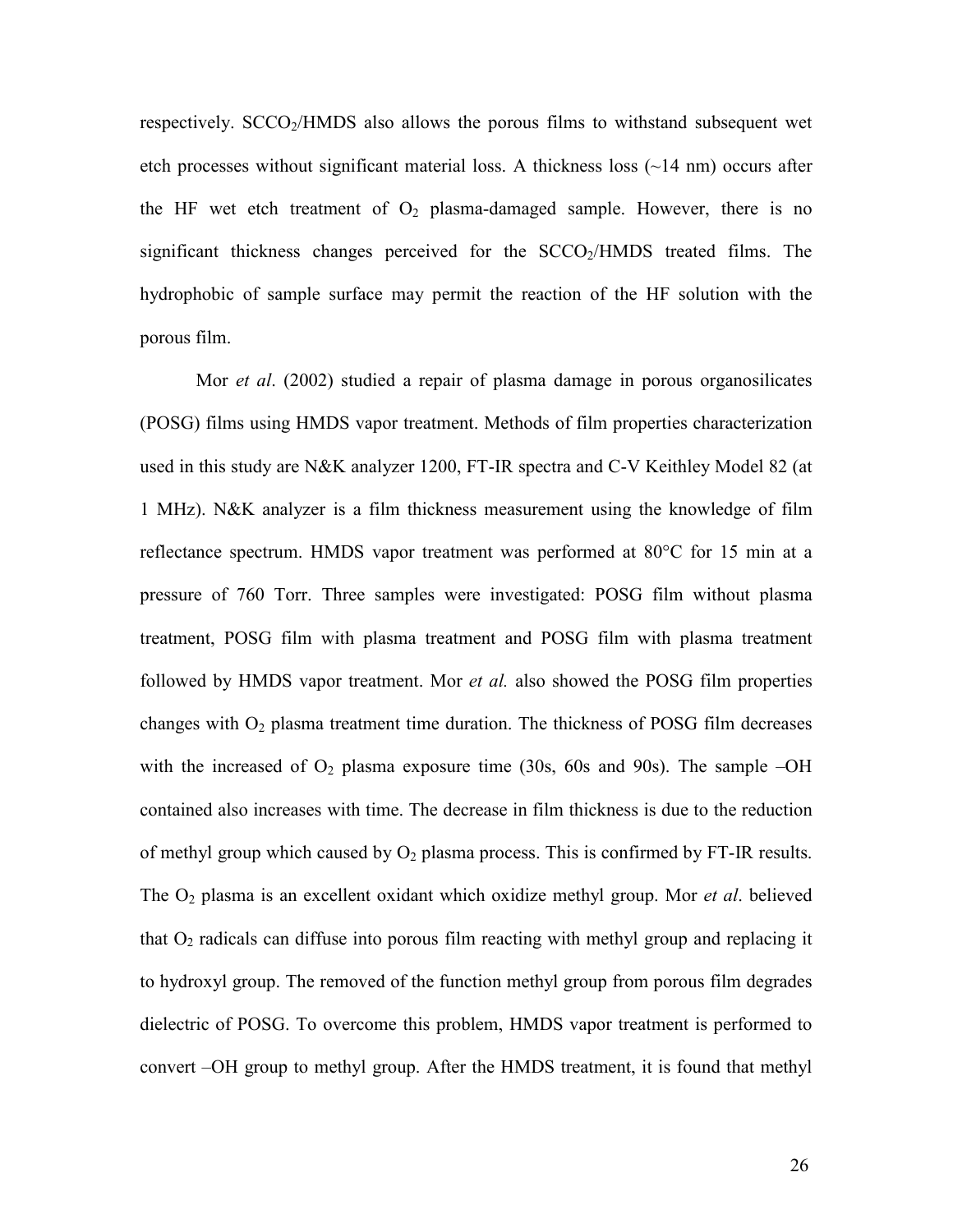group in sample increased as well as film thickness. Film thickness is increased by 20 nm. Mor *et al.* believed the increase in thickness after the HMDS treatment is due to two reasons. First, the incorporation of  $Si$ -CH<sub>3</sub> group when HMDS reacts with  $Si$ -OH groups. Second, the deposition of HMDS species set on the film surface. The authors concluded that this HMDS vapor treatment reduced –OH group, increased methyl group and improved film dielectric constant.

Gorman et al. (2004) studied a rapid repair of plasma damage in low-k dielectrics films using  $SCCO<sub>2</sub>$  process. Plasma damage degrades quality toward wet etch process. This is undesirable because it increases water absorption; hence increases the dielectric constant value. Gorman *et al.* compared the performance of curing plasma ash-damaged sample via silylation process at supercritical state and under ambient pressure process. The silylation process passivated plasma-damaged surface by changing the sample properties from hydrophilic to hydrophobic. This passivated surface exhibits enhanced resistance toward wet etches processes owing to the nature of hydrophobic. Characterization methods of film properties for this study were spectroscopic ellipsometry (Variable Angle Spectroscopy Ellipsometry - J.A. Woollam Co., Inc), FT-IR and contact angle measurement. The  $SCCO<sub>2</sub>$  experiment was performed at pressure of 1400 psi and temperature of 40°C. The silylating agent used was HMDS mixed with Hexane. Hexane is a good solvent due to its low supercritical pressure (1200 psi) and high HMDS solubility. In this experiment,  $SCCO<sub>2</sub>/solvents$  process was found to increases contact angle to 90° within 1 min process. However, under ambient pressure process required 12 - 24 h to increase contact angle to 90 $^{\circ}$ . After silylation SCCO<sub>2</sub>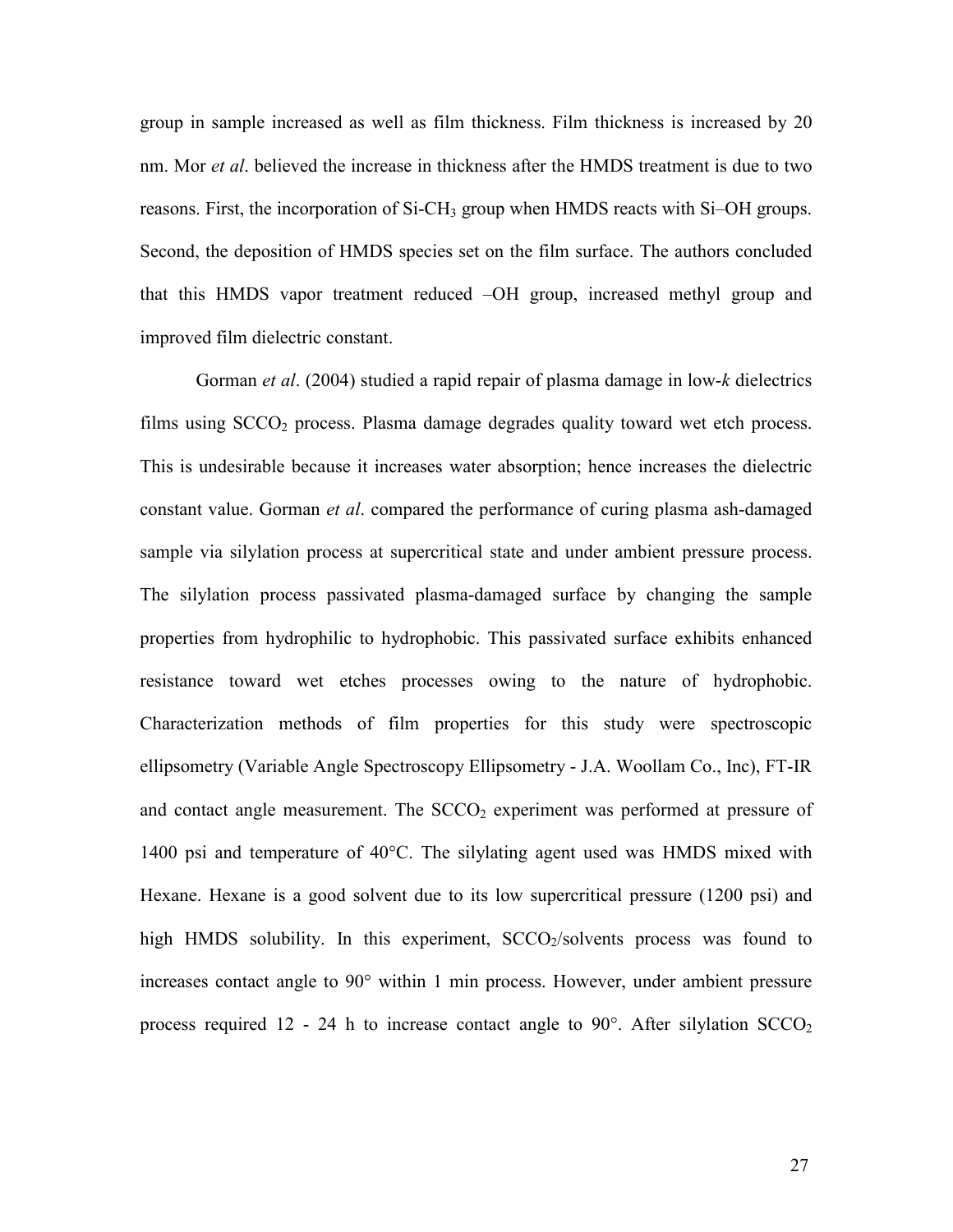process, it is found that the processed sample is resisted towards HF wet etches with no significant thickness changes.

# 2.3 Supercritical or Vapor Treatment with TMCS to Repair Porous Film

Lahlouh *et al.* (2004) studied the  $SCCO<sub>2</sub>$  process with the addition of butanol treatment to remove silanol group followed by silylation via  $SCCO<sub>2</sub>$  with TMCS to restore methyl group in  $O_2$  plasma-damaged porous samples. The experiment was done at pressure of 7000 psi and temperature of 150 $^{\circ}$ C. First, the O<sub>2</sub> plasma-damaged porous samples underwent  $SCCO<sub>2</sub>$  process with 7 injections of Butanol. Each butanol injection was lasted for 5 minutes. Thus, Butanol is discovered to increase both the polarity of the supercritical fluid and the solubility of water. Second, the silylation process was done with 3 injections of TMCS. Each TMCS injections was lasted for 30 minutes. It is found that TMCS treatment has successfully replaced silanol groups with alkylsilyl.

Xie et al. (2004) dissolved alkyldimethylmonochlorosilanes (silylation agents) in supercritical fluid to cure oxygen plasma-damaged porous sample. Three silylation agents were used: TMCS, butyldimethylcholorosilane (BDMCS) and octyldimethylcholorosilane (BDMCS). The supercritical fluid processes were performed at pressure of  $2100 - 4300$  psi and temperature of  $50^{\circ}$ C –  $60^{\circ}$ C. Among the three agents, TMCS performed the cleanliness without forming a physisorbed layer and generated the largest reduction in dielectric constant values. After TMCS treatment, a strong peak at 1068 cm-1 show that TMCS react with silanol group and convert it to siloxane (Si-O-Si)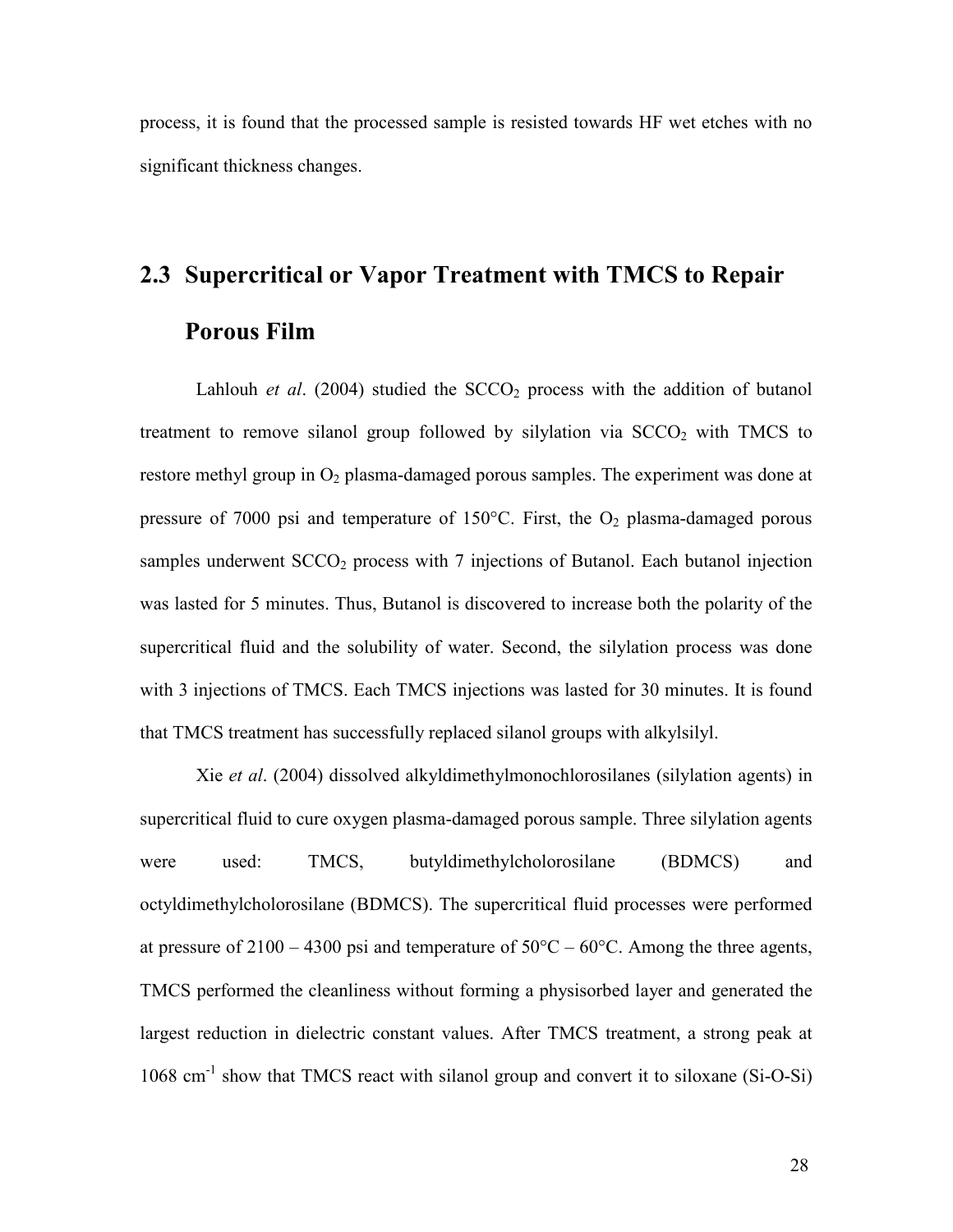bonds. This research also showed that adsorption of surface SiOH band at  $3745 \text{ cm}^{-1}$ ,  $3400 \text{ cm}^{-1}$  and  $942 \text{ cm}^{-1}$  were decreased along with the increased in methyl absorption at 2964 cm<sup>-1</sup> (CH<sub>3</sub> asymmetric) and 2906 cm<sup>-1</sup> (CH<sub>3</sub> symmetric). This is due to the replacement of silanol group with methyl group. Xie *et al.* claimed that TMCS is an excellent molecule to repair damaged film, however owing to its short 1 carbon chain length it is not expected to seal pores.

 Liu et al. (2002) studied a repair of plasma ash damage film by hydrogen plasma and TMCS vapor treatment. Three samples were prepared in this experiment: as-cured POSG film, POSG followed by  $O_2$  plasma, POSG plasma treated followed by furnace degassing, POSG plasma treated followed by TMCS vapor treatment and two-step recipe. The two-step recipe consists of  $H_2$  plasma and TMCS vapor treatment. Prior to  $O_2$ plasma, the as-cured POSG sample underwent  $H_2$  plasma, followed by  $O_2$  plasma and finally TMCS vapor treatment. Hydogen plasma was performed to passivate the inner porous structure. This step prevented porous film to adsorb polar contamination and also to protect the inside pores against the oxygen radicals penetration. It is found that furnace degassing and TMCS vapor treatment technique does not remove water efficiently. Large amount of –OH contained left after those 2 treatments contributed to high k-value. The two-step recipe provided the best result. There are no water contained is found in sample and its dielectric constant is low  $(k=2)$ .

 Chang et al. (Journal of Vaccuum Science and Technology) (2002) and Chang et al. (Journal of The Electrochemical Society) (2002) investigated a repair of plasma ash damaged porous film by TMCS vapor treatment. Methods of film properties characterization used in this study are N&K analyzer 1200, FT-IR spectra and C-V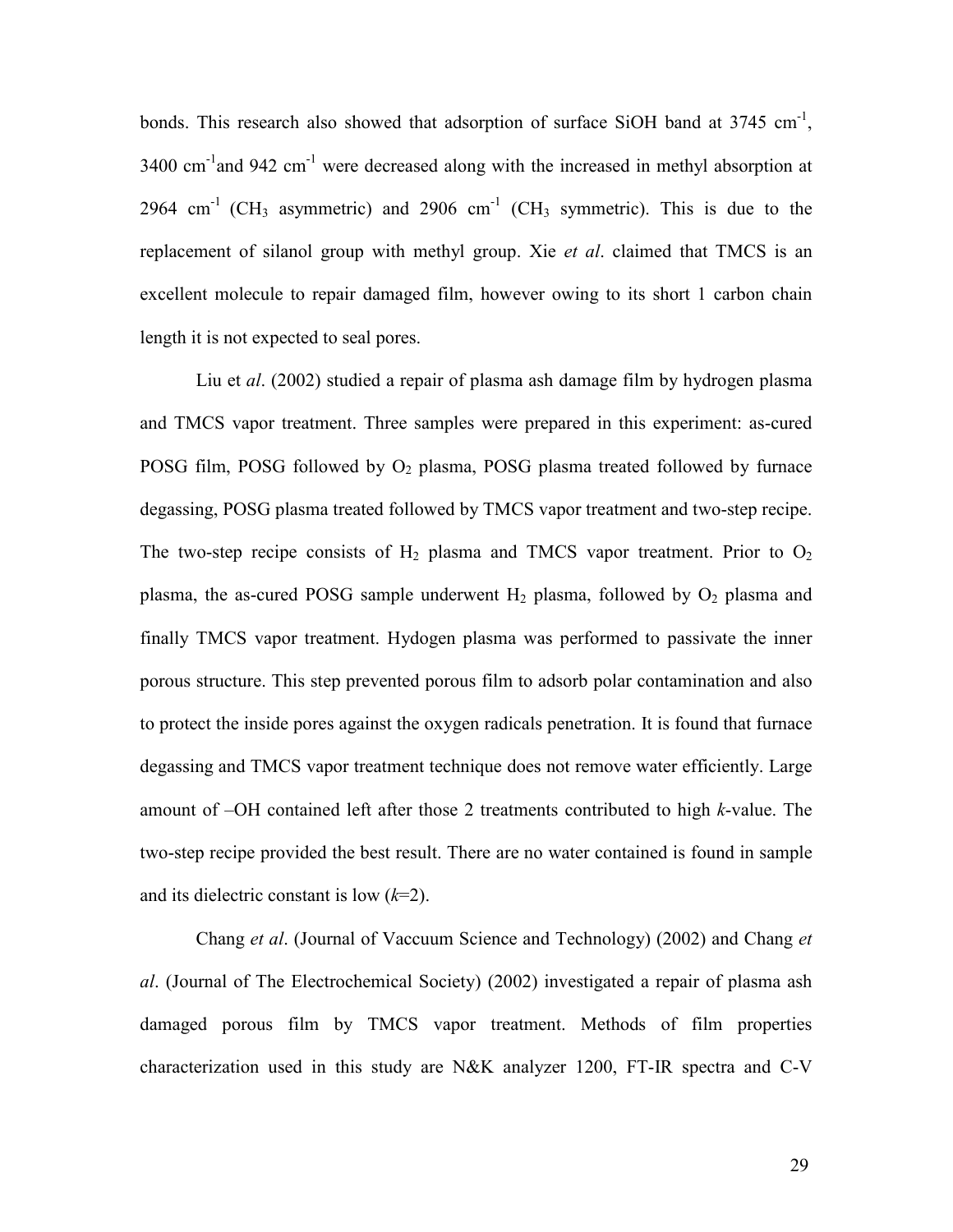Keithley Model 82 (at 1 MHz). TMCS vapor treatment was performed at 60°C for 25 min at a pressure of 760 Torr. Five samples were prepared: ascured POSG film, POSG followed by plasma treatment, POSG plasma treated followed by TMCS treatment, POSG with wet stripper dipping and POSG wet stripper dipped followed by TMCS treatment. It is found that TMCS can convert Si-OH to Si-O-Si(CH<sub>3</sub>)<sub>3</sub> group for both  $O_2$ plasma ashed sample and wet stripper dipped sample. The sample surface became more hydrophobic with reducing moisture uptake in porous sample.

# 2.4 Other applications using supercritical fluid technology

Martinez *et al.* (2003) showed that supercritical process can be used as a cleaning fluid to remove any contaminants in porous methylsilsesquioxane film. The porous MSQ blanked is subjected to immersion in deionized (DI) water for the purpose of testing the drying effectiveness of  $SCCO<sub>2</sub>$ . The  $SCCO<sub>2</sub>$  static/dynamic (or pulsation) mode was performed in this research. The pulsation term in Martinez's work, refers to the quick ramp down of pressure from 3200 psi to 1500 psi for a time less than 15 seconds, then a quick repressurization back up to the 3200 of starting pressure. It is found that static/dynamic (pulsation) method works well in drying the porous sample.

Gougousi *et al.* (2005) demonstrated supercritical fluid can be used in depositing metal oxide including  $Al_2O_3$  and  $ZrO_2$  where the metal organic precursor and oxidizing agents were delivered in liquid into  $SCCO<sub>2</sub>$  system. Gougousi discovered that hydrogen peroxide is a viable O source for oxide deposition. The  $SCCO<sub>2</sub>$  solvation properties were found to aid in the delivery of precursors and in the removal of by-products for advanced low-temperature processing of oxides.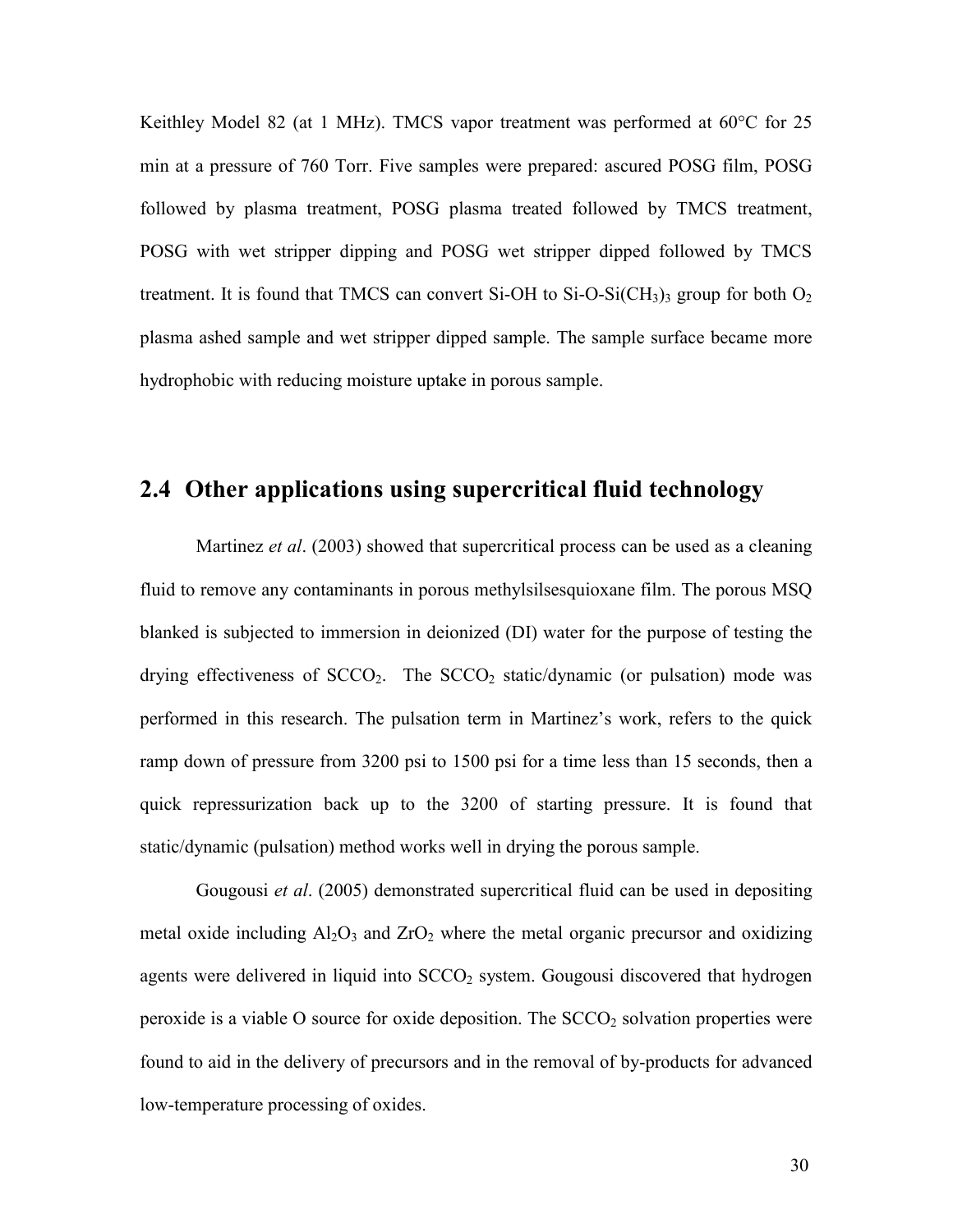Cabanas et al. (2004) studied the deposition of gold film in supercritical fluid system. The high-purity gold films were deposited onto metal, ceramic and polymer substrates. The supercritical  $CO<sub>2</sub>$  static mode was performed at pressure of 2200 psi and temperatures between 60°C and 125°C. Gold was also deposited in silicon trench giving a homogenous deposition. Ye et al. (2005) utilized supercritical  $CO<sub>2</sub>$  to selectively deposit copper and palladium onto silicon substrate.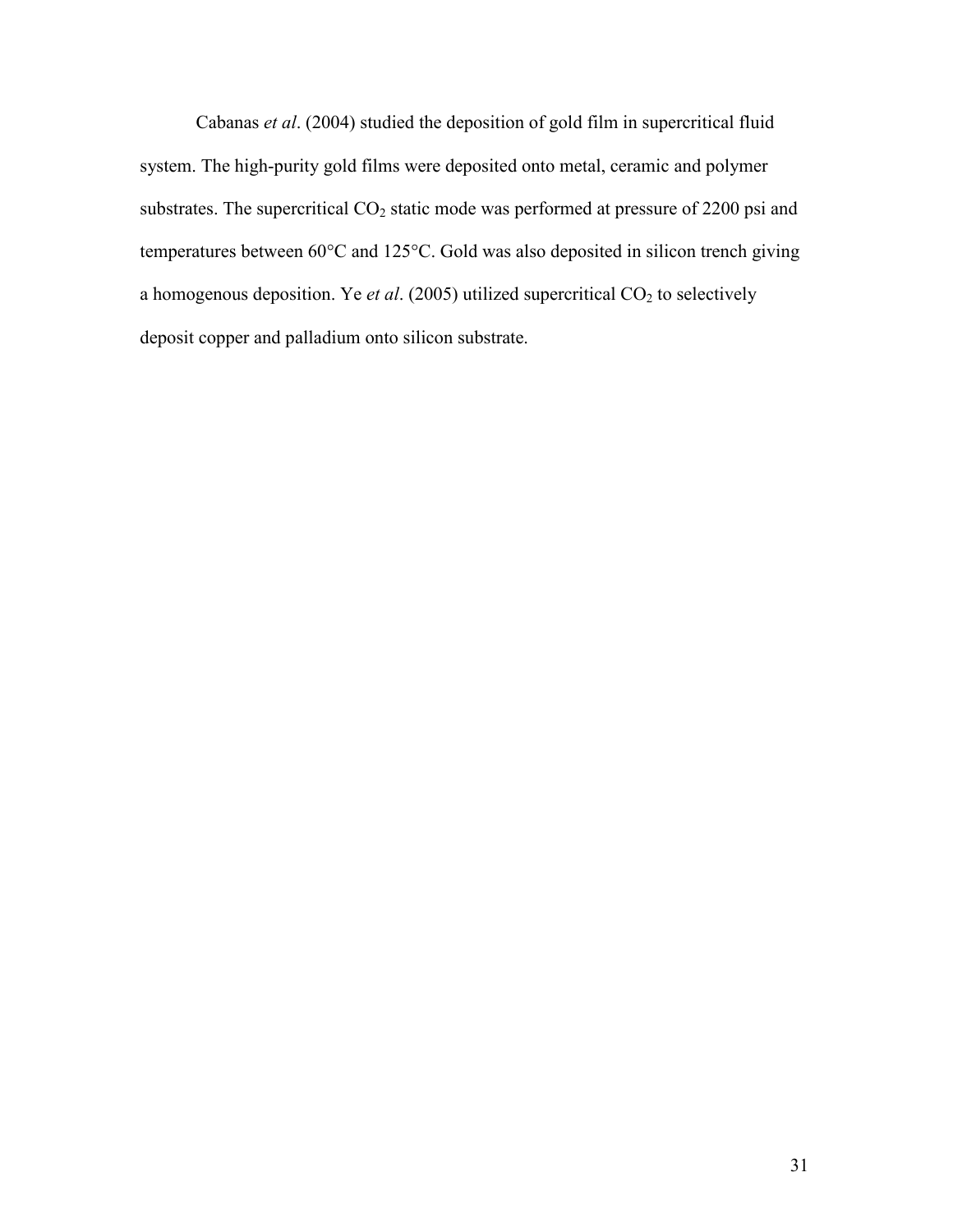# Chapter 3

# Methodology and Theory of Optical and Electrical **Characterization**

#### 3.1 Overview

Variable angle spectroscopy ellipsometer (VASE<sup>TM</sup>) [J.A. Woollam Co.] is used to characterize optical properties of processed films (optical constant, thickness and refractive index depth profile). A Nicolet 4700 Thermo Electron Corporation Fourier Transform Infrared (FT-IR) is utilized to study the structural properties of film. Capacitance-Voltage (C-V) measurement is used to measure the capacitance value of porous insulator layer, hence calculating the dielectric constant value. This chapter overview basic concept on how do ellipsometer work, ellipsometer configuration, reflection/refraction at planar interface and technique of VASE™ analysis. Spectroscopy ellipsometric models used in describing processed porous film are discussed. This chapter also reviewed basic theory of FT-IR absorption and Beer-Lambert law. The quantitative analysis technique by using multiple Gaussian curve fitting is also explained.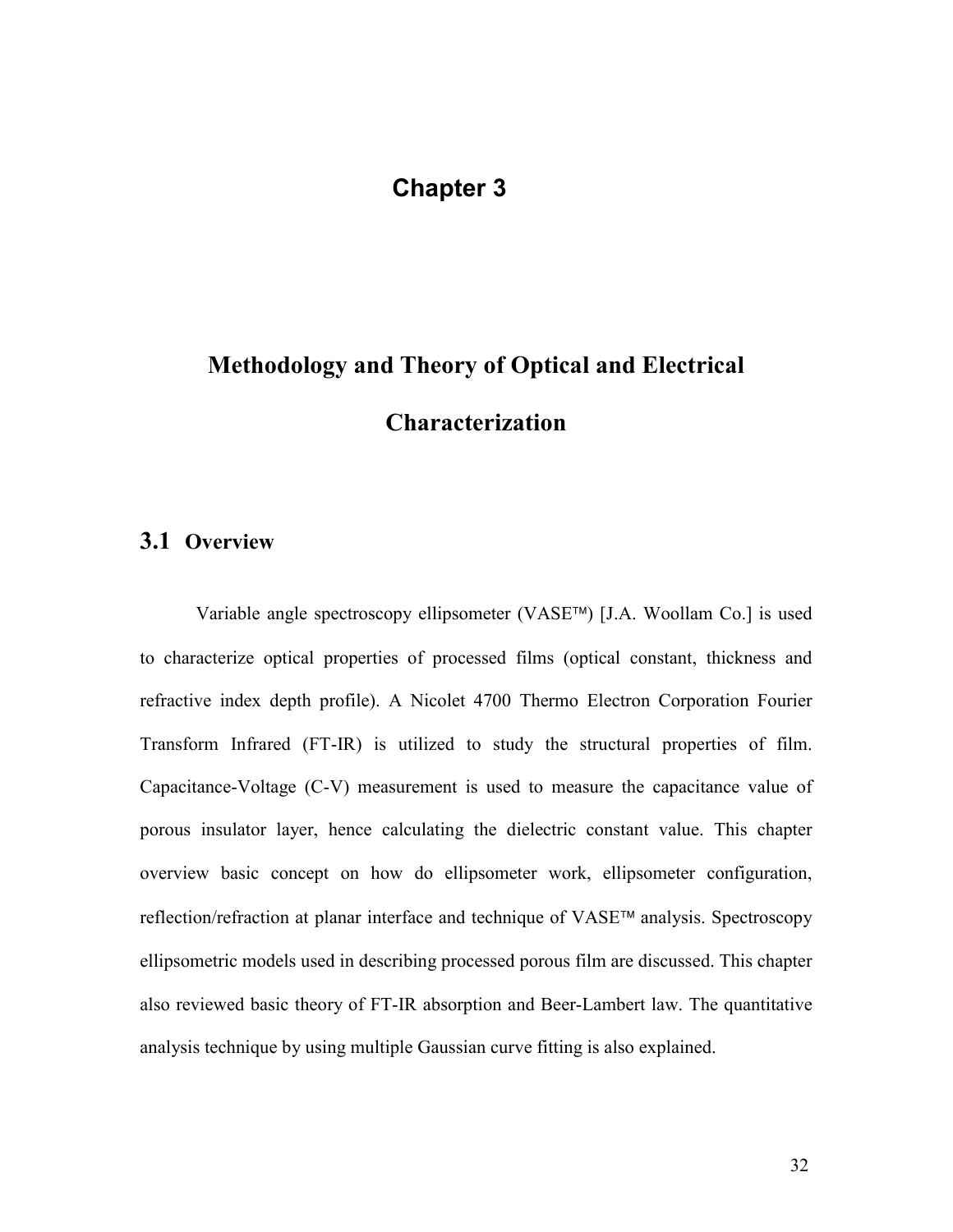# 3.2 Variable Angle Spectroscopic Ellipsometry

Spectroscopic ellipsometry is an attractive method because it is noncontact, non destructive and does not require sample preparation. Many material properties can be characterized such as: thin film thickness (single or multilayer), pore volume fraction, depth profile of material properties, surface and interfacial roughness. Thin film thickness, optical constant and porosity are commonly used in this research. The combination of incident angles and spectroscopic measurement allow the user to acquire large amount of data from the sample. Hence, ellipsometry has advantages in researching optical constant of new materials.

#### 3.2.1 Basic concepts: How do ellipsometers work?

Ellipsometry involves the light making a reflection from the surface of interest. Figure 3.1 shows the important optical physics of ellipsometry. In general, the incident or incoming beam from a light source is hitting on sample surface. The light suffers multiple internal reflections within film thickness and reflected off from the sample to detector. The reflected light is analyzed for its changes of polarization state. These incident and reflected beam that lie one the same plane are known as Plane of Incidence (POI). The electric field wave of the incident light beam, which is typically a linearly polarized, can be decomposed into two vector components. The two vector components are characterized as parallel to the plane of incidence  $(E_p)$  and perpendicular to the plane of incidence  $(E_s)$ . These vector components are referred to as p-wave and s-wave. The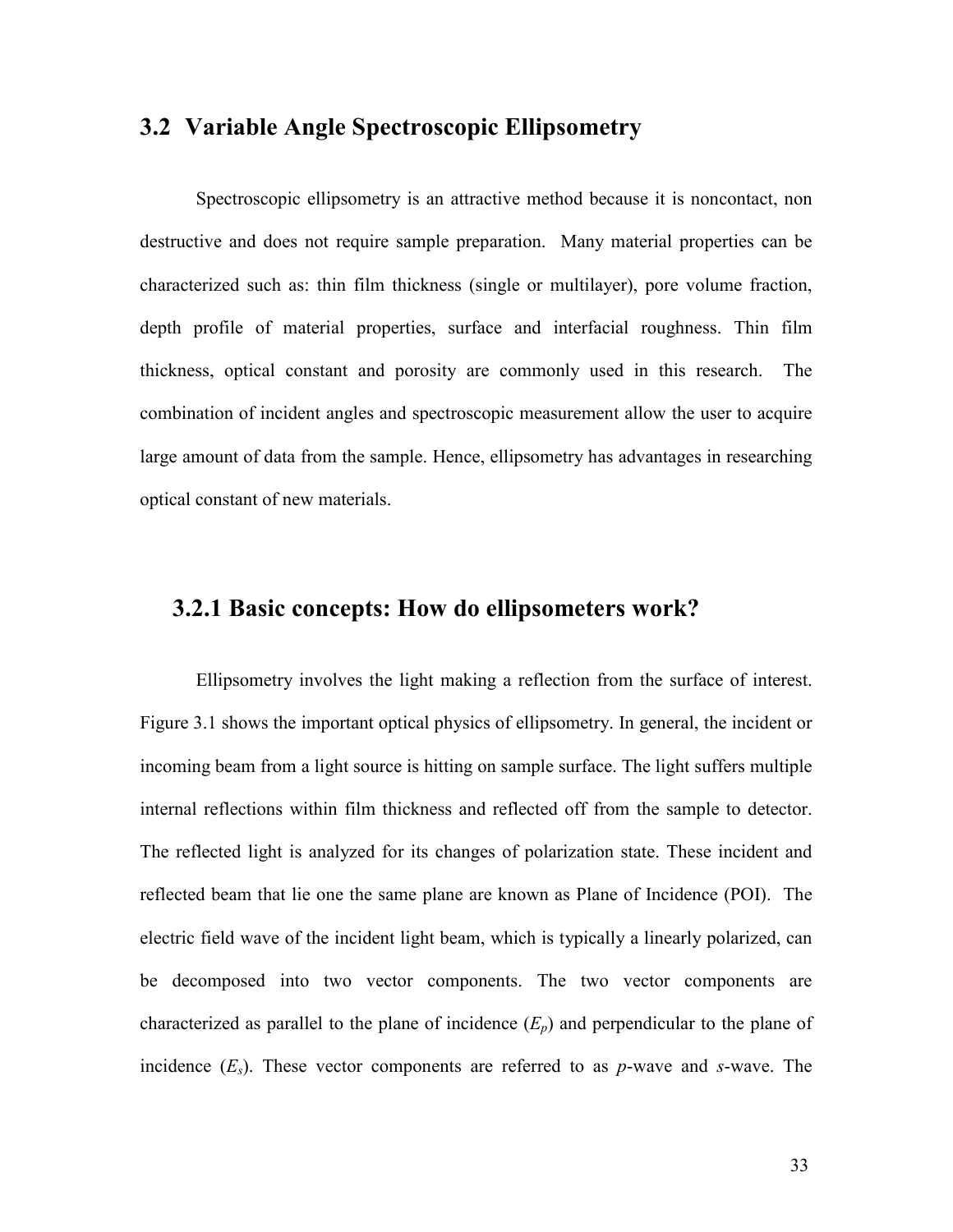subscript  $p$  and  $s$  stand for German word, "parallel" and "senkcrecht" respectively. Similar to the incoming beam, the electric field of the reflected or transmitted beam are also decomposed into p-plane and s-plane components [29].



Figure 3-1. Interaction of polarized light with sample of interest.

The fundamental equation of ellipsometry is based on the changes of the polarization state from incoming and reflected off the surface. Spectroscopic ellipsometry measures Ψ and  $\Delta$  values as a function of wavelength and incident angle [32]. These numbers are related to the complex Fresnel coefficient for p and s polarized light.

$$
\rho = \frac{R_p}{R_s} = \tan(\Psi)e^{i\Delta}
$$
 [Eqn. 3-1]  
Where,

Rp and Rs are the total reflection coefficients for a plane wave polarized light parallel  $(p)$  and perpendicular  $(s)$  to the plane-of-incidence, respectively [33,34].

Ψ is the amplitude of total Fresnel reflection coefficient,.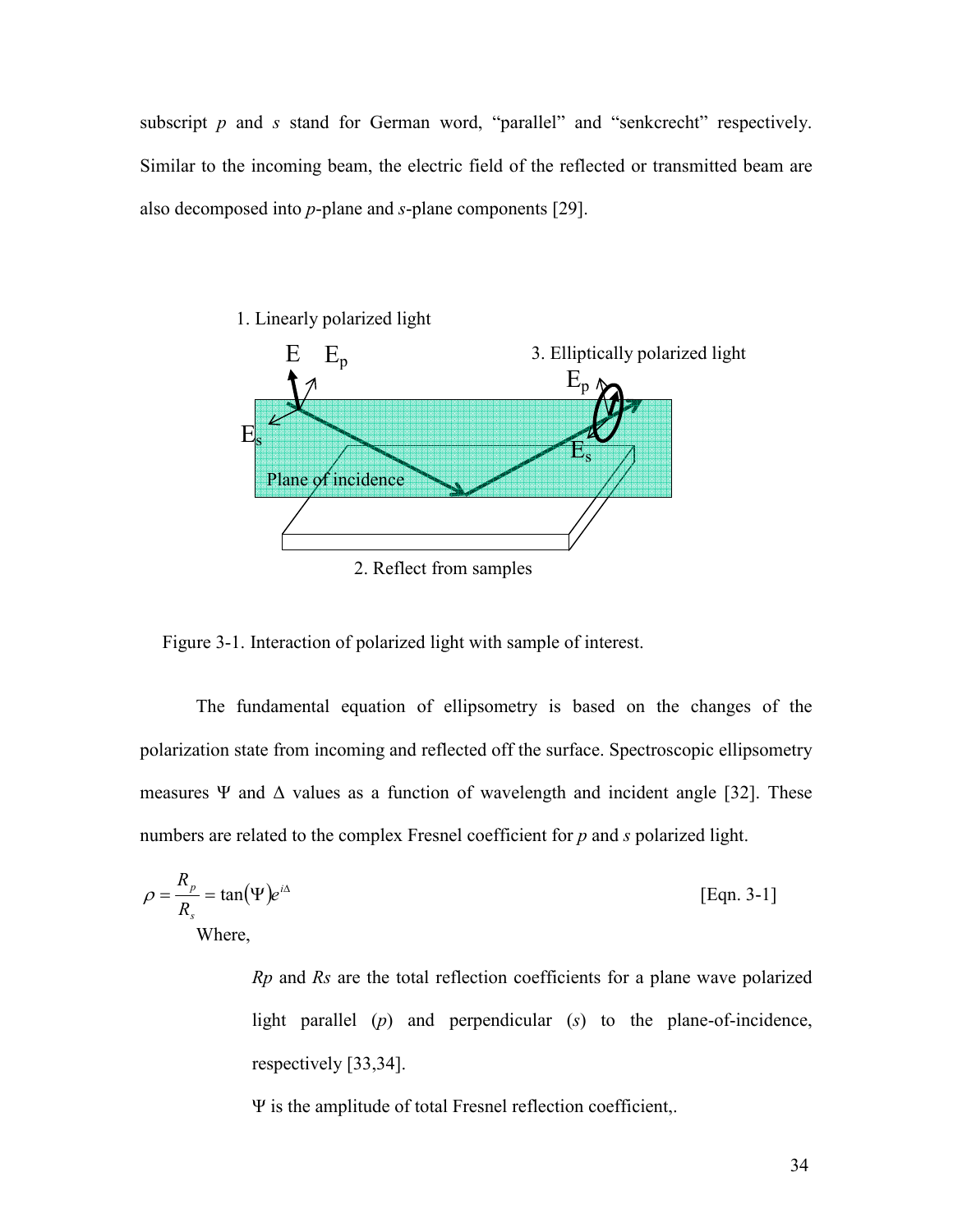$\Delta$  is differential phase change upon reflection,  $\Delta = \delta_{rp} - \delta_{rs}$ 

The mathematical expression of  $Rp$  and  $Rs$  are derived from Maxwell's equations for electromagnetic radiation that applied to the boundary between dissimilar materials related to the Fresnel reflection coefficient and layer thickness; hence, interrelated with optical constant of materials [35, 36 and 37].

# 3.2.2 Ellipsometer Configuration

Ellipsometer is an optical instrument used to measure polarization states changes upon reflection. An ellipsometer consists of several optic components that come with many different set of configurations. All ellipsometer configurations consist of four basic optic devices element: light source, polarizer, analyzer and detector. The five main ellipsometer configurations are: Rotating Analyzer Ellipsometer (RAE), Rotating Polarizer Ellipsometer (RPE), Rotating Compensator Ellipsometer (RCE), Polarization Modulation Ellipsometer (PME) and Null ellipsometer. The RAE is utilized to analyze the samples in this work. The differences between each of the ellipsometer configurations are beyond the scope of this work. The details are well described in ellipsometry and polarized text book [38]. Thus, a brief description of the optics devices used in building an ellipsometer is illustrated in this section.

 First – light source, spectroscopy ellipsometry requires a broad spectrum light. There are several light sources available and each of the light sources provides different spectrum of wavelength. For example, Xenon lamp covers  $190 \text{ nm} - 2 \text{ um spectral range}$ (UV-VIS-NIR), Quartz Tungsten Halogen provides 350 nm – 2 um spectral range ( VIS-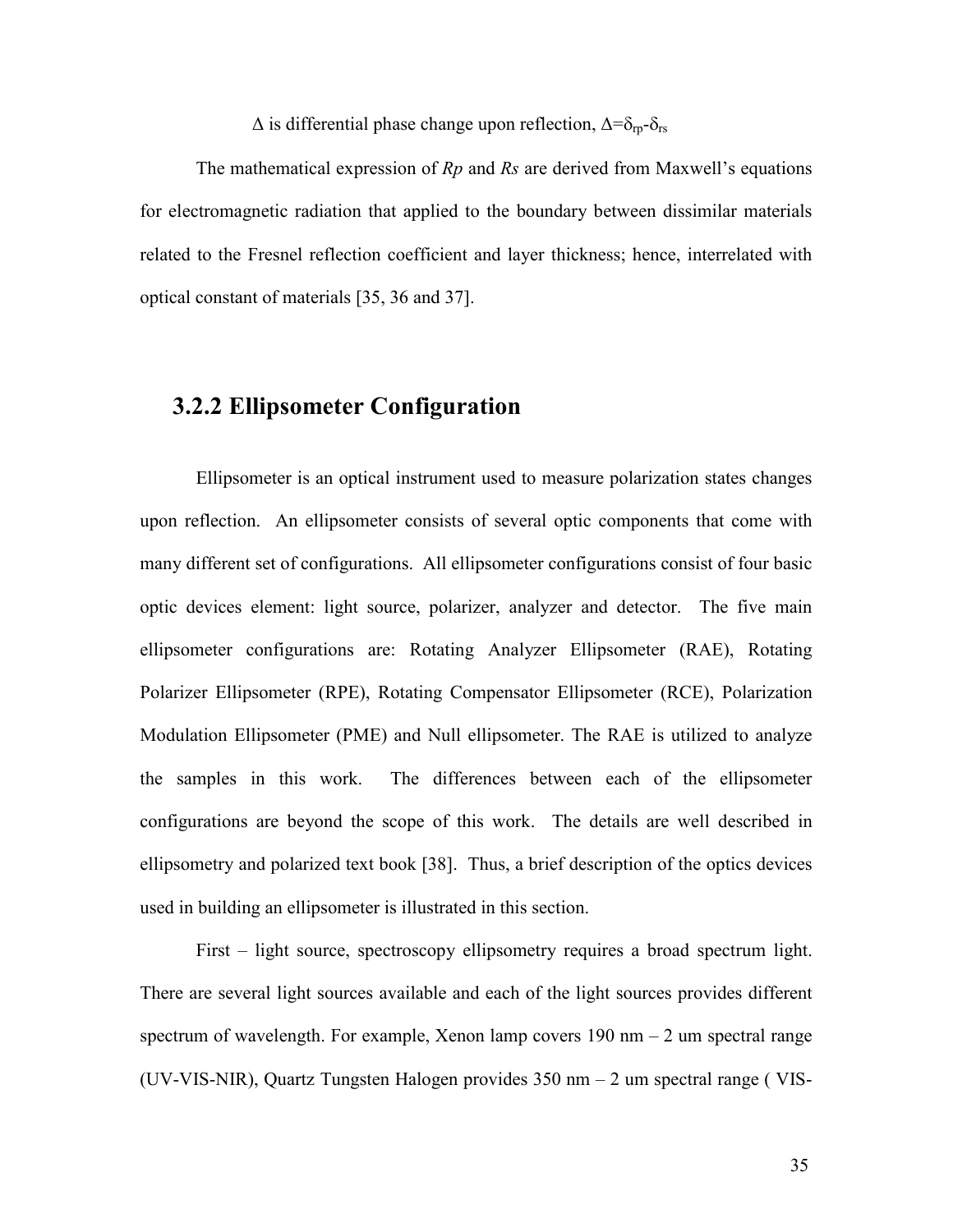NIR) and Silicon Carbide Globar covers  $1.5 \text{ um} - 40 \text{ um (NIR-IR)}$ . Among all these light sources, Xenon lamp is installed in the ellipsometer for this work. Second – monochromator is used to convert an arbitrary light into a specific wavelength. Third – polarizer is used to transform any form of lights polarization state into linearly polarized light. Fourth – compensator is typically used to convert a linearly polarized light into circularly polarized light. The compensator retarder works by retarding the phase 90° or  $\frac{1}{4}$  wave. Fifth – analyzer is used to analyze the output state of polarization light. Sixth – detector is used to measure the intensity of light that passing through the analyzer. Figure 3.2 shows the ellipsometer configuration (Variable Angle Spectroscopy Ellipsometer) used in this research.



Figure 3-2. Rotating Analyzer Ellipsometer, Variable Angle Spectroscopy Ellipsometer VASE™ (J.A. Woolam Co. Inc.) used in this work.

# 3.2.3 Reflection/refraction at the planar interface

 In order to make use of the ellipsometer measured data to describe the optical properties of thin film, electromagnetic theory should be used to derive reflection and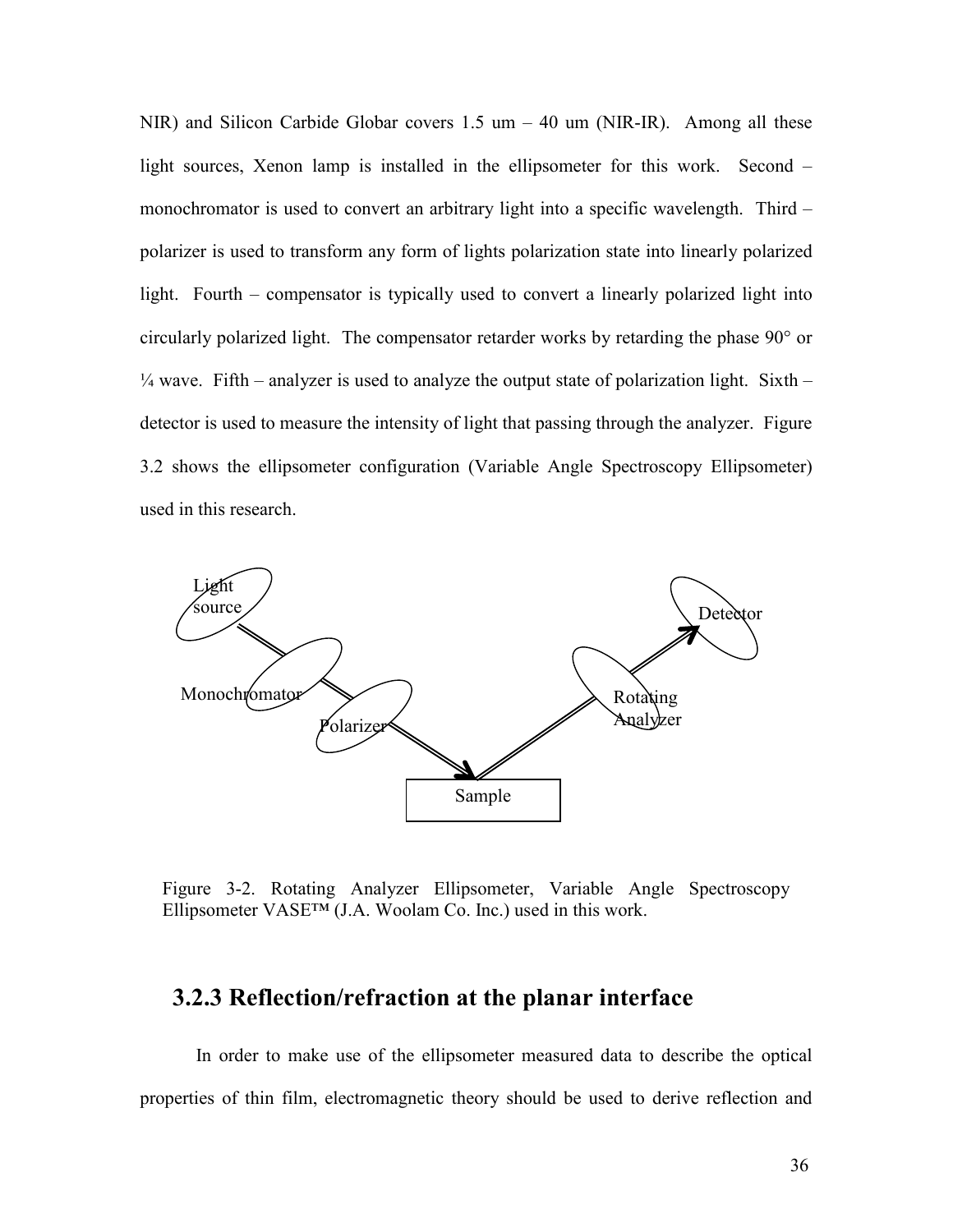transmission coefficient in terms of its amplitudes and phase. These coefficients contain information of optical properties the film. Huge amount of theoretical work on derivation electromagnetic theory of light have been done in depth in many text book and papers [29, 35, 38]. In order to understand how ellipsometry work, it is important to understand a basic knowledge on how the light interacts with matters, leading to derivation of reflection and transmission coefficients.

 Notations used in ellipsometry are introduced. Wave propagating in isotropic medium can be described as a complex index of refraction. It contains a real and imaginary number given as:

$$
N = n + jk
$$
 [Eqn. 3-2]

Where *n* is the index of refraction describing the ratio of phase velocity  $(v)$  within a material to the speed of light in vacuum ( $c=3\times10^8$  m/s),  $n=c/v$ . *k* is the extinction coefficient describing the amount of light being absorb by the material. The light intensity decreases as it travels through an absorbing material. The decrease in the light intensity per unit length z can be described as:

$$
I(z) = I_0 e^{-\alpha z} \tag{Eqn. 3-3}
$$

Where,

 $I_0$  is the light intensity before it hits the film surface

 $\alpha$  is the absorption coefficient.

The extinction coefficient, k is related to the absorption coefficient,  $\alpha$  given as:

$$
k(\lambda) = \frac{\lambda}{4\pi} \alpha
$$
 [Eqn. 3-4]

 $k$  is in the function of wavelength. Electric field vector traveling in a plane can be described as below: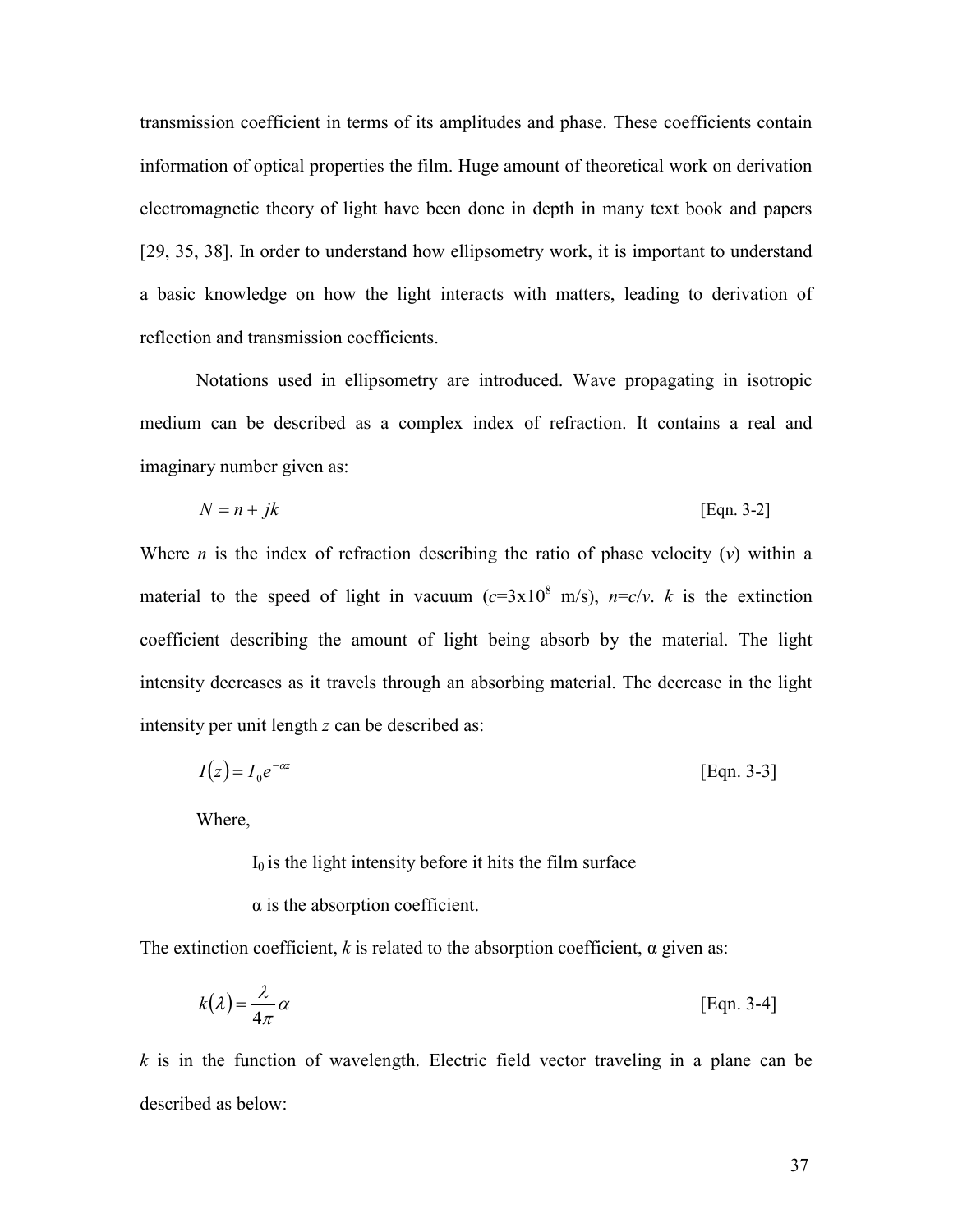$$
E = E_0 e^{j(\omega t + \delta)} e^{-j\omega \frac{N_z}{c}}
$$
 [Eqn. 3-5]

By inserting equation  $[n+jk]$ , the above equation can be re-written as:

$$
E = E_0 e^{j(\omega t + \delta)} e^{-j\omega \frac{h_z}{c}} e^{-j\omega \frac{k_z}{c}}
$$
 [Eqn. 3-6]

where,

 $\delta$  is a constant phase angle,

c is the free-space wave velocity

Eo is the general complex contains both amplitude and phase

Next, we reviews reflection and refraction occurs when incident light from medium  $\theta$  hit on another medium  $I$ . Figure 3-3 shows two materials with two different properties such as  $N_1$  and  $N_2$ . The incoming beam at angle  $\theta_i$  hitting on sample surface will reflected off at angle  $\theta_r$ . Some of the incoming beam will refracted into the medium 2. The total electric field inside medium  $0$  and medium  $1$  must obey the Maxwell's equation and satisfy the boundary conditions at the interface. First, the direction of all electric vectors (incident, refracted and transmitted) must lie on the sample plane, POI, perpendicular to the sample surface. Second, incident and reflected light must obey Law of Reflection such that the incident angle of incoming beam must equal to the incident angle of reflected light ( $\theta_i = \theta_r$ ). Third, the relationship between the angles and refractive index  $(N)$  for both medium  $0$  and medium  $1$  for electric field traveling in isotropic medium can be described by Snell's Law, given as:

$$
N_1 \sin \theta_1 = N_0 \sin \theta_0 \tag{Eqn. 3-7}
$$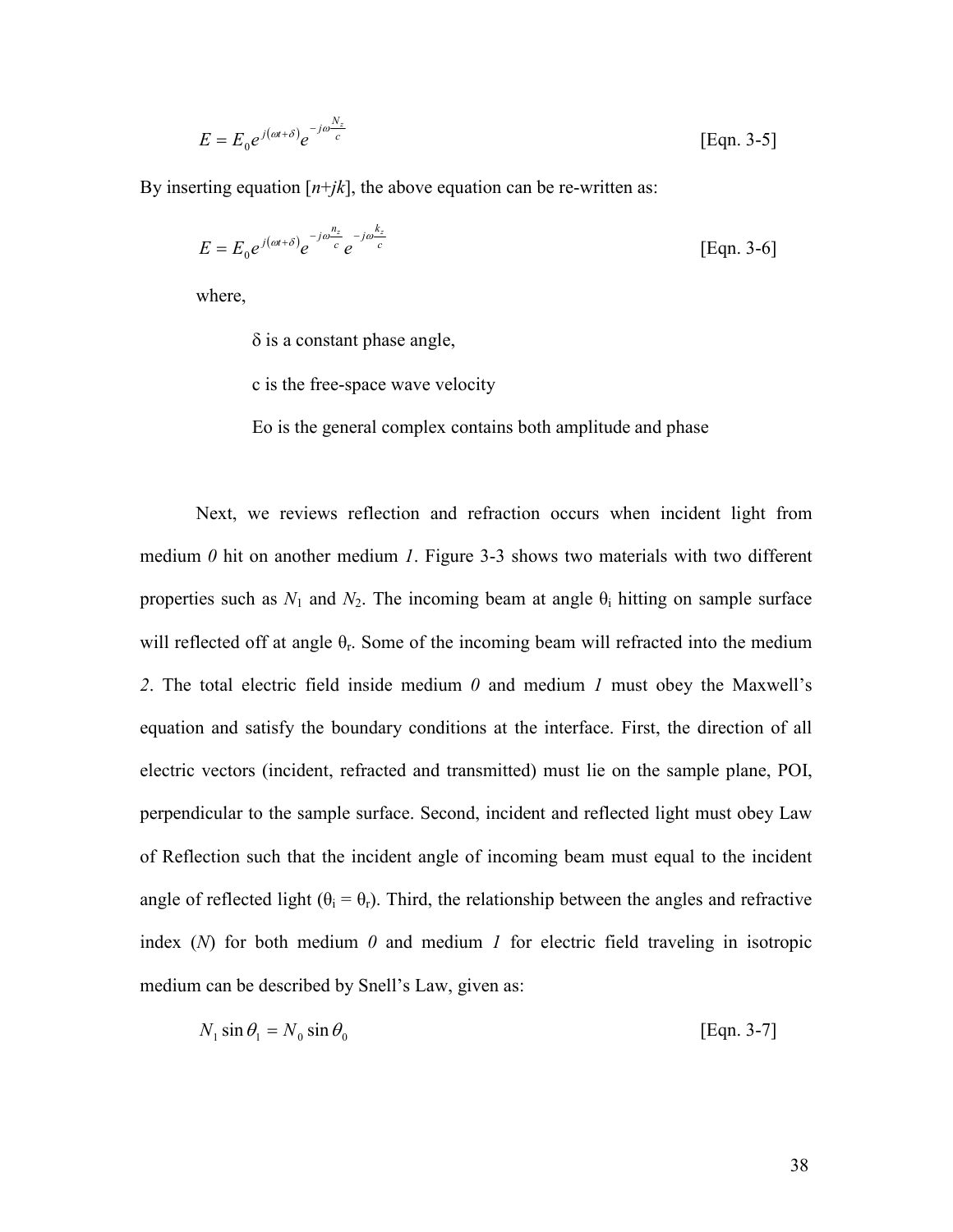

Figure 3-3. Illustrates oblique incident, refracted and reflected beam on planar surface from medium  $\theta$  to medium  $I$ .

As mentioned earlier, the incoming beam can be decomposed into two electric vector components, p-wave and s-wave. For an incoming electric vector vibrating perpendicular (s-wave) to the POI, the reflected and transmitted waves are also vibrating perpendicular to the POI. Same goes for incoming electric vector vibrating parallel (pwave) to the POI, the reflected and transmitted waves are also vibrating parallel to the same plane. The complex amplitude of the component electric vectors of incident, reflected and transmitted for each of p-wave and s-wave is related to the index of refraction  $(N_x)$  and angles  $(\theta_x)$  and given as:

$$
r_p = \frac{E_{rp}}{E_{ip}} = \frac{N_1 \cos \theta_0 - N_0 \cos \theta_1}{N_1 \cos \theta_0 + N_0 \cos \theta_1}
$$
 [Eqn. 3-8]

$$
r_s = \frac{E_{rs}}{E_{is}} = \frac{N_0 \cos \theta_0 - N_1 \cos \theta_1}{N_0 \cos \theta_0 + N_1 \cos \theta_1}
$$
 [Eqn. 3-9]

$$
t_p = \frac{E_p}{E_{ip}} = \frac{2N_0 \cos \theta_0}{N_1 \cos \theta_0 + N_0 \cos \theta_1}
$$
 [Eqn. 3-10]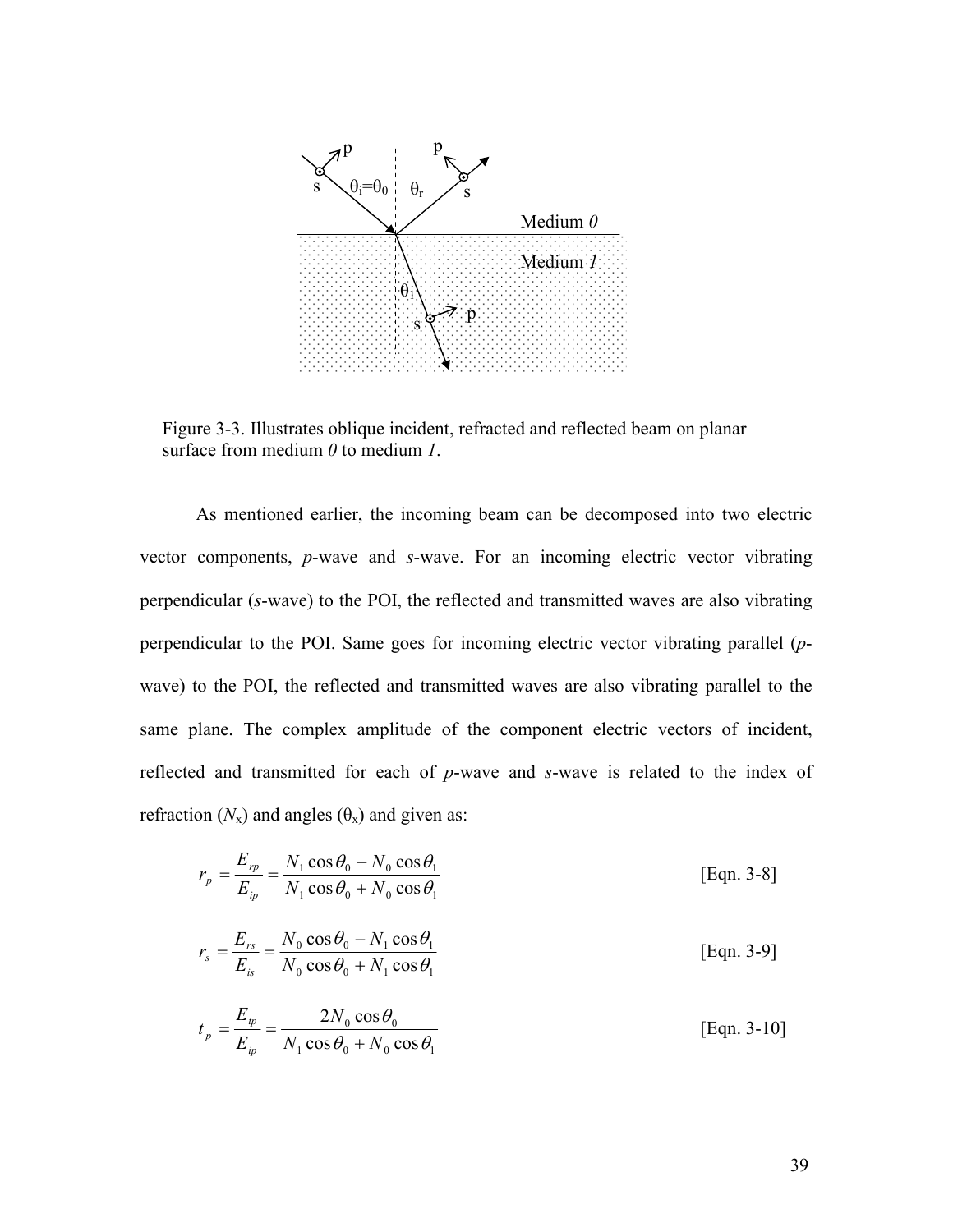$$
t_p = \frac{E_p}{E_{ip}} = \frac{2N_0 \cos \theta_0}{N_0 \cos \theta_0 + N_1 \cos \theta_1}
$$
 [Eqn. 3-11]

Where  $r_{p \text{ or } s}$  and  $t_{p \text{ or } s}$  are known as Fresnel Reflection and Transmission coefficients, respectively. By using Snell's Law equations  $r_p$ ,  $r_s$ ,  $t_p$ ,  $t_s$  can be simplified in terms of amplitude and phase.

$$
r_{p/s} = |r_{p/s}|e^{j\delta_{p/s}}
$$
 [Eqn. 3-12]

$$
t_{p/s} = |t_{p/s}|e^{j\delta_{p/s}}
$$
 [Eqn. 3-13]

Where,

 $|r_{p}|$  and  $|r_{s}|$  is the ratios of amplitudes reflected over incident wave for pwave and s-wave, respectively, and  $\delta_{rp}$  and  $\delta_{rs}$  is the phase shift upon reflection for p-wave and s-wave, respectively.

Spectroscopy ellipsometry is based on polarization changes of incident light and reflected light on a material. This leads to the determination of the complex Fresnel reflection coefficients ratio p-wave over s-wave.

$$
\rho = \frac{r_p}{r_s} \tag{Eqn. 3-14}
$$

Or also known as,

 $=$  tan  $\psi e^{i\Delta}$  $[Eqn. 3-15]$ 

Where,

$$
\tan \Psi = \frac{|r_p|}{|r_s|}, \text{ and } \text{[Eqn. 3-16]}
$$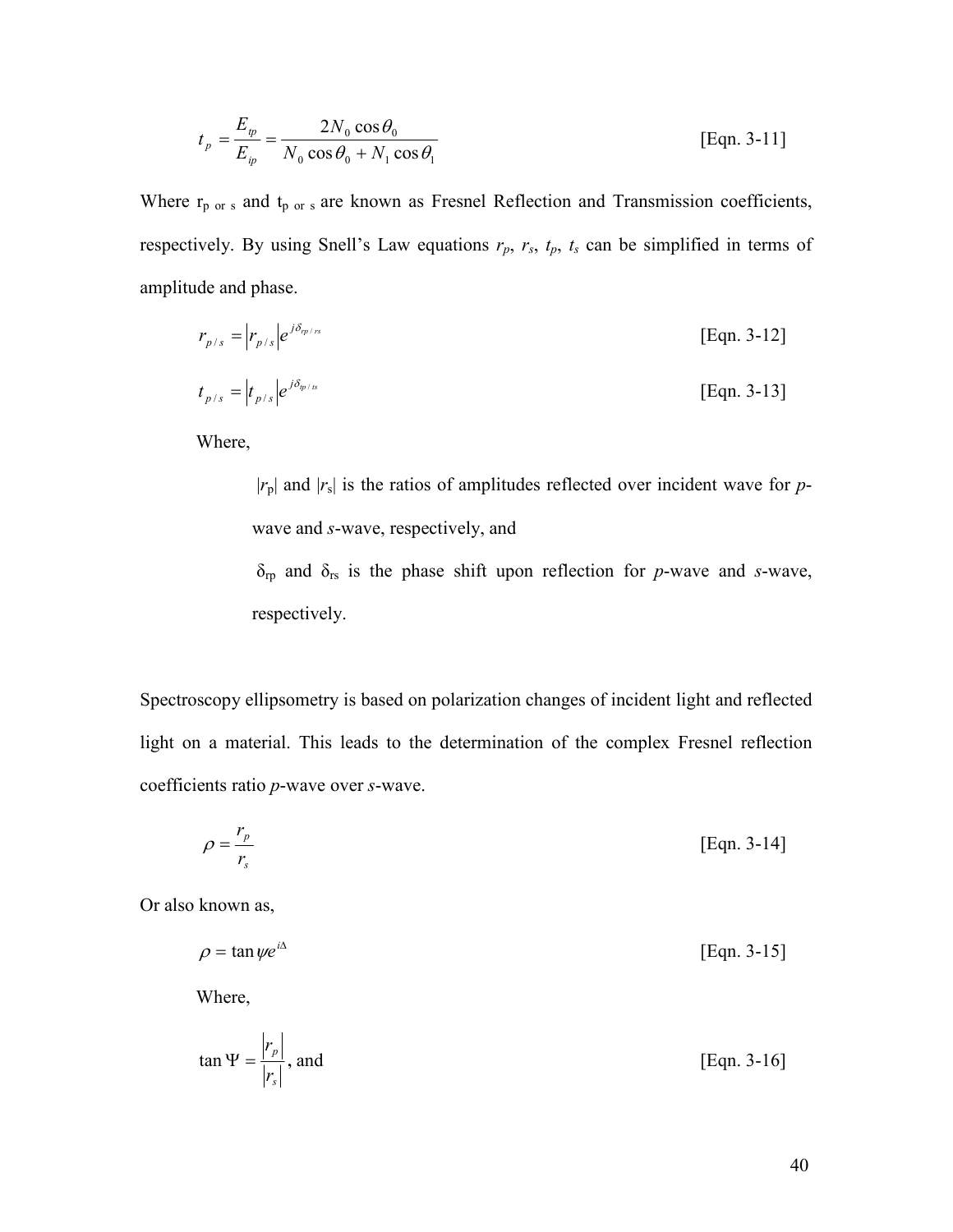$$
\Delta = \delta_{rp} - \delta_{rs} \tag{Eqn. 3-17}
$$

Ψ determines the differential amplitude changes of incoming wave upon reflected wave by the electric vector components vibrating parallel and perpendicular to the POI. ∆ measures the phase different upon reflection between *p*-wave and *s*-wave.

The objective in spectroscopy ellipsometry equations is to relate the complex amplitude of the incident wave to reflected/refracted wave vector components. The interactions of incoming wave components from ambient (medium  $\theta$ ) to a film (medium 1) with  $t_1$  thickness deposited on a substrate (medium 2) are shown. For a simple case, the film is assumed to have parallel-boundaries between both interfaces (i.e: film-air and film-substrate). Next, the substrate is assumed to be a thick adsorbing material (not transparent) such that the refracted light that transmitted into the substrate will never reflected off to detector.

Figure 3-4 shows the physical pictures that described the behavior of electric vector components within a film. The incoming oblique incident wave from ambient (medium  $\theta$ ) on a material medium *l* resulted in multiple internal reflections within parallel-plane boundaries (medium *l*-medium  $\theta$  and medium  $\theta$  – medium 2). Two things occurred when wave hit on the film-air interface. Part of wave component is reflected off  $(r_{01})$  on the same medium  $\theta$  (air) and part of it is refracted into the film  $(t_{01})$ . These wave vector components (incident, reflected and refracted) can be described by Fresnel reflection/transmission equations. Next, the refracted wave inside film thickness suffers multiple internal reflections. At film-substrate interface, part of wave component is refracted into the substrate  $(t_{12})$  and part of the wave is reflected off  $(r_{12})$ . At the film-air interface, part of wave is refracted  $(t_{01})$  into air and reflected off  $(r_{01})$ . The interfaces are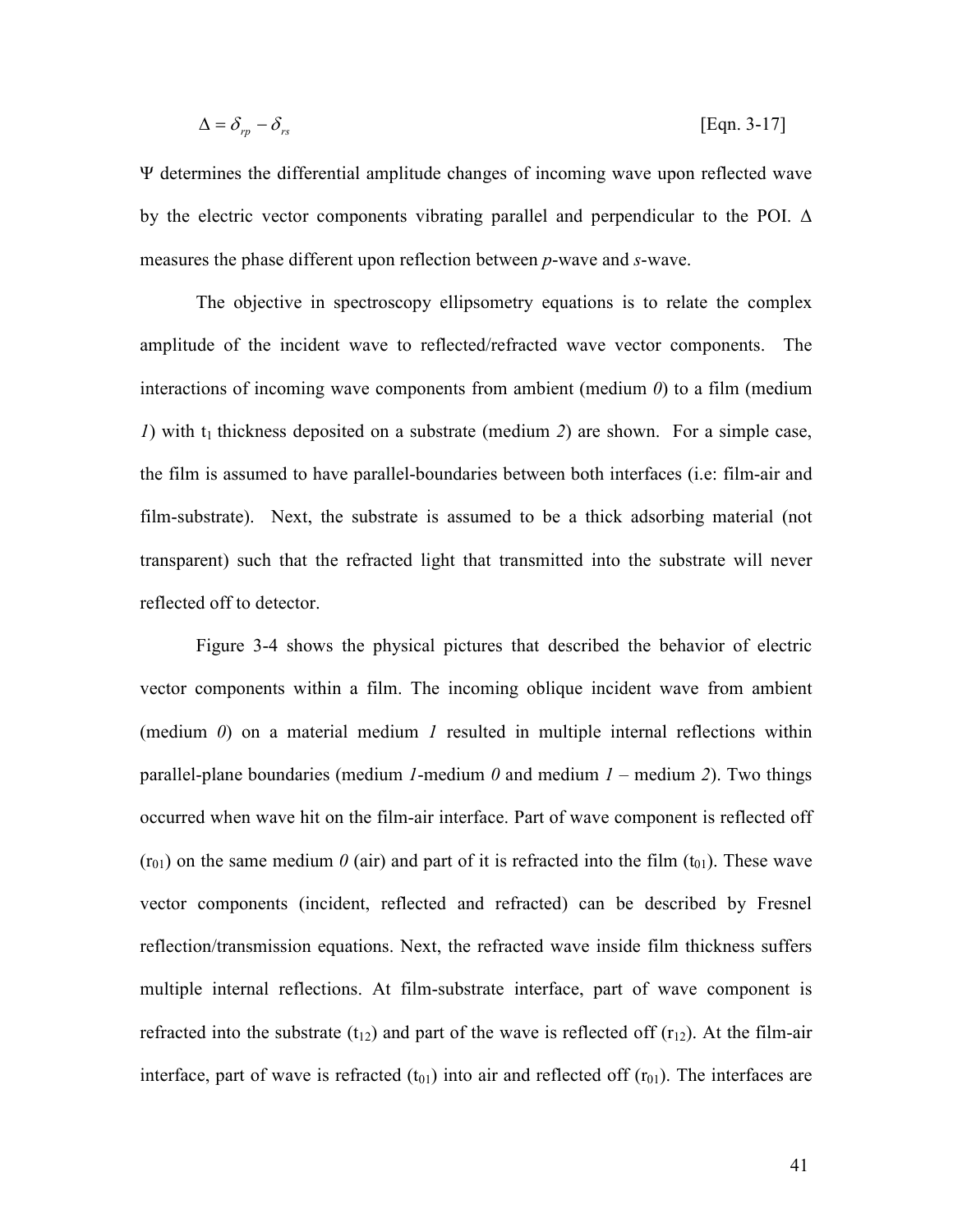not purely reflecting, thus at film-substrate and film-air interface, the light is leaked (refracted). This phenomenon will keep occurring, results in multiple internal reflections within film thickness. The partial waves refracting out to air will goes to detector.

Spectroscopy ellipsometry measures the output wave reflected/refracted off from the film itself known as the total reflected amplitude. This total reflected amplitude is the sum of partial waves leading to the infinite geometries series, given as:

$$
R = r_{01} + t_{01}t_{10}r_{12}e^{-j2\beta} + t_{01}t_{10}r_{10}r_{12}^2e^{-j4\beta} + t_{01}t_{10}r_{10}^2r_{12}^3e^{-6j\beta} + \dots
$$
 [Eqn. 3-18]  
Where,

 $r_{xy}$ , and  $t_{xy}$  are the Fresnel reflection and transmission coefficient,

 $β$  is the film phase thickness,

$$
\beta = 2\pi \left(\frac{t_1}{\lambda}\right) N_1 \cos \theta_1
$$
 [Eqn. 3-19]

 $t_1$  is the film thickness (medium 1),

 $N_1$  is the complex index of refraction of film, and

λ is the wavelength.

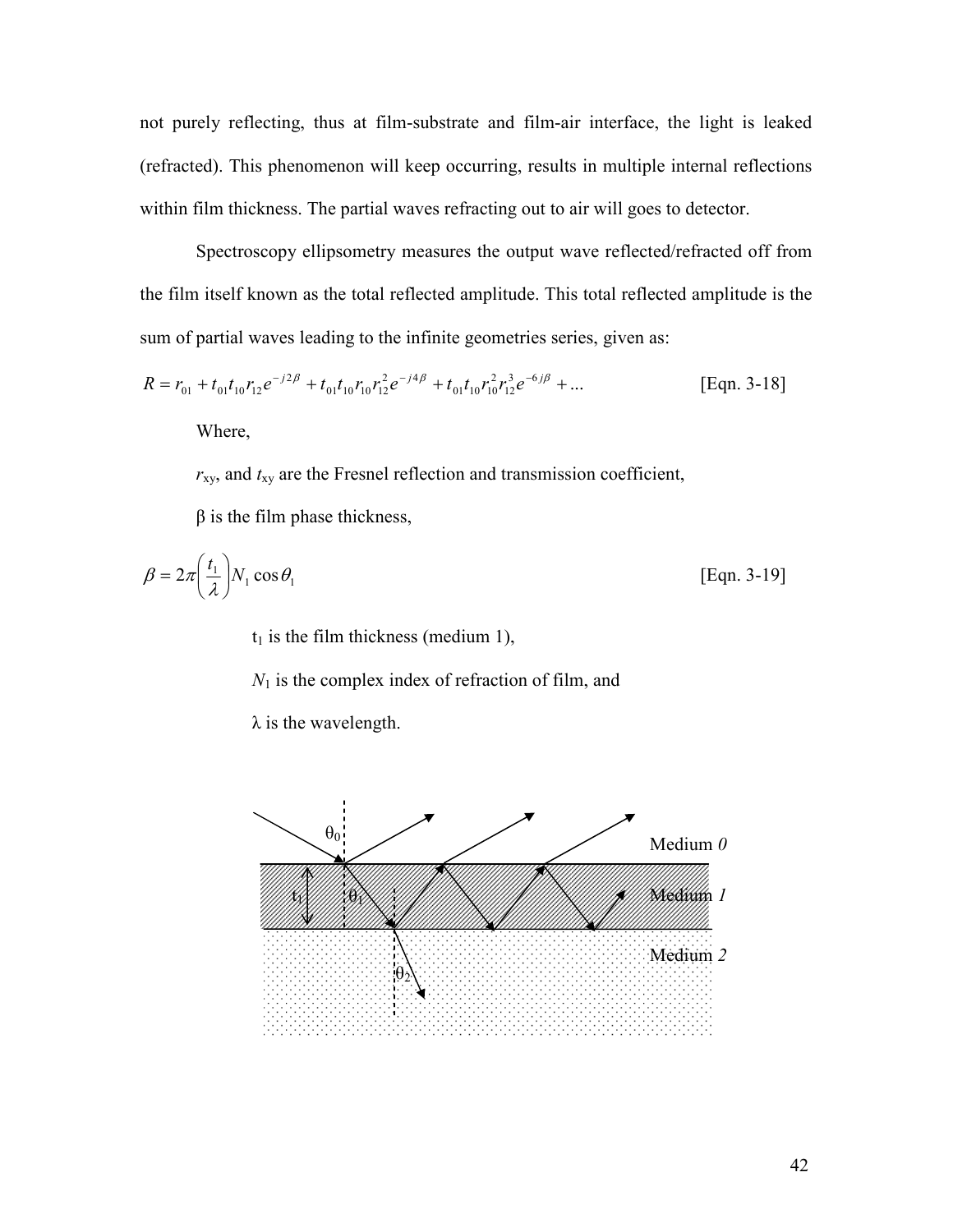Figure 3-4. Incident beam refracted into film resulted in multiple internal reflection and reflected out to medium 0.

#### 3.2.4 Variable Angle Spectroscopic Ellipsometry (VASE™)

#### Measurement and Analysis

Spectroscopy ellipsometry does not directly measure the above properties like refractive index or pore volume fraction but it measures Ψ and  $\Delta$ , it is necessary to perform a model dependent analysis of the measured  $\Psi$  and  $\Delta$  to extract these parameters [44]. After the data are acquired over the desired spectral range at different incident angles, the models for the optical structure of the substrate and sample are constructed. Then, the Fresnel equations based on the model are used to predict the expected  $\Psi$  and  $\Delta$ values and compared to the measured Ψ and  $\Delta$  values.

Figure 3-5 shows the flow chart of spectroscopy ellipsometry data analysis. First, spectroscopy ellipsometry measurement of unknown sample is taken to give the information of Ψ and  $\Delta$  as a function of wavelength and incident angles. The Ψ and  $\Delta$ data are analyzed in order to obtain optical constant, thickness and other desired thin film properties. A model is then constructed to describe the measured samples by supplying an initial guess of thickness and optical constant to describe the properties of the unknown film. Based on this model, Ψ and  $\Delta$  values of the same wavelength and angle of incidence with the measured values are generated. The measured and generated data are then compared using a comparator function – the mean square error (MSE) given as: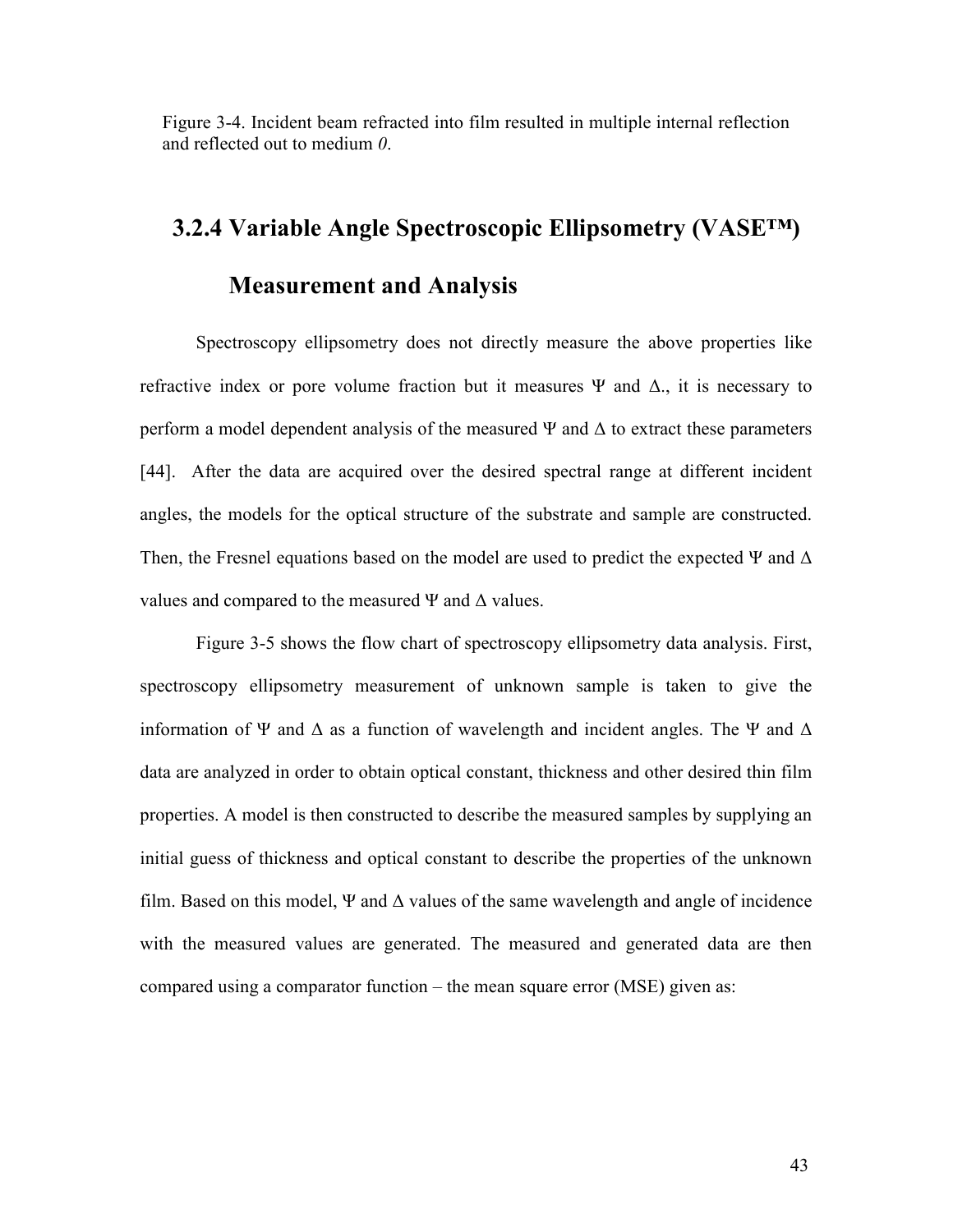$$
MSE = \frac{1}{2N - M} \sum_{i=1}^{N} \left[ \left( \frac{\Psi_i^{\text{mod}} - \Psi_i^{\text{exp}}}{\sigma_{\Psi,i}^{\text{exp}}} \right)^2 + \left( \frac{\Delta_i^{\text{mod}} - \Delta_i^{\text{mod}}}{\sigma_{\Delta,1}^{\text{exp}}} \right)^2 \right] = \frac{1}{2N - M} X^2
$$
 [Eqn. 3-20]

Where,

N is the number of  $\Psi$  and  $\Delta$  data points,

M is the number of variable parameters in the model, and

σ is the standard deviation of the i-th data point.

The good fit between the measured and generated data is desirable in ellipsometry analysis. It shows that the build model provides correct information of the processed sample's optical properties such as: thickness, refractive index or surface roughness information.

Details and source code for implementing Levenberg-Marquardt algorithm is described in other research paper [39]. The important element of the fitting procedure is the curvature matrix given as:

$$
\alpha_{kl} = \sum_{i=1}^{N} \left[ \frac{1}{\sigma_{\Psi,i}^2} \frac{\partial \Psi_i^{\text{mod}}}{\partial a_k} \frac{\partial \Psi_i^{\text{mod}}}{\partial a_l} + \frac{1}{\sigma_{\Delta,i}^2} \frac{\partial \Delta_i^{\text{mod}}}{\partial a_k} \frac{\partial \Delta_i^{\text{mod}}}{\partial a_l} \right]
$$
 [Eqn. 3-21]

The curvature matrix is related to the covariance matrix such that  $C=[\alpha]^{-1}$ . Once the final fit parameters have been determined, the standard 90% confidence limit (SCL) and the figure of merit (FOM) are used to describe the confidence limit of the ith fit parameter that is given as:

$$
SCL_i = 1.65\sqrt{(C_{ii})}
$$
 [Eqn. 3-22]

$$
FOM_i = SCL_i \times MSE
$$
 [Eqn. 3-23]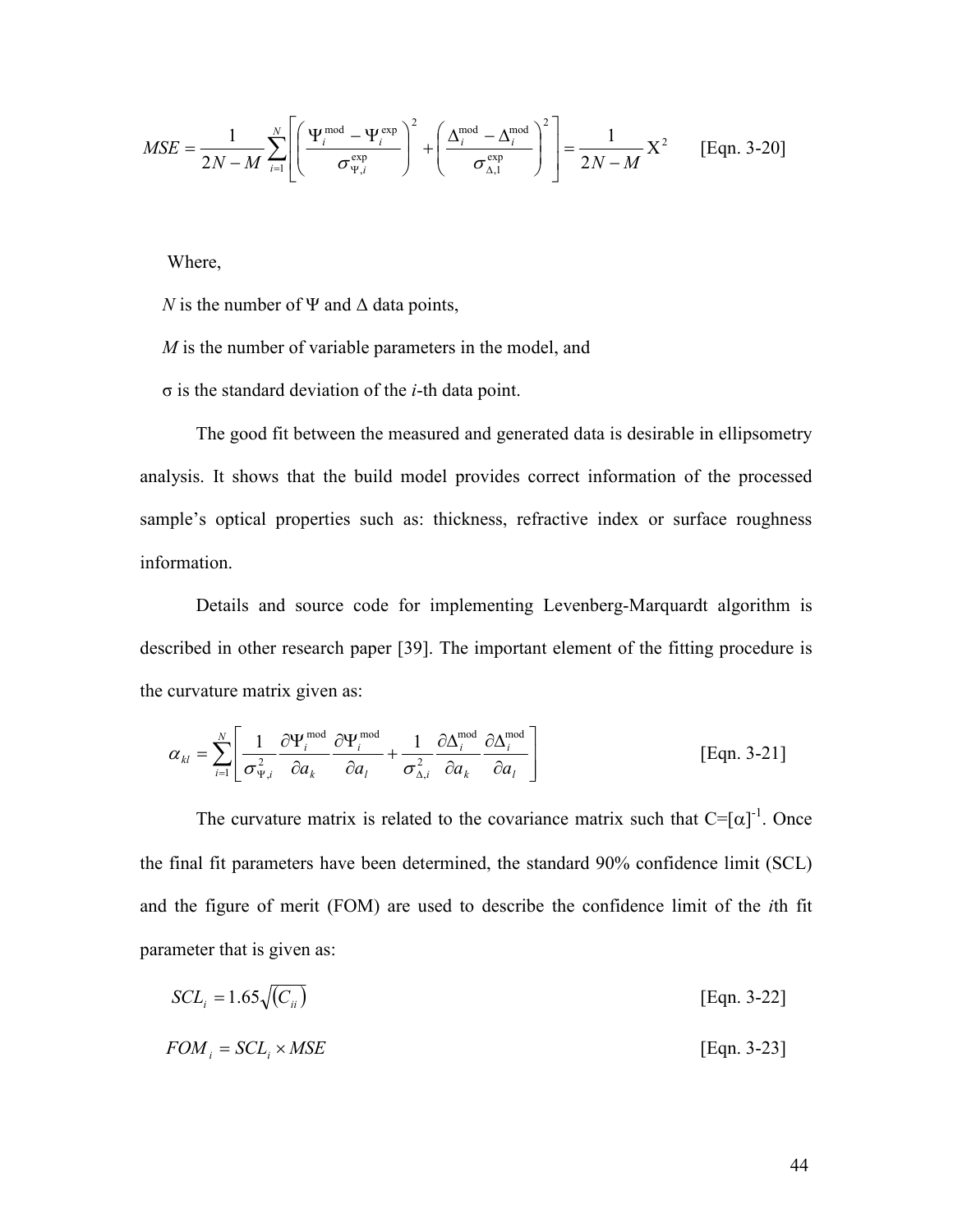$WVASE32^{\circledast}$  is an ellipsometry analysis software that generates the confidence limit FOM value after each fitting procedure. This FOM value is also known as error bar. The error bars obtained from this work are:  $\pm 0.1$  for thickness,  $\pm 5x10^{-5}$  for refractive index, and  $\pm 1x10^{-2}$  for porosity.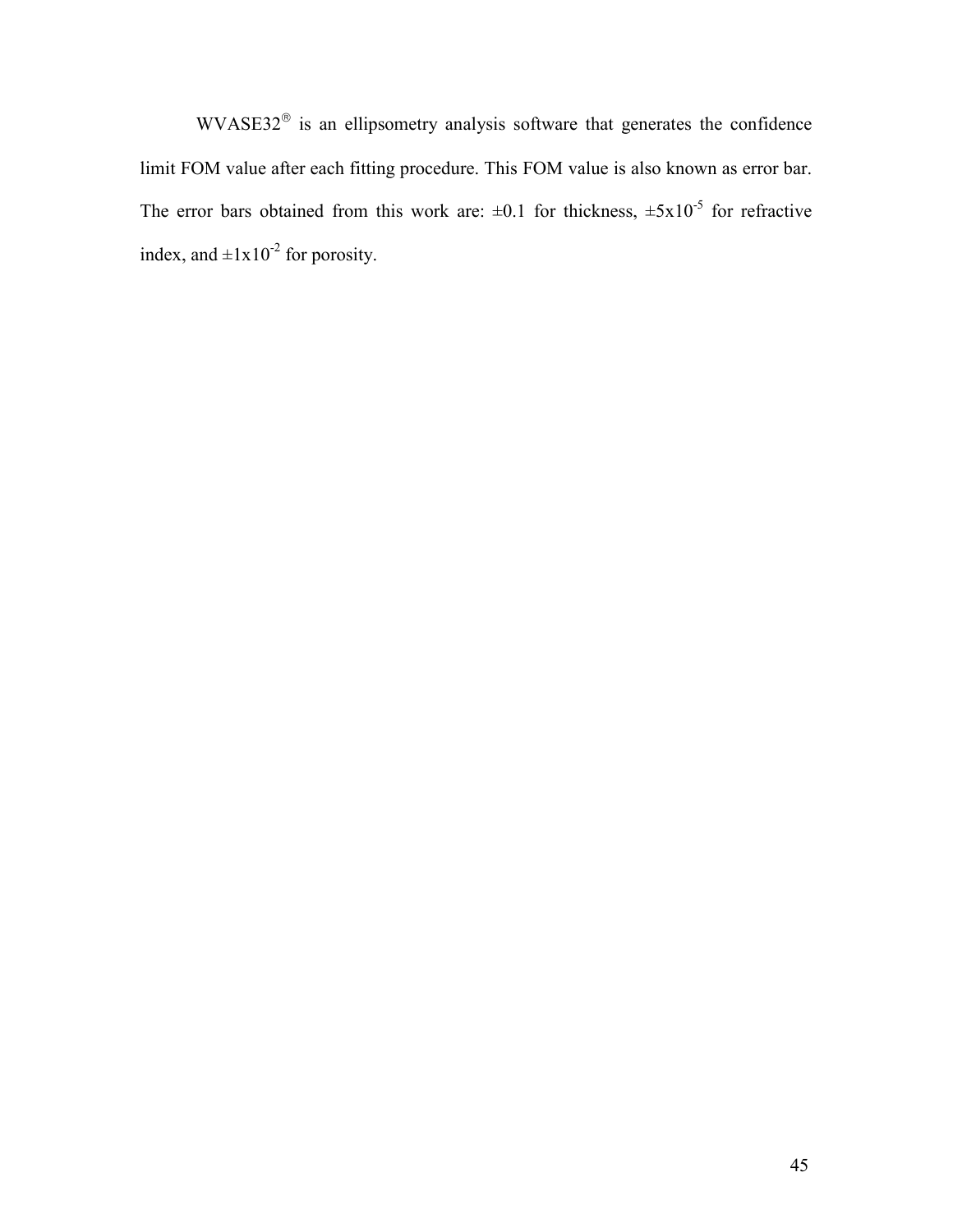

Figure 3-5. Flow chart of spectroscopy ellipsometry analysis.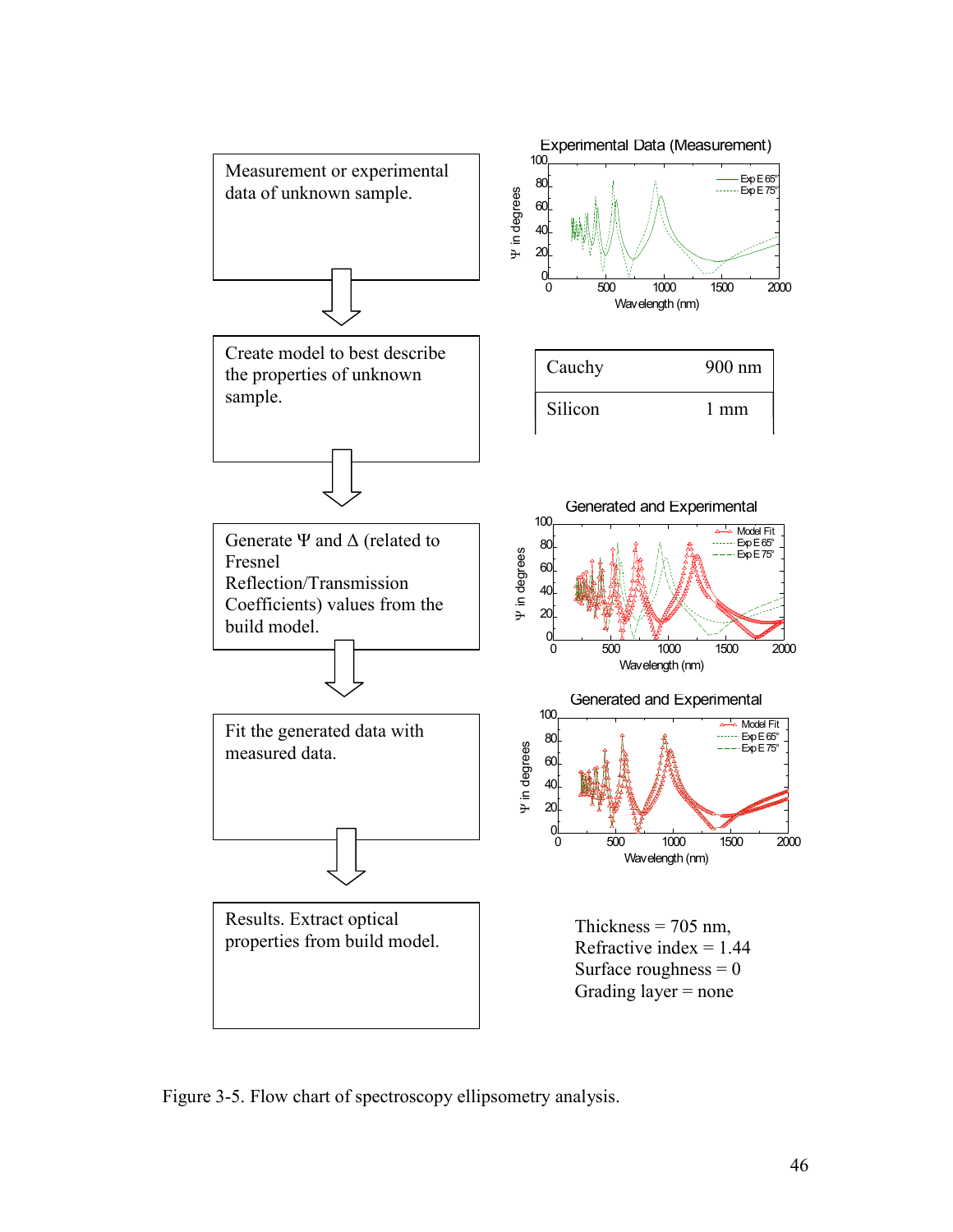# 3.3 Analytical method using spectroscopy ellipsometry to characterize thin film

#### 3.3.1 Cauchy layer

The Cauchy dispersion relation is used to model transparent materials, such that the refractive index n decreases with an increase of wavelength. The Cauchy equation can be expressed as follows: [29,35]

$$
n(\lambda) = n_0 + \frac{n_1}{\lambda^2} + \frac{n_2}{\lambda^4}
$$
 [Eqn. 3-24]

where  $n_0$ ,  $n_1$  and  $n_2$  are known as Cauchy coefficients.  $n_0$  is the constant that dominates  $n(\lambda)$  for long wavelengths,  $n_1$  controls the curvature of  $n(\lambda)$  in the middle of the visible spectrum and  $n_2$  influences  $n(\lambda)$  to a greater extent in shorter wavelengths. The parameters  $n_0$ ,  $n_1$ ,  $n_2$  and thickness of the film are used to calculate Ψ and Δ values.

# 3.3.2 Bruggeman Effective Medium Approximation

#### (BEMA) layer

BEMA is a model based on the intermixed composites made up of uniform cells, which all together fit the space completely [40]. The BEMA layer provides a method to combine two sets of optical constants together and the percentage of the mixture. The optical constants used for the porous film studied here are dense PMSSQ ( $n_{\rm PMSSQ} = 1.39$ ) and air ( $n_{air} = 1.0$ ). The Bruggeman expression is given as [41]: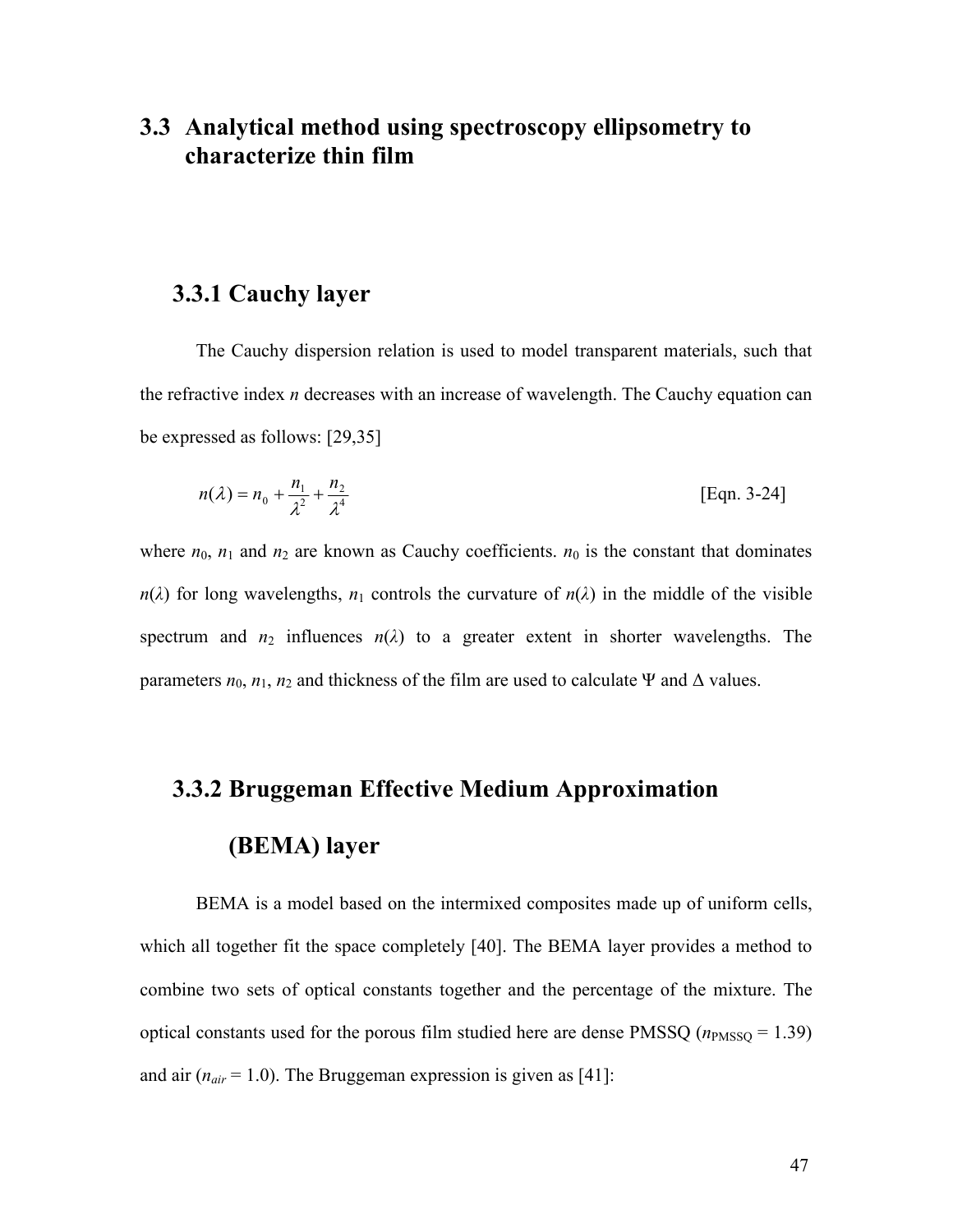$$
f_a \frac{\varepsilon_a - \varepsilon}{\varepsilon_a + 2\varepsilon} + f_b \frac{\varepsilon_b - \varepsilon}{\varepsilon_b + 2\varepsilon} = 0
$$
 [Eqn. 3-25]

where,  $\varepsilon$  is the effective dielectric function of the composite material.  $\varepsilon_a$  and  $\varepsilon_b$  are the dielectric functions of phases a and b in their pure forms.  $f_{(a \text{ or } b)} = n_{(a \text{ or } b)} / (n_a + n_b)$  are the volume fractions of the material  $a$  and  $b$ . Based on equation [Eqn. 3-25], the complex dielectric function of each material is required to calculate the percentage of the mixture using BEMA theory. The optical constants can be presented both in the form of complex dielectric form ( $\hat{\varepsilon} = \varepsilon_1 + i\varepsilon_2$ ) and complex refractive index ( $N = n + ik$ ), where i is the imaginary number [36]. The relationship between the complex dielectric function and the complex refractive index is given as follows:

$$
\hat{\varepsilon} = N^2 = (n + ik)^2
$$
 [Eqn. 3-26]

Figure 3-6 shows the schematic representation of BEMA theory. Bruggeman expression describes particles of both material a and b mixed in random basis that is embedded in the host material. Thus, the host is now a mixture of material a and b.



Figure 3-6. Illustrates schemative representative of Bruggeman Effective Medium Approximation theory.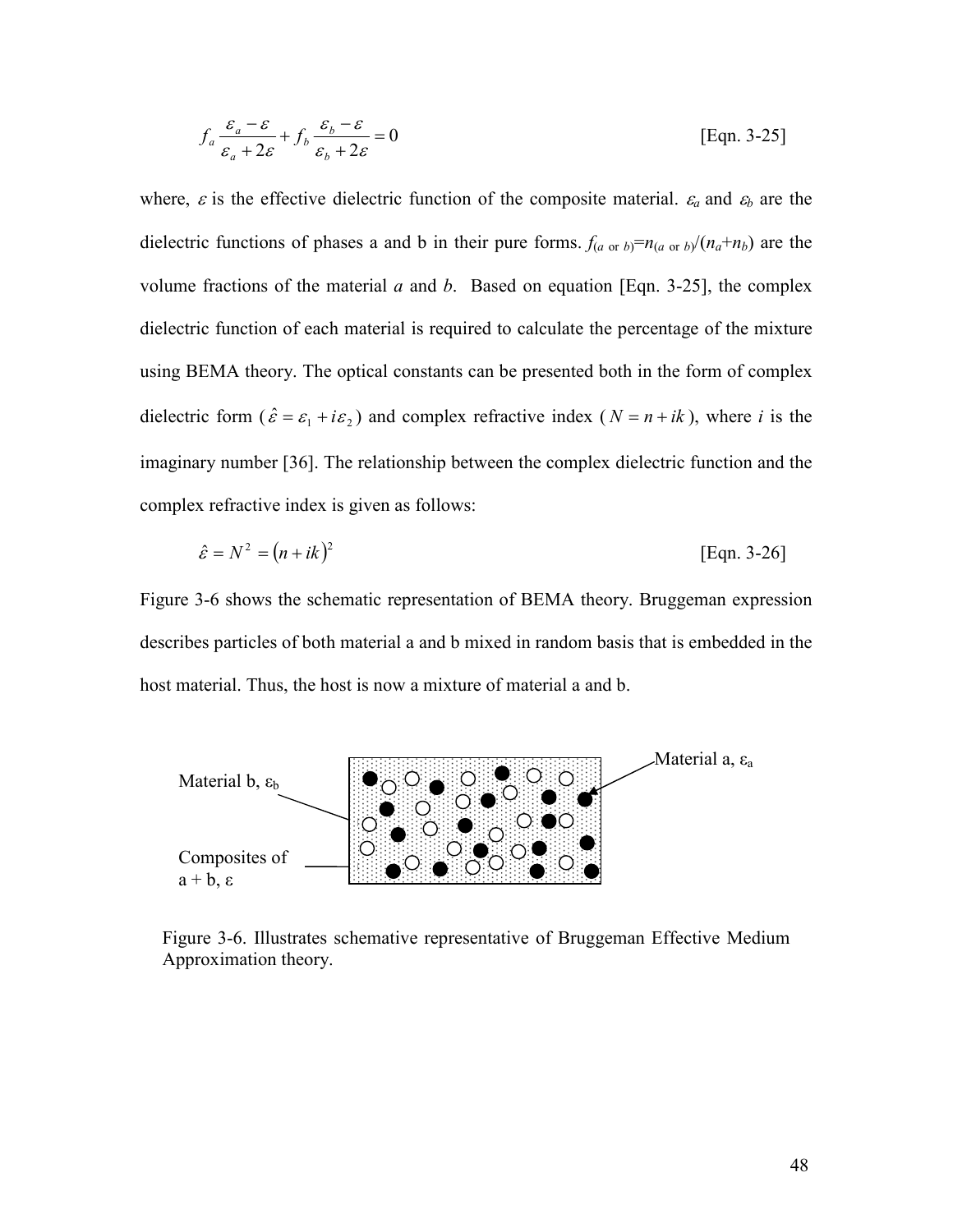## 3.3.3 Graded layer

The graded layer is used to simulate a film that does not have a homogenous optical constant throughout film thickness (i.e. from film-substrate interface to film-air interface). This graded model works by generating a series of thin homogenous layers with optical constants that change slightly in each layer. Figure 3-7 shows the schematic representation of (a) single non-graded layer and (b) graded layer. The graded model sliced the layer into certain number of sub layers (i.e.:  $N_1$ ,  $N_2$ ,  $N_3$  ...  $N_{500}$ ). The optical constant of each thin layer is independent of each other.



Figure 3-7. Shows the schematic representative of (a) single layer and (b) graded layer to describe a film.

# 3.3.4 Surface roughness

Surface roughness model is a BEMA model. It consists 50% of air  $(n=1)$  and 50% of film properties. Figure 3-8 illustrates the surface roughness on top of a film. Surface roughness model assumed a separate surface roughness layer from the film layer by drawing a parallel line in between the surface roughness and film. Both surface roughness and film has independent thickness value and optical constant.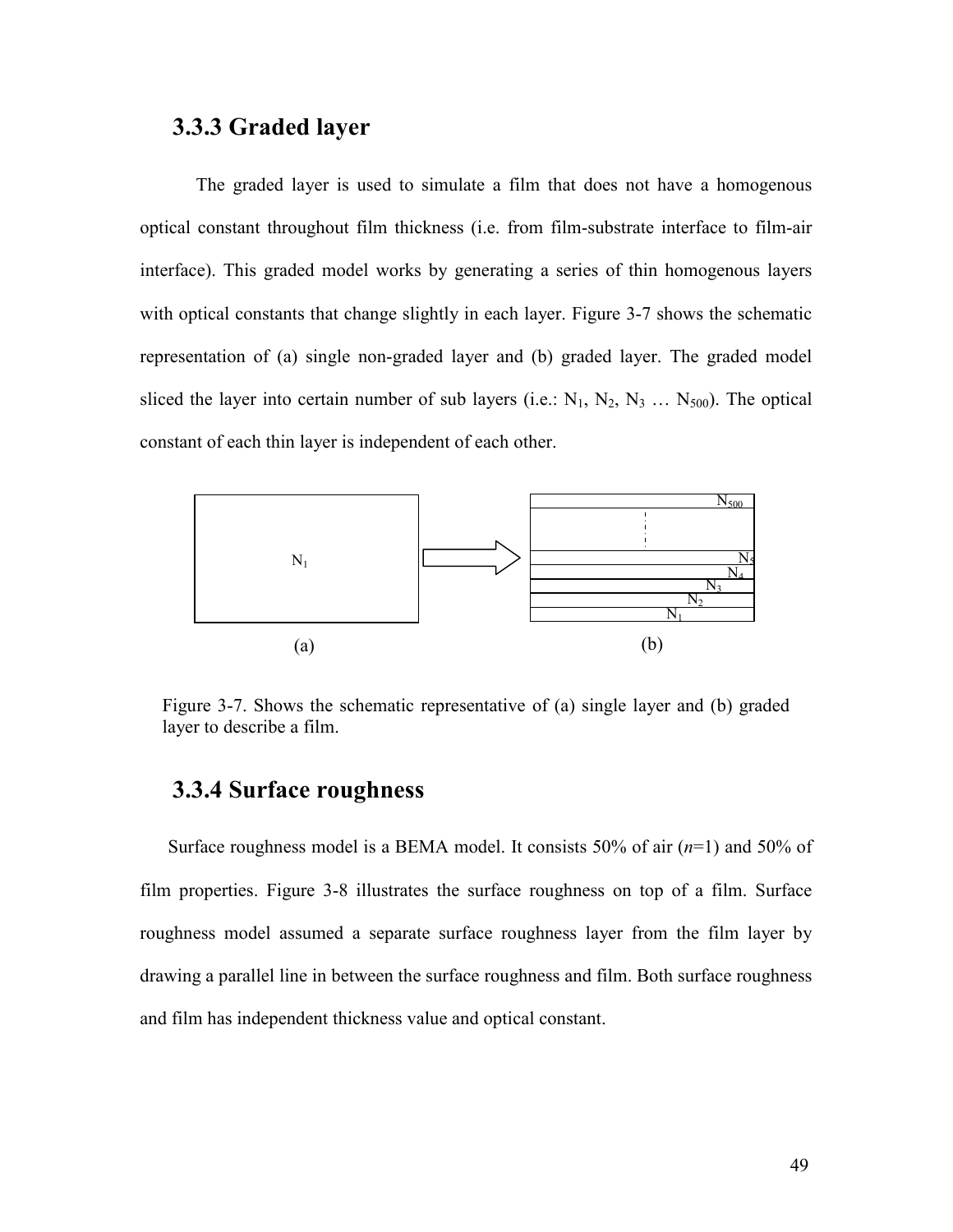

Figure 3-8. Illustration of surface roughness on film.

# 3.3.5 Silicon substrate

For the silicon substrate, we chosed the silicon optical constants by Herzinger et al. 1998 which cover a broader range  $(188 - 6200 \text{ nm})$  [42]. Similar optical constants were obtained by Jellison and Aspnes from the Palik's handbook can also be used [43]. The choice of optical constants depends on the wavelength range.

# 3.4 Ellipsometry Modeling for Porous Film

Himchinschi et al. (2002) and (2001) used variable angle spectroscopy ellipsometer (VASE™ J.A. Woollam Co.) to study the effect of treatment with HMDS on porosity of silica xerogel film. The ellipsometer spectra were taken in the spectral range of 250 nm to 800 nm at 5 nm step interval. The spectra were taken with four set of incidence angles– 60°, 70°, 75° and 80°. Cauchy layer is used to model the porous film and Lorentz-Lorenz effective medium approximation is utilized to calculate percentage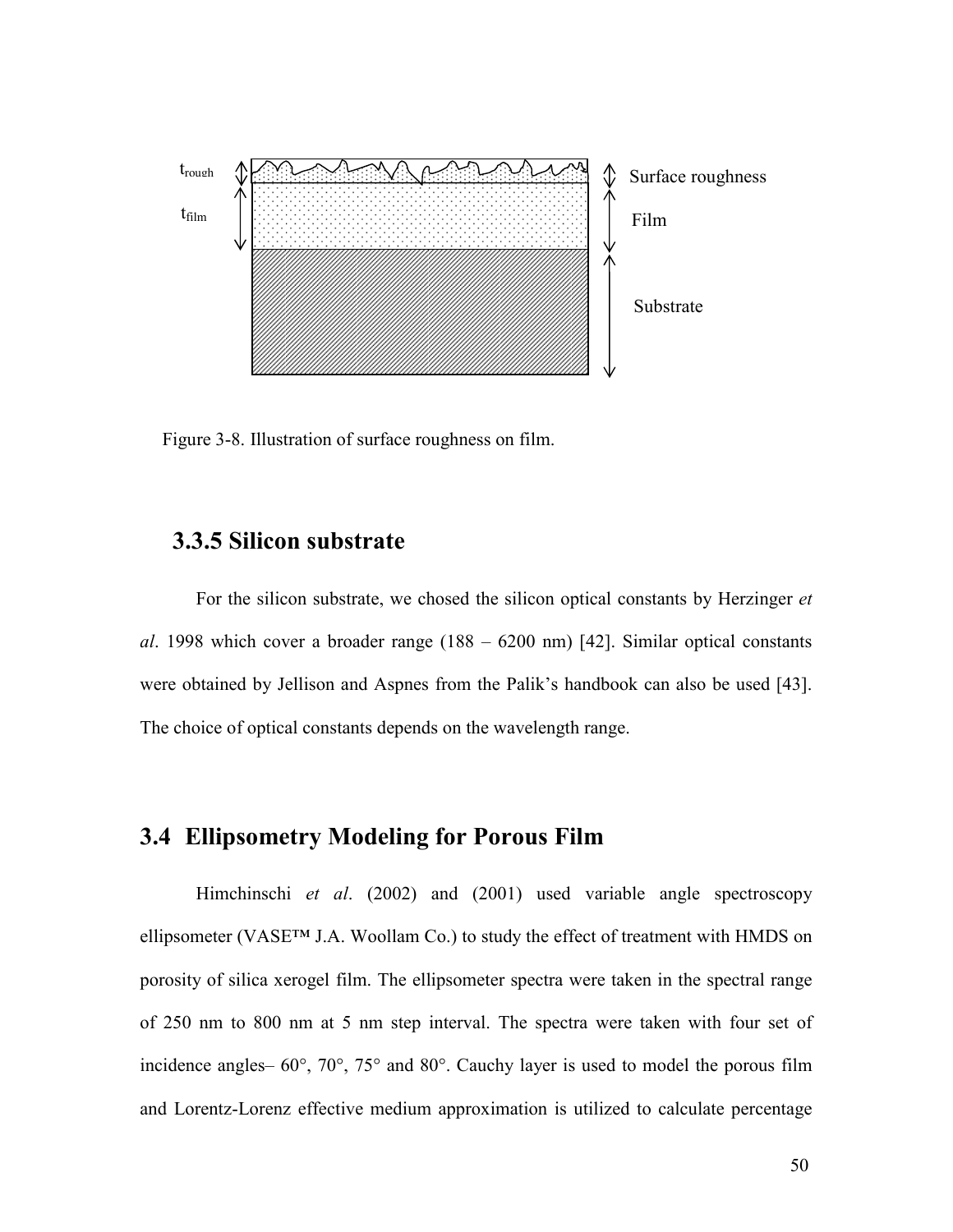porosities. The porosity value decreases after HMDS treatment may due to the transformation of  $Si-O-Si(CH<sub>3</sub>)<sub>3</sub>$  groups into  $Si-O-Si$  (siloxane) groups. The reduction of porosity after HMDS treatment leads to the reduction in refractive index as well [44,45].

 Alvarez-Herrero et al. (2001) used a rotating-polarizer spectroscopic ellipsometer (SOPRA, Model ES-4G) to study adsorption water on porous Vycor glass. The ellipsometric measurement was taken in  $400 - 835$  nm spectral range and at  $55^{\circ}$  and  $70^{\circ}$ incident angles. Alvarez-Herrero et al. claimed that porous Vyvor glass has some degree of surface roughnesss. Thus, the amount amount of water adsorbed near the external surface supposedly should be greater than that adsorbed inside the porous sample. A rigorous ellipsometric model should include surface roughness and a certain inhomogeneity in refractive index through out the sample thickness. However, Alvarez-Herrero *et al.*, did not include in homogeneity in refractive index and surface roughness in his ellipsometric model under assumptions that porous Vycor glass is isotropic (homogenous) and its surface is not rough to simplify ellipsometric calculations [46].

## 3.5 Fourier Transform Infrared (FT-IR)

Fourier Transform Infrared (FT-IR) spectroscopy is a technique derived from the vibration of the atoms of a molecule to analyze unknown components of the samples. Molecules that make up a sample are composed of atoms that bond together, where these atoms are always moving or 'vibrating'. The intensity of this vibration increases when the molecule absorbs infrared radiation. An infrared spectrum is commonly found by passing through infrared radiation through a sample. A detector will detect the amount of incident radiation absorbed by molecule at a particular energy. The location of where the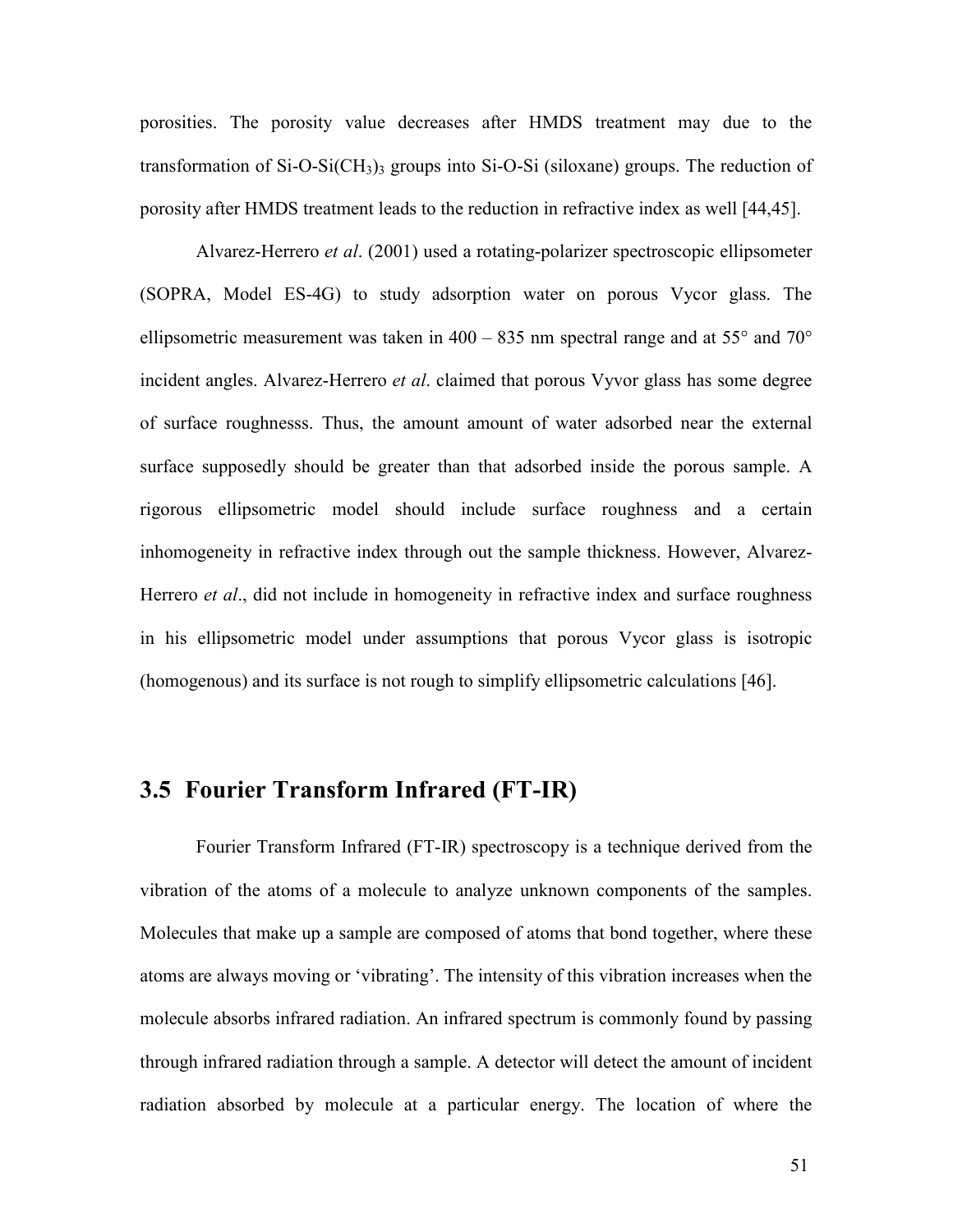absorption peak occurred refers to the frequency of vibrations of certain molecule of samples. The quantitative analysis in FT-IR spectra is crucial in analyzing processed sample.

#### 3.5.1 Absorbance, Lambert-Beer's Law

Figure 3-9 illustrates an example of an infrared radiation with intensity  $I_0$  entering the sample. Some of the infrared is absorbed by sample molecules and transmitted out to detector with intensity of *I*. The length of the sample is given as *l*.



Figure 3-9. A simple absorption experiment showing some incident light is been absorbed by sample.

According to the Beer-Lambert law, the absorbance is proportional to the length of the sample thickness and to the concentration of the absorbing sample given as [47]:

$$
A = \log\left(\frac{I_0}{I}\right) = \varepsilon \cdot c \cdot l \tag{Eqn. 3-27}
$$

Where

I is the intensity of the radiation entering the sample,

 $I_0$  is the intensity of the radiation emerging from the sample,

 $\varepsilon$  is the molar absorption coefficient or molar absorptivity,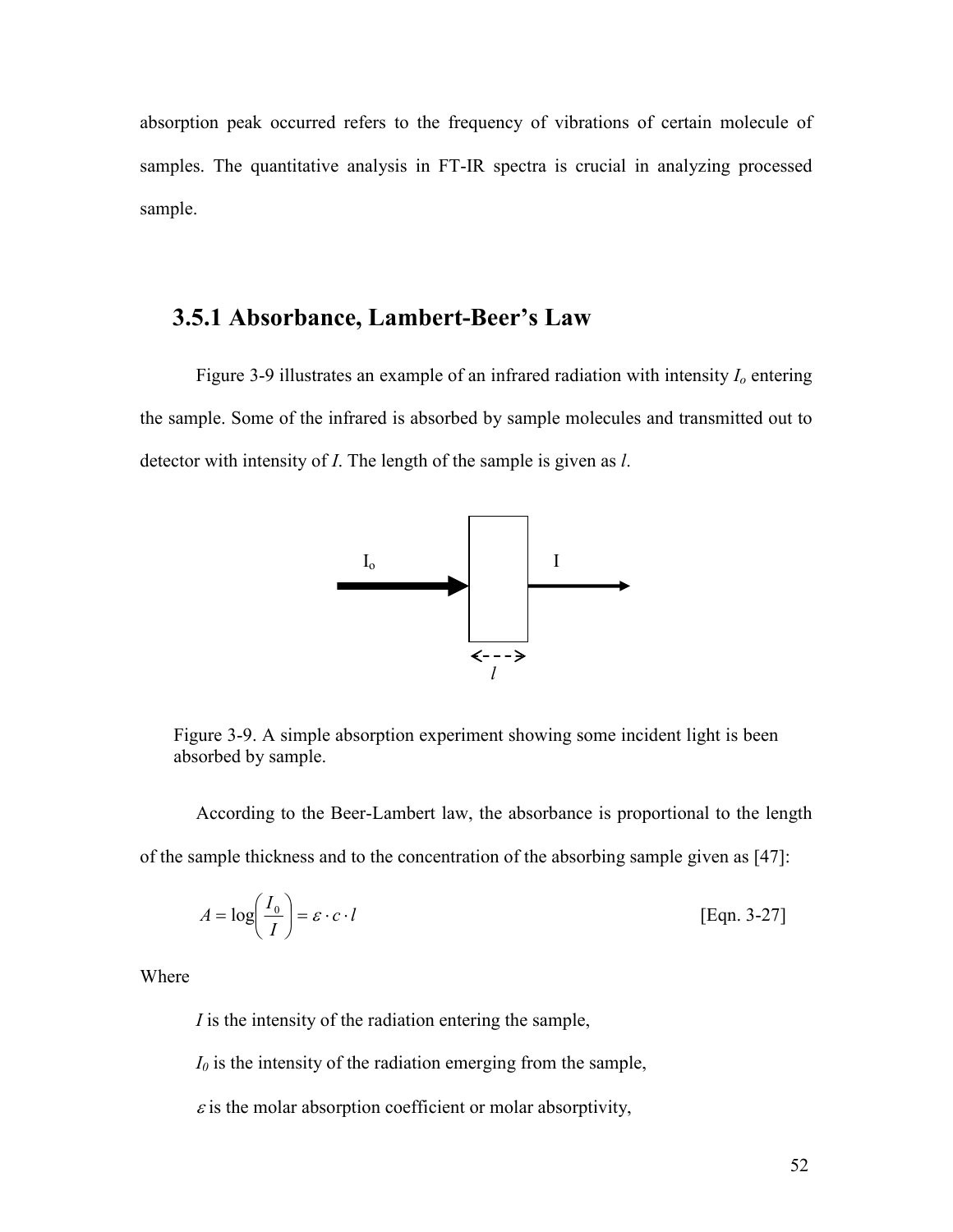$c$  is the molar concentration of the absorbing sample,

 $l$  is the thickness of sample,

The Beer-Lambert law given in Eqn 3-27, can be rewritten in terms of napierian logarithms ( $\log e$  or  $\ln$ ):

$$
A = \ln\left(\frac{I_0}{I}\right) = \kappa \cdot c \cdot l \tag{Eqn. 3-28}
$$

Where,

 $\kappa$  is the molar (napierian) absorption coefficient.

There are some cases where concentration value of the sample is unknown. If that is the case, then Eqn. 3-28 can be re-written as:

$$
A = \ln\left(\frac{I_0}{I}\right) = \alpha \cdot l \tag{Eqn. 3-29}
$$

In an absorbing medium, the decrease in intensity I per unit sample length  $l$  is proportional to the value of I [29, 47]:

$$
\frac{dI(l)}{dl} = -\alpha I(l) \tag{Eqn. 3-30}
$$

Solving this integration equation yields to:

$$
I(l) = I_0 e^{-\alpha l} \tag{Eqn. 3-31}
$$

This equation can be simplified to:

$$
\alpha = -\frac{1}{l} \ln \left( \frac{I}{I_0} \right) \tag{Eqn. 3-32}
$$

Simplify Eqn. 3-32 natural log to log base 10 gives:

$$
\alpha = -2.303 \frac{1}{l} \log \left( \frac{I}{I_0} \right) \tag{Eqn. 3-33}
$$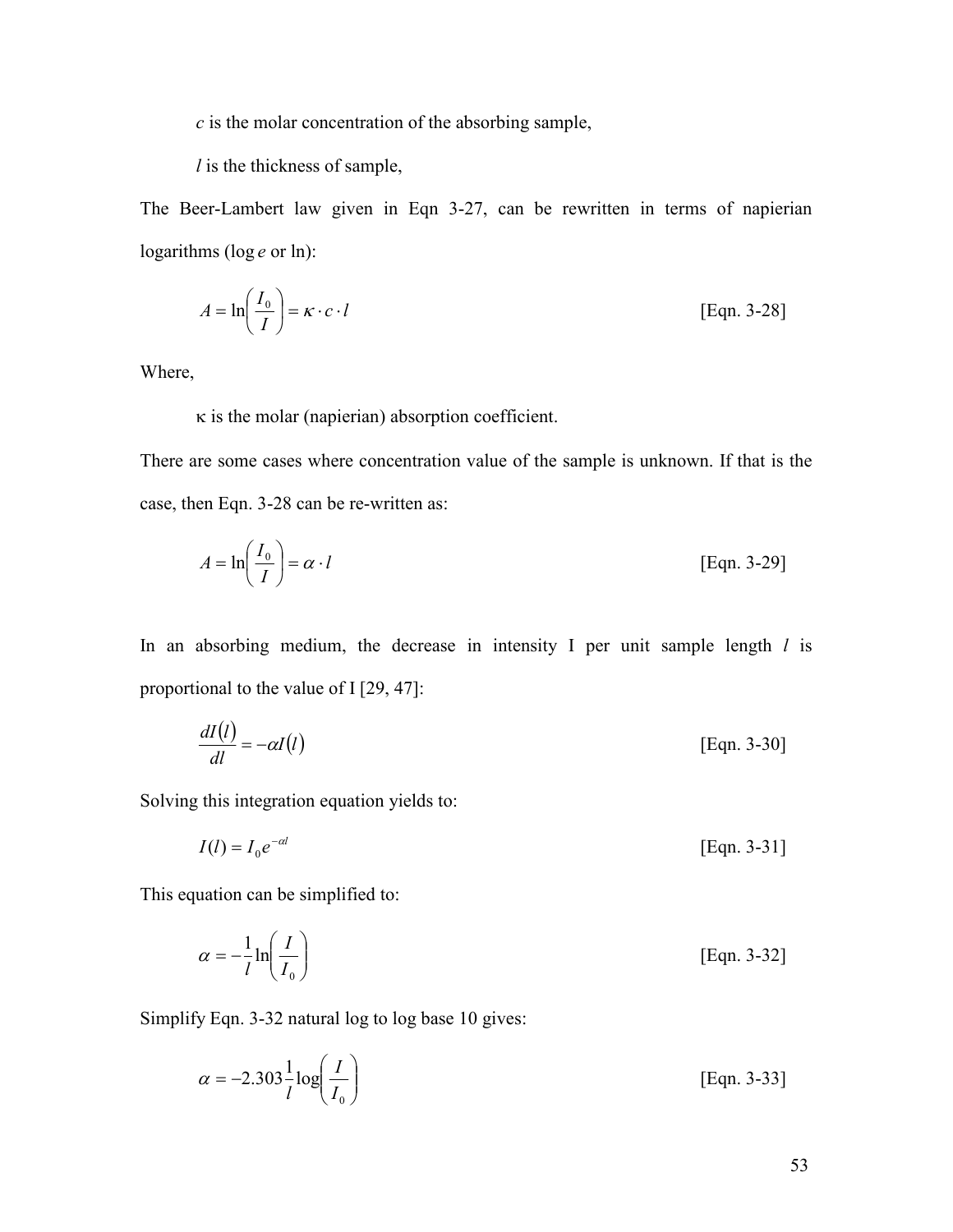Or;

$$
\alpha = 2.303 \frac{1}{l} (\log(I_0) - \log(I))
$$
 [Eqn. 3-34]

A relationship between absorption and transmission is given as follows:

$$
A = \log \frac{1}{T}
$$
 [Eqn. 3-35]

Where,

T is the transmission value.

Transmission is defined as ratio of transmitted light through sample thickness over incident radiation of light:

$$
T = \frac{I}{I_0}
$$
 [Eqn. 3-36]

IR spectrum can be plotted in many ways and some of most common method to plot IR spectrum is either in absorption or transmission. Figure 3-10 illustrates typical graph for absorption and transmission FTIR. The presentation of IR spectral regions can be plotted in terms of wavelength as meters such as:  $1 \text{ Å} = 10^{-10} \text{m}$ ,  $1 \text{ nm} = 10^{-9} \text{ m}$ ,  $1 \text{ µm} =$ 10-6 m. Another common unit used in IR spectral regions is in terms of wavenumber, υ in cm<sup>-1</sup>. The relationship between wavenumber and wavelength in meter is given as:

$$
v = \frac{c}{\lambda} \tag{Eqn. 3-37}
$$

Where,

c is the velocity of light  $(3 \times 10^8 \text{ ms}^{-1})$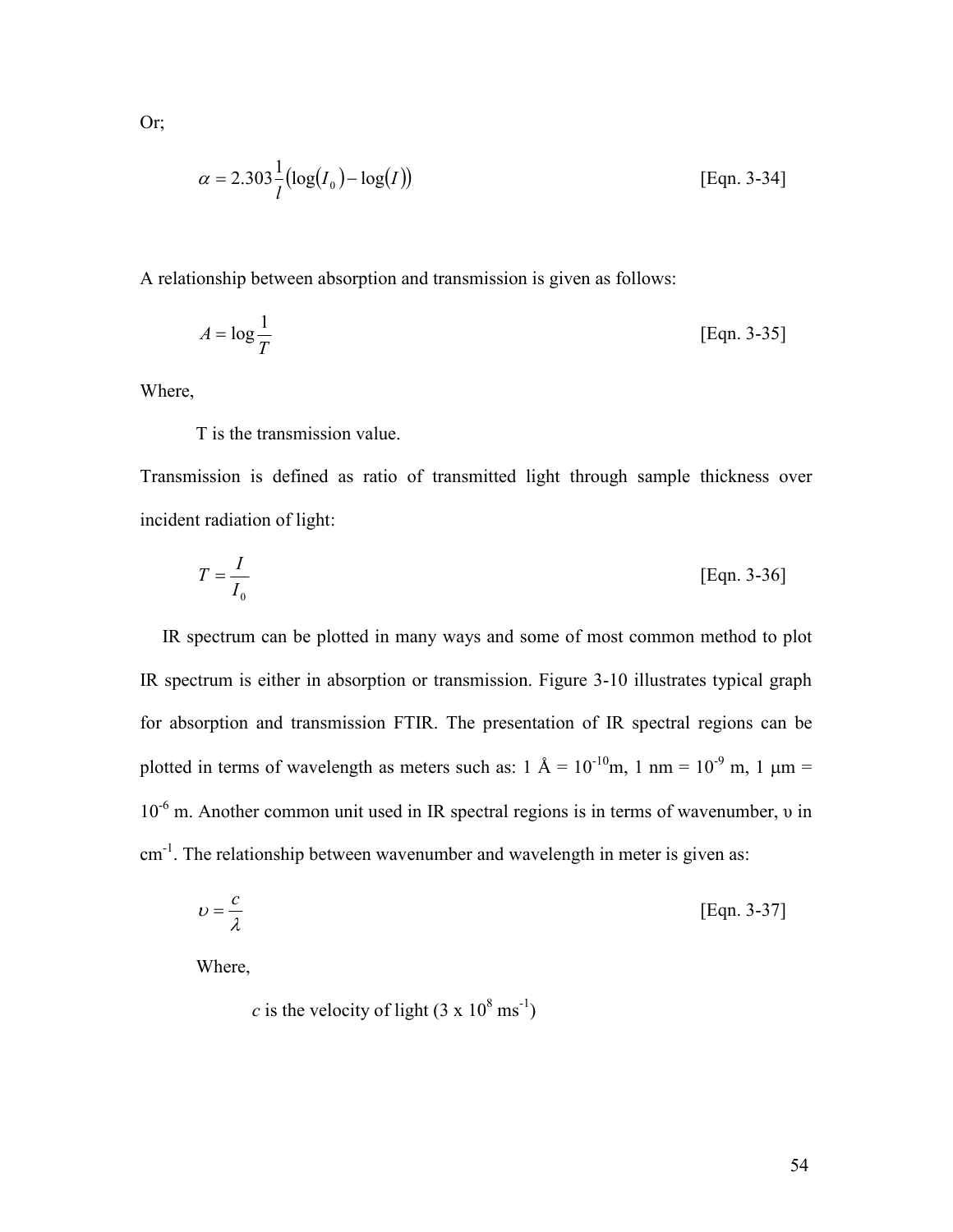

Figure 3-10. Comparison FT-IR spectra between (a) absorption and (b) transmission as a function of wavenumber  $(cm<sup>-1</sup>)$ .

## 3.5.2 Quantitative spectral analysis

Once the FT-IR spectrum is recorded, the next stage is interpretation of FT-IR spectrum. The absorption band appeared on the spectrum is assigned to a particular part of molecules within the film of interest (i.e. water, methyl group) which is known as a group frequency. In this research, a film is deposited on silicon substrate. It is important to compensate background absorption (silicon) by utilizing subtraction technique. Two FT-IR measurements are required to analyze the absorption band of film alone: (1) the infrared spectrum of silicon only and (2) the infrared spectrum of film deposited on silicon. The film spectrum is then subtracted from the silicon spectrum. The subtraction process is carefully done by making sure that the subtraction results of the two spectra yield  $\sim$ 0 value at the silicon absorption peak (620 cm<sup>-1</sup>). At this stage, the subtracted absorption spectrum is solely based on the film alone which will be analyzed.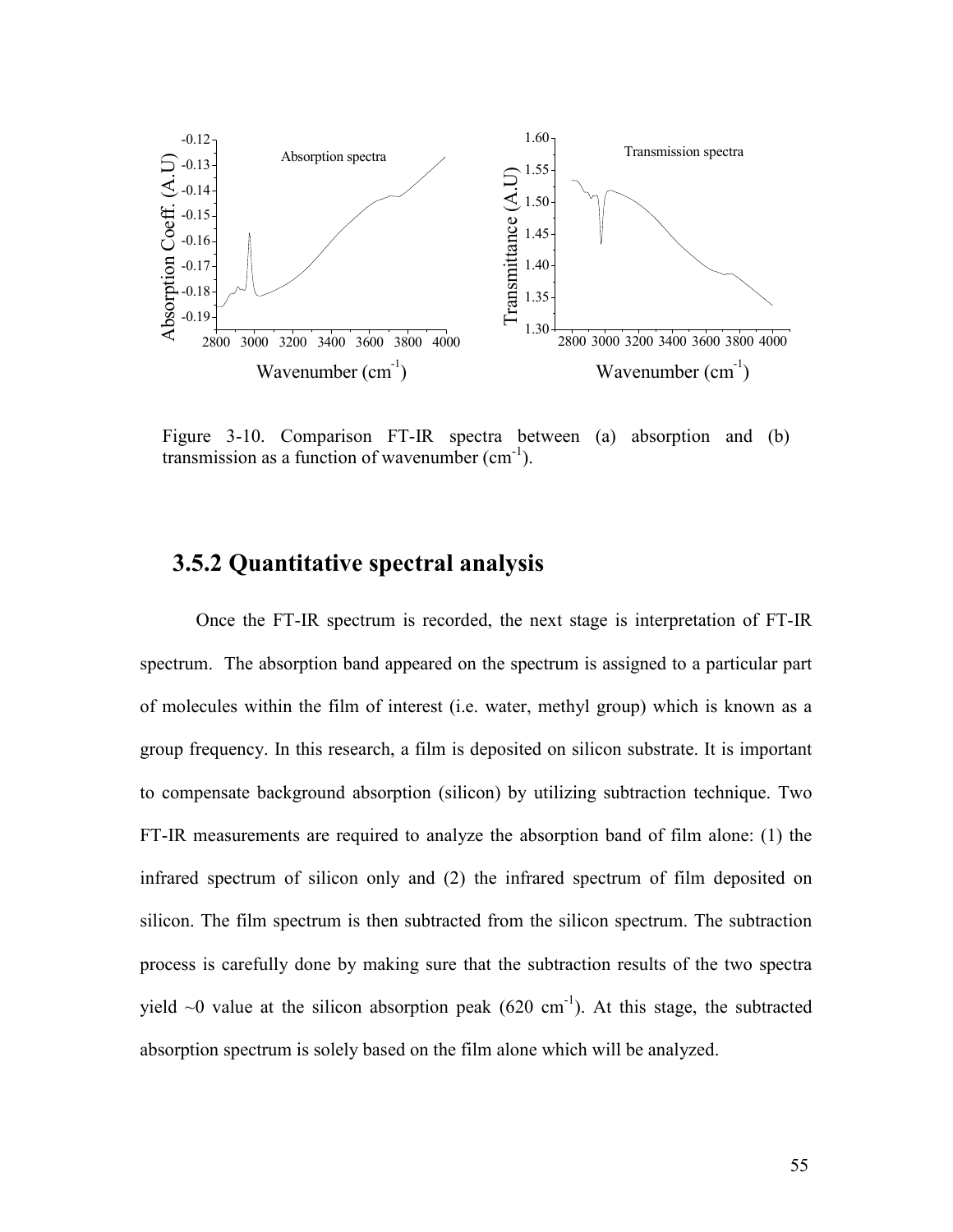Table 1 listed the corresponding pertinent absorption bands that can be detected in the processed sample. After identification of group frequency, a quantitative infrared analysis can be carried out by performing a baseline correction on absorption spectra of film. The baseline correction is done by producing the flat parts of the absorption spectra. Figure 3-11 shows an example of a baseline correction spectra. The quantitative analysis can be used to calculate the percentage removal in the overall film composition. For instance, it can provide the information of how much porogen or water has been removed from the inorganic-organic nanohybrid film. Quantitative values for the specific absorption band (i.e. methyl group or water group) can be accomplished via multiple Gaussian curve fitting procedures. Figure 3-12 illustrates multiple curve fitting procedure of FT-IR spectra.



Figure 3-11. Example of FT-IR spectra (a) baseline construction and (b) baseline corrected.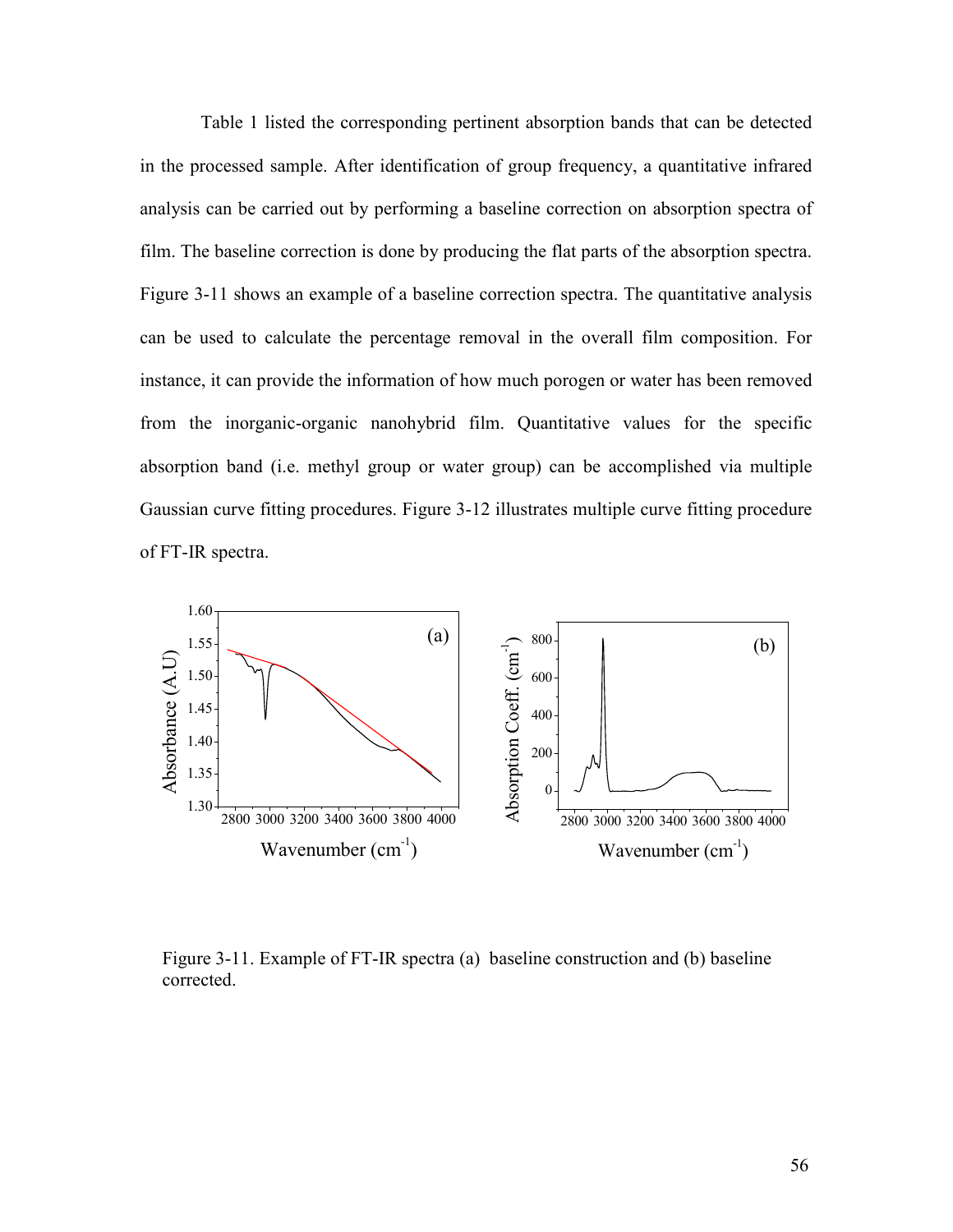

Figure 3-12. Demonstration of multiple Gaussian curve fitting of FTIR spectra.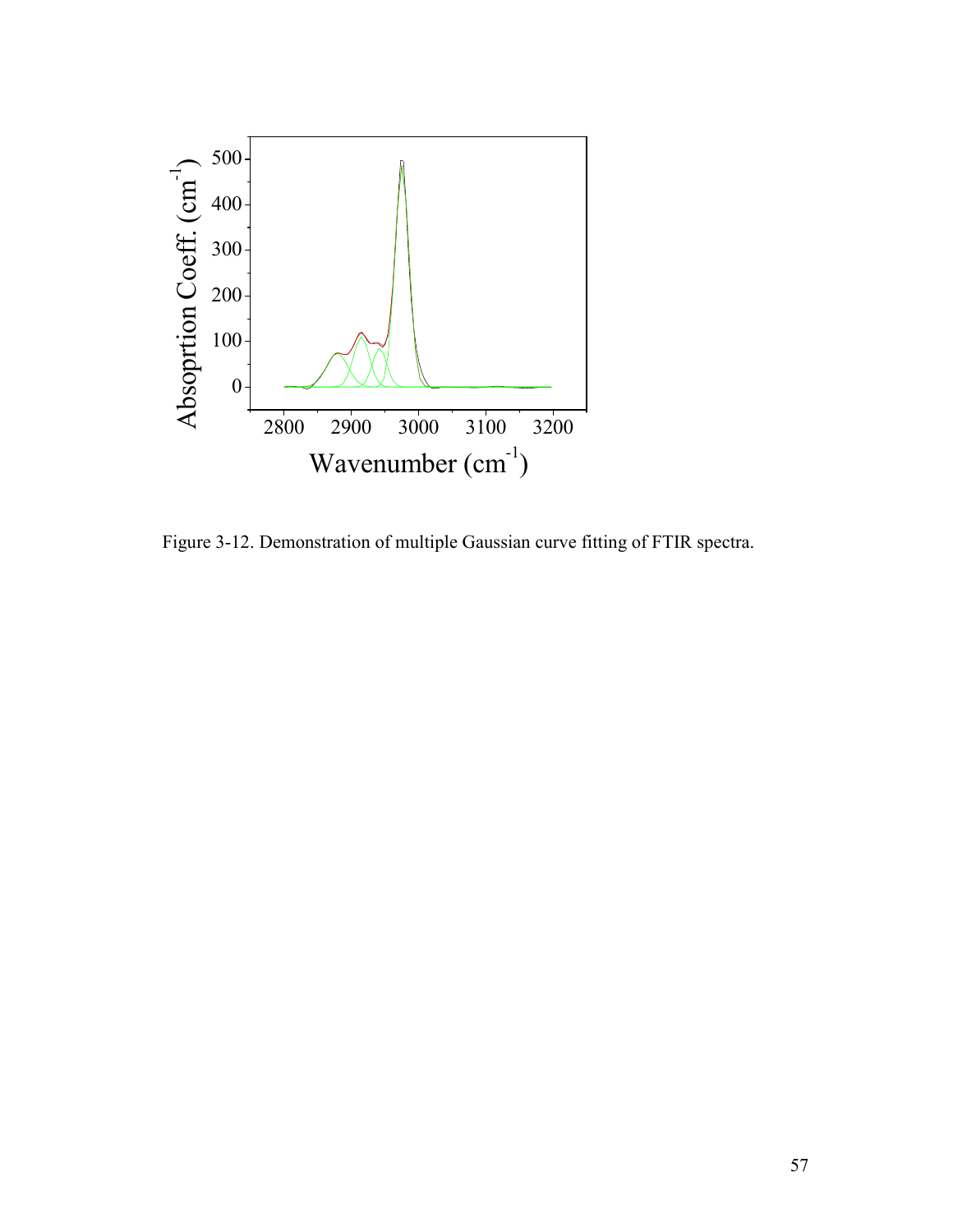| Active bond                 | Position                | Description: Bond type            |
|-----------------------------|-------------------------|-----------------------------------|
|                             | (wavenumber $cm^{-1}$ ) |                                   |
| A. Water peak               | 3000-4000               |                                   |
| Narrow band                 | 3600-3750               | Silanol groups:                   |
|                             |                         | (i) isolated                      |
|                             |                         | (ii) geminal                      |
|                             |                         | (iii) vicinal                     |
| Si-OH (isolated or geminal) | 3749                    | Isolated / geminal                |
| Si-OH (vicinal)             | 3655                    | Vicinal                           |
| <b>Broad band</b>           | 3000-3600               | Physically adsorbed free water on |
|                             |                         | the surface of the pores          |
|                             |                         |                                   |
| <b>B.</b> Methyl group      | 2800-3000               |                                   |
| CH <sub>3</sub> symmetric   | 2906                    |                                   |
| $CH3$ asymmetric            | 2964                    |                                   |
| $CH2$ symmetric             | 2830-2855               |                                   |
| $CH2$ asymmetric            | 2920-2925               |                                   |
| Si-O-Si                     | 1060                    | Siloxane                          |
| $Si-CH3$                    | 1240-1280               |                                   |

Table 3-1. Selected FT-IR active band peaks used in this research.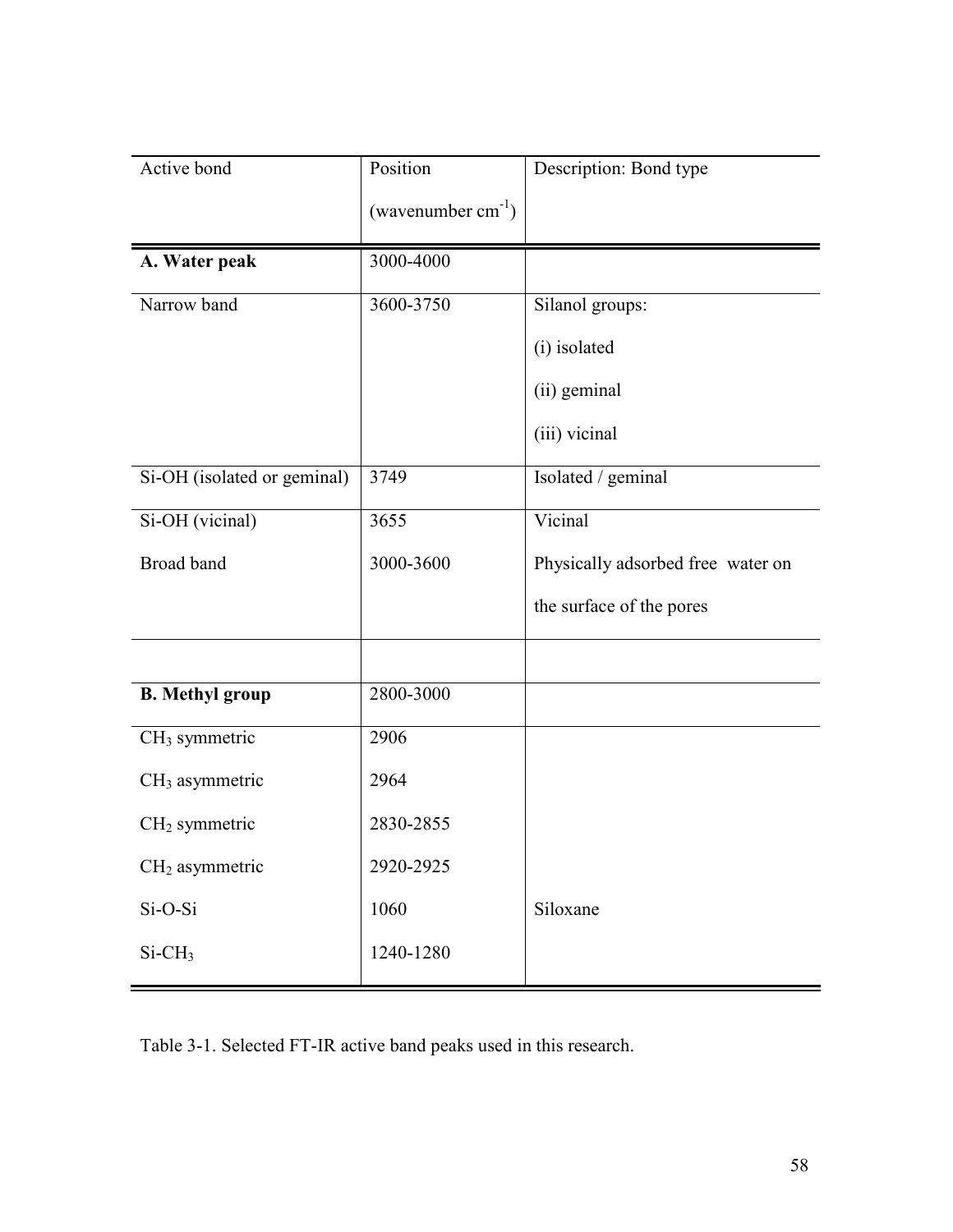# 3.6 Capacitance-Voltage (C-V) electrical measurement

Capacitance-voltage measurement is performed on Metal-Insulator-Semiconductor (MIS) structure using HP Agilent Model 4282. The capacitance measurement is performed on heavily doped Silicon (p-type) substrate and the capacitance values can be used to calculate the dielectric constant of material given as:

$$
\varepsilon_{\text{film}} = \frac{C \times t}{\varepsilon_0 \times A} \tag{Eqn. 3-38}
$$

Where C is the insulator capacitance value,

 $\varepsilon_0$  is the permittivity of vacuum

t is the film thickness

A is the area of metal circle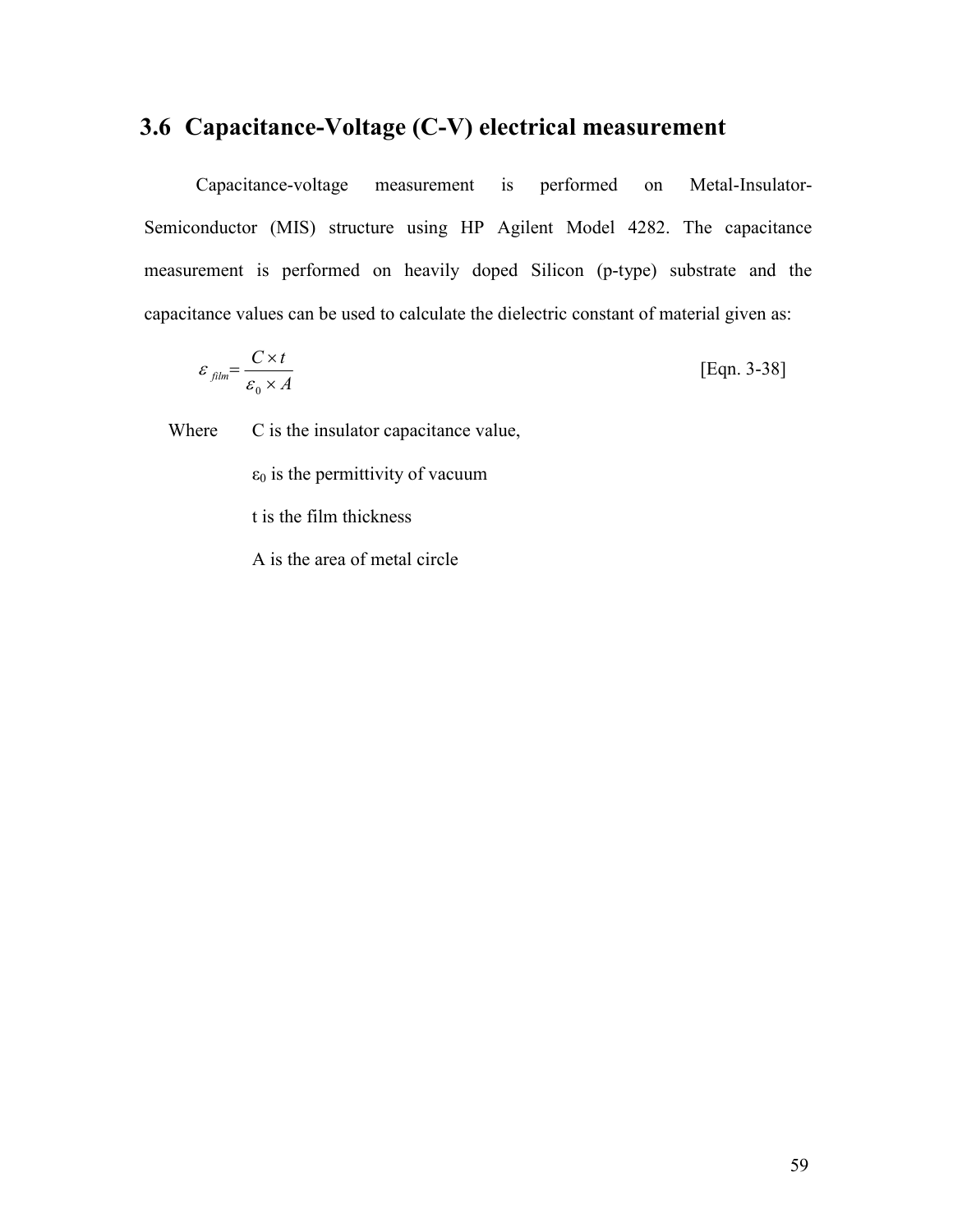## Chapter 4

# Experimental

# 4.1 Overview

The objective of this chapter is to present the fabrication of nanoporous organosilicates thin films via sacrificial porosity generators (porogens) approach or inorganic-organic nanohybrid technique. It also describes two sets of porous film with different morphology structure (i.e. open- and closed-pore films) used in this research. This chapter reviews the conventional thermal annealing process used to create porous film. In order to understand the concept of  $SCCO<sub>2</sub>$ , the pressure-temperature phase diagram and properties in supercritical state is discussed. The schematic diagram of  $SCCO<sub>2</sub>$  system is shown. The experimental  $SCCO<sub>2</sub>$  parameters are described. This chapter also describes the reactions involves during silylation process by adding TMCS in supercritical and HMDS in vapor treatment.

#### 4.1 Nanoporous organosilicates thin films

The generation of nanoporous thin films used in this research are based on the socalled sacrificial porogen (pore generator) approach by removing the organic macromolecular phase entrapped within crosslinked matrix selectively. This technique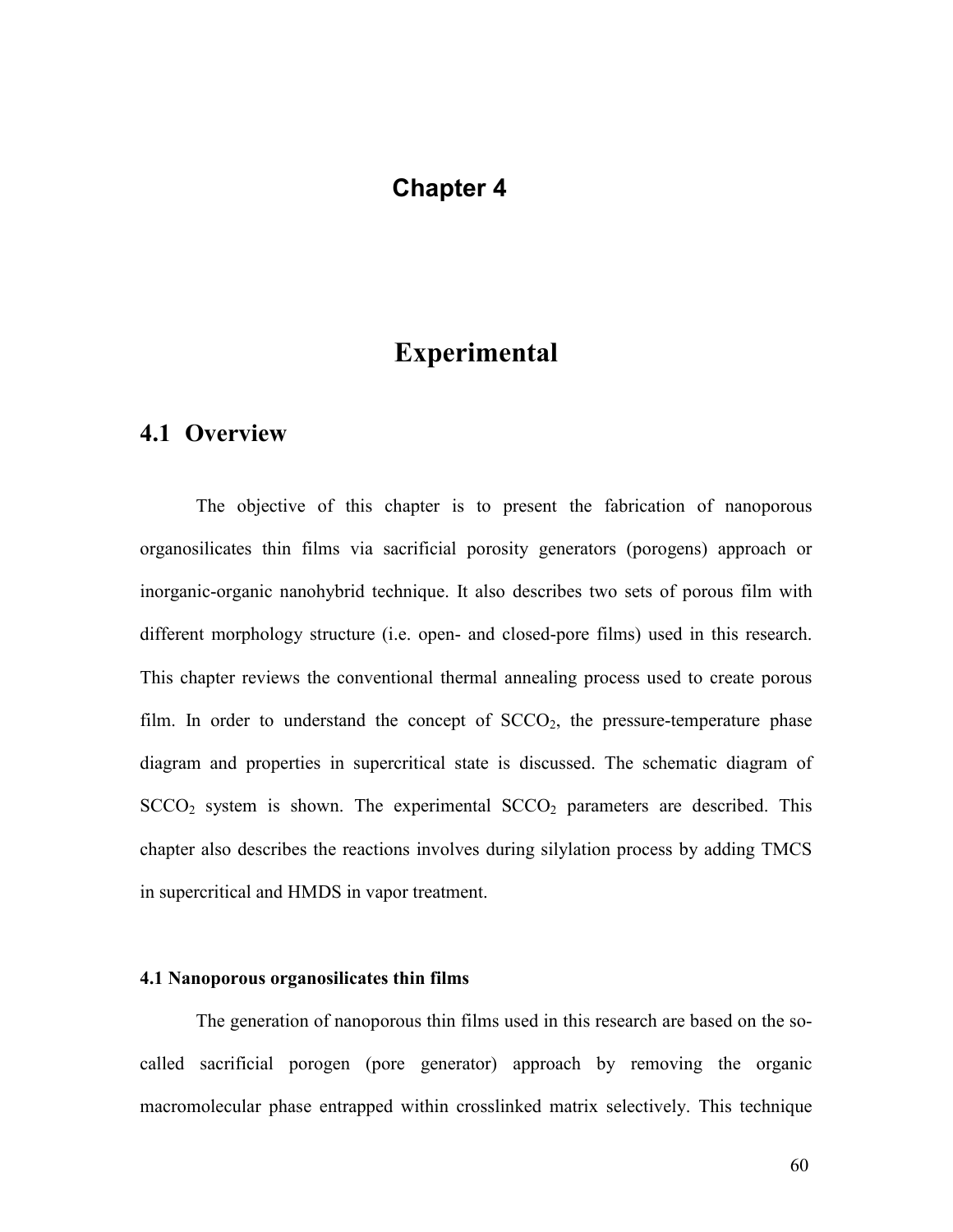has been developed by International Business Machines Corp. (IBM<sup>TM</sup>) Almaden Research Center [48]. Figure 4-1 illustrates the basic schematic diagram of generating nanoporous thin film via sacrificial porogen approach. The process begins with a mixture of an appropriate amount of porogen and matrix (poly methyl sislsesquioxane – PMSSQ) solution that is spin coated homogenously on silicon wafer. The sample is cured at certain temperature and time duration to produce porogen phase-separated structure. At this stage, the cured sample is in its hybrid states such that the porogen is entrapped in the PMSSQ matrix. Next, entrapped porogen is removed via thermal annealing or supercritical, leaving behind nanoporous thin film.



Figure 4-1. General procedure in preparing nanoporous film.

For nanoporous film, the pore volume fraction or percentage porosity of thin film describes its morphology structure which depends on the amount of porogen loading and matrix loading in the mixed solution. Larger amount of porogen loading leads to higher porosity. Likewise, less amount of porogen loading leads to lower porosity. There are two types of film morphology structures: 1. open-pore and 2. closed-pore structure. Higher porosity refers to interconnected pores within sample thickness. This is known as openpore structure. Whereas, lower percentage porosity indicates that pores are separated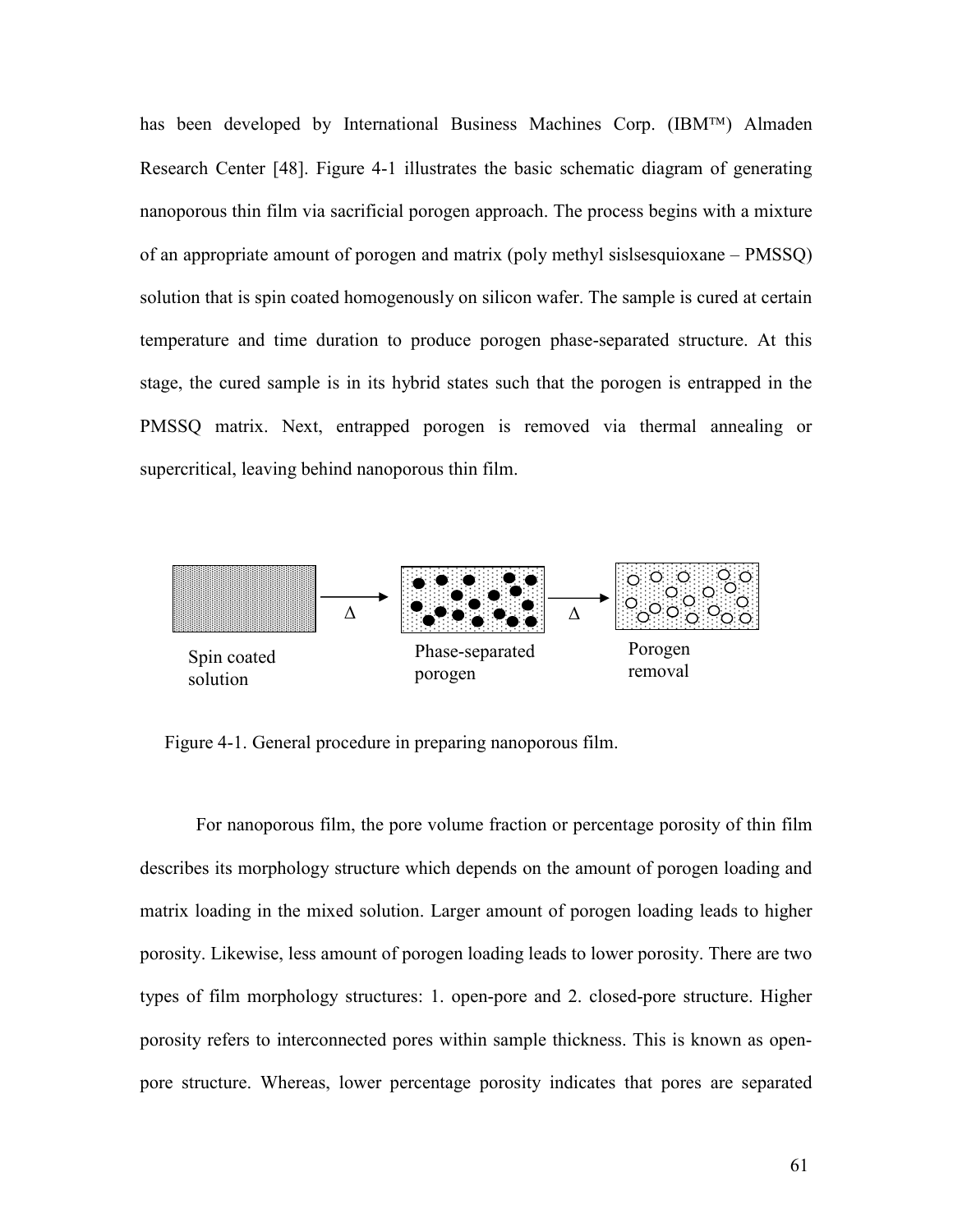from each other and known as closed-pore structure. Figure 4-2 shows the difference between the open-pore and closed-pore morphology.



Figure 4-2. Nanoporous film with two different morphology structure (a) closedpore and (b) open-pore.

#### 4.1.1 Fabrication of sacrificial porogen approach

Figure 4-3 illustrates the procedure for preparing a nanoporous film. The sacrificial porogen used in this experiment is an organic polymer. The matrix, on the other hand, is an inorganic polymer – poly methylsilsesquixane (PMSSQ). Each of porogen and PMSSQ is first dissolved in solvent (propylene glycol methyl ether acetate - PGMEA) and sonicated for 10 minutes individually. Different morphology structure of the sample requires different amount of porogen loading. Depending on this desired structure, the dissolved porogen and PMSSQ is mixed at an appropriate amount and sonicated for 10 minutes to ensure it is homogeneously mixed. The mixed solution is then loaded into disposable syringe and filtered through 0.2 um polytetrafluoroethylene (PTFE) filter onto a clean silicon substrate.

Organic clean technique is used to clean the silicon substrate. The silicon substrate is soaked and sonicated in acetone for 5 minutes to remove organic contaminant and big particles on the sample surface. The sample is then rinsed with isopropanol and blew dry with compressed air. Once the silicon is cleaned, the silicon substrate is ready to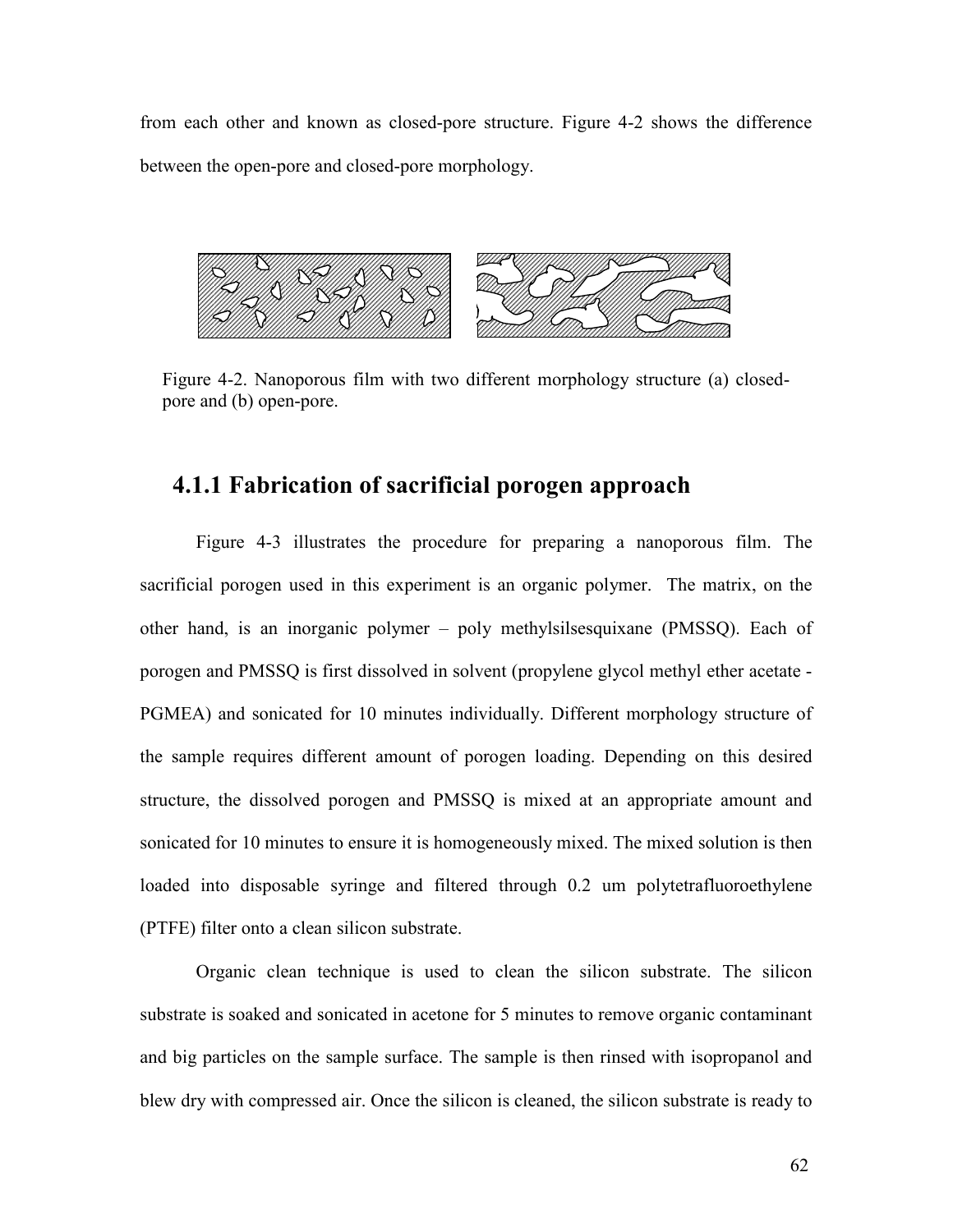be used. The sample is spin coated at 3000 revolution per minute (rpm) for 30 seconds. After spin coating, the sample needs to be heated briefly on hot plate under Nitrogen  $(N_2)$ environment at 50°C to remove excess solvents. Next, the sample is cured for 2 hours at 200 $^{\circ}$ C on a hot plate under N<sub>2</sub> environment to produce phase-separated structure of organic/inorganic hybrid. At this step, the porogen is phase-separated and entrapped within the crosslinked matrix. The reason to perform this process under inert  $N_2$ environment is because porogen can decomposed at 150°C under ambient. If the porogen is decomposed prior to matrix crosslinking, there will be no phase-separated structure in the film, hence no porous film.



Figure 4-3. Procedures to prepare nanoporous film using sacrificial porogen approach.

#### 4.1.2 Description of samples used in this research

 In this research, two batches of samples that consist of both open- and closedpores morphology structures are prepared. These films are fabricated by mixing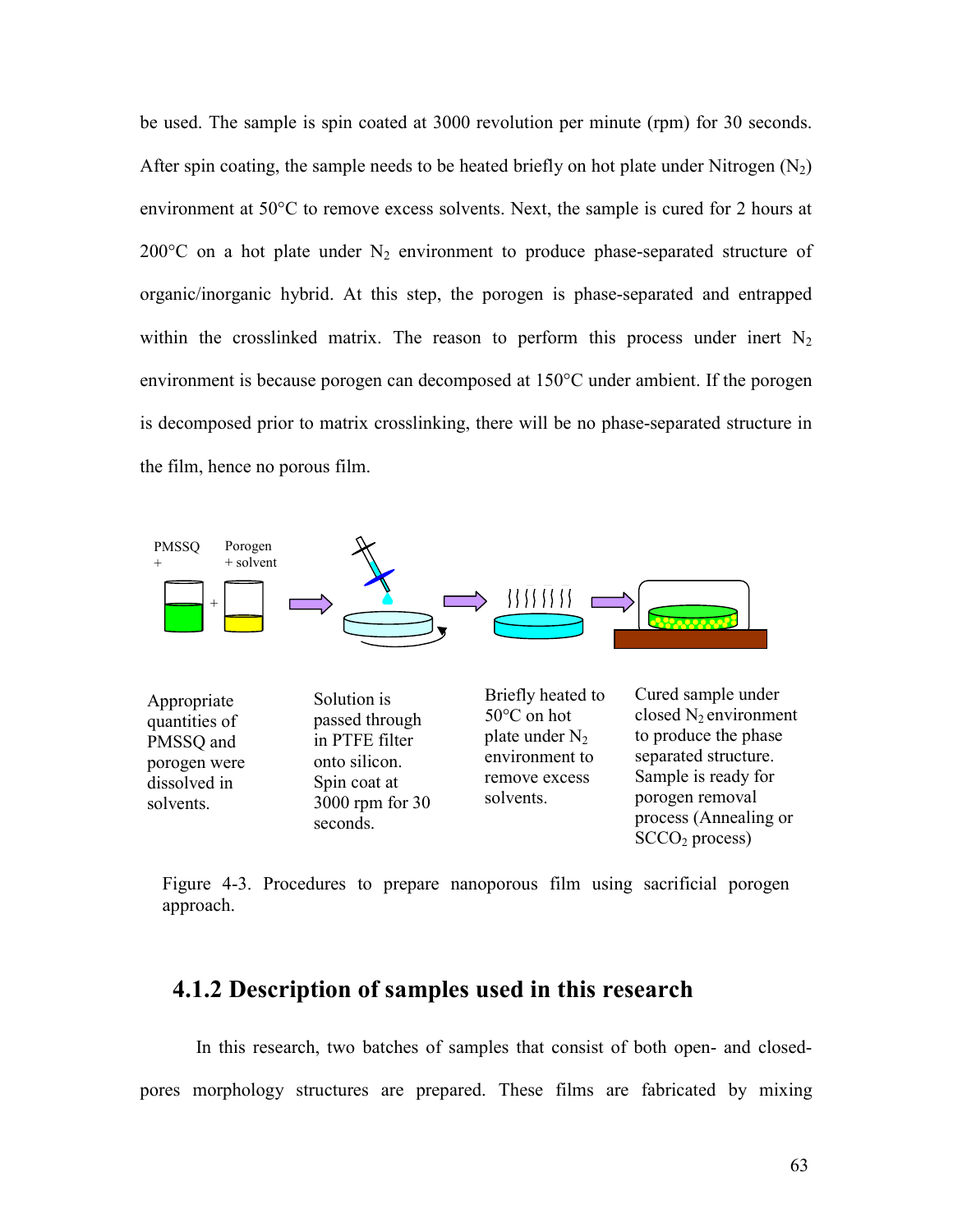appropriate ratios of porogen and matrix precursor. Two types of porogen are used. The first batch is using poly propylene glycol (PPG) act as sacrificial porogen. Films with 25 wt% porogen loading gives closed-pore morphology structure (7525), whereas 55 wt% porogen loading gives open-pore morphology structure (4555).The second batch is using polypropylene oxide (PPO) act as porogen with 15 wt% (8515) and 45 wt% (5545) porogen loading for closed- and open-pore morphology, respectively. The molecular structure for PPG is  $[-CH(CH_3)CH_2O-I_n]$  with linear structure and molecular weight of 20, 000 g/mol. The matrix precursor for both batches is of poly(methyl silsesquioxane) (PMSSQ) with molecular structure of  $\text{[CH}_3\text{SiO}_{3/2}]_n$ . The solvent used for both PPG and PMSSQ solutions was propylene glycol methyl ether acetate (PGMEA). Table 4.1 shows the summaries of samples used in this study.

| Samples             | Morphology structure | Description            |
|---------------------|----------------------|------------------------|
| Batch #1. PPG/PMSSQ | Open, 4555           | 55 wt% porogen loading |
|                     | Closed, 7525         | 25 wt% porogen loading |
| Batch #2. PPO/PMSSQ | Open, 5545           | 55 wt% porogen loading |
|                     | Closed, 8515         | 15 wt% porogen loading |

Table 4-1. Fabricated open- and closed-pore samples used in this study with either PPG or PPO as sacrificial porogen.

#### 4.2 Thermal annealing process

A conventional thermal annealing process is used to vitrify entrapped porogen in matrix, hence creating nanoporous organosilicate thin film. Thermal annealing is a harsh process done at high temperature (430 $^{\circ}$ C – 450 $^{\circ}$ C) and longer time period (~5 hours). Typically the sample is put on hot plate and heat up from room temperature to  $\sim$ 450 $\degree$ C at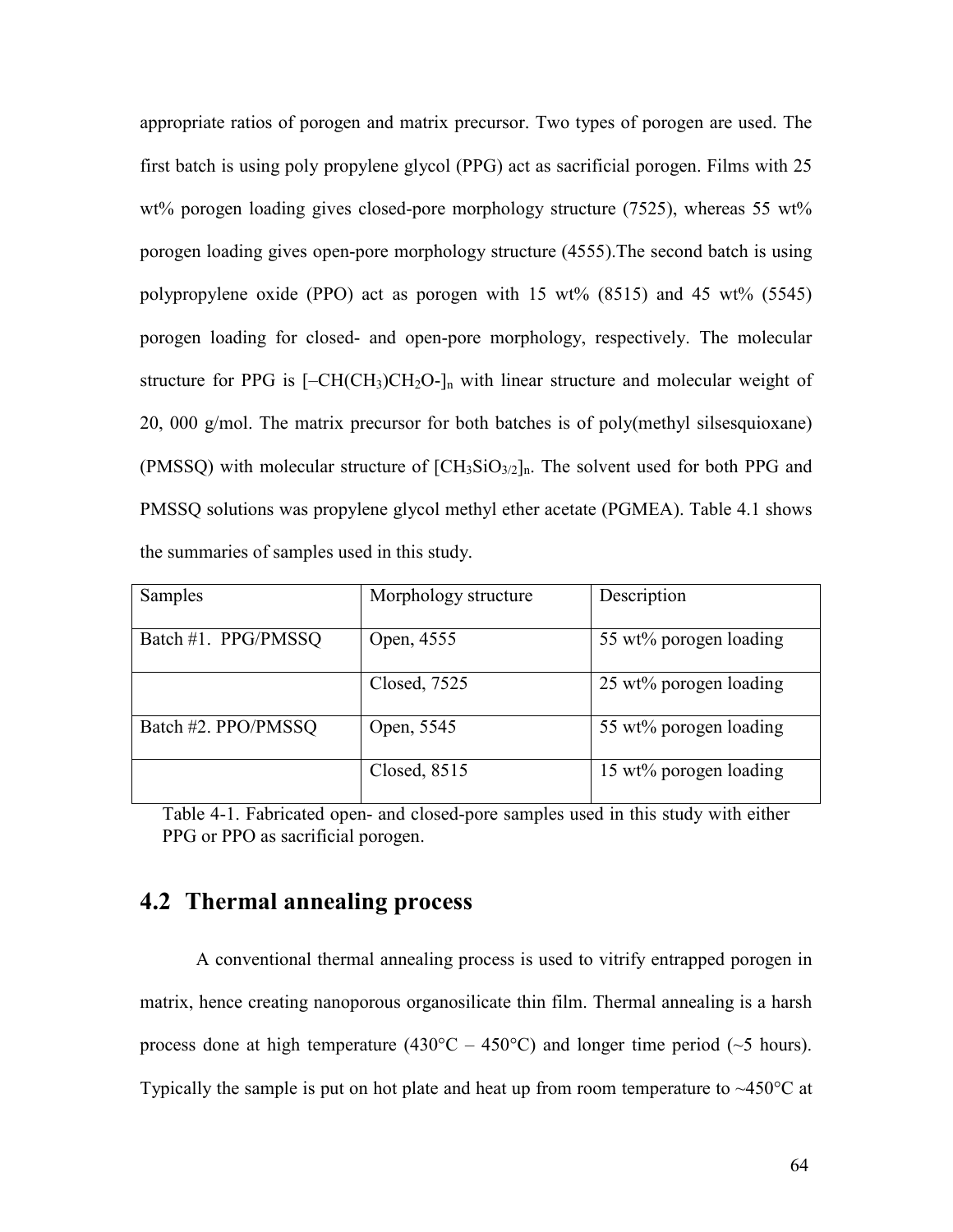$5^{\circ}$ C/minute ramping under N<sub>2</sub> environment. Thermal annealing inherent several advantages. First, the PMSSQ matrix cannot withstand with high temperature, thus the pore may collapsed. Second, the processing temperature window can be narrow because the thermal decomposition of porogen must occur well below than the glass transition of matrix to avoid pore collapsed.

#### **4.3 Supercritical**  $CO<sub>2</sub>$  **process**

Supercritical  $CO_2$  (SCCO<sub>2</sub>) treatment is an excellent tool in generating nanoporous low-k thin film. At supercritical state,  $CO<sub>2</sub>$  possessed dual liquid-like solvating strength and gas-like diffusivity and viscosity at temperature above 31°C and pressure above 1050 psi. Moreover, supercritical fluid has a very low (~0) surface tension to allow penetration into nanoporous materials.  $SCCO<sub>2</sub>$  is an attractive process due to its low-cost process, non-toxic, does not support combustion and benign to environment. The addition of small amount of co-solvents or modifier can enhance the  $SCCO<sub>2</sub>$ solvating strength and extraction performance [49].

#### 4.3.1 High Pressure  $SCCO<sub>2</sub>$  Experimental System

Figure 4-4 illustrats high-pressure system used in  $SCCO<sub>2</sub>$  research. This system is build with high pressure equipments type 316 stainless steel (i.e: tubing, pressure valve and connectors) rated to withstand pressure up to 20,000 psi under 200°C process. If the system temperature is above 200°C, the system capability is limited to 10,000 psi. Typically, the SCCO<sub>2</sub> process in this research is performed at temperature below  $200^{\circ}$ C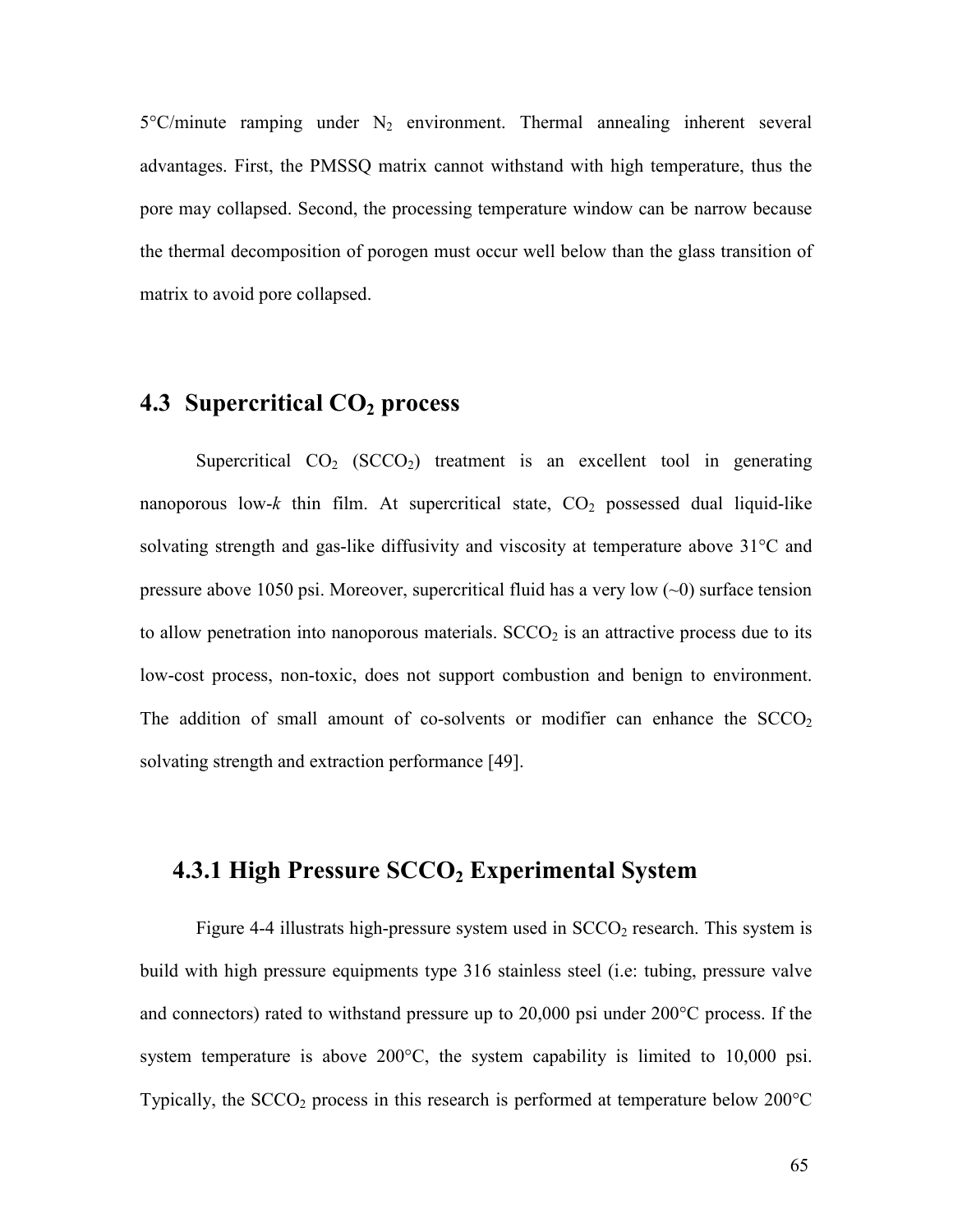and pressure below 5000 psi. This system is equipped with high performance liquid chromatography (HPLC) pump that can handle pressure up to 7000 psi. The co-solvent is injected to the system by using HPLC pump at 1500 psi. High pressure vessel is placed in an oven and the tubing is wrapped with heating coil element to heat the system at certain temperature. Thermocouple is used to monitor the temperature. The dimensions of the stainless steel vessel are inner depth of 12.7cm, inner diameter of 2.5 cm and outer diameter of 6.3 cm. A sample holder with 12 pans slot is used to keep samples inside the vessel. This system is equipped with mechanical vacuum pump to exhaust out oxygen from the system prior to high pressure process. The  $SCCO<sub>2</sub>$  system is pressurized with CO2 gas by air-driven gas booster pumps (Haskel, Burbank CA).



Figure 4-4. Schematic diagram of  $SCCO<sub>2</sub>$  system.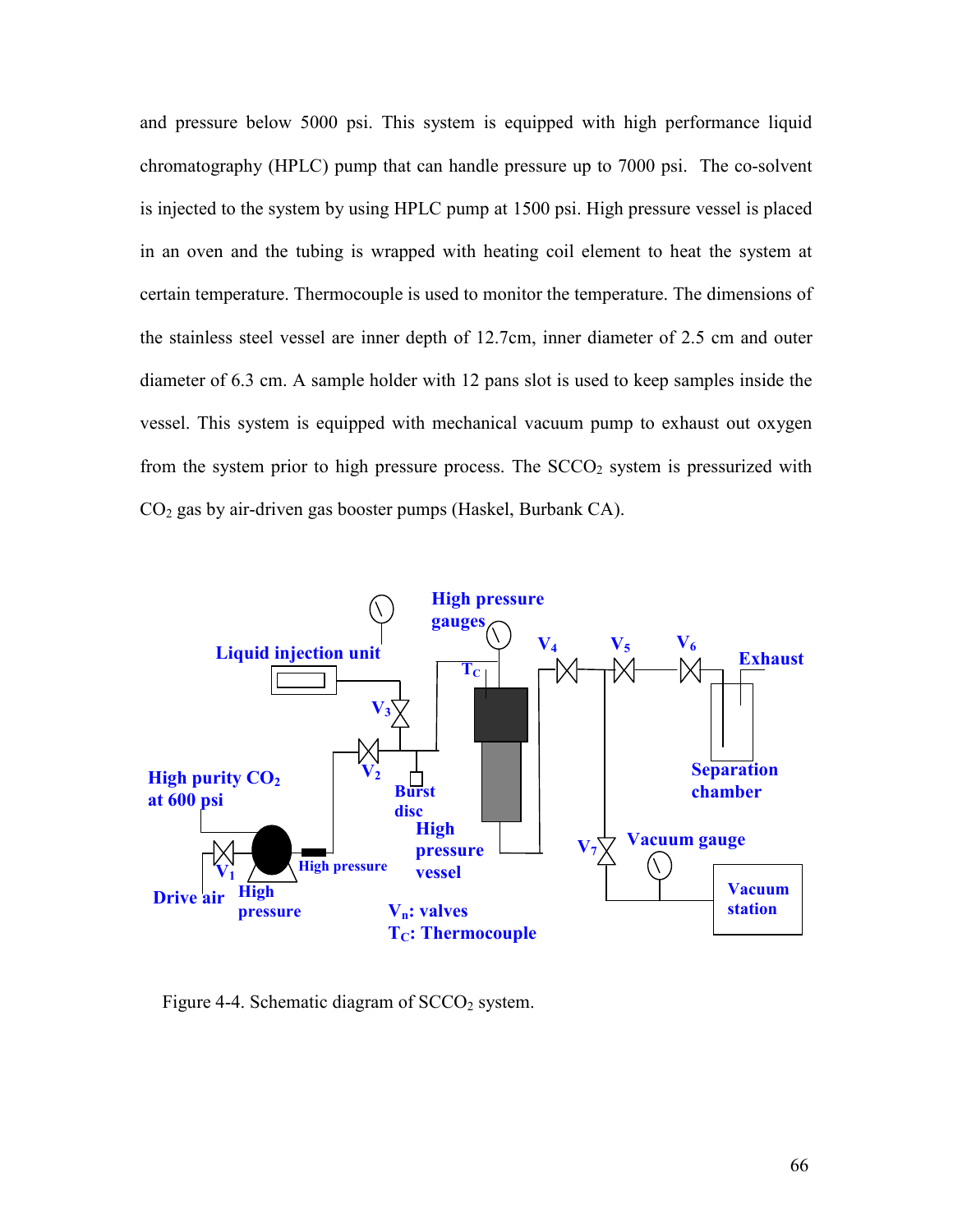For safety purposed during performing high pressure experiment, the high pressure tubing is covered by  $\frac{1}{4}$  inch thick polycarbonate (Lexan<sup>®</sup>) polymer which is a very durable material used as a bullet proof. Polycarbonate is a transparent and visible to light is often utilized as a protection in many places such as banks, warehouse, industries and also laboratories. A polycarbonate box enclosure with dimension of 42" x 35" x 64" is used to cover high pressure tubing. The mechanical vaccum pump is also covered by modified 3" thick of wooden cabinet. The wooden door is replaced by transparent polycarbonate to monitor the pressure sensor. The system is also installed with rupture disc for safety.

#### 4.3.2 SCCO<sub>2</sub> treatment procedure

There are three modes of  $SCCO<sub>2</sub>$  process available such as static, dynamic and or combination of static/dynamic (pulse) mode. A static mode employs a supercritical system to hold at certain pressure and temperature for specified working time. In dynamic extraction mode, a fresh amount  $CO<sub>2</sub>$  at supercritical is continuously pass through the system. In static/dynamic or pulse mode, it requires an initial static period mode to inject co-solvent and followed by dynamic mode to flush out the contents of the system. Then, the fresh  $CO<sub>2</sub>$  and co-solvents is injected again into the system. This cycle is repeated based on the number of pulses needed [Martinez *at al.* 2003]. It is found that static/dynamic mode is favorable in a situation where co-solvents must diffuse into desired matrix to be extracted [50]. In previous paper,  $SCCO<sub>2</sub>$  static mode is performed to remove porogen. However, this  $SCCO<sub>2</sub>$  static mode removal process took 14 hour [51]. In this research, the static/dynamic mode  $SCCO<sub>2</sub>$  process is used. The pulsation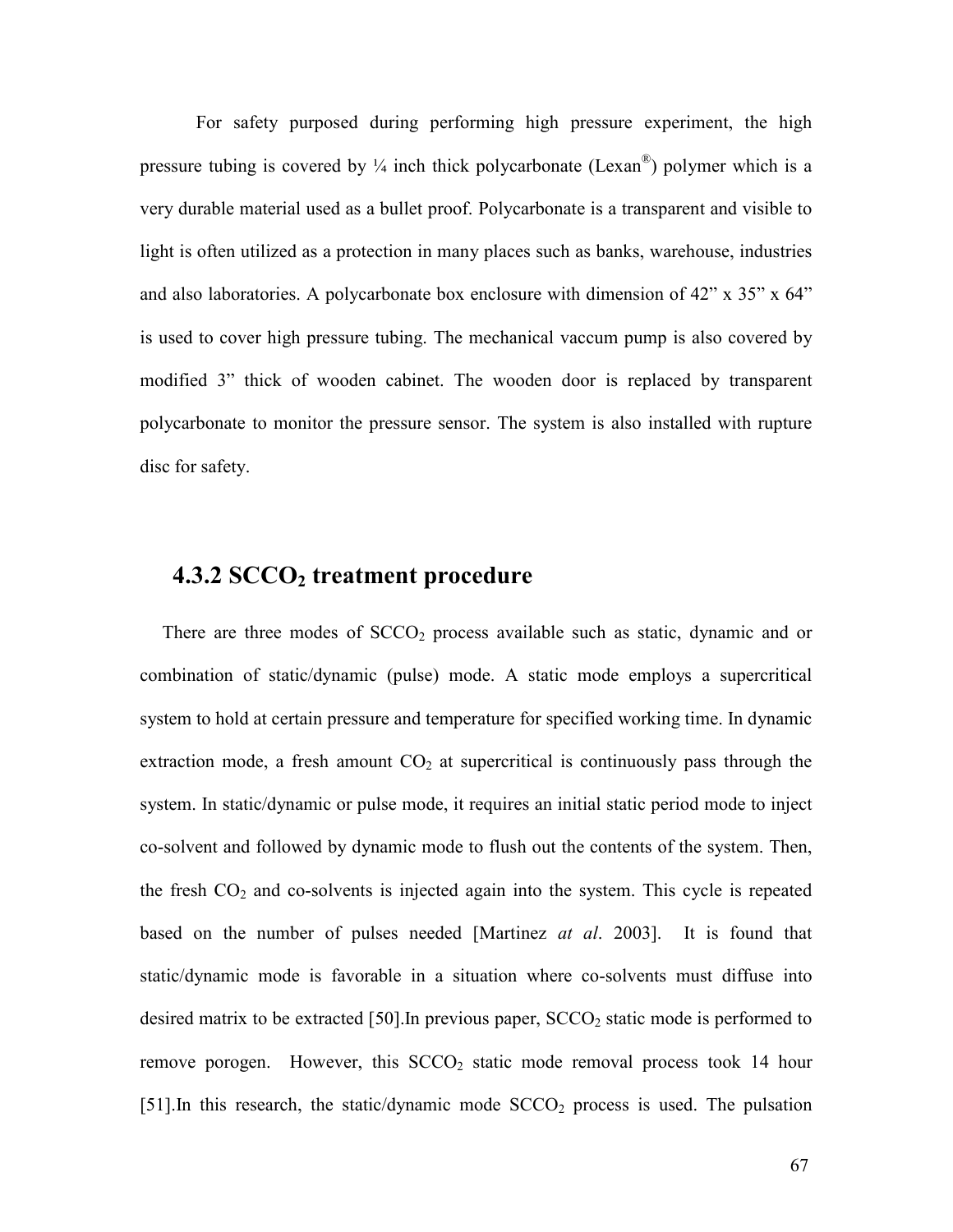process requires pressurization and depressurization at every injection. The system is set at 1500 psi for solvent injections. Once injection is completed, the system is pressurized to 4500 psi. The system is then maintained at 4000 psi at a temperature of 165°C for a specified soaking time. The depressurization to 1500 psi is to ensure that the system is always at supercritical state. This cycle is continued until the third injection is completed. The system is pressurized and depressurized with fresh  $CO<sub>2</sub>$  to flush the excess solvent after each injection. Then, the system is prepared for another new injection. This cycle is repeated until all injections are completed. In final step, the  $SCCO<sub>2</sub>$  system is again flushed and then ramped down to 700 psi. The system has to cool down to room temperature (RT) at 700 psi prior collecting the samples for characterization.

The steps involved in the  $SCCO<sub>2</sub>$  extraction process is given as follows. First, the high pressure vessel and sample holder is cleaned with acetone and isopropanol. Samples are placed in the sample holder and keep inside the vessel. The system is vacuumed to minimize the oxygen contents inside the system. Then, the system is flushed with  $CO<sub>2</sub>$  at 550 psi twice repetitively. The system is then filled with  $CO<sub>2</sub>$  at 550 psi and the oven is ramped up to 165°C. Once the oven reached the temperature at 165°C, the heating element coil that is wrapped around the tubing will then be heated up to 90°C. The heating element coil took less time with approximately 5 minutes to heat up as compared to oven that needs around 40 minutes. The procedure of  $SCCO<sub>2</sub>$  static/dynamic mode used in this research follows the description mentioned above. Take note that solvent injection always occurred at supercritical state (i.e.  $CO_2$  supercitical state is T<sub>c</sub> = 31°C and  $P_c = 1050$  psi).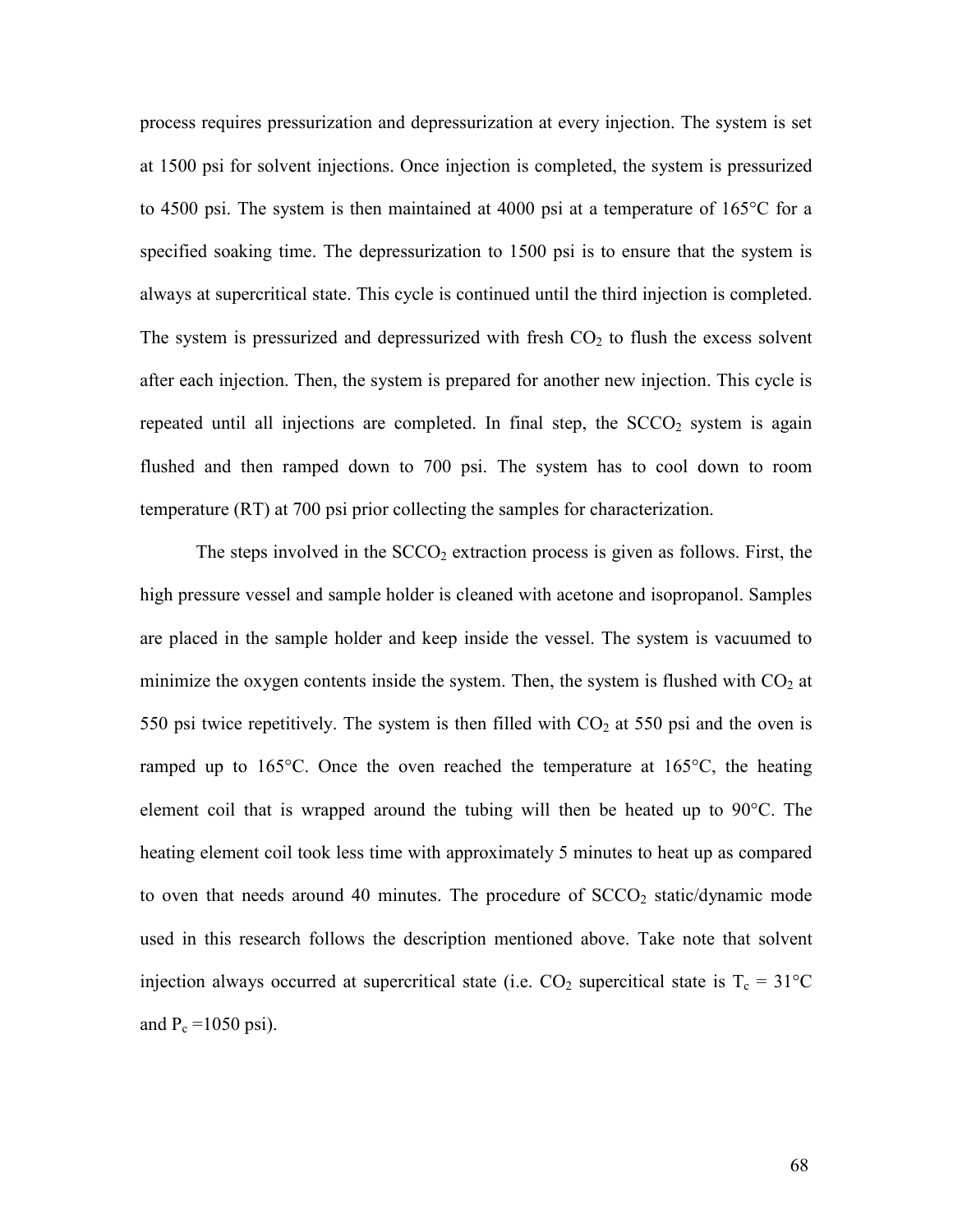#### 4.4 Experiment parameters

The  $SCCO<sub>2</sub>$  process is performed at temperature of 165 $\degree$ C and pressure of 3800-4000 psi. The vessel is heated in oven at 165°C. The high pressure tubing is wrapped with heating coil element and heated at temperature of 80<sup>o</sup>C to ensure that system is always in supercritical state. The solvent is injected at 1500 psi.

 The vapor treatment is performed at 80°C for 30 mins under atmospheric pressure. The samples are placed in a leak-free chamber. The temperature is slowly raised from room temperature up to 80°C.

 In the plasma treatment, samples are exposed to oxygen plasma with 20SCCM of  $CF_4$  and 80SCCM of  $O_2$  gas (SCCM denotes cubic centimeter per minute at STP) flows for 1 min at 200W plasma power and 600mTorr working pressure. The function of this plasma process is to simulate plasma damage in porous sample that occurs during next process integration (i.e: photoresist removal via plasma process).

Characterizations such as FT-IR spectroscopy and ellipsometery measurement are performed in ambient and room temperature.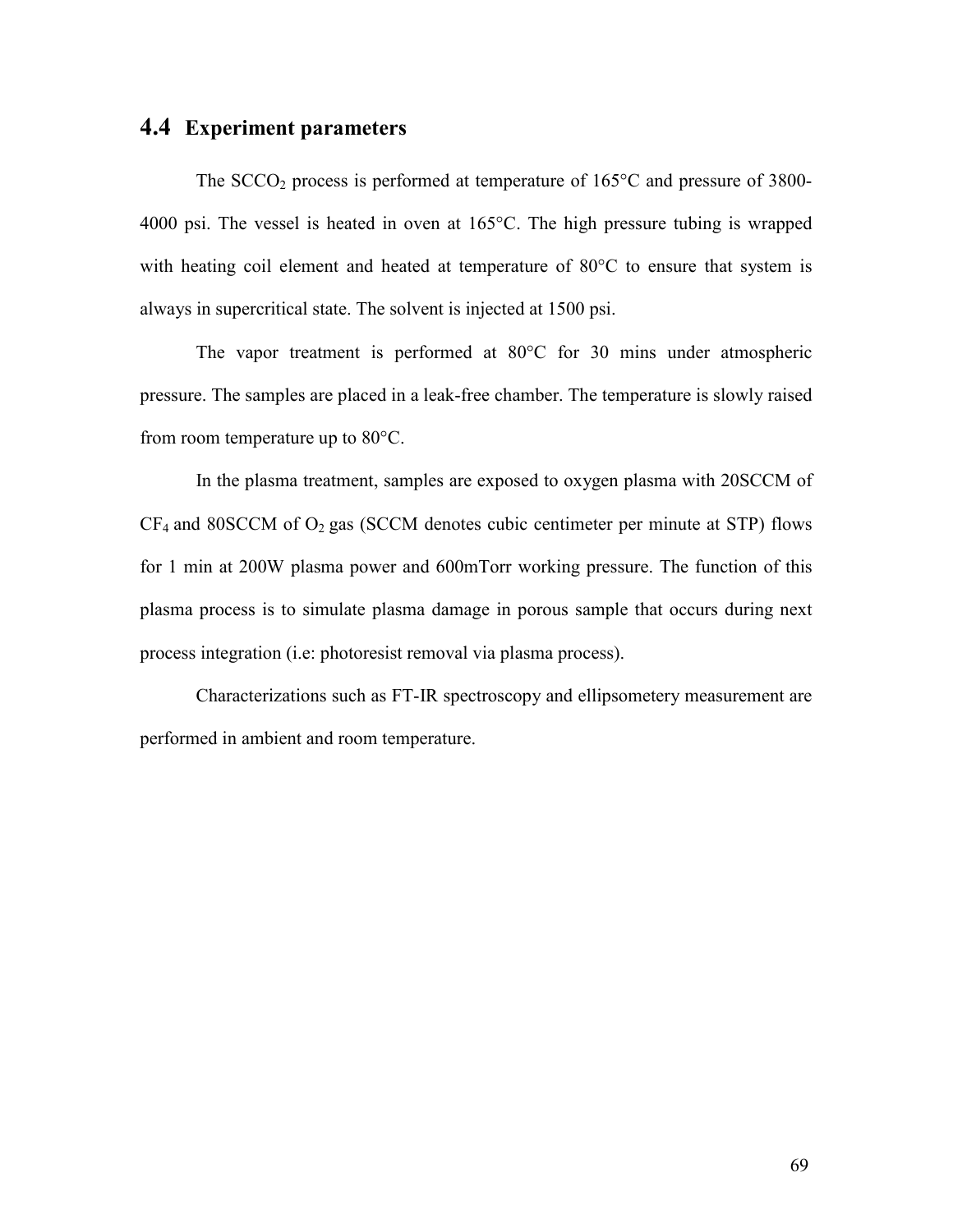#### Chapter 5

#### Preliminary Results and Discussion

#### 5.1 Overview

This chapter overview preliminary result obtained from this research. Models used in spectroscopic ellipsometry analysis in characterizing porous thin film are presented. These models are designed to characterize several different types of porous film that would possibly being encountered throughout the research: single layer, bilayer, graded single layer, graded bi-layer and film with surface roughness. The results are validated by other instruments such as Filmmetrics for thickness measurement and SAXS for pore volume fraction (percentage porosities). Scanning electron microscopy (SEM) imageries are also used to validate bi-layer ellipsometric model. Results of multiple co-solvents injections in  $SCCO<sub>2</sub>$  process are also included in this chapter. Preliminary results of  $SCCO<sub>2</sub>$  treatment for porogen and water removal are presented, along with the  $SCCO<sub>2</sub>/TMCS$  treatment to remove the remaining of water in porous sample. Finally, this chapter presents the result of the HMDS vapor treatment to seal pores.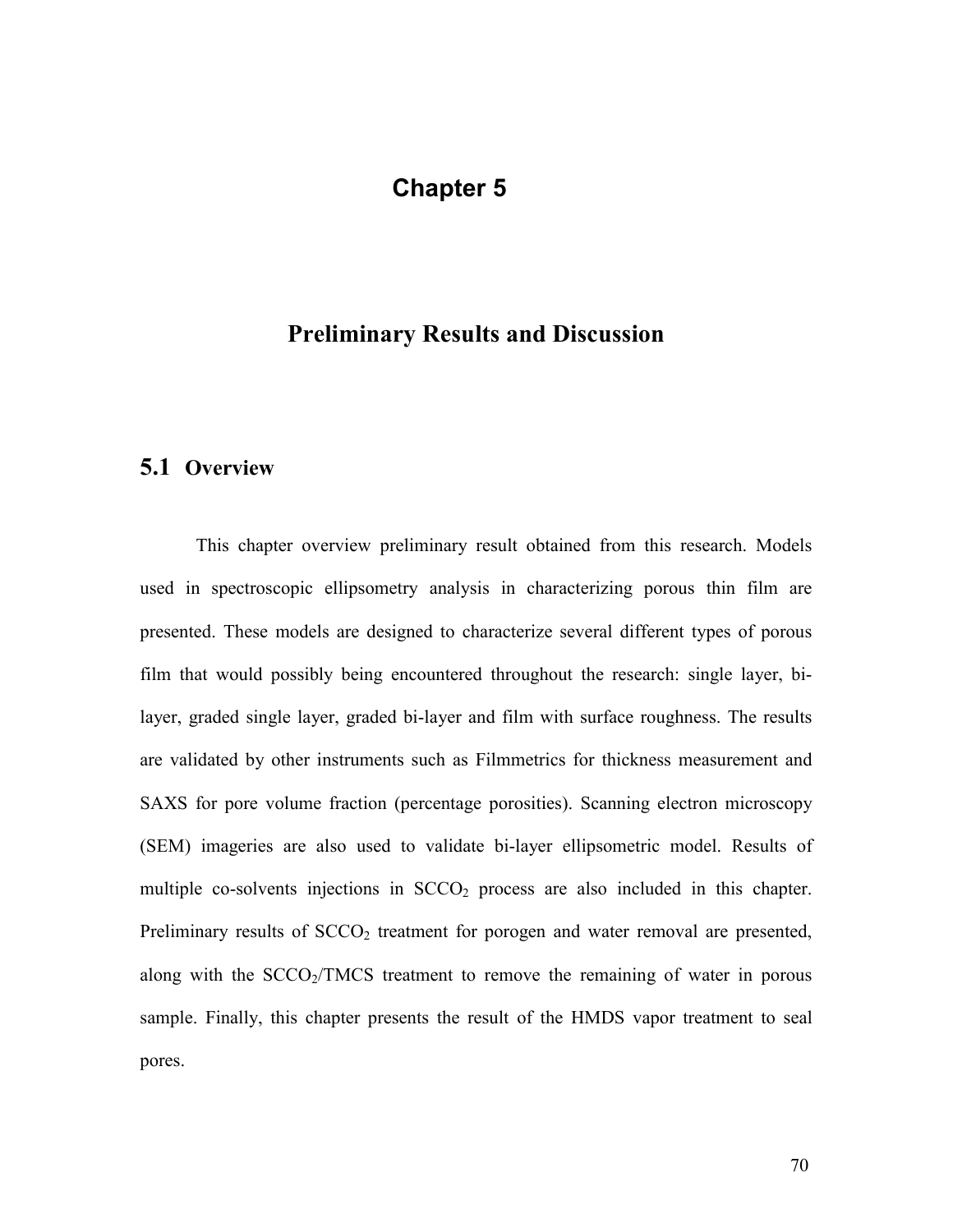## 5.2 Implemented spectroscopic ellipsometry analytical method for characterizing porous thin film

The nonporous PMSSQ and  $SiO<sub>2</sub>$  were analyzed first as a reference for the porous films. The Cauchy model which worked well for transparent films was used for PMSSQ films. Since PMSSQ has a O-Si-O backbone based on its empirical formula of [CH3-  $SiO<sub>3/2</sub>$ <sub>n</sub>, the film may be transparent at the above wavelengths and Cauchy model may work. Figure 5-1(a) and Figure 5-1(b) show that the generated Ψ and  $\Delta$  spectra for PMSSQ is nearly indistinguishable from the experimental data. Thus, the Cauchy model works well with PMSSQ films. Excellent agreement between the experimental and generated data (not shown here) for  $SiO<sub>2</sub>$  film were also found. The conversion of Cauchy to the graded Cauchy model did not change the Ψ and  $\Delta$  fit spectra. This indicates that the nonporous PMSSQ and  $SiO<sub>2</sub>$  samples have the same refractive index across the film (i.e: non-graded) and thus, have uniform density.



Figure 5-1. Nonporous PMSSQ (a) Ψ fit spectra (b)  $\Delta$  fit spectra using Cauchy model. (MSE =  $5.5$ ).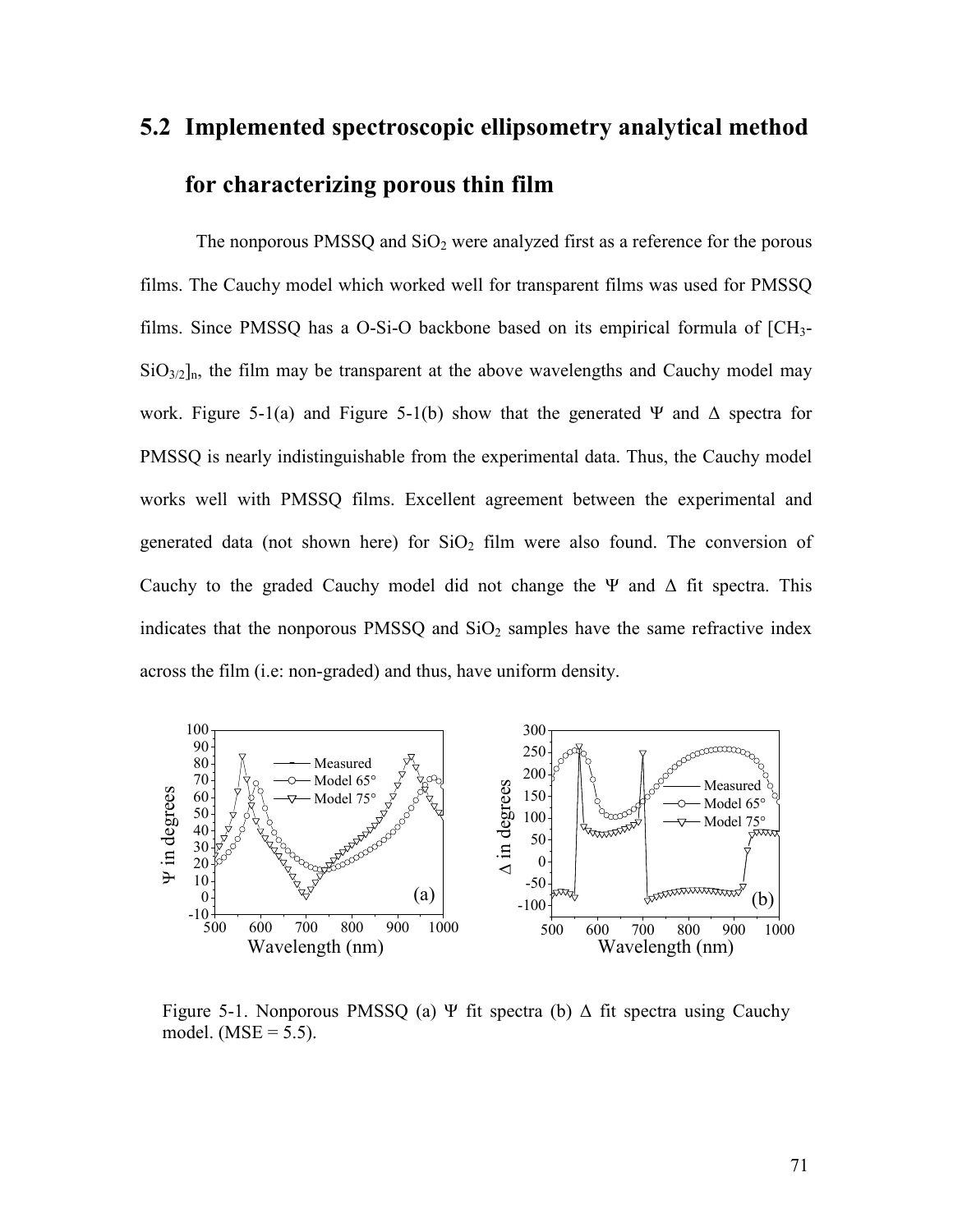Table 5-1 lists the thicknesses and optical constants for both PMSSQ and  $SiO<sub>2</sub>$ film obtained from Cauchy and graded Cauchy models. The value of the optical constants From Cauchy analysis, the PMSSQ has a thickness of 701 nm, refractive index of 1.38 and an MSE of 5.5. The conversion to a graded layer did not change the MSE significantly (4.9) resulting in similar thickness and refractive index. For  $SiO<sub>2</sub>$  film, modifying Cauchy to graded layer does not improve the MSE either. The thickness and refractive index for  $SiO<sub>2</sub>$  are 457 nm and 1.46, respectively.

| Non-porous<br>Sample | Model                | Thickness<br>(nm) | Refractive index<br>(n) | <b>MSE</b> |
|----------------------|----------------------|-------------------|-------------------------|------------|
| <b>PMSSQ</b>         | Cauchy               | 701.2             | 1.388                   | 5.5        |
|                      | <b>Graded Cauchy</b> | 702.3             | 1.387                   | 4.9        |
| SiO <sub>2</sub>     | Cauchy               | 458.7             | 1.460                   | 4.8        |
|                      | <b>Graded Cauchy</b> | 457.1             | 1.463                   | 41         |

Table 5-1. List of optical constants and MSE for nonporous PMSSO and  $SiO<sub>2</sub>$  film modeled as Cauchy and modified graded Cauchy layer.

Table 5-2 lists the thickness, refractive index, porosity and MSE values obtained by fitting the open- and closed-pore PMSSQ films using Cauchy, graded Cauchy and BEMA models. This summary of results will be referred throughout this section.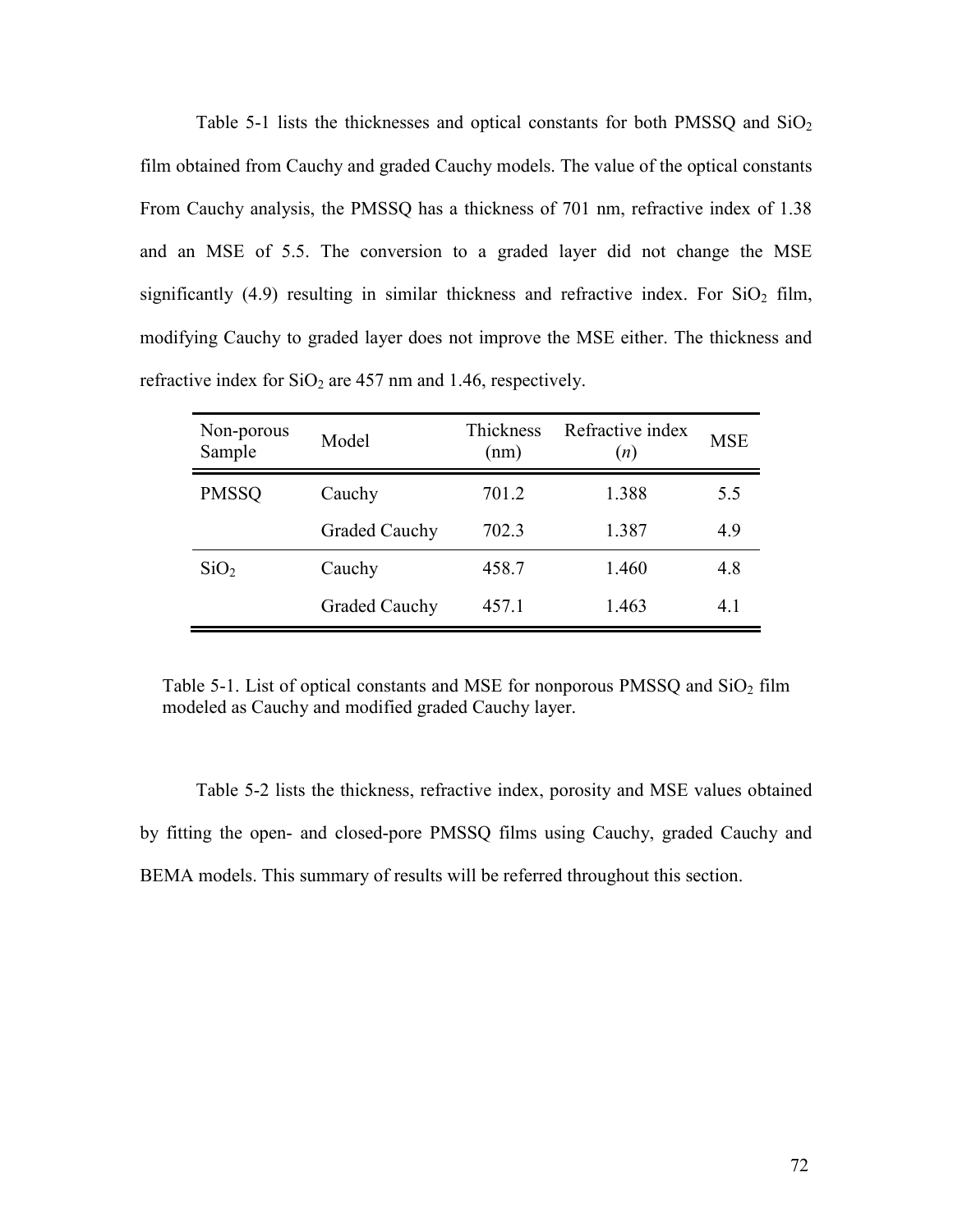| Sample      | Model                                              | Thickness<br>(nm) | Refractive index<br>(n) | Porosity<br>$(\%)$ | <b>MSE</b> |
|-------------|----------------------------------------------------|-------------------|-------------------------|--------------------|------------|
| Open-pore   | Cauchy                                             | 637.1             | 1.137                   |                    | 3.1        |
|             | <b>Graded Cauchy</b>                               | 638.6             | 1.137                   |                    | 1.5        |
|             | 1 BEMA layer                                       | 637.1             | 1.137                   | 63.3               | 3.0        |
|             | Graded 1<br><b>BEMA</b> layer                      | 638.7             | 1.137                   | 63.5               | 1.6        |
|             | 2 BEMA layers:                                     |                   |                         |                    |            |
|             | Top layer                                          | 595.5             | 1.137                   | 63.5               | 1.5        |
|             | Bottom layer                                       | 43.2              | 1.125                   | 66.5               |            |
|             | Total thickness<br>Graded 2<br><b>BEMA</b> layers: | 638.7             |                         |                    |            |
|             | Top layer                                          | 598.6             | 1.137                   | 63.5               | 1.5        |
|             | Bottom layer                                       | 40.2              | 1.121                   | 67.5               |            |
|             | Total thickness                                    | 638.8             |                         |                    |            |
| Closed-pore | Cauchy                                             | 440.9             | 1.275                   |                    | 4.3        |
|             | <b>Graded Cauchy</b>                               | 440.9             | 1.274                   |                    | 2.4        |
|             | 1 BEMA layer                                       | 440.7             | 1.275                   | 28.6               | 4.4        |
|             | Graded 1<br><b>BEMA</b> layer                      | 441.0             | 1.274                   | 28.9               | 2.4        |
|             | 2 BEMA layers:                                     |                   |                         |                    |            |
|             | Top layer                                          | 368.0             | 1.276                   | 28.5               | 2.2        |
|             | <b>Bottom</b> layer                                | 72.9              | 1.261                   | 32.2               |            |
|             | <b>Total thickness</b>                             | 440.9             |                         |                    |            |
|             | Graded 2<br><b>BEMA</b> layers:                    |                   |                         |                    |            |
|             | Top layer                                          | 370.3             | 1.276                   | 28.4               | 2.2        |
|             | Bottom layer                                       | 70.4              | 1.259                   | 32.7               |            |
|             | <b>Total thickness</b>                             | 440.7             |                         |                    |            |

Table 5-2. List of thickness, optical constant, porosity and MSE for open- and closed-pore film using Cauchy and BEMA model with or without grading.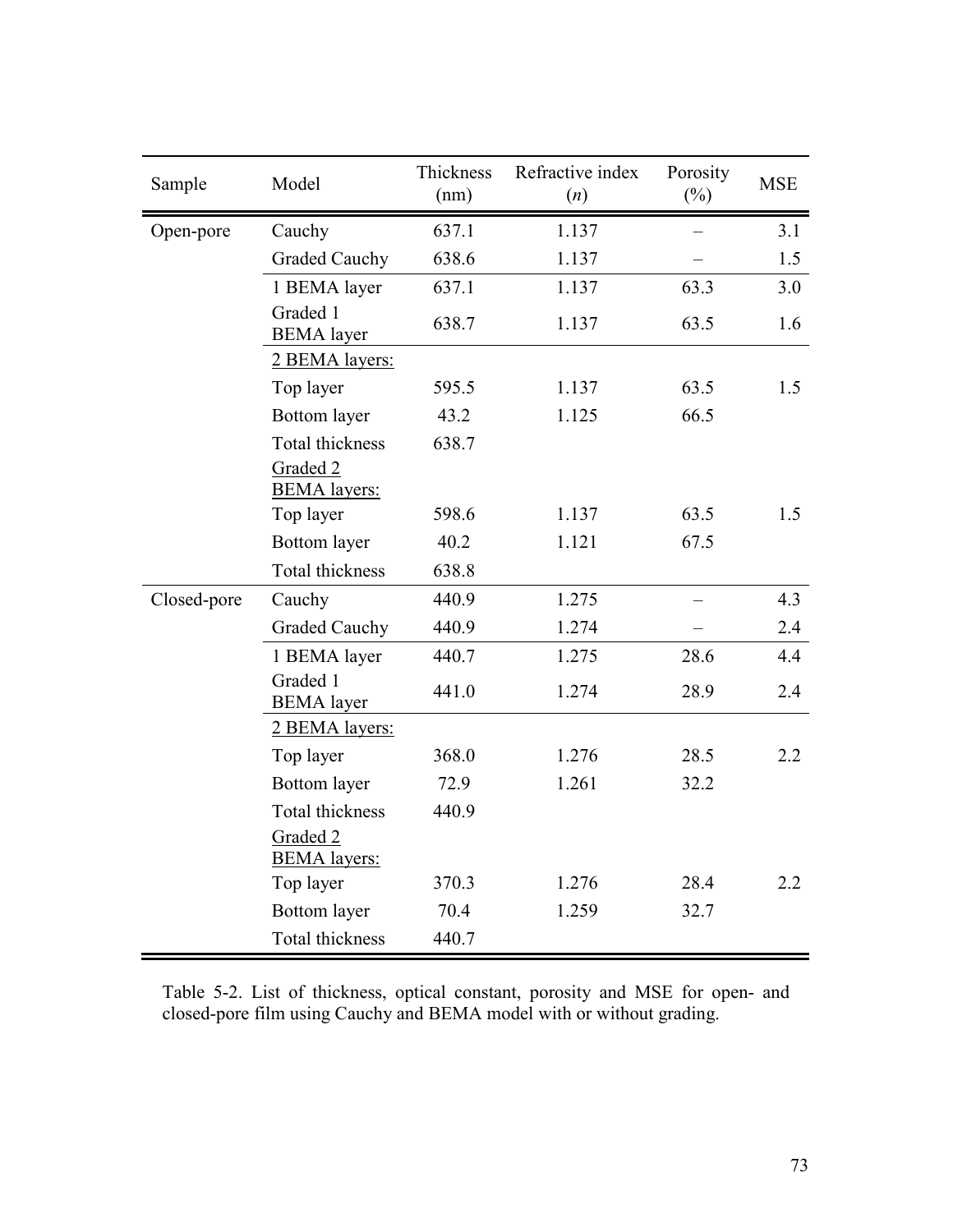Figure 5-2(a) and Figure 5-2(b) show the measured and generated Ψ and  $\Delta$ spectra for the porous PMSSQ film with open-pore structure. The Cauchy model also works well for the porous PMSSQ films. The spectra for closed-pore film were similar to open-pore film, hence, will not be shown. We obtained film thickness of 637 nm, refractive index of 1.13 and a relatively low MSE of 3.1.



Figure 5-2. Generated and experimental (a) Ψ fit spectra and (b)  $\Delta$  fit spectra using Cauchy model for open-pore sample with an  $MSE = 3.1$ .

For the supposedly open pore structure, the Cauchy model gives 637 nm with a low refractive index of 1.13 [Table 5-2], implying a lower density PMSSQ and confirming the porous nature of the film (nonporous PMSSQ has refractive index of 1.38). To calculate the porosity of the film, the BEMA model was used. Two sets of optical constants are used in BEMA calculation: (i) dense PMSSQ matrix and (ii) air. The BEMA model gave a similar  $\Psi$  and  $\Delta$  behavior spectra with Cauchy model and is not shown here. This model gave 63.3% porosity with MSE value of 3.0 and thickness of 637 nm – values similar with the Cauchy model. This pore volume fraction obtained from ellipsometer analysis is lower by 3% than previously obtained. Surface roughness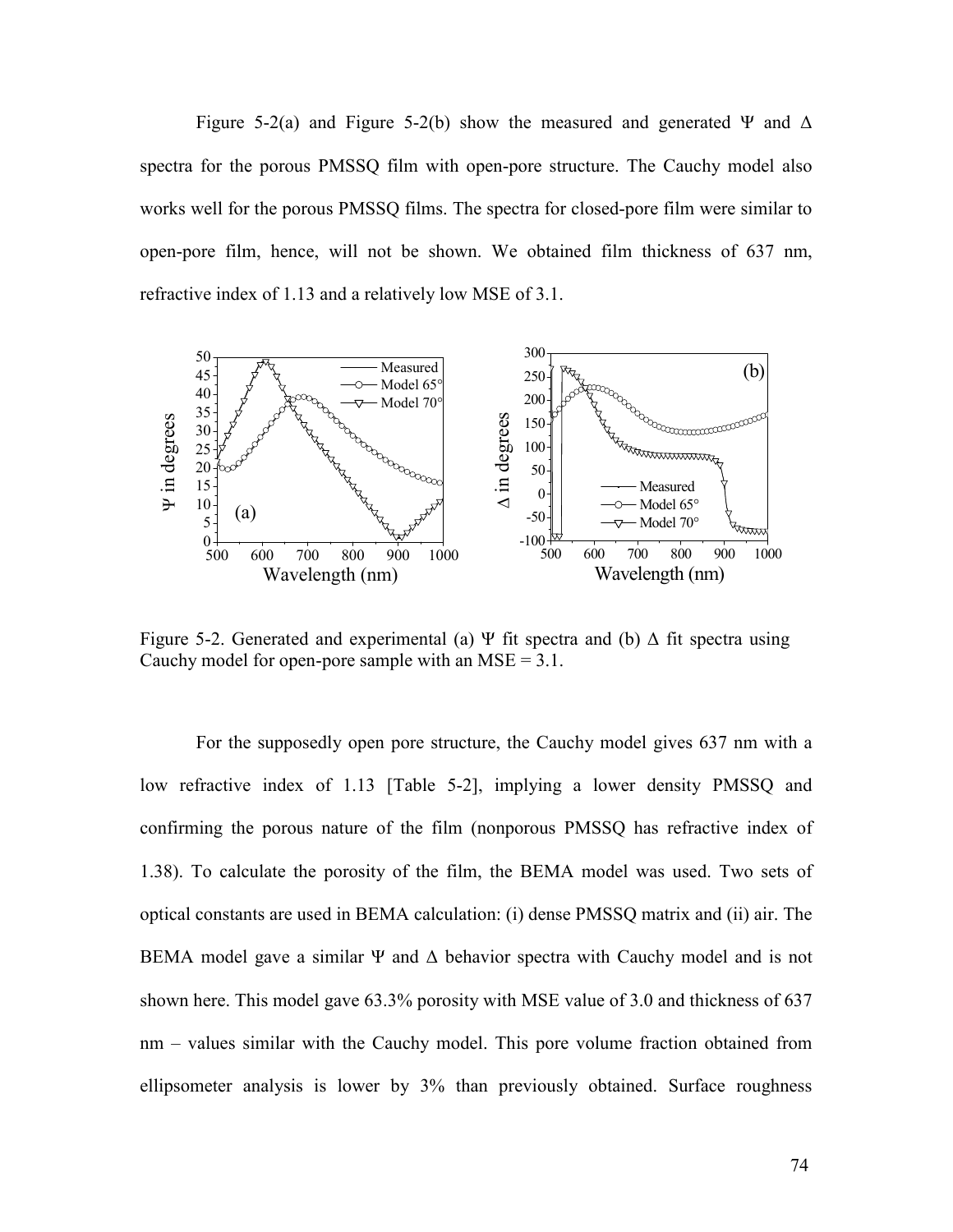simulation was added on the above models, but it did not improve the fit and MSE. This also mean that the porous film surface is relatively smooth  $\leq 1$  nm roughness). The Cauchy and BEMA model is then modified to graded layers in order to study the behavior of porous sample. The graded layer model is created by subdividing 100 thin homogenous film layers. At each layer, the optical constant will slightly change. The depth profile is analyzed at 633 nm wavelength. Modifying both Cauchy and BEMA models to graded models has improved the fit by 50% (i.e. MSE decreased from 3.1 to 1.5).

Figure 5-3 shows the grading profile of the refractive index at 633 nm from single and double BEMA layers model for open-pore sample. For open-pore film fitted with single BEMA layer model, the depth profile shows an abrupt increase in refractive index at the silicon-film interface from 1.12 to 1.135. Then, the refractive index change very slowly towards the bulk of the film and became almost constant up to the surface (1.137). Thus, the bulk film may not have the same porosity compared with the thin interface layer based on figure 5.3.



Figure 5-3. Depth profiles at 633 nm wavelength for open pore film using single BEMA with grading  $[MSE = 1.5]$  and two BEMA layers with grading  $[MSE =$ 1.5].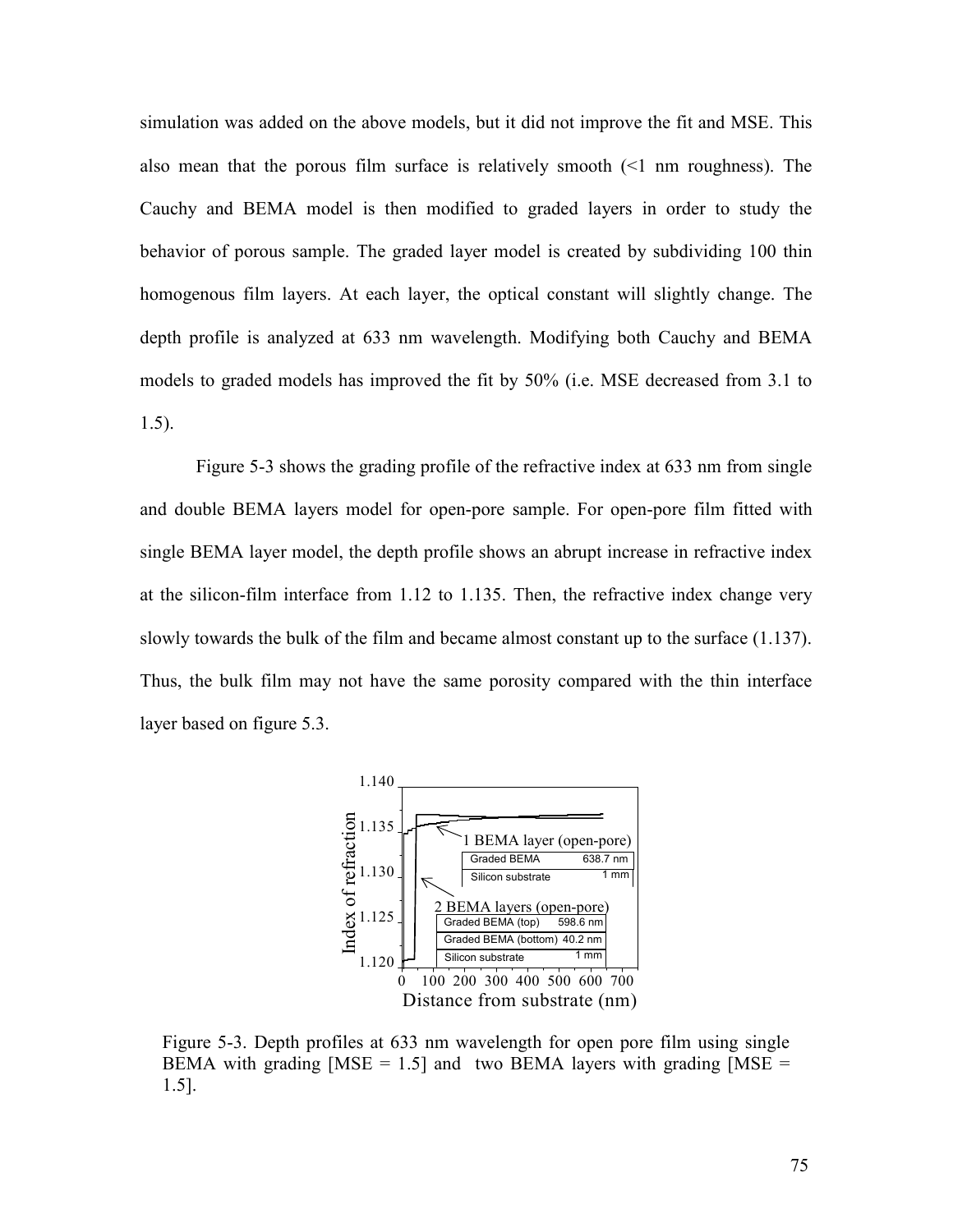The material was then modeled as two BEMA layers to find the porosity and thickness values of the thin layer at the interface and bulk, respectively. During the fitting process, the percent porosity and the thickness of the two BEMA layers are left to vary or float. The result from Table 5-2 shows that the interface layer is 43 nm with a porosity of 66.5% whereas the bulk has 3% less porosity (63.5%). The MSE value for this modeling is 1.5, which, is equivalent with graded BEMA (1.5). We have also graded the two BEMA layers with the goal of lowering the MSE and have a more specific description of the film. Figure 5-3 shows depth profile for open pore structures film using two independent graded BEMA layers. The porosity at the silicon-film interface is 67.5% and 63.5% porosity at the bulk – a difference of 4%. The interface layer thickness was 40.2 nm while the bulk was 598 nm. The MSE for this modeling (1.5) is the same with the graded BEMA and two BEMA layers models. Since all three models gave the same MSE, either one can be used to physically describe the film. One common conclusion that can be derived in all three models is that the interface is  $3 - 4\%$  more porous than the bulk. The maximum thickness of this interface layer is 43 nm.

For the closed-pore film, similar analysis was performed as the open-pore film. The thickness of the film was 440 nm with a refractive index of 1.275 and MSE of 4.3 [Table 5-2]. The BEMA layer gives a porosity of 28.6% and similar thickness, refractive index and MSE. This pore volume fraction obtained is higher by 2% from previous measurements. The generated and experimental  $\Psi$  and  $\Delta$  fit spectra show a similar characteristics with the open pore films. We then converted the models into graded layers. Figure 5-4 shows the grading profile for closed-pore sample and show the same behavior as the open-pore film. The interface has a lower refractive index and it gradually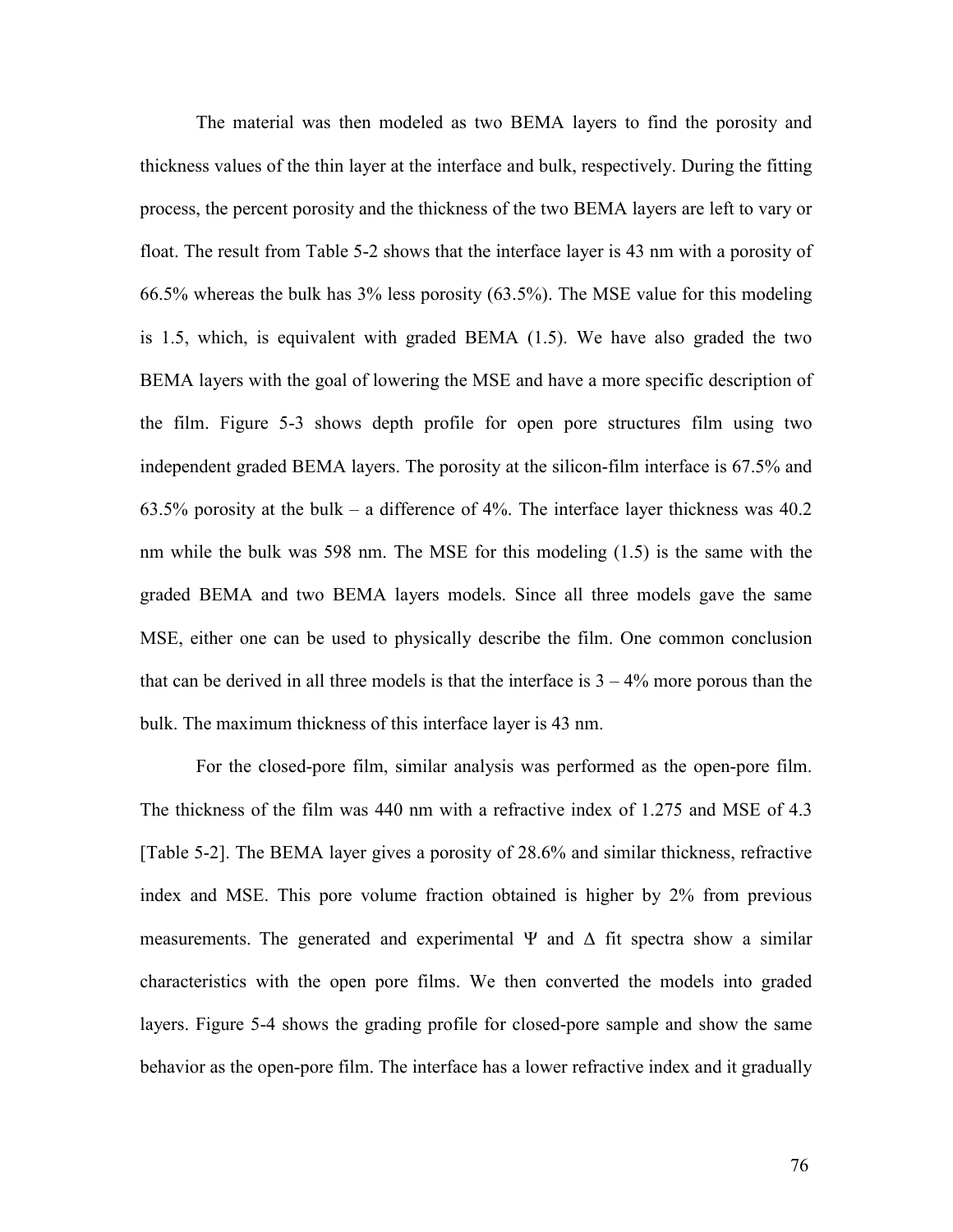increases towards the surface of the films. The resulting MSE of the graded layers were 2.4, a 50% improvement of the fits. The film was also modeled as two BEMA layers, but the MSE fit improvement is similar with graded model (2.2). The bottom layer (72.9 nm) show a porosity of 32.2% and the bulk is 28.5%. Both BEMA layers were also graded but the MSE fit remained unchanged. Figure 5-4 also shows depth profile for closed pore structure using both graded BEMA layers. The bottom layer shows a thickness of 70.4 nm and a porosity of 32.7% while the bulk has a porosity of 28.4%. Following the same arguments as the open-pore films, either the graded BEMA or Cauchy, two BEMA, and two graded BEMA models could be used to describe the closed-pore films because of similarity of MSE. However, it is clear that the substrate-film interface of the porous samples is 4% more porous than the bulk with a maximum thickness of 73 nm. Spectroscopic ellipsometry could not distinguish between open or closed- pore samples. The wavelength of the incident light ( $197 \sim 2000$  nm) is far too broad to be affected with the pore sizes of the samples  $(2~8 \text{ Å})$ [22]. All of the models used have given almost the same total thickness.



Figure 5-4 Depth profiles at 633 nm wavelength for (1) closed pore films using single BEMA with grading  $[MSE = 2.2]$ , two BEMA layers with grading  $[MSE =$ 2.2] and (2) single porous film using single BEMA grading  $[MSE = 1.0]$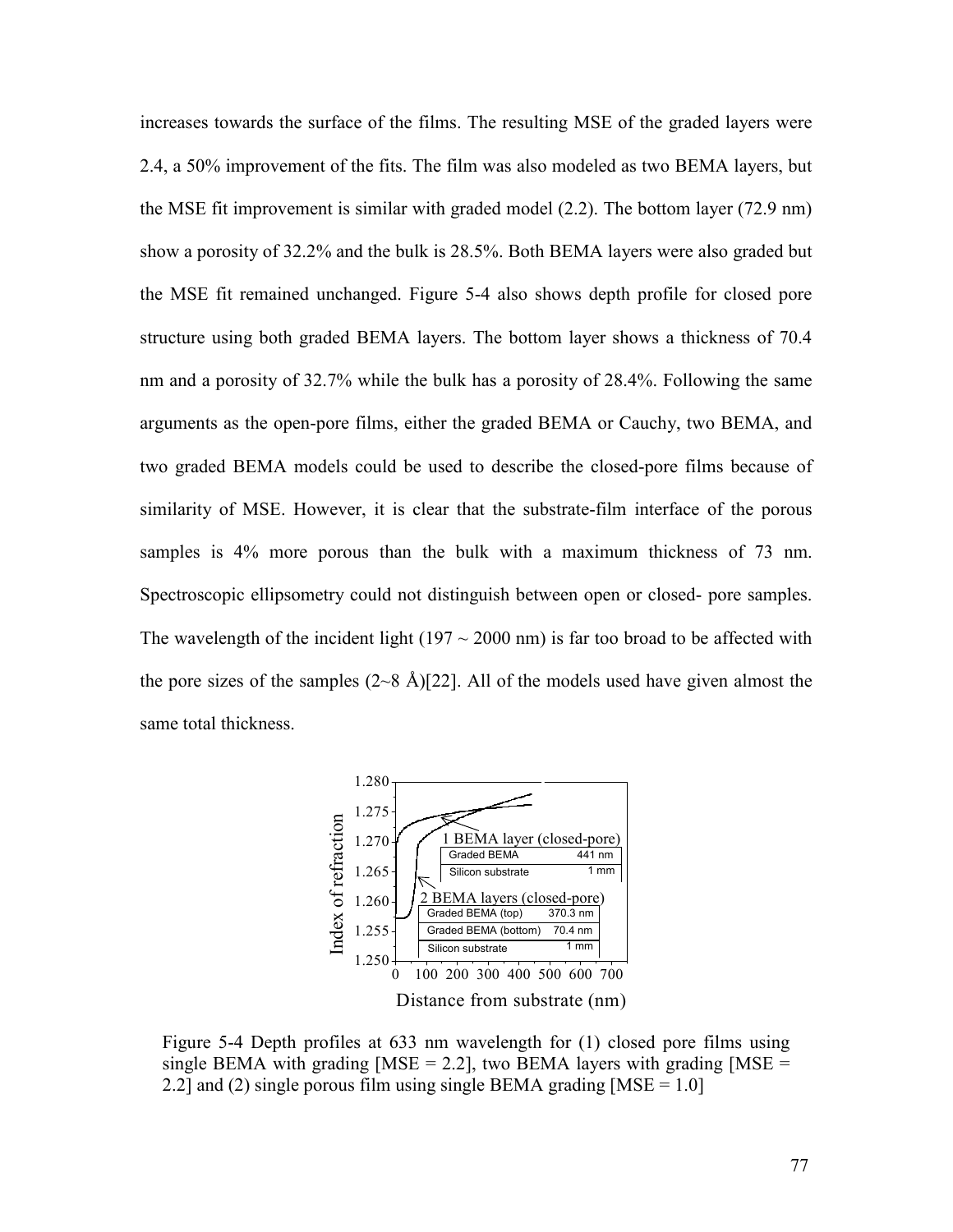Not all porous films are graded as we will be shown next. For directly baked porous sample (PPG MW=600 g/mol), we obtained an excellent agreement between generated and experimental data by using Cauchy and BEMA model (MSE=1). We then converted Cauchy and BEMA models to graded layers giving the same fit as non-graded fits (MSE =1). This suggested that the directly baked porous sample has a uniform refractive index throughout the sample and not graded.

For the bi-layer porous samples, similar technique is performed in the analysis. The bi-layer sample is first modeled as a single Cauchy layer and BEMA layer. As expected, the experimental and generated data does not fit very well given an MSE of 77 (see Figure 5-5(a) and Figure 5-5(b)). The single layer model modified to graded model does not improved the fit very well ( $MSE = 29$ ). The model is then modified to two independent Cauchy layers and BEMA layers improving the experimental and generated spectra significantly reducing the MSE fit to 3.5 (see Figure 5-5(c) and Figure 5-5(d)). The ellipsometer results for bi-layer sample are compared with Filmetric-F20 thin film measurement system. This technique is based on light reflectance. For the top film, our measurements show 199 nm thickness with a 1.197 refractive index and for bottom film, 884.7 nm with 1.263 refractive index. This results agree with Filmetric measurement (top film: thickness = 228 nm,  $n = 1.21$ , bottom film: thickness = 948 nm,  $n = 1.27$ ). The porosity of the bi-layer film obtained from two BEMA models (MSE = 3.5) were  $48.1\%$ for the top film and 31.8 % for the bottom film.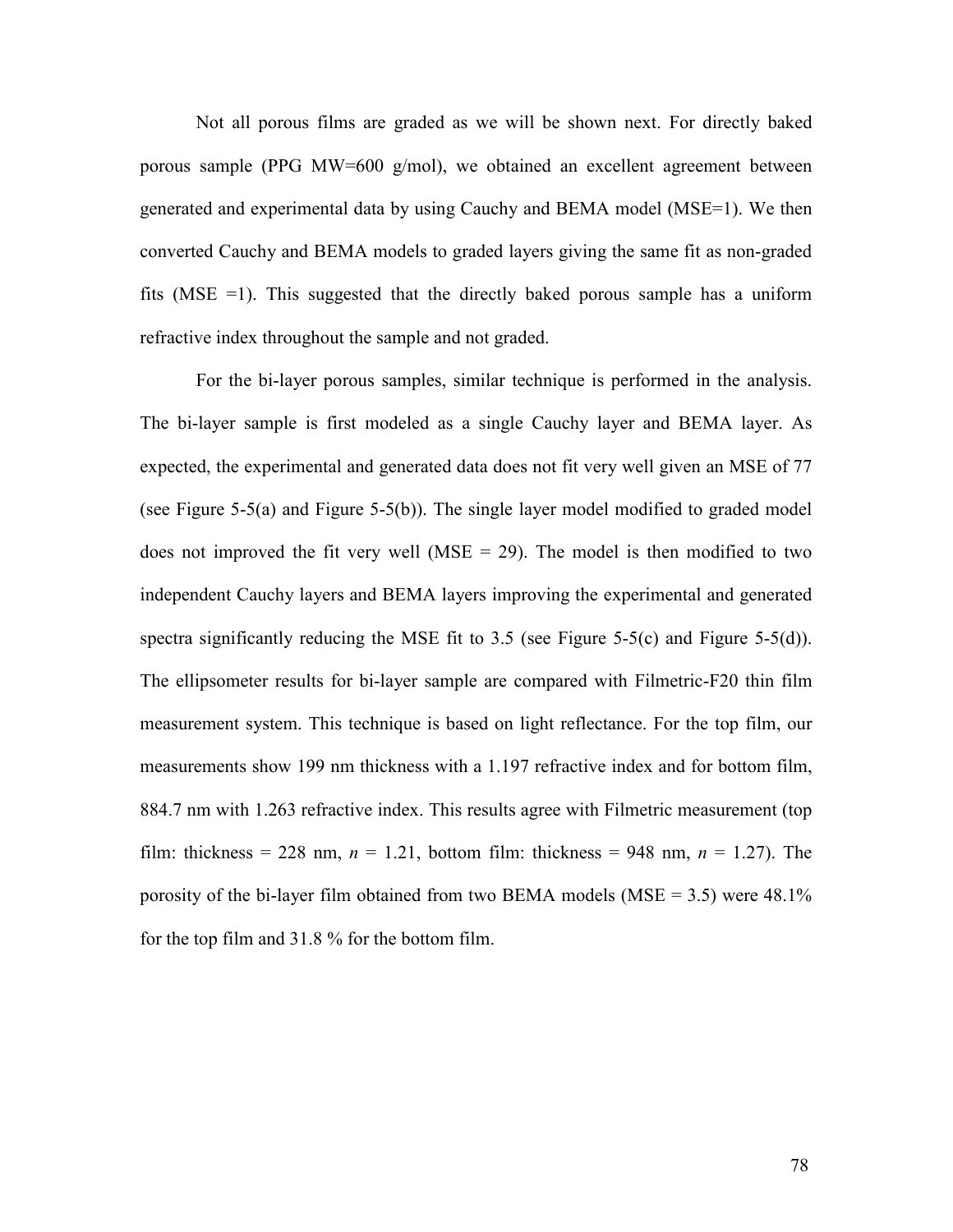

Figure 5-5. Generated and experimental (a) and (b) using single BEMA model (MSE=77) and (c) and (d) using double BEMA model (MSE=3.5).

Figure 5-6 shows the depth profile of the graded bi-layer films at 633 nm wavelength using two BEMA layers. The bi-layer model is also modified to graded layer giving MSE of 3.1 (top film: thickness = 197.4 nm,  $n = 1.195$ , percent porosity = 48.6%, bottom film: thickness = 886.2 nm,  $n = 1.262$ , percent porosity = 31.8%). The profile show two distinct thicknesses and refractive index.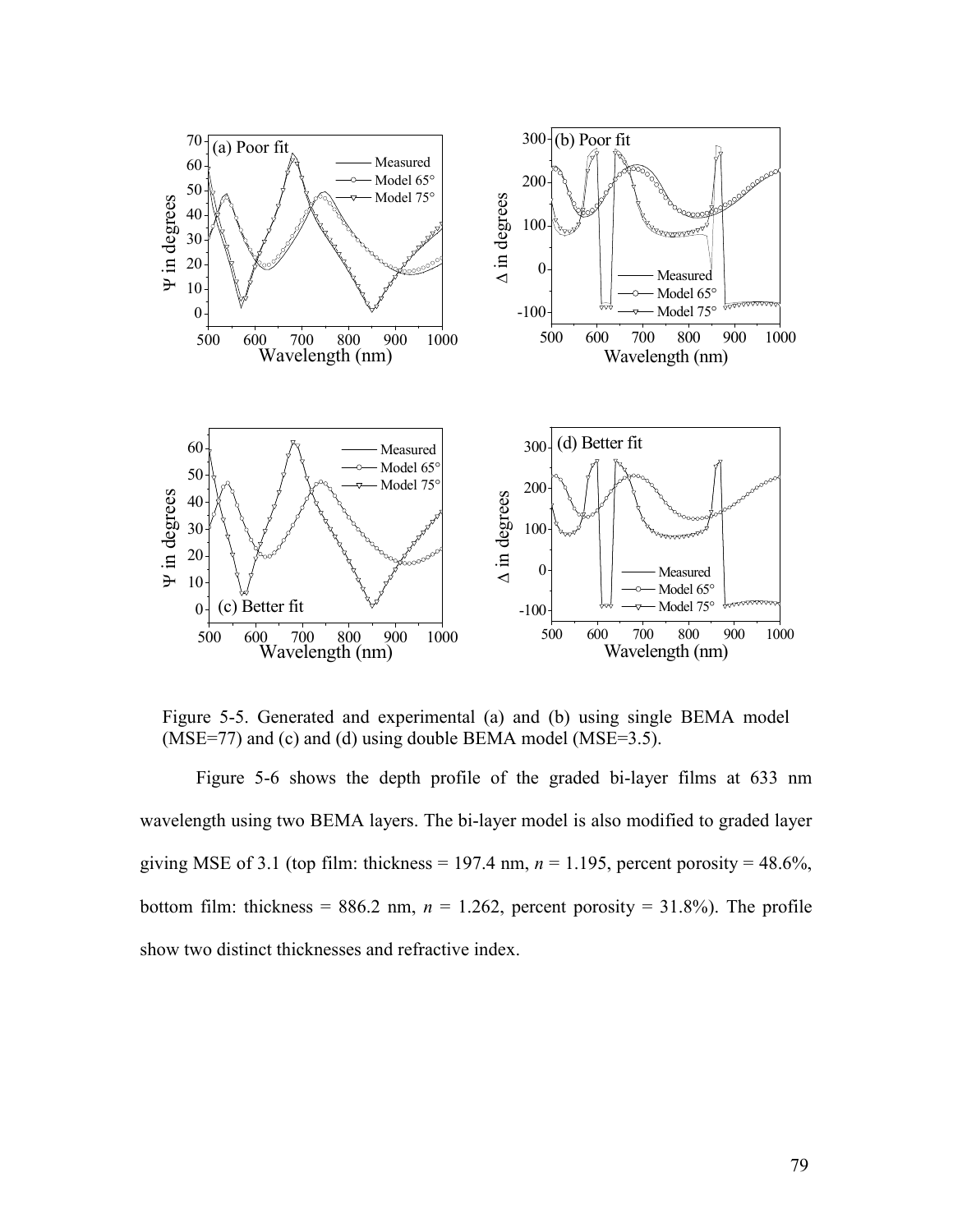

Figure 5-6. Depth profile at 633 nm wavelength for bi-layer porous film with different porogen loading.

In the following discussion, we will show that a porous film can eventually be graded depending on different treatments the film undergoes. The closed-pore (OS7525) sample underwent Supercritical  $CO<sub>2</sub>$  (SCCO<sub>2</sub>)/co-solvent process to remove the porogen, thus, making the film porous. The details of  $SCCO<sub>2</sub>$  treatment are in reference 22. This processed film was then  $O_2$  plasma-ashed  $[CF_4/O_2$  (20sccm/80sccm) for 1 min at 200W plasma power)]. It is suggested that  $O_2$  plasma ashing replaces -CH groups from the pore surface by substitution reaction causing the formation of polar Si-OH in the following mechanism,

$$
\text{Si-CH}_3\text{ (s)} + 4\text{O (g)} \to \text{Si-OH (s)} + \text{H}_2\text{O (g)} + \text{CO}_2\text{(g)} \qquad \text{[Eqn. 5.1]}
$$

The OH-substituted endgroup is very favorable to attract moisture which in effect would increase the refractive index in time [Liu *et al.* (2002), Xie *et al.* (2004)]. Since treatment is at the surface of the film, CH groups would be reacted more at the topmost and closer regions where O diffusion accessibility is high. Consequently,  $O_2$  plasma damage (by OH substitution) is expected to be higher at the topmost layer of the film and decreases with respect to film depth, thus, a graded film is created.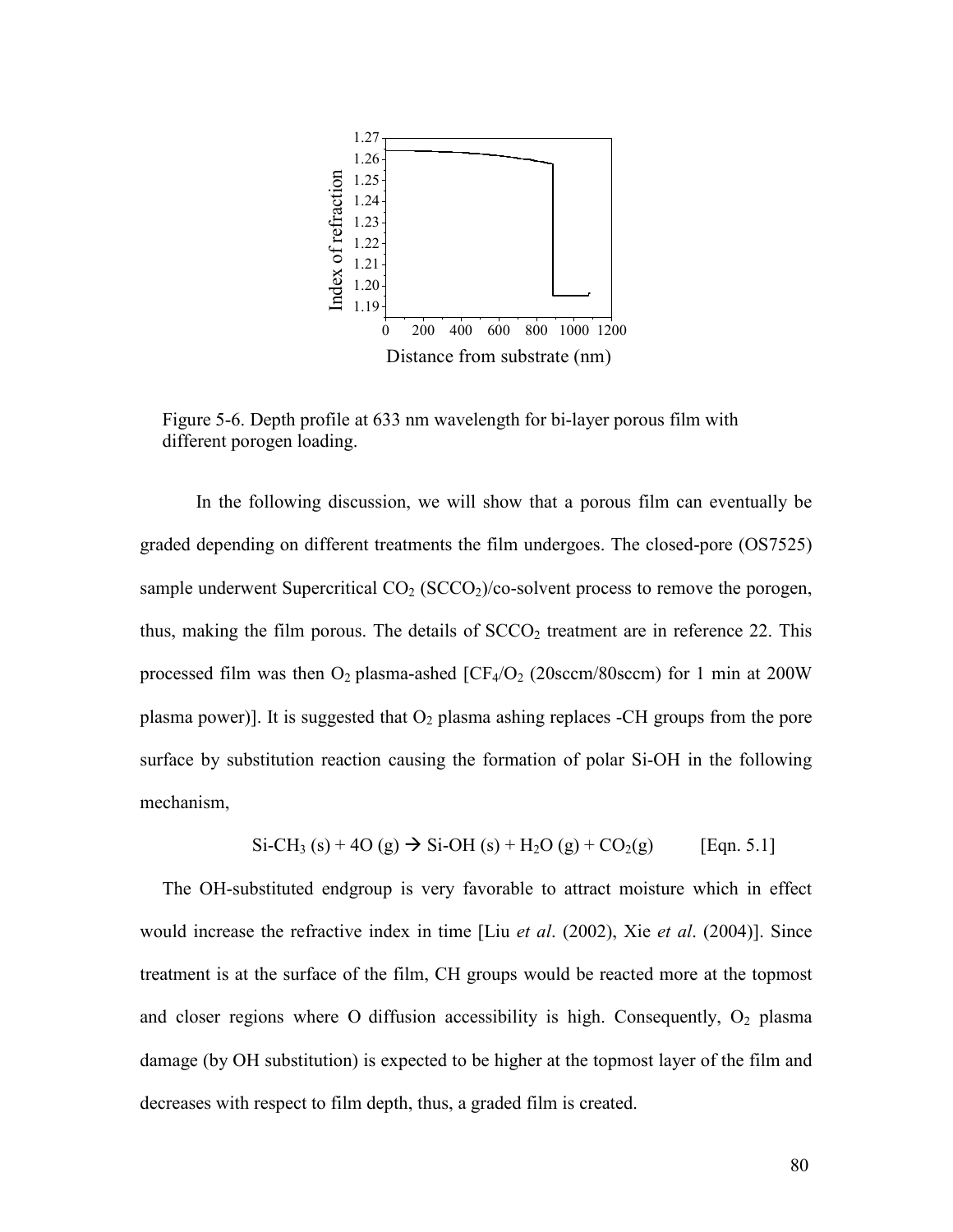For  $O_2$  plasma-ashed sample, we found that modeling it as a single layer gave a poor fit with MSE of 25. The model is then modified to graded layer which improved the fit significantly with MSE of 4. We have also tried modeling the sample as bi-layer and graded bi-layer, but it gave a poor fit with MSE of 30 and 20, respectively.

Figure 5-7 shows depth profile for  $O_2$  plasma-ashed film. We observed that this sample was indeed graded with a large variation in refractive index. We found that plasma damage occurs not only at the surface but into 3/4 of the film thickness. The top surface of the ashed sample has higher refractive index; indicating the presence of Si-OH bands. The above discussion shows the versatility of spectroscopic ellipsometry. Since the interlayer dielectric (ILD) films are exposed to  $O<sub>2</sub>$  plasma and solvent cleaning to remove organic residual photoresist, it is important to understand the behavior of porous sample after the treatment. This ellipsometric analysis is crucial because it shows that oxygen plasma destroyed the film which may create a reliability problem.



Figure 5-7. Depth profile at 633 nm wavelength for  $O_2$  ashed.

In next section, the preliminary results of  $SCCO<sub>2</sub>$  treatment for porogen and water removal in inorganic-organic hybrid porous film is presented.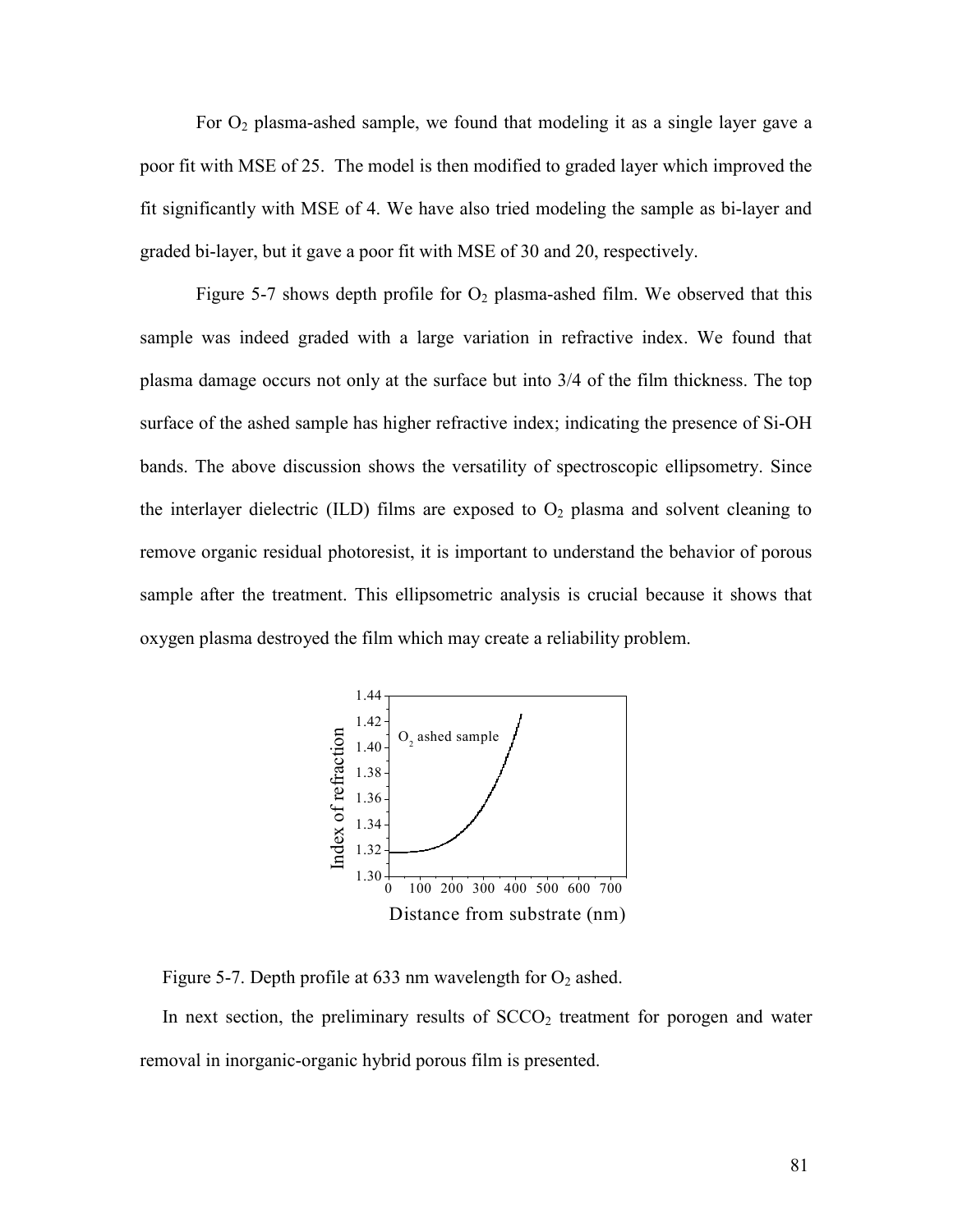#### 5.3 SCCO<sub>2</sub> with Pulsing Mode to Remove Porogen Effectively

#### 5.3.1 Overview

As mentioned in chapter 4, there are three modes of  $SCCO<sub>2</sub>$  process available such as static, dynamic and or combination of static/dynamic (pulse) mode. Previously, Rajagopalan *et al.* (2003) have successfully removed porogen from inorganic/organic hybrid film via  $SCCO<sub>2</sub>$  static mode. However, the  $SCCO<sub>2</sub>$  static mode process was operated at longer time duration (14 hour) and at higher working pressure (7000 psi) to remove porogen. The  $SCCO<sub>2</sub>$  static mode is not efficient. The combination of static/dynamic mode has been performed widely for  $SCCO<sub>2</sub>$  extraction strategy with a better performance as compared to single static or single dynamic mode [52]. It is believed that  $SCCO<sub>2</sub>$  with pulsing mode could extract porogen and water efficiently. In this research, the performance of  $SCCO<sub>2</sub>$  static/dynamic (pulse) mode for porogen removal is evaluated.

#### 5.3.2 Experimental Procedure

In this study, the performance of  $SCCO<sub>2</sub>$  process with multiple injections is evaluated. Porous sample of PPO/PMSSQ of open-pore structure is used. The sample is subjected to  $SCCO<sub>2</sub>$  process at four sets of pulses: 1 pulse, 4 pulses, 6 pulses and 10 pulses. The processing  $SCCO<sub>2</sub>$  parameters are at temperature of  $165^{\circ}$ C and working pressure of 3800 – 4000 psi. The solvent must be injected at supercritical state, thus the injection only occurs at pressure of 1500 psi. After each injection, the system is hold at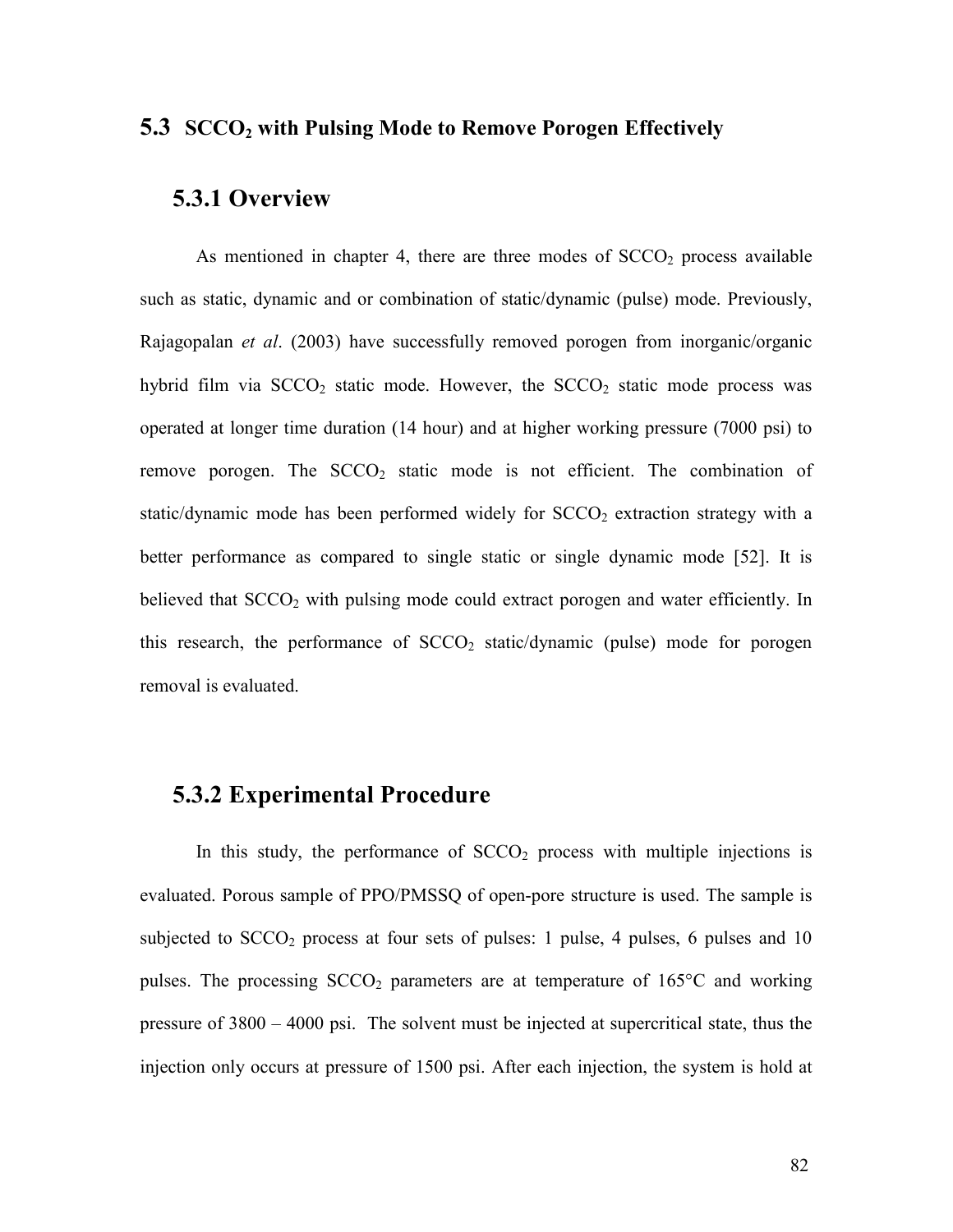desired working pressure and soaking time. Then, the system is flushed with  $CO<sub>2</sub>$  by raising the pressure to 3000 psi and depressurize down to 1500 psi. This process is repeated twice. Then the system is ready for another injection. The objective of flushes is to ensure that the system is clean from excess solvent prior to a new set of solvent injection. MEK is used as a co-solvent for this process. 2 ml of MEK per pulse is injected into the system. The total time for each of this  $SCCO<sub>2</sub>$  process is 1 hour. These results are then compared to before extraction and annealed sample.

#### 5.3.3 Results and Discussions

 Figure 5-8 shows the changes of refractive index values after multiple co-solvents injections into the  $SCCO<sub>2</sub>$  system for porogen removal in comparison with annealed sample. For before extraction (as-cured) sample, the refractive index and thickness value is 1.44 and 846 nm, respectively. The lower  $n$  value indicates that more porogen has been removed creating porous structure. From the graph, we can see a trend such that as number of pulses increases, the refractive index value decreases. The  $SCCO<sub>2</sub>$  process with 6 pulses technique produced the lowest *n* value of 1.19 which is comparable with the annealed sample ( $n = 1.18$ ). Notice that the refractive index for 10 pulses process is high. This may be due to the excessive solvent injected into the system which leads to less efficient extraction process. This information is validated by  $-CH_n$  absorption band from FTIR spectra.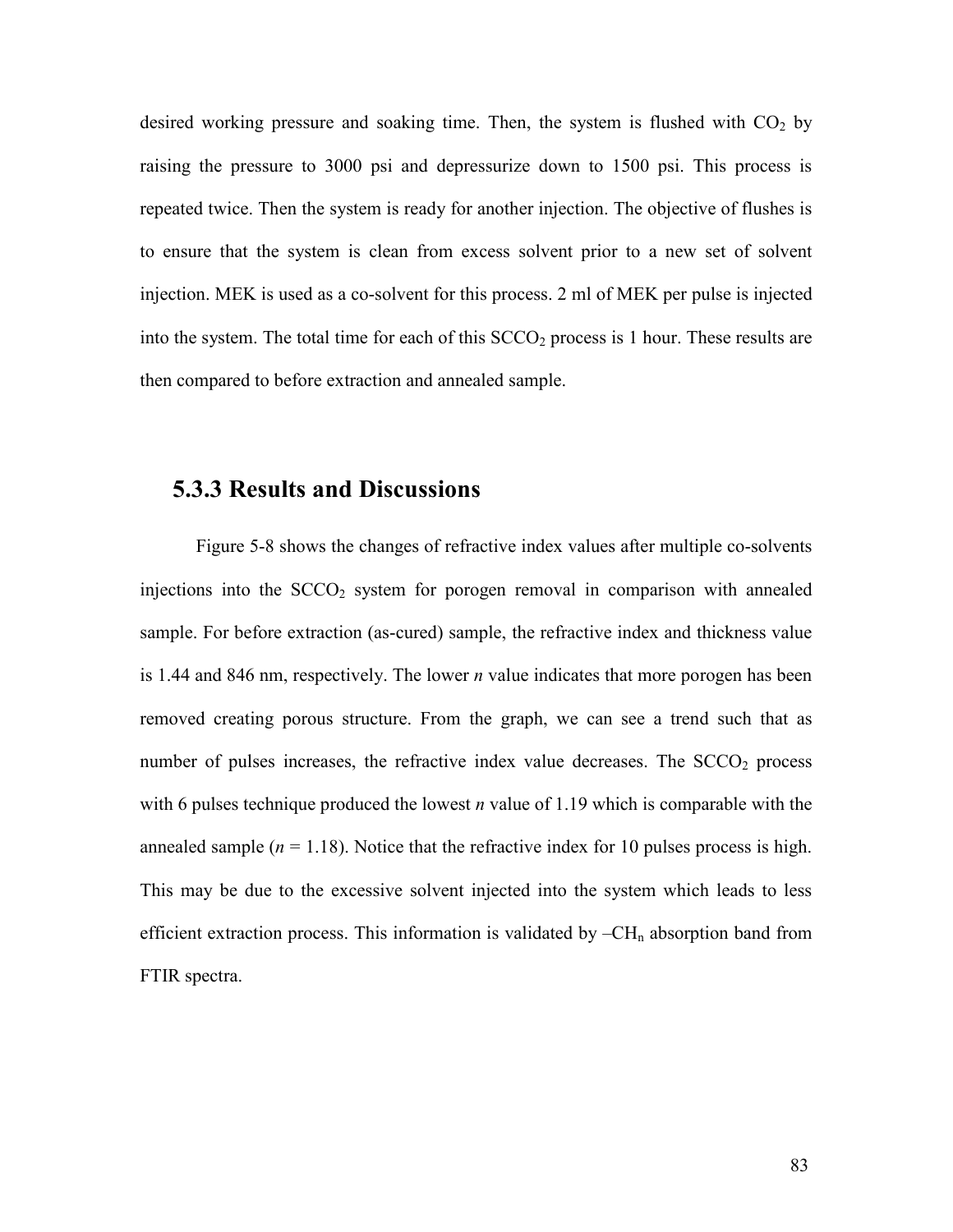

#### Refractive index (n) vs  $SCCO<sub>2</sub>$  pulses

Figure 5-8. Multiple co-solvents injections  $SCCO<sub>2</sub>$  process in comparison with annealed sample.

 Figure 5-9 shows the FTIR –CH absorption band spectra of multiple injections applied during the  $SCCO<sub>2</sub>$  treatment as compared to before extraction and thermal annealing process. Upon thermal annealing process, the entrapped porogen and water is completely removed. The annealed spectrum is then used as a reference to the  $SCCO<sub>2</sub>$ processed in order to evaluate how much porogen/water has been removed from sample. From Figure 5-9, it can be seen that as number of co-solvents injections increases the –  $CH<sub>n</sub>$  peak decreases. This indicates that more pulses yields to a better extraction process. We conclude that multiple injections in the  $SCCO<sub>2</sub>$  process is more efficient in extracting porogen as compared to static mode. Hence,  $SCCO<sub>2</sub>$  static/dynamic (multiple co-solvents injections) technique is used through in this research.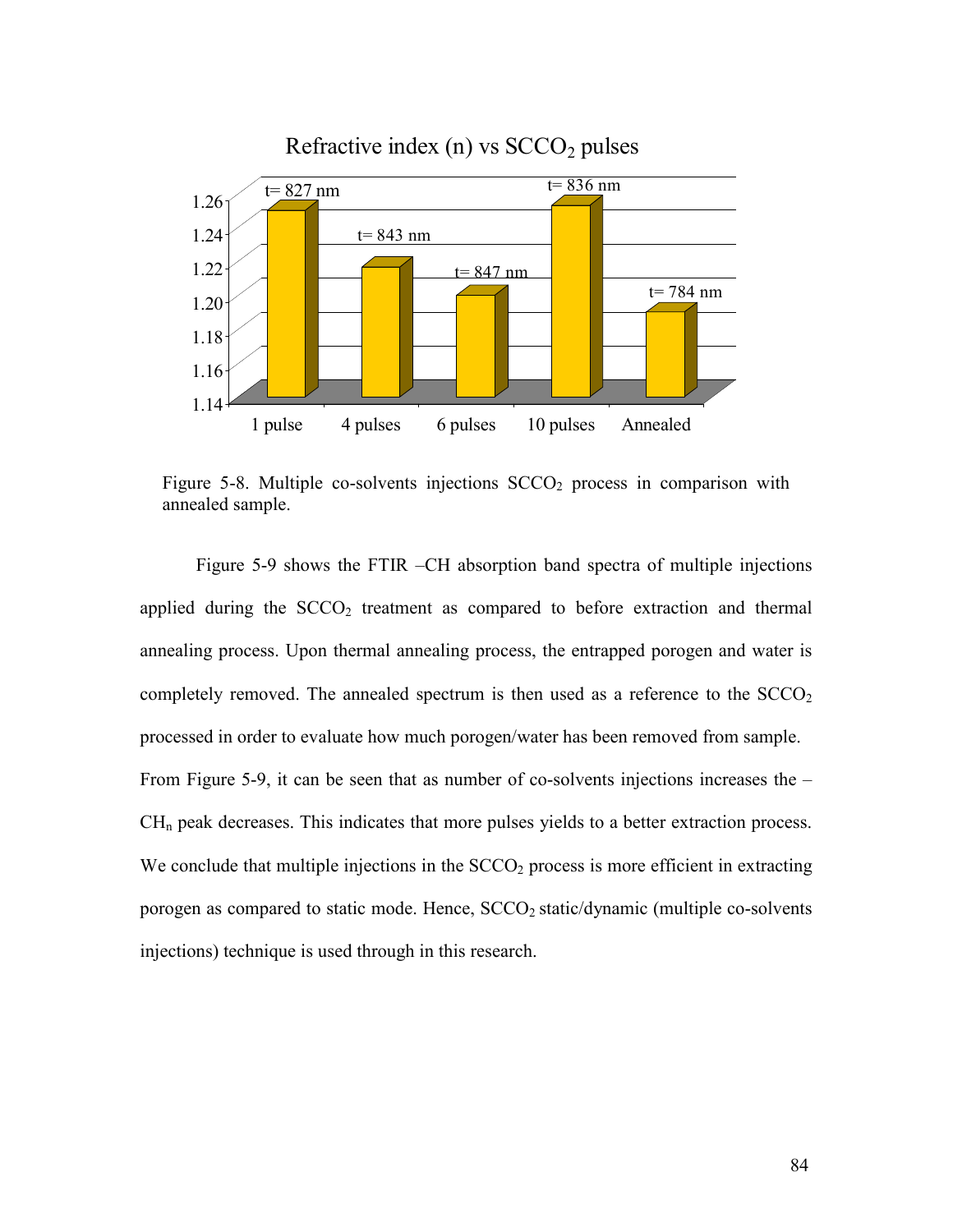

Figure 5-9. FTIR  $-CH$  absorption spectra for multiple injections in  $SCCO<sub>2</sub>$  process

#### 5.4 Porogen and Water Removal via  $SCCO<sub>2</sub>$

#### 5.4.1 Overview

This section presents a two step  $SCCO<sub>2</sub>$  process to remove porogen and water effectively from nanohybrid thin film at lower temperature and shorter time period. The first step is a  $SCCO<sub>2</sub>$  process with the addition of co-solvents to remove porogen. After  $SCCO<sub>2</sub>/co-solvents$  process, the refractive index is still high due to  $-OH$  bonded in porous sample which can be later verified via FTIR analysis. Previous studies have shown the  $SCCO<sub>2</sub>$  treatment with addition of alcohol increases the water solubility which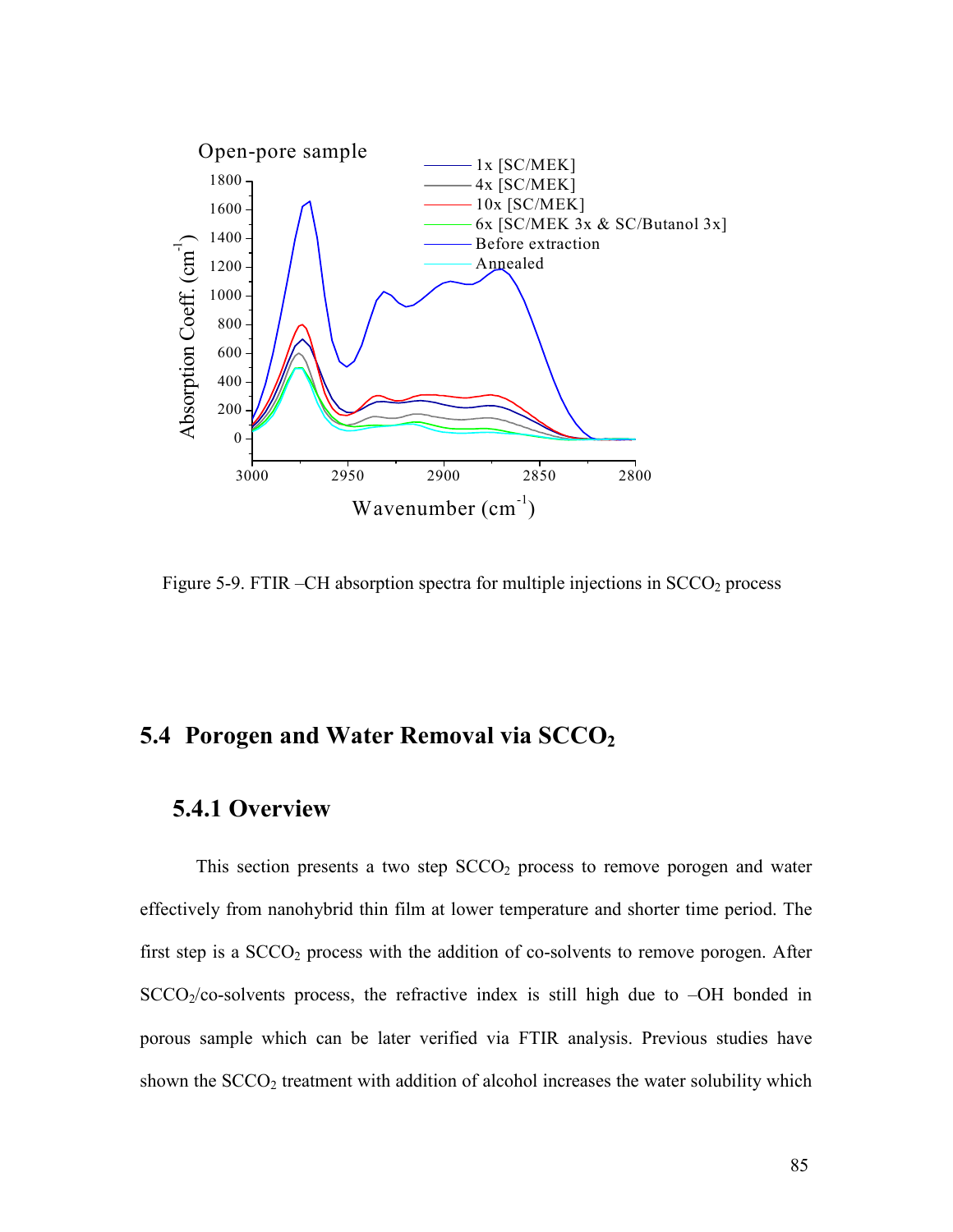enhances the water extraction from porous sample [53]. Therefore, the second step is a SCCO<sub>2</sub> process with the addition of methanol or butanol to remove water.

#### 5.4.2 Experimental Procedure

In this section,  $SCCO<sub>2</sub>/co-solvents$  followed by  $SCCO<sub>2</sub>/methanol$  is used to remove porogen and water. Two separate experiments are performed. First, we evaluate the performance after the individual  $SCCO<sub>2</sub>$  process. Second, we evaluate the performance of the two  $SCCO<sub>2</sub>$  process in sequence. For the individual  $SCCO<sub>2</sub>$  process, both closed- and open- pore morphology with 25 wt% and 55 wt% porogen loading is used. The MSSQ is used as a matrix, whereas PPG is used as sacrificial porogen. Here, we performed three injections and 3 ml of solvents per injection. The soaked time for the three injections were 15 min, 15 min and 30 min for a total time of 1 hour. For the two SCCO2 process in sequence, both closed- and open- pore morphology with 15 wt% and 45 wt% porogen loading is used. The MSSQ is still used as a matrix, however PPO is used as sacrificial porogen. The processing parameters are still the same as above [3 ml, 3 injections, 1 hour process].

#### 5.4.3 Results and Discussions

### 5.4.3.1 Part A: Depth profile analysis of porous sample individual SCCO<sub>2</sub> process.

 This section shows ellipsometric analysis to obtain percentage porosities and the refractive index depth profile of nanoporous samples. Figure 5-10 shows the refractive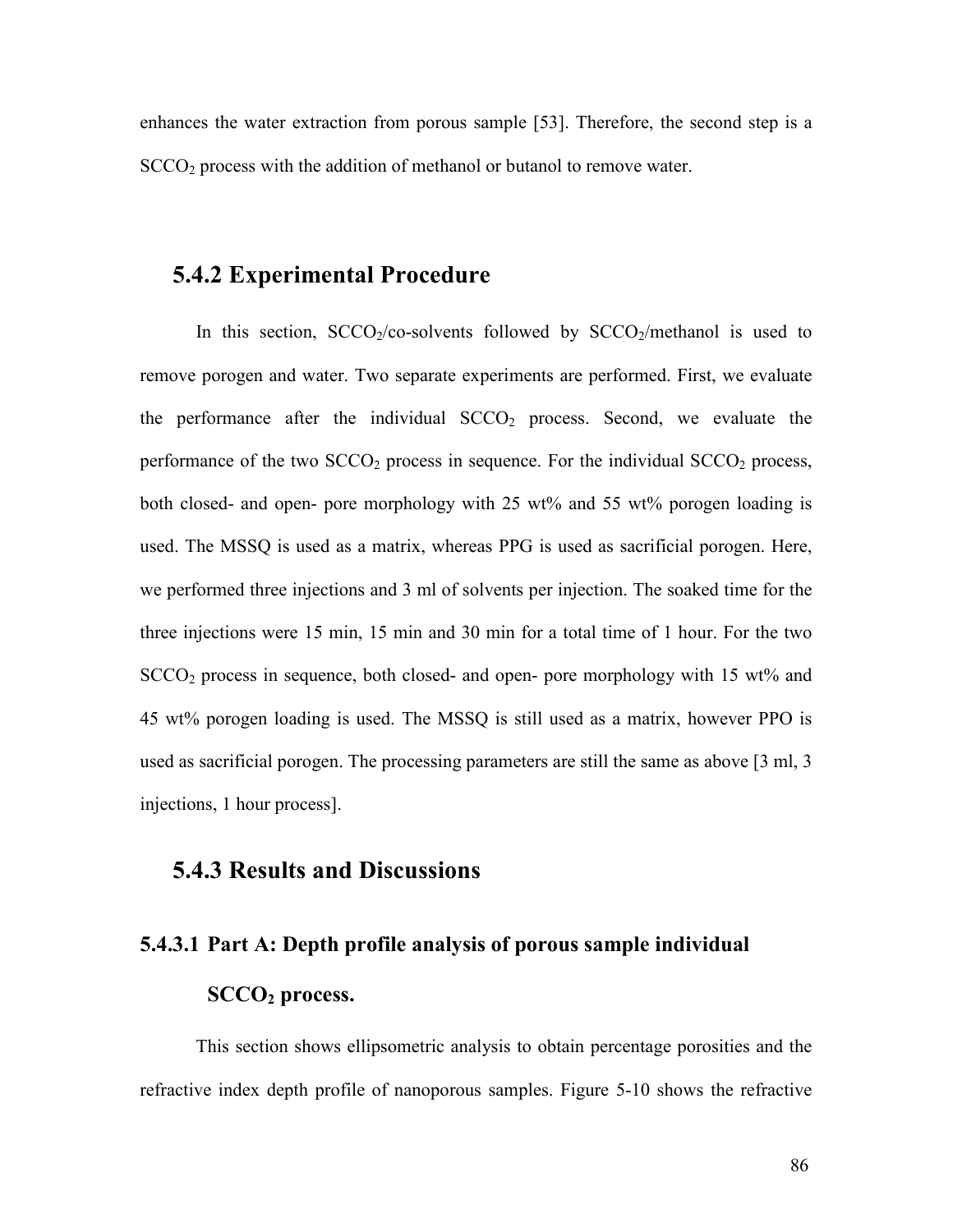index depth profile at 633 nm wavelength for closed-pore samples after several treatments: before extraction of porogens (as-cured), directly annealed,  $SCCO<sub>2</sub>/CO$ solvents and SCCO<sub>2</sub>/methanol treatments. The as-cured and annealed samples are used as the reference points to evaluate the performance of  $SCCO<sub>2</sub>$  process in creating nanoporous film. The refractive index depth profile shows that as-cured sample have a homogenously refractive index  $(n=1.44)$  distributed throughout the sample thickness (t=580nm). This indicates that the as-cured sample is a dense material. Previous study has shown the dense as-cured sample is consisted of phase-separated porogen entrapped in the PMSSQ matrix within film thickness via FTIR analysis [21]. The depth profile of ellipsometric analysis in Figure 5-10 shows that the refractive index of the processed samples increases abruptly from the silicon-film interface to bulk film, and becomes stable at the bulk to film-air interface. This indicates that the nanoporous PMSSQ film does not have the same porosity at both the silicon-film interface and bulk layer. A rigorous ellipsometric analysis in modeling the nanoporous PMSSQ sample as two layers has been presented recently [54]. The two layer model provides the percentage porosities of the silicon-film interface and bulk film. From our previous analysis, we found that the annealed closed-pore sample has 4% more porous at the silicon-film interface as compared to bulk film. In a separate study, the neutron reflectivity (NR) analysis on nanoporous PMSSQ film was discovered to have higher porosity at the interface between porous film and silicon substrate [55]. For this NR method, the porous sample is exposed to toluene (vapor or liquid) and then reflected incident beam through silicon substrate. The NR analysis include the reflectivity data measurement as a function of scattering vector, which presents the information on the depth profile of pore distribution in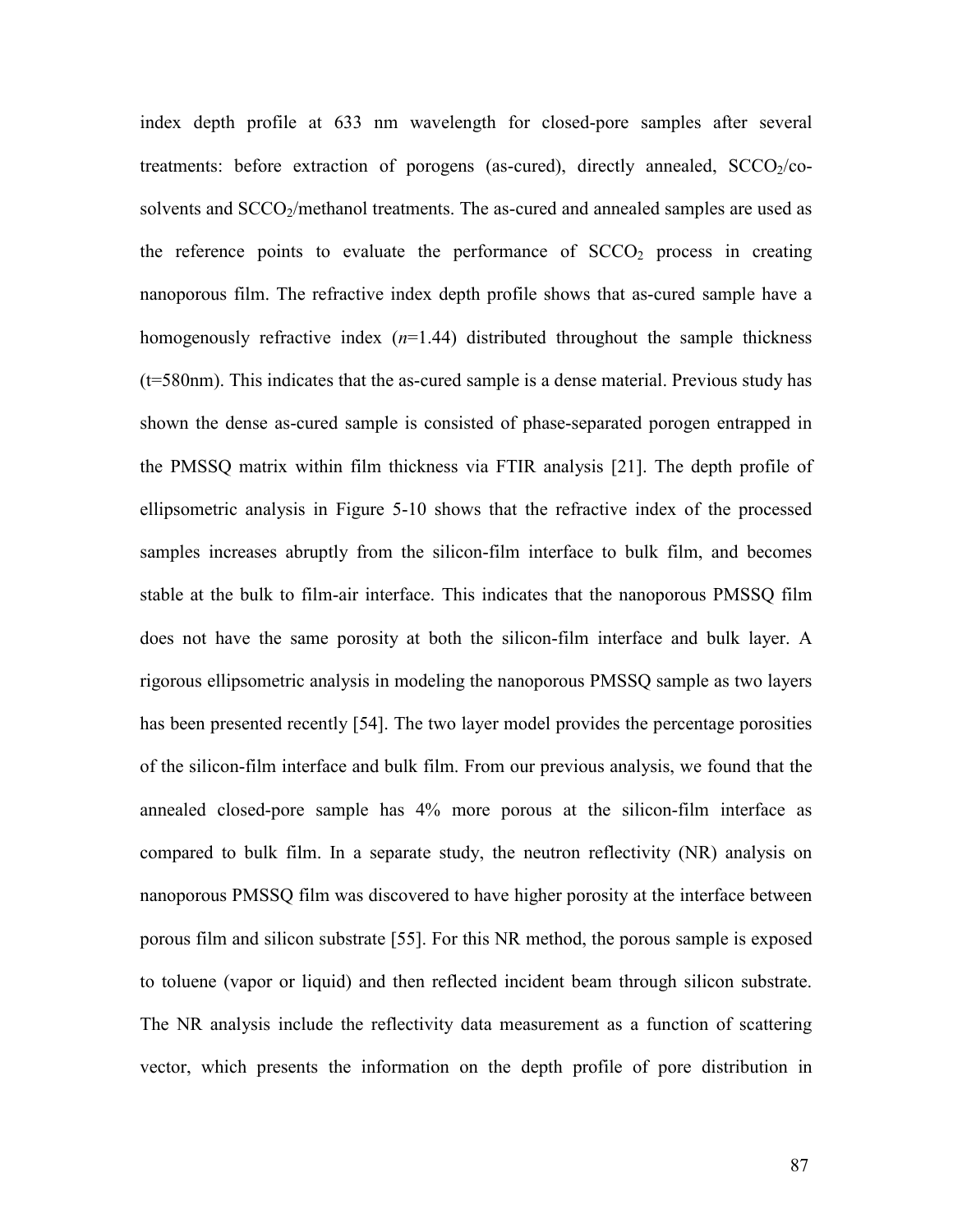nanoporous PMSSQ. It is believed that higher porosity at the silicon-interface is due to the interaction between the organic polymer and the substrate.

The conventional thermal annealing at high temperature (450°C) indeed removed all entrapped porogen as shown in Figure 5-10 by the decrease in refractive index of 1.27 from 1.44 and by the film porosity of 29.8%. Direct thermal annealing, water was also removed. However, this process leads to significant thickness shrinkage up to 23% as verified by SE. This is an indication of pore collapse (i.e: before and after annealing is 580 nm and 444 nm, respectively). For the same film treated with SCCO<sub>2</sub>/MEK-THF cosolvents,  $n$  is reduced to 1.291 with 25.7% porosities. We suspect that the incomplete water removal causes high refractive index as compared to the annealed sample. This assumption is later verified by FTIR spectra.

 $SCCO<sub>2</sub>$  process with addition of Methanol has further reduced refractive index as compared to  $SCCO<sub>2</sub>/MEK-THF$  process. However, the refractive index of the process with Methanol treatment is slightly higher than annealed sample. The nature of the closed-pore film structure with separated pores may results in incomplete porogen and/or water removal. Similar as  $SCCO<sub>2</sub>/CO<sub>-</sub>$ solvent process, the film thickness after  $SCCO<sub>2</sub>/methanol does not change as compared to before extraction (t=~570 nm). This$ result is good because thickness shrinkage and pore collapse creates stress and delamination in the device creating reliability problems.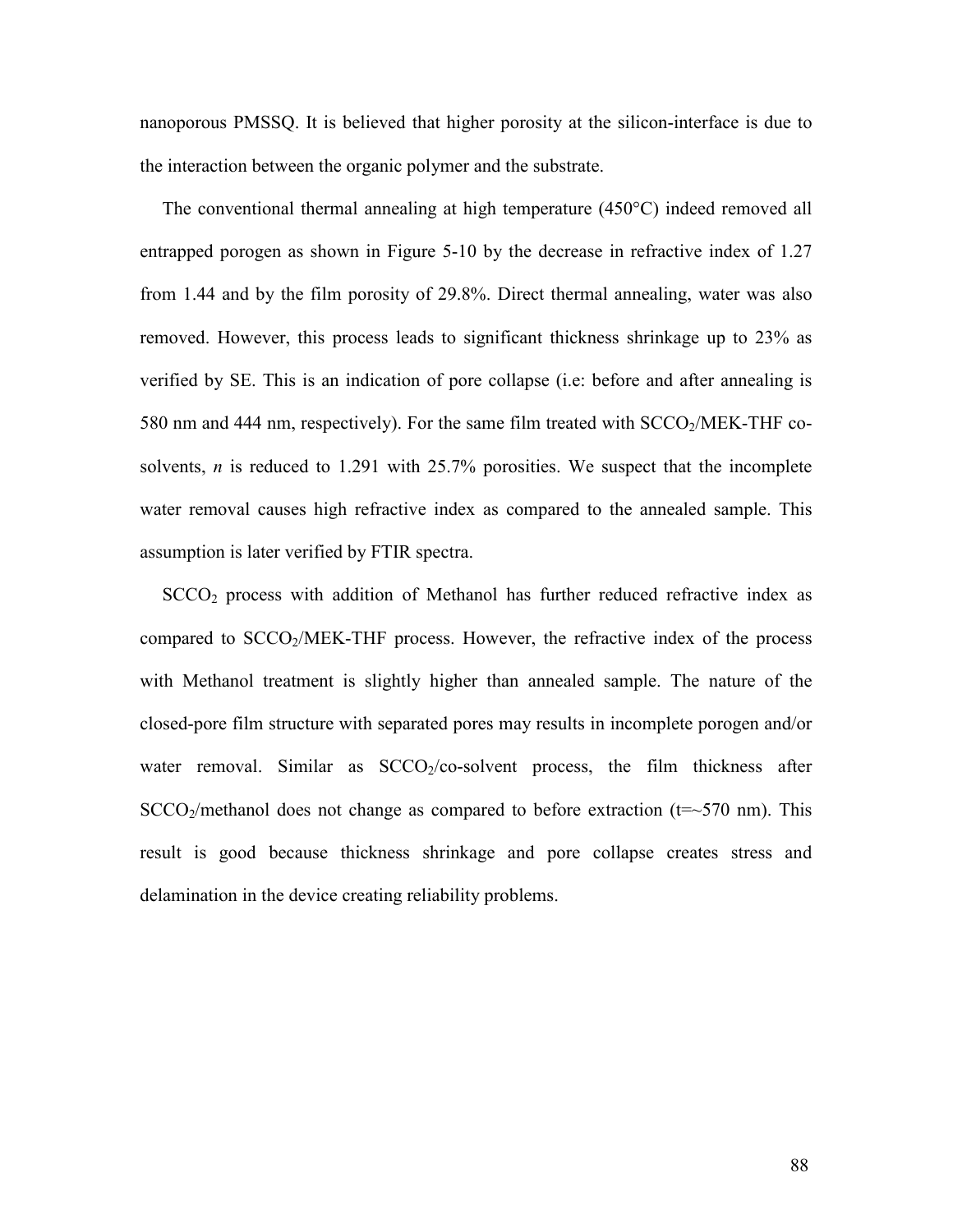

Figure 5-10. Refractive index depth profile at 633 nm wavelength for closed-pore film after several treatments: before extraction,  $SCCO<sub>2</sub>/CO$ -solvents and SCCO<sub>2</sub>/Methanol process.

Figure 5-11 shows the baseline corrected FTIR –OH absorption spectra of the closedpore film before extraction,  $SCCO<sub>2</sub>/CO<sub>2</sub>$  solvents and  $SCCO<sub>2</sub>/Method$  freated. For the quantitative FTIR spectra analysis, multiple Gaussian curve fittings are utilized to calculate the percentage of water removal after each treatment. It is found that only 34% water has been removed after  $SCCO<sub>2</sub>/CO<sub>3</sub>$  solvent treatment. However, it is necessary to remove silanol (–OH) group completely because it destroys porous sample properties by raising the refractive index and  $k$ -values. Previous experiments have found that adding alcohol has increase water solubility, and thus enhancing water extraction [53]. In this paper, we injected methanol in  $SCCO<sub>2</sub>$  to remove silanol group. After  $SCCO<sub>2</sub>/methanol$ treatment, the –OH group has indeed reduced significantly with 98% water removal. The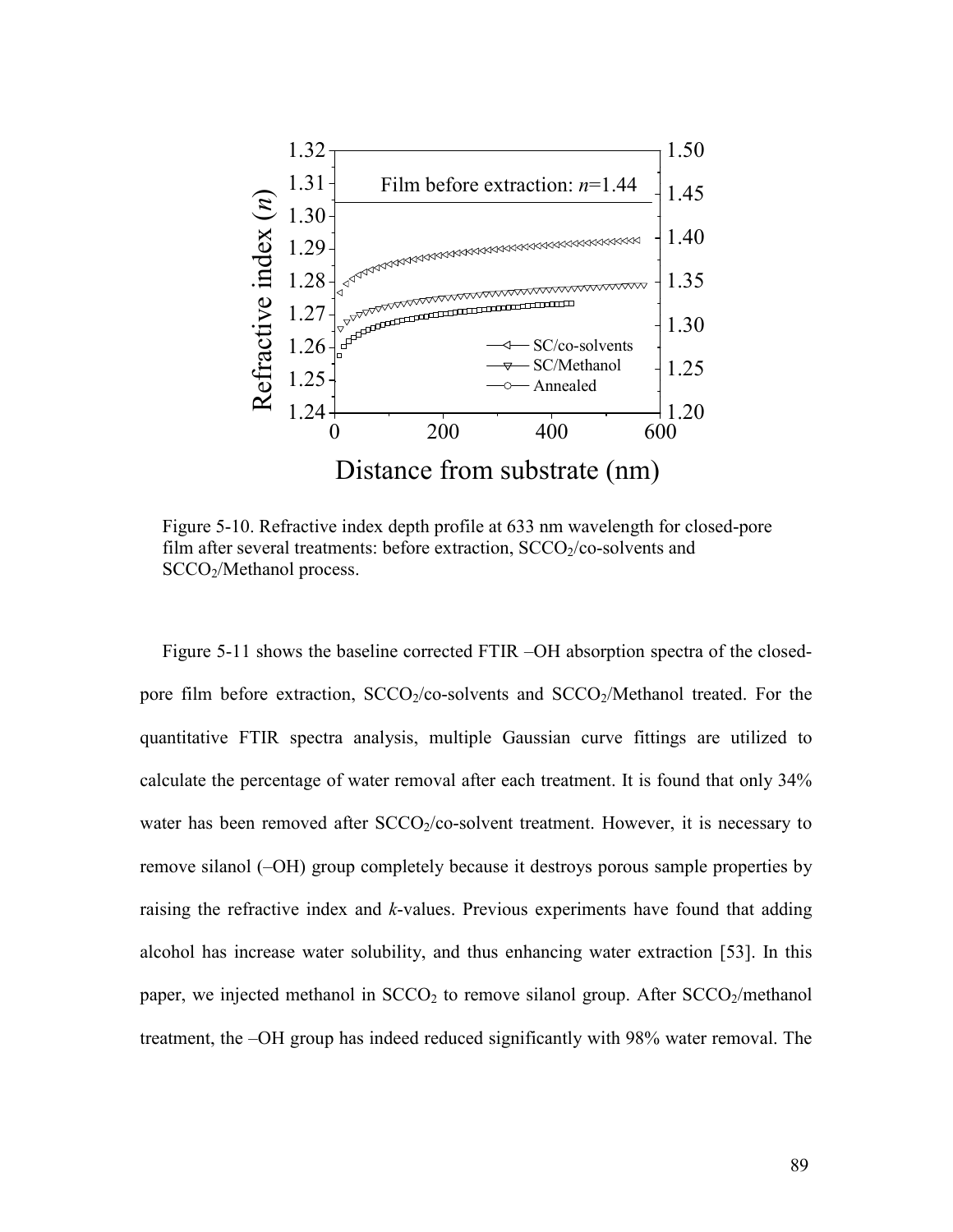performance of  $SCCO<sub>2</sub>/methanol$  is comparable with annealed process such that both samples have negligible zero amount of –OH absorption.



Figure 5-11 FTIR spectra of –OH absorption band after several treatments: ascured, SCCO<sub>2</sub>/co-solvents and SCCO<sub>2</sub>/Methanol process.

We also performed the same process and analysis on an open-pore porous sample. Figure 5-12 shows the refractive index depth profile at a wavelength of 633 nm for the open-pore sample under several treatment conditions: before extraction, after  $SCCO<sub>2</sub>/co$ solvents and SCCO<sub>2</sub>/Methanol. Similar to closed-pore sample, the film thickness after each  $SCCO<sub>2</sub>$  process remain the same as before (i.e. as-cured sample,  $t = 940$  nm). The  $SCCO<sub>2</sub>/co-solvents$  process removed porogen, and hence reducing *n* value from 1.44 to 1.145 with 63.6% porosities. The *n* value for the open-pore sample is still slightly higher than annealed sample, which is similar to the closed-pore sample. Based on the multiple Gaussian curves fitting, 90% of –OH are found remaining in the sample (FTIR for open pore is not shown here). This scenario leads to a higher refractive index value. The same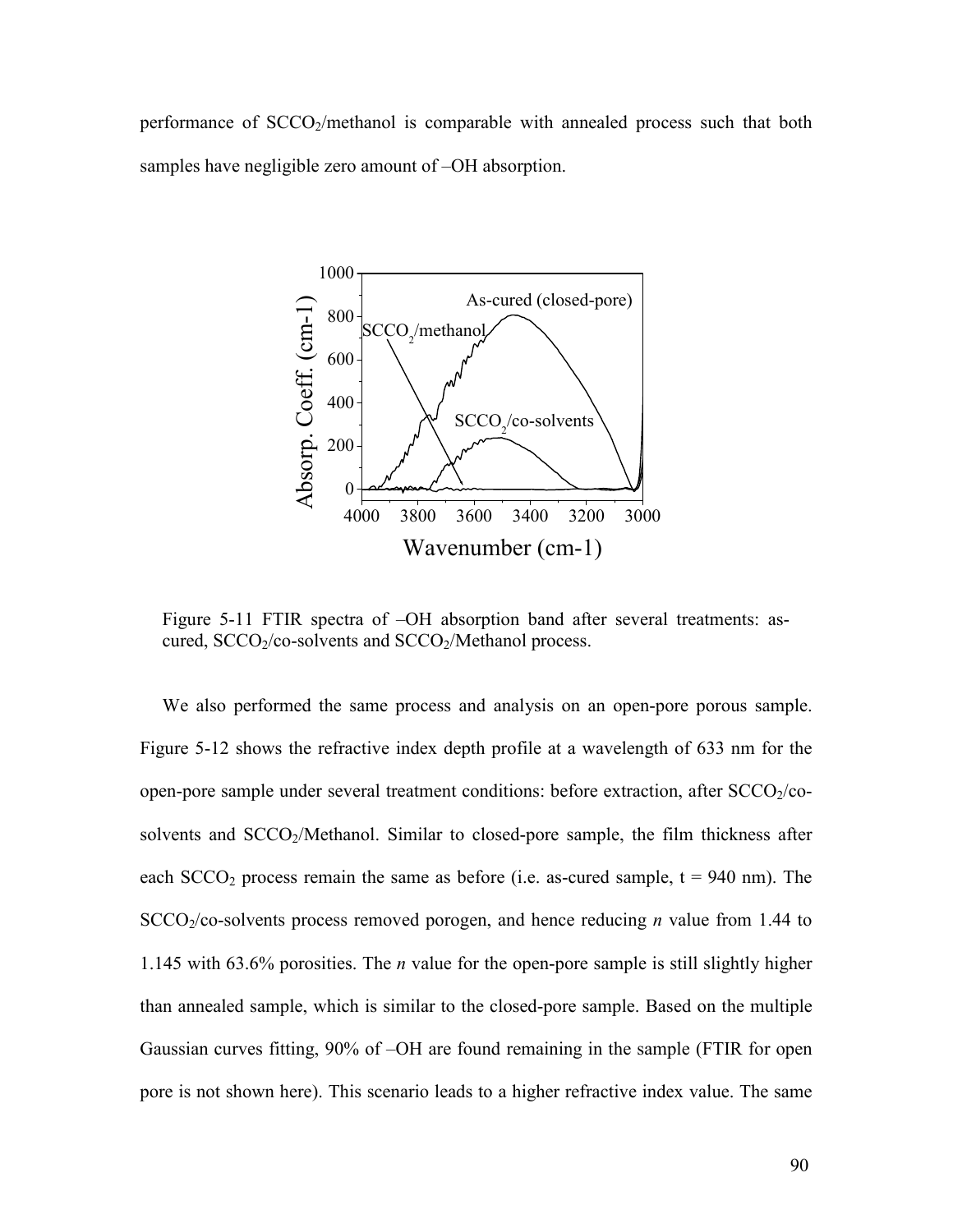samples underwent  $SCCO_2/methanol$  process to remove  $-OH$  group, we found that  $100\%$ of  $-OH$  has been successfully removed. Referring to Figure 5-12, it is found that the *n* value has reduced to 1.137 which is similar as annealed sample  $(n=1.137)$  with equivalent percentage porosities  $(63.6\%)$ . This  $SCCO<sub>2</sub>$  processed sample possessed the same properties as annealed sample such that –OH is completely removed with low refractive index value. This may be due to the open-pore morphology, such that co-solvents and methanol can diffuse easily and react into the pore so as to remove porogen and water. Moreover,  $SCCO<sub>2</sub>$  process has no reduction of film thickness as compared to the annealed sample. The annealed sample has a reduction of film thickness by 32% (i.e. ascured,  $t = 940$  nm, and annealed,  $t = 640$ nm).



Figure 5-12. Refractive index depth profile at 633 nm wavelength for open-pore film after several treatments: before extraction,  $SCCO<sub>2</sub>/CO-$ solvents and SCCO<sub>2</sub>/Methanol process.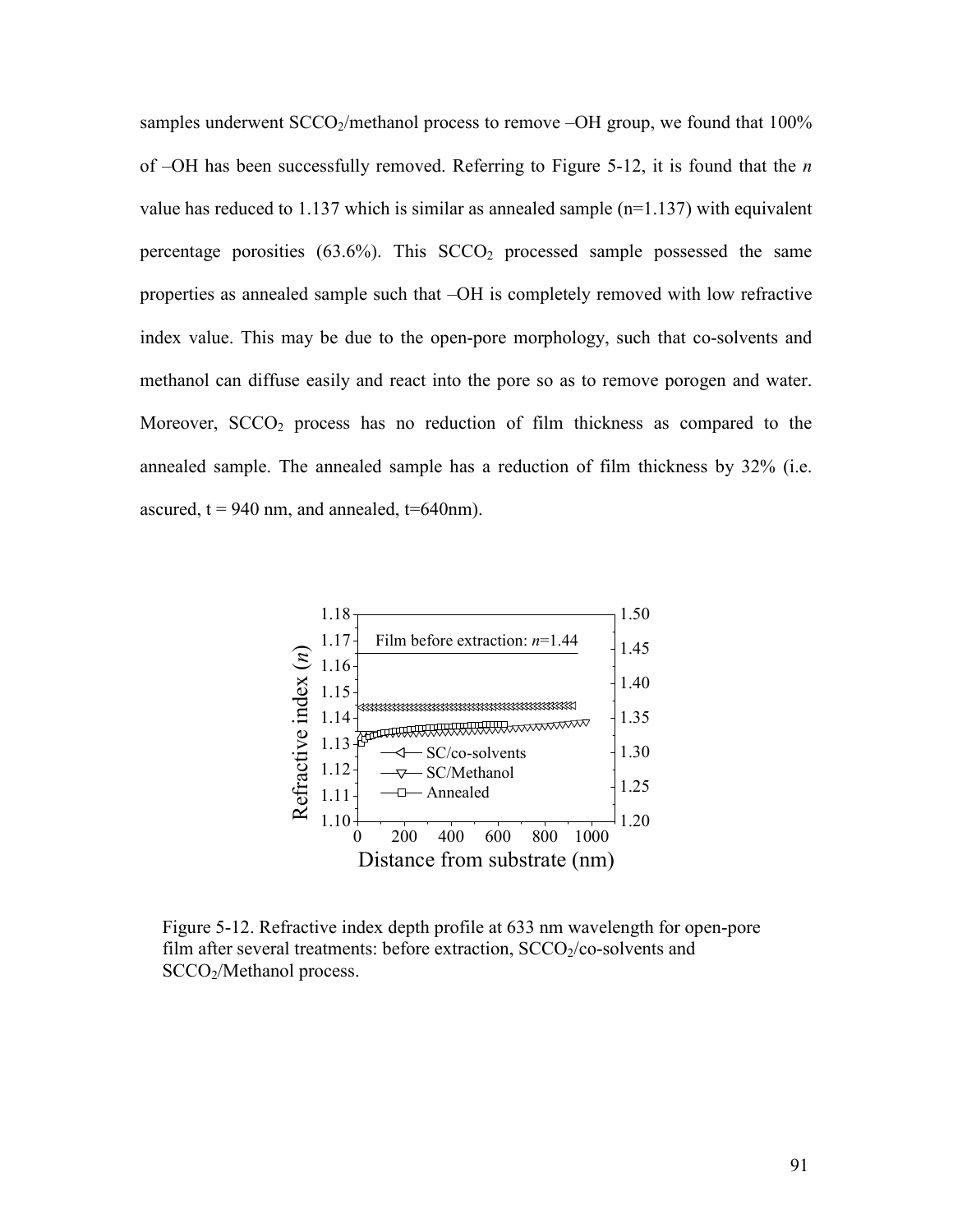#### 5.4.3.2 Part B: Two Steps of  $SCCO<sub>2</sub>$  Process in Sequence

As discussed in Part A,  $SCCO<sub>2</sub>$  with addition of co-solvents helped in removing porogen, whereas  $SCCO<sub>2</sub>$  with addition of methanol assisted in extracting  $-OH$  bond from porous sample. In this section, we combine the two chemicals in sequence without removing the sample from  $SCCO<sub>2</sub>$  chamber after each treatment. Two types of alcohol, butanol  $(C_4H_{10}O)$  and methanol (CH<sub>3</sub>OH), are used in the water removal process. Figure 5-13 shows the FT-IR absorption spectra of –OH and –CH region after each process. For simplification, Butanol\* refers to  $SCCO<sub>2</sub>/MEK$  followed by  $SCCO<sub>2</sub>/Butanol$ , whereas Methanol\* refers to  $SCCO<sub>2</sub>/MEK$  followed by  $SCCO<sub>2</sub>/Methanol$ . It is shown that Methanol indeed lowering the amount of -OH significantly. The addition of alcohol increases the polarity of the supercritical fluid and increases the solubility of water. Hence,  $SCCO<sub>2</sub>$  with addition of alcohol can diffuse and extract the silanol group out of the porous sample easily which leads to reduction of –OH absorption. Methanol treatment does not helped in removing porogen due to the existed high absorption of –CH band after the treatment. Butanol, on the other hand, removed a significant amount of – CH but not –OH band. This shows that Butanol indeed contributes in porogen removal process. Based on these results, the next experiment will be a sequence of MEK, followed by Butanol and Methanol.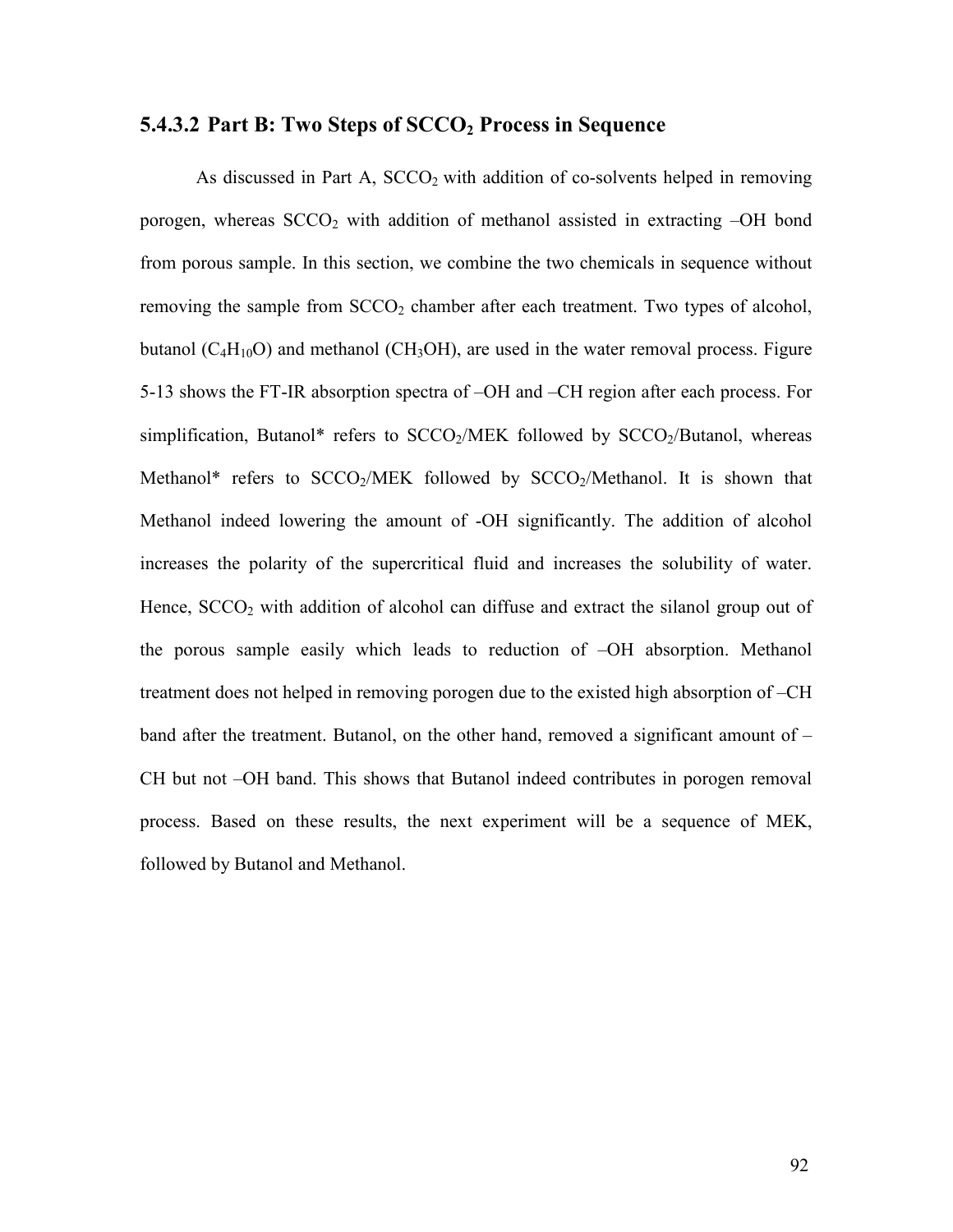

Figure 5-13. FTIR absorption spectra of -OH and -CH band after Butanol\* and Methanol\* SCCO<sub>2</sub> treatment.

# 5.5 Silylation (TMCS) to Restore Hydrophobicity in Porous

# Film via SCCO<sub>2</sub>

#### 5.5.1 Overview

SCCO<sub>2</sub> process with addition of co-solvents and alcohol is found to remove water and porogen efficiently. Although a complete water removal is achieved, high porosity film, by nature, possesses a large surface area making it vulnerable towards moisture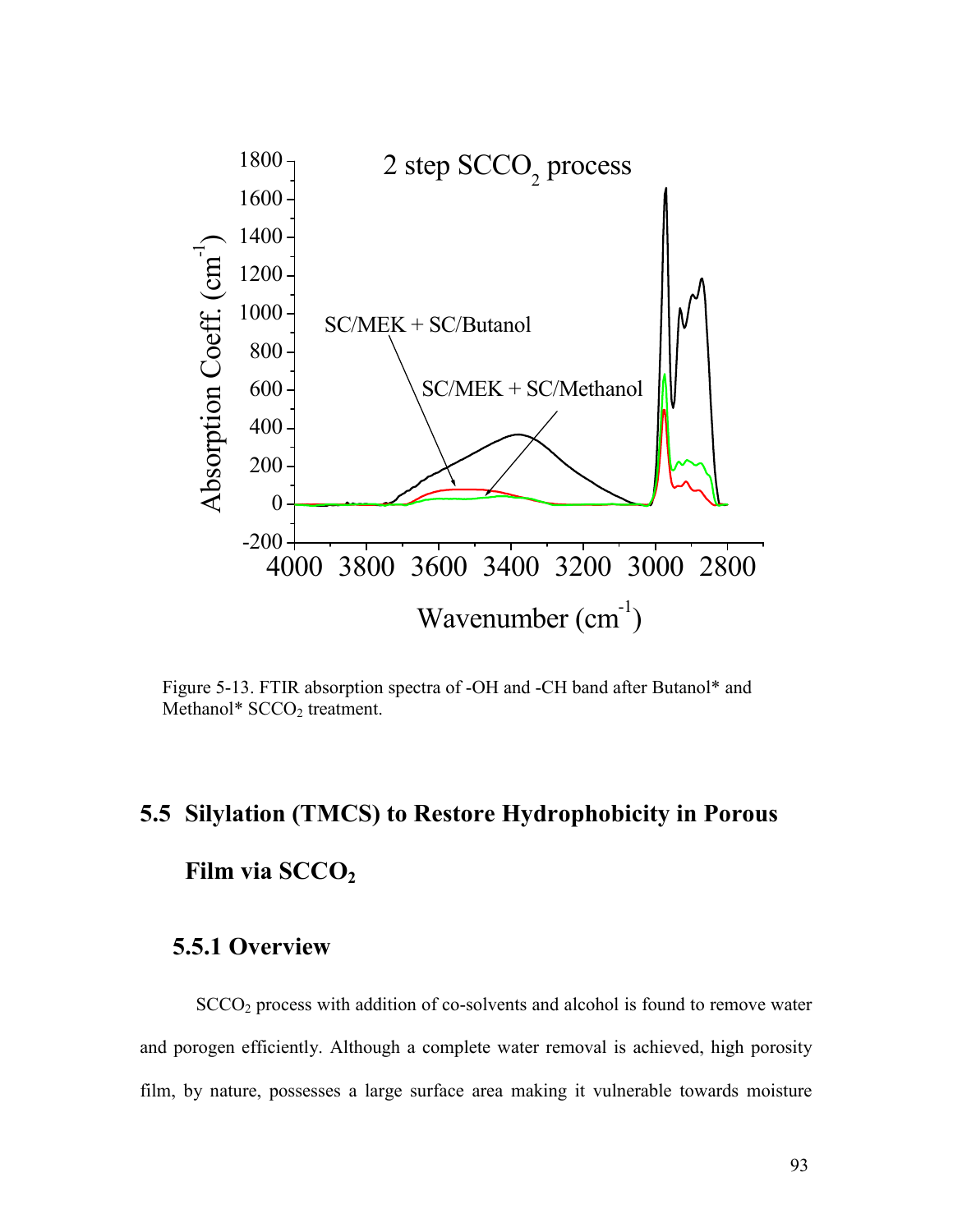uptake. It will adsorb moisture easily from the environment over time that results in increased the –OH bond back. Water in the form of –OH (silanol) group is responsible in increasing refractive index and dielectric constant of material, hence it will eventually deteriorating the properties of porous thin film.

In the next process, the performance of silylation process using TMCS to terminate porous film with methyl group is investigated. The termination of the sample surface involves in changing the remaining polar  $-OH$  in sample to nonpolar  $-CH_3$  group. The TMCS treatment helps in converting the sample properties to hydrophobic hence blocking water adsorption.

#### 5.5.2 Experimental Procedure

 A set of PPO/PMSSQ for both open and closed-pore sample is used in this work. The TMCS treatment was done as follows: SCCO<sub>2</sub>/MEK, SCCO<sub>2</sub>/Butanol,  $SCCO<sub>2</sub>/Methods$  and followed by  $SCCO<sub>2</sub>/TMCS$ . For simplification, the term TMCS\* treatment refers to the described  $SCCO<sub>2</sub>$  process in sequence is used throughout the text. Each of these individual  $SCCO<sub>2</sub>$  process was done with the same procedure [2ml/injections, 5min/pulse, 3-4 flushes in between injections].

#### 5.5.3 Results and Discussions

Figure 5-14 shows –OH spectra of (a) open-pore and (b) closed-pore sample after Butanol\*, Methanol\* and TMCS\* treatment as compared to before extraction (as-cured).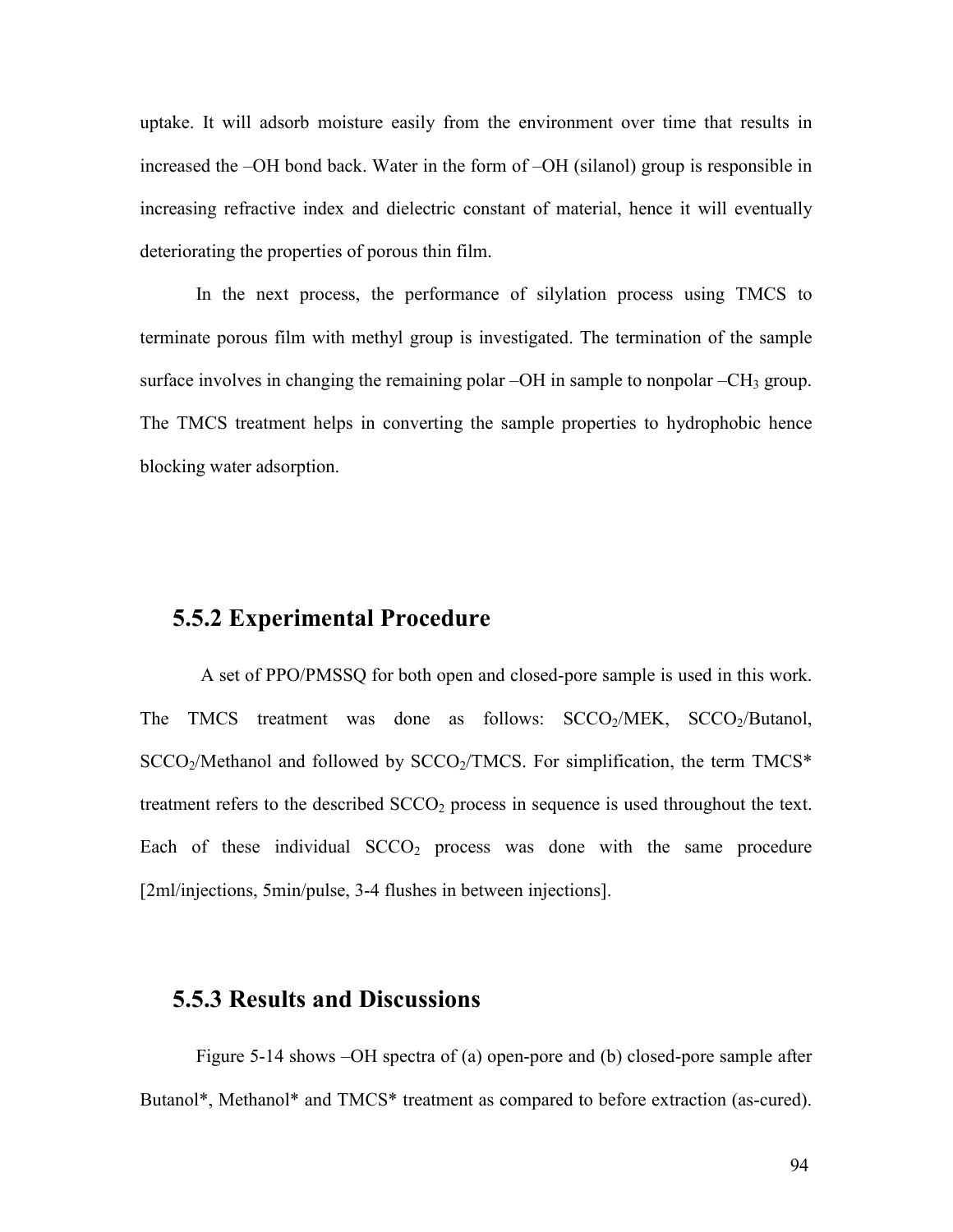In general, both open-pore and closed-pore sample has encounters reduction of water peak after treated with  $SCCO<sub>2</sub>$  treatment. Figure 5-15 shows the percentage water remained in the sample after the treatments. There are huge reduction in –OH spectra for both open-and closed pore structure. There is a small amount of silanol absorption for closed-pore structure. However, this may due to the closed-pore structure (15 wt% porogen loading) blocking TMCS molecules to react with silanol group in the sample. Figure shows the percentage water remaining the sampler after SCCO2 treatment. The calculated values are obtained from multiple Gaussian curve fitting analysis.



Figure 5-14. Absorption spectra of -OH region after several treatments including TMCS treatment for (a) open-pore and (b) closed-pore sample.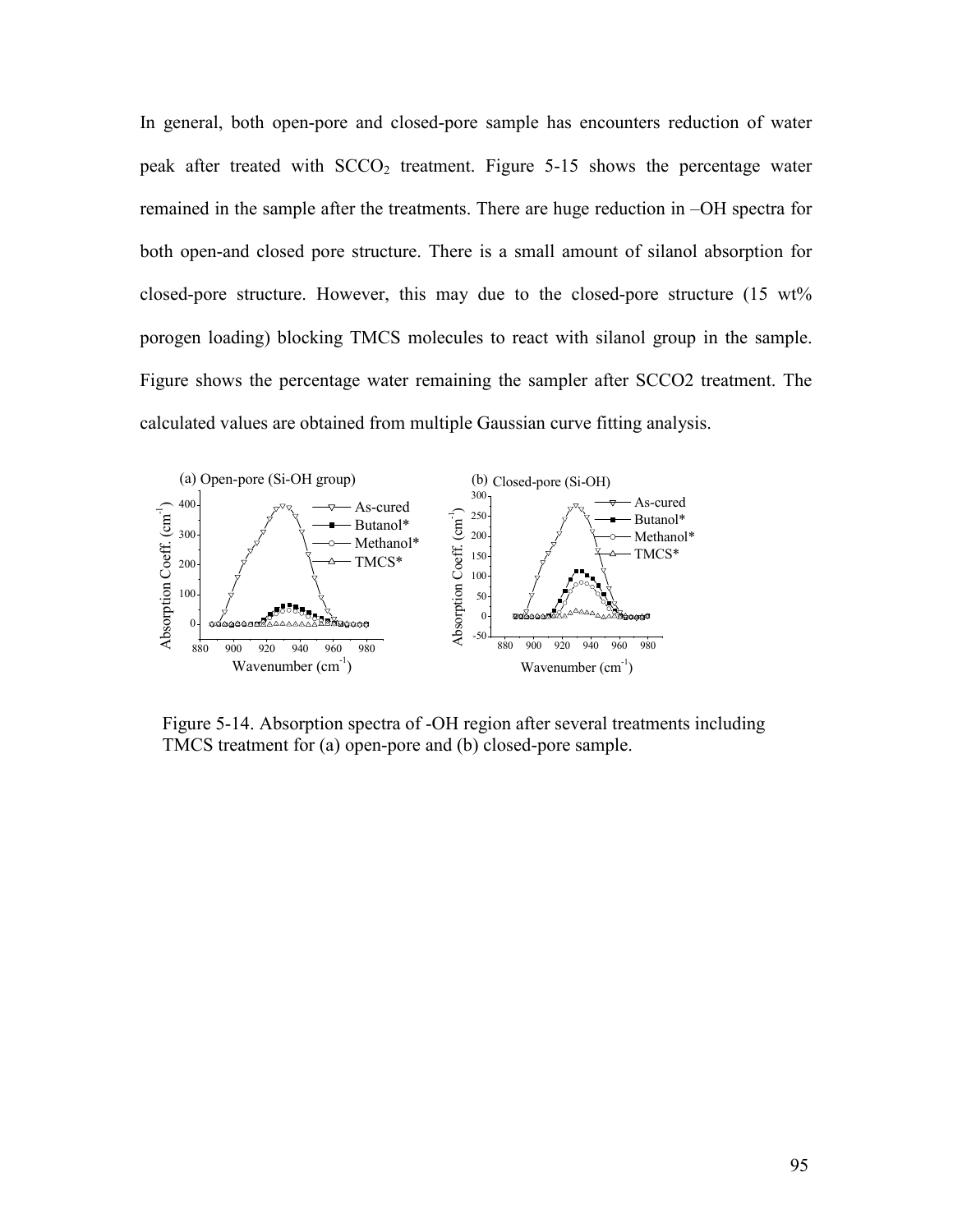

Percentage water remained in the sample

Figure 5-15 Percentage water remained in the sample after different treatments.

Figure 5-16 illustrates the FTIR methyl group absorption spectra within 3100 cm<sup>-1</sup> to 2800 cm<sup>-1</sup> spectra after methanol\* treatment, Butanol\* and TMCS\* treatment for open-pore film. It shows there is an increased  $CH<sub>3</sub>$  absorption peak of after TMCS treatment.  $SCCO<sub>2</sub>$  is used to deliver trymethylcholorilane (TMCS) into the sample and removed -OH bond. After TMCS silylation in SCCO<sub>2</sub>, silanol (Si-OH) group is removed and converted to methyl group  $(Si-O-Si(CH_3)$ . It is suggested that the mechanism of TMCS silylation on porous sample follows the following reactions:

$$
(CH3)3Si-Cl (g) + Si-OH (s) \to Si-O-Si(CH3) (g) + HCl (g)
$$
 [Eqn. 5-1]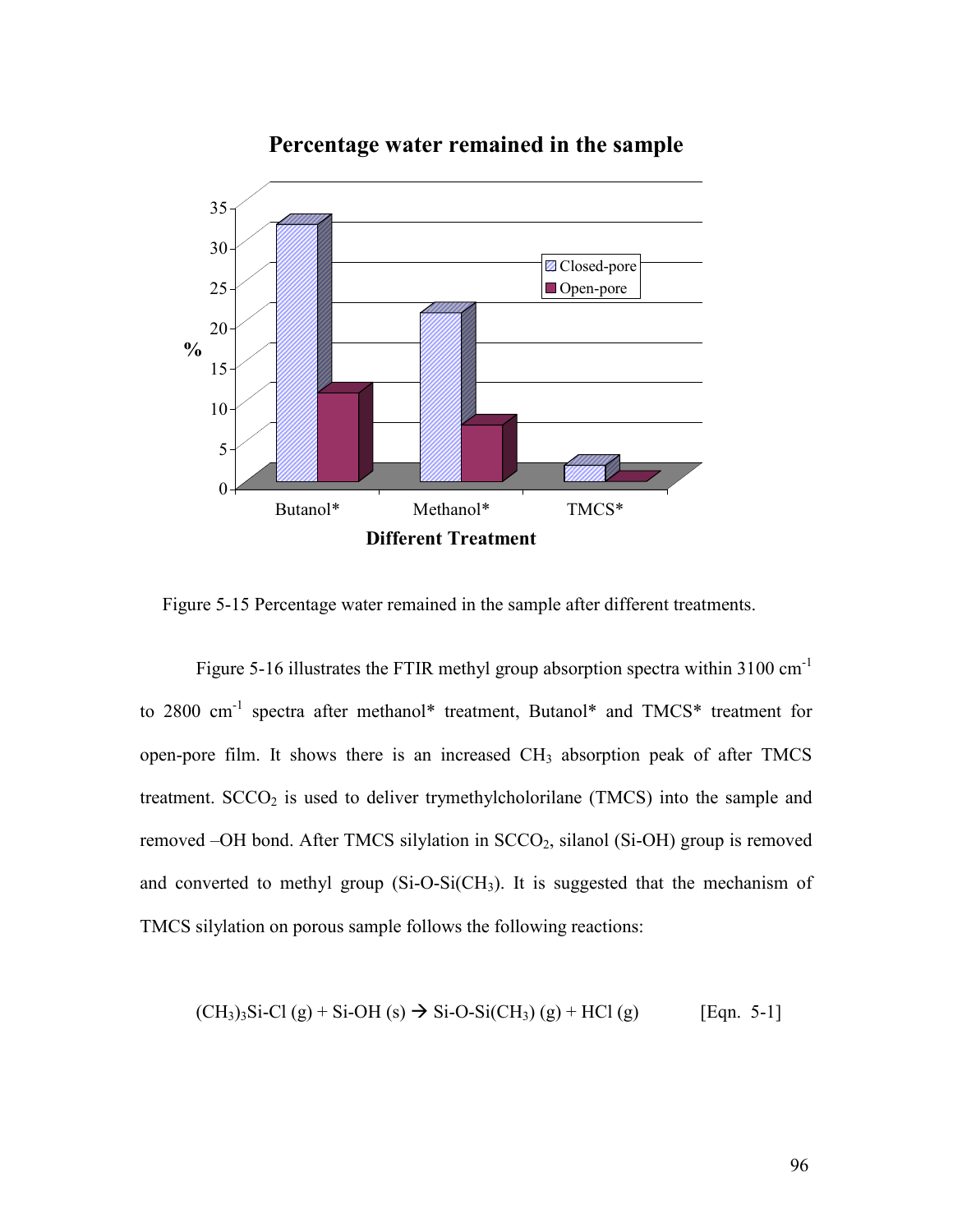It is anticipated that after TMCS silylation process the sample surface will become hydrophobic due to the change in termination surface from polar –OH to nonpolar methyl group  $(-CH_3)$ . This anticipation can be verified via FT-IR spectra. It can be seen that the silanol group (see Figure 5-14) is reduced due to the replacement of  $Si(CH_3)$  (see Figure 5-16). Figure 5-17 illustrates the FT-IR methyl group absorption spectra within 3100 cm<sup>-1</sup> to 2800 cm<sup>-1</sup> spectra after the methanol\* treatment, Butanol\* and TMCS\* treatment for closed-pore film. Similar absorption is found with an increased of CH3 absorption spectra after the TMCS\* treatment. Further details of chemical reaction and FTIR spectra analysis will be discussed in the final dissertation.



Figure 5-16. Absorption spectra of CH region after several treatments including TMCS treatment for open-pore sample.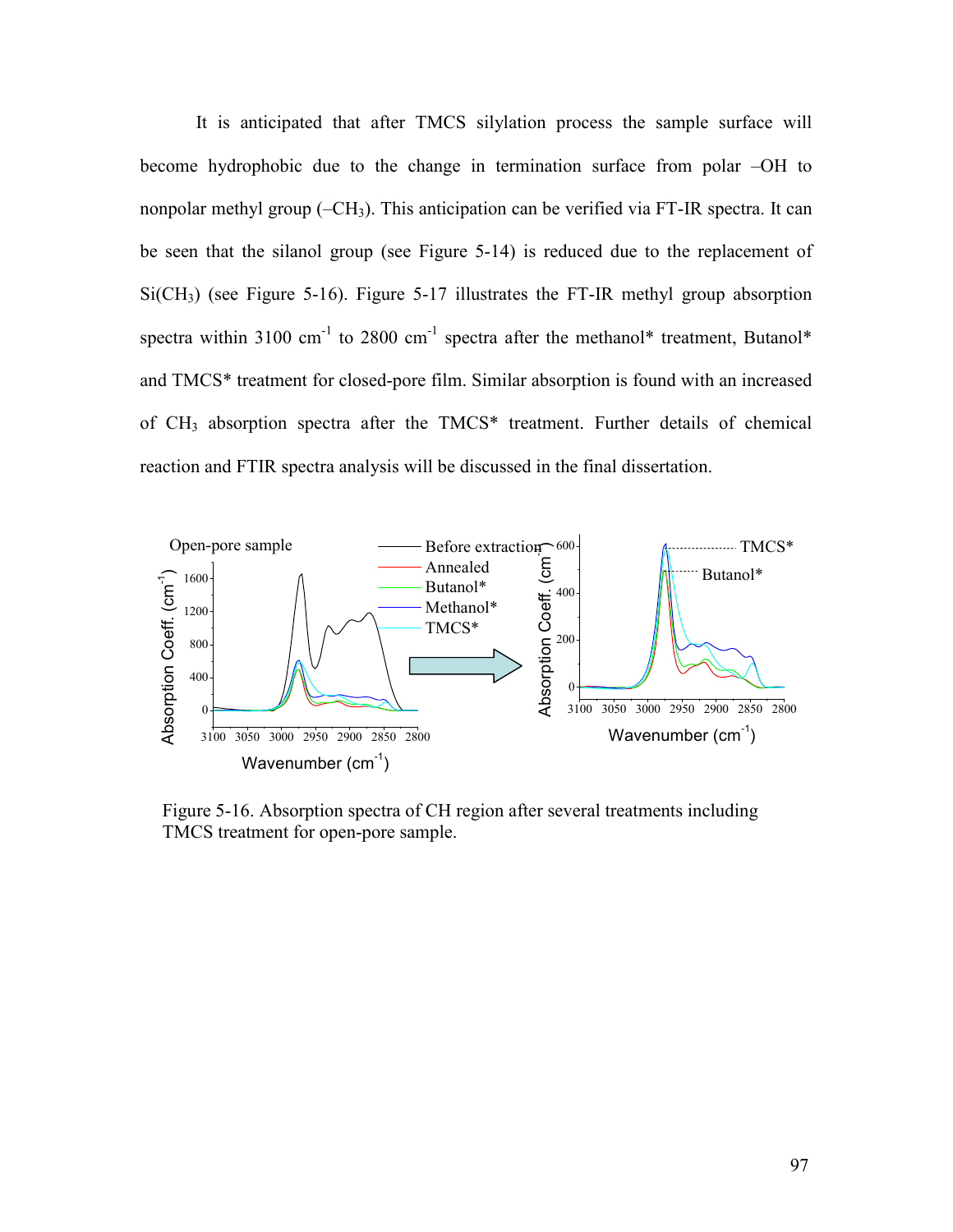

Figure 5-17. Absorption spectra of CH region after several treatments including TMCS treatment for closed-pore.

# 5.6 Spectroscopic ellipsometry study of the reduction in porosity of open-pore organosilicate films after hexamethyldisilazane treatment

#### 5.6.1 Overview

 Plasma processing plays an important role in pattern transfer during circuit integration process.  $CF_4/O_2$  and  $O_2$  plasma processing have been commonly used for photoresist and ash residue removal. However, oxygen-based plasma induces damage to hybrid orgranic porous film by changing the sample properties from hydrophobic to hydrophilic. The oxygen molecules diffuse into dielectric layer and reacts with  $-CH_3$  by converting it to –OH. This phenomenon increases the damaged sample sensitivity towards moisture; hence increase the k-value. Several researches have reported repairing moisture uptake of plasma damaged porous films using silylating agents. In this research,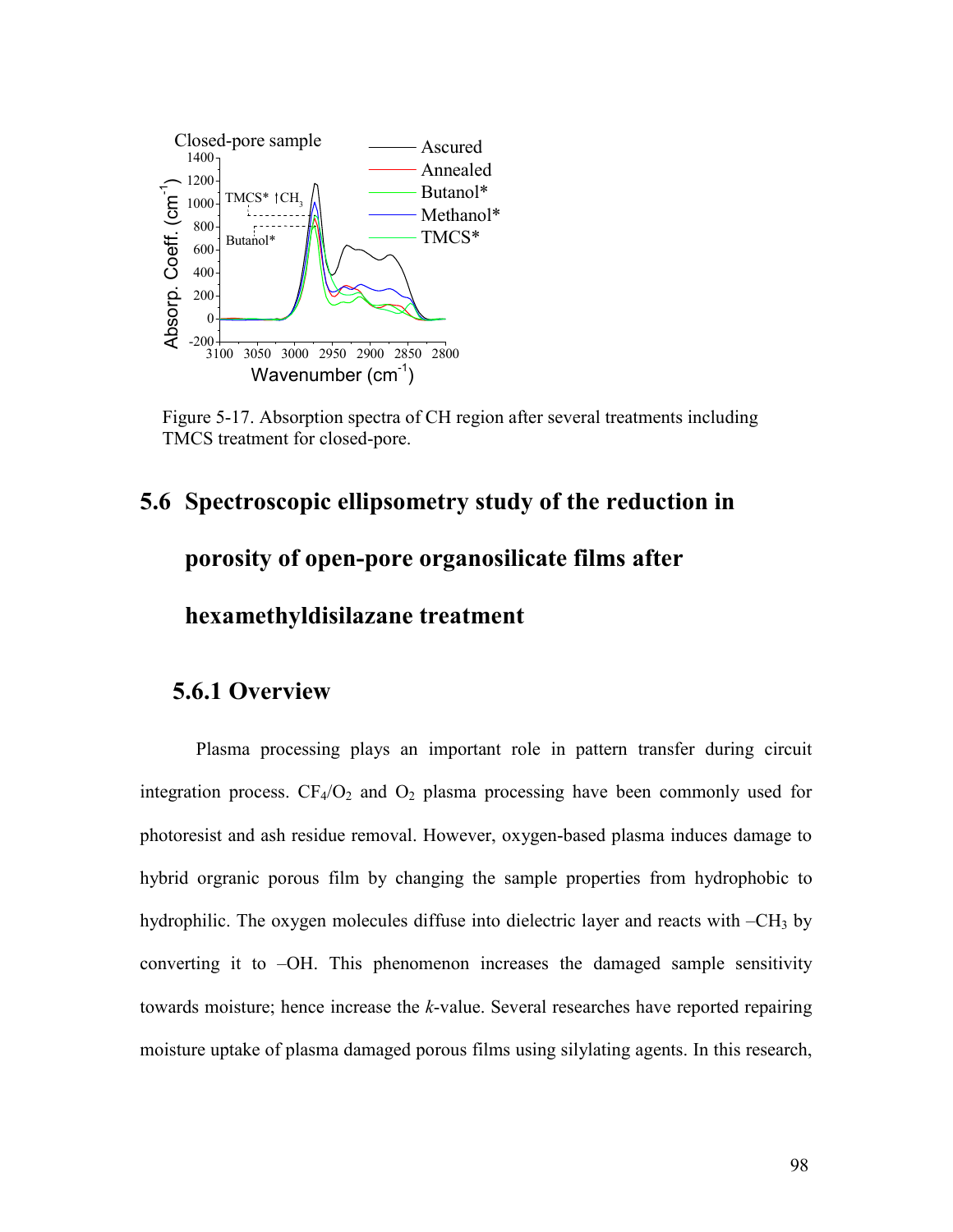we investigated the effects of HMDS treatment at the surface and the bulk of the plasma damaged porous films by using VASE.

#### 5.6.2 Experimental Procedure

Two sets of samples that represent the open- and closed-pore morphology of nanoporous organosilicates thin films were used in this experiment. These films were prepared based on the so-called sacrificial porogen (pore generator) approach developed by International Bussiness Machines Corp. (IBM™) Almaden Research Center. This technique involves the removal of the entrapped phase-separated organic macromolecular porogen within the crosslinked matrix selectively. Both open- and closed-pore samples were prepared by mixing with an appropriate amount of porogen loading into the matrix solution. Separate study has shown that higher porogen loading (45% in this study) leads to interconnected open-pore morphology, whereas lower porogen loading (15% in this study) leads to closed-pore structure [56]. The illustration of the 3-D pore structure was done by analyzing small-angle x-ray scattering data. Poly(propylene) oxide (PPO) with molecular weight, MW=12000 g/mol was used as the sacrificial porogen, whereas poly(methylsilsesquioxane) was used as the PMSSQ matrix precursor. Propylene glycol mono-n-propyl ether was used as a solvent for both porogen and matrix. The open-pore film was prepared by mixing 45 wt% of PPO porogen, whereas the closed-pore sample was prepared by mixing 15 wt% PPO into the PMSSQ solution. These PPO/PMSSQ mixtures were then filtered and spin coated homogenously on both heavily-doped (0.005 – 0.01 Ω-cm) and low-doped (9 – 18 Ω-cm) silicon wafers. The heavily doped sample was used for the dielectric constant measurement, whereas the low-doped sample was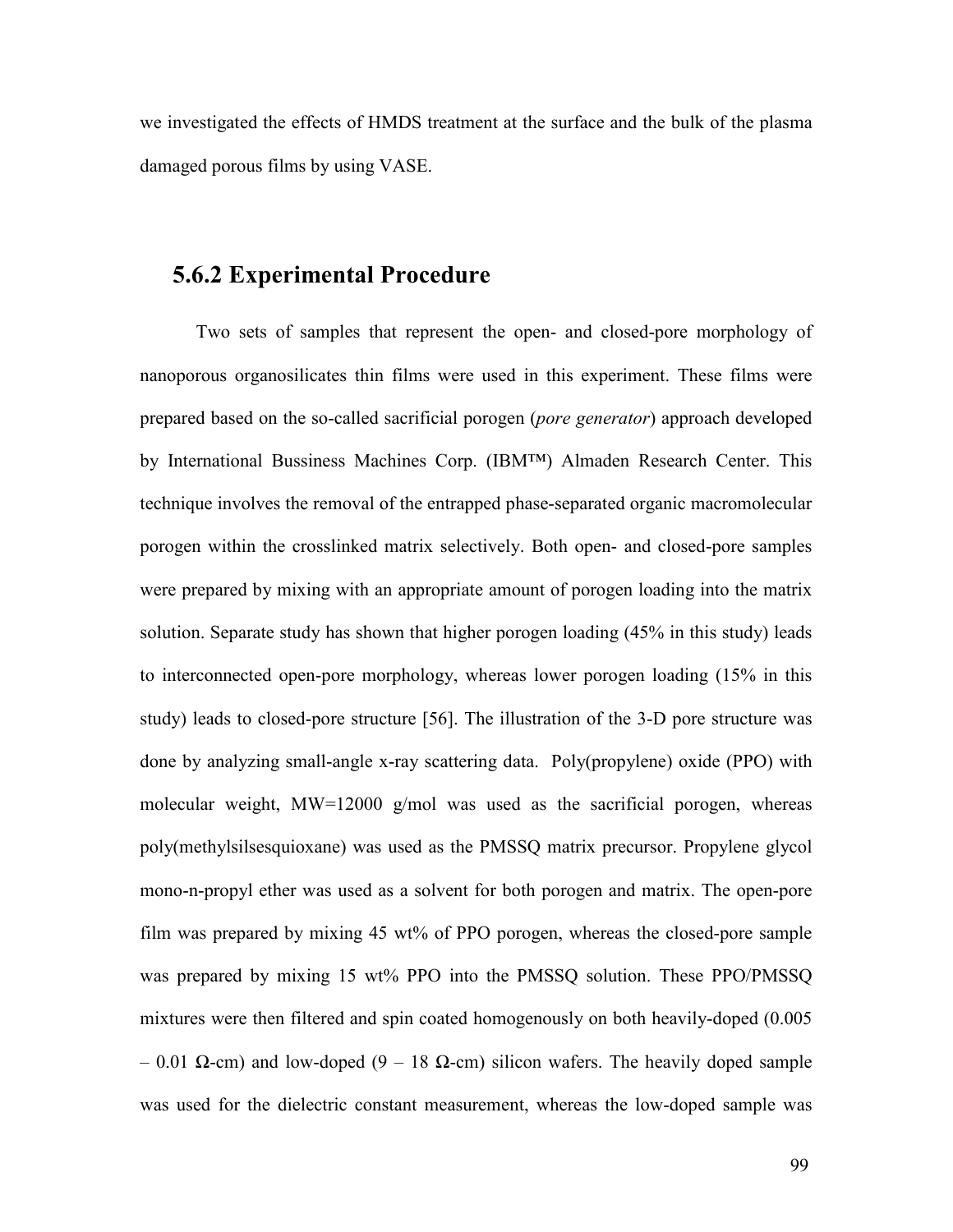used for the ellipsometric and FT-IR characterization. These samples were cured for 4 hours at 200°C under N<sub>2</sub> environment to produce porogen-phase-separated structure or "as-cured sample". The samples were then cut into smaller pieces (1 cm x 1.5 cm) for the studies presented in this paper.

The small pieces of as-cured samples underwent three different processes in sequence: thermal annealing, plasma etching and HMDS treatment. For annealing process, the as-cured samples underwent a direct thermal anneal of 430°C for 2 hours at  $5^{\circ}$ C/min ramping on a hot plate under N<sub>2</sub> environment. This process is for a complete porogen removal to generate nanoporous thin film. To simulate plasma damage during photoresist removal in the actual integrated circuit process, the annealed samples were exposed to  $CF_4/O_2$  plasma (20 sccm/80 sccm) for 1 minute at 200W RF power. To repair the plasma-damaged samples, the films underwent silylation through HMDS treatment. The treatment was done inside a leak-free stainless steel reaction chamber (volume of chamber is 134.3 cm<sup>3</sup>) with 3 ml of HMDS solution. The chamber was placed inside an oven. The temperature is raised from room temperature up to 80°C to enhance the vapor pressure of HMDS. After the 30 minutes of treatment, the chamber temperature was ramped down to room temperature.

 The chemical structure of the porous films was investigated using FT-IR spectroscopy (Nicolet 4700, Thermo Electron Corp.) in  $400 - 4000$  cm<sup>-1</sup> wavenumber range. The visual images of film were taken by a scanning electron microscope (SEM) (S4700, Hitachi Field Emission SEM) at 3 kV and 3.6 mm working distance. The refractive index, thickness and pore volume fraction were obtained by VASE™. The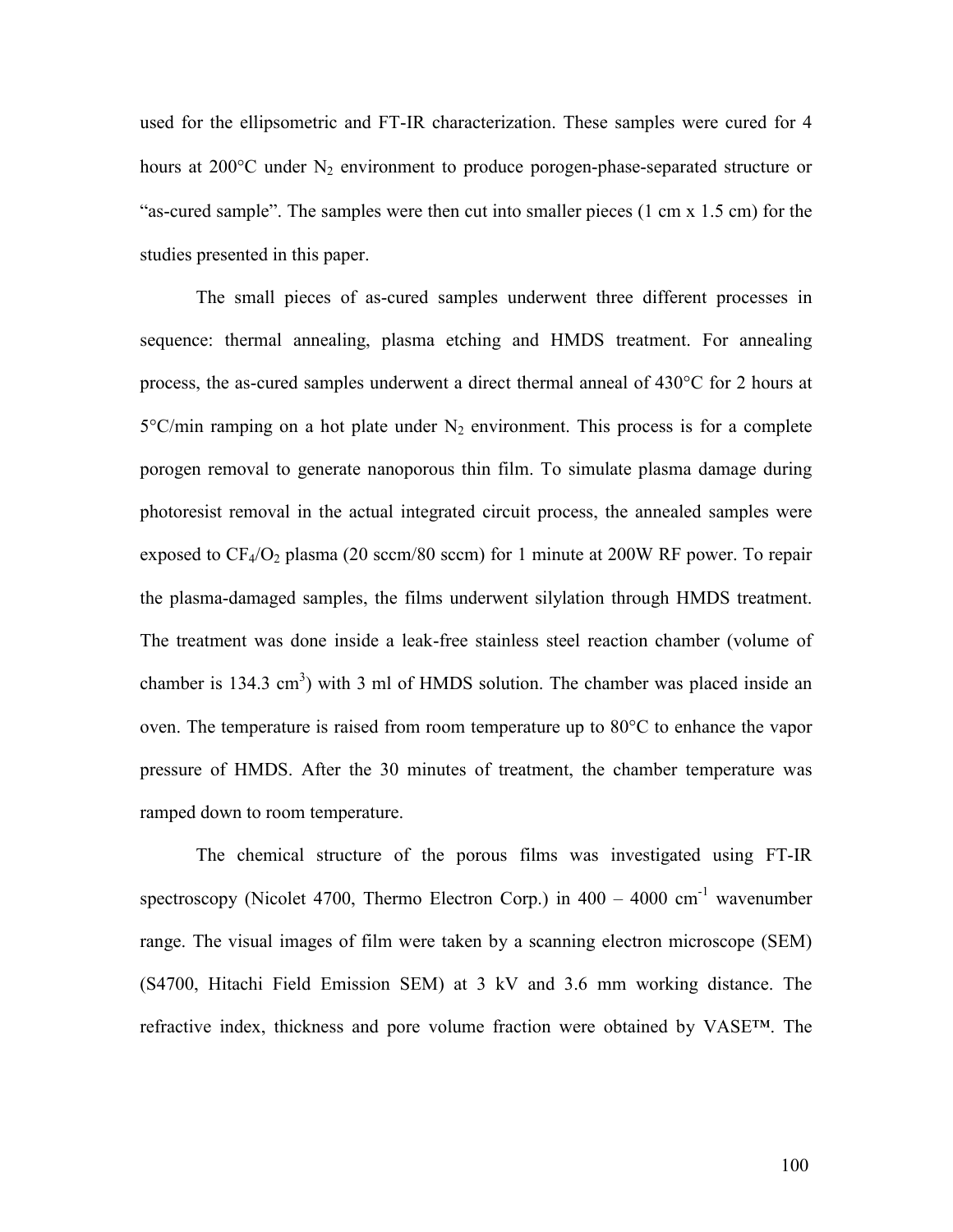ellipsometer measurements were taken at 4 incident angles of 60°, 65°, 70° and 75° in 400 – 1700 nm range with 5 nm step interval.

In ellipsometric analysis, a model is needed to generate Ψ and ∆ spectra. A good match between experimental and generated spectra allows the extraction of optical constant and film thickness information. Spectroscopic ellipsometer can also be used to model a bilayer and graded porous sample showing the refractive index of film as a function of distance from silicon-film interface to film-air interface. The details of modeling single layer, bilayer, graded layer of nanoporous organosilicate films have been published recently [57].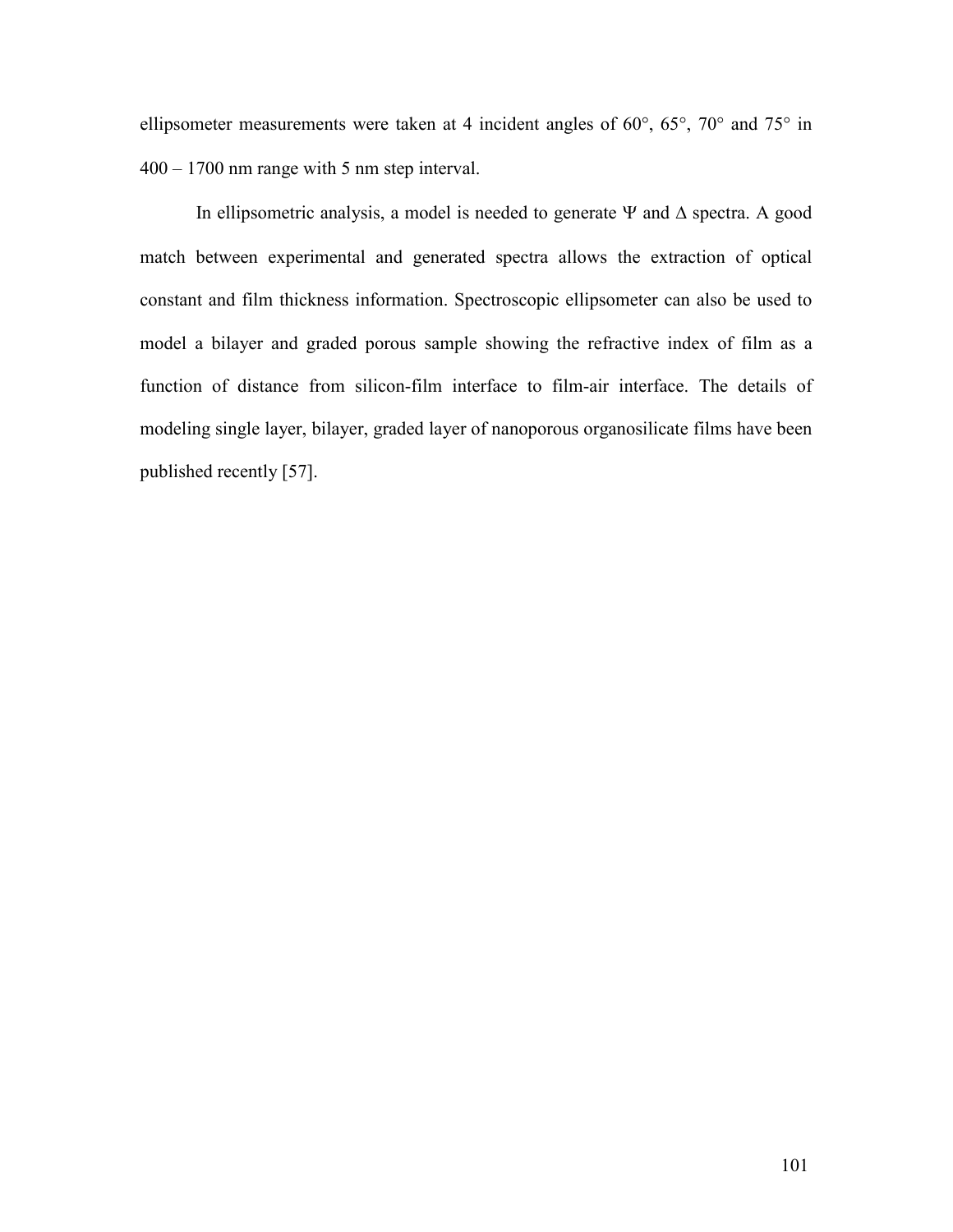| Process            | Model           | Thickness         | R.I.             | Porosity         | Dielectric      |  |  |  |  |
|--------------------|-----------------|-------------------|------------------|------------------|-----------------|--|--|--|--|
|                    |                 | $(\pm 0.6$ nm)    | $(\pm 0.001, n)$ | $(\pm 2\%)$      | constant        |  |  |  |  |
|                    |                 |                   |                  |                  | (k)             |  |  |  |  |
| Open-pore sample   |                 |                   |                  |                  |                 |  |  |  |  |
| As-cured           | Single          | 842.4             | 1.447            | $\boldsymbol{0}$ | $4.34 \pm 0.01$ |  |  |  |  |
| Annealed           | Single          | 803.3             | 1.183            | 51               | $1.57 \pm 0.01$ |  |  |  |  |
| Plasma             | Single          | 472.7             | 1.177-1.301      | $51^*$           | $2.51 \pm 0.1$  |  |  |  |  |
| <b>HMDS</b>        | Bilayer-like    |                   |                  |                  |                 |  |  |  |  |
|                    | Top             | 178.0             | 1.25             | 33               | $2.06 \pm 0.01$ |  |  |  |  |
|                    | <b>Bottom</b>   | 312.9             | 1.185-1.25       | 51               |                 |  |  |  |  |
|                    | Total thickness | $\frac{490.9}{ }$ |                  |                  |                 |  |  |  |  |
| *Bottom layer      |                 |                   |                  |                  |                 |  |  |  |  |
| Closed-pore sample |                 |                   |                  |                  |                 |  |  |  |  |
| Ascured            | Single          | 856.7             | 1.420            | $\boldsymbol{0}$ | $4.22 \pm 0.01$ |  |  |  |  |
| Annealed           | Single          | 709.2             | 1.307            | 20               | $2.30 \pm 0.01$ |  |  |  |  |
| Plasma             | Single          | 564.3             | 1.315            | 18               | $2.26 \pm 0.02$ |  |  |  |  |
| <b>HMDS</b>        | Single          | 562.4             | 1.319            | 18               | $2.28 \pm 0.02$ |  |  |  |  |
|                    |                 |                   |                  |                  |                 |  |  |  |  |
|                    |                 |                   |                  |                  |                 |  |  |  |  |

## 5.6.3 Results and discussion

Table 5-3 List of thickness, refractive index (R.I.), porosity and dielectric constant for both open- and closed-pore films of as-cured, annealed, plasma processed and hexamethyldisilazane treated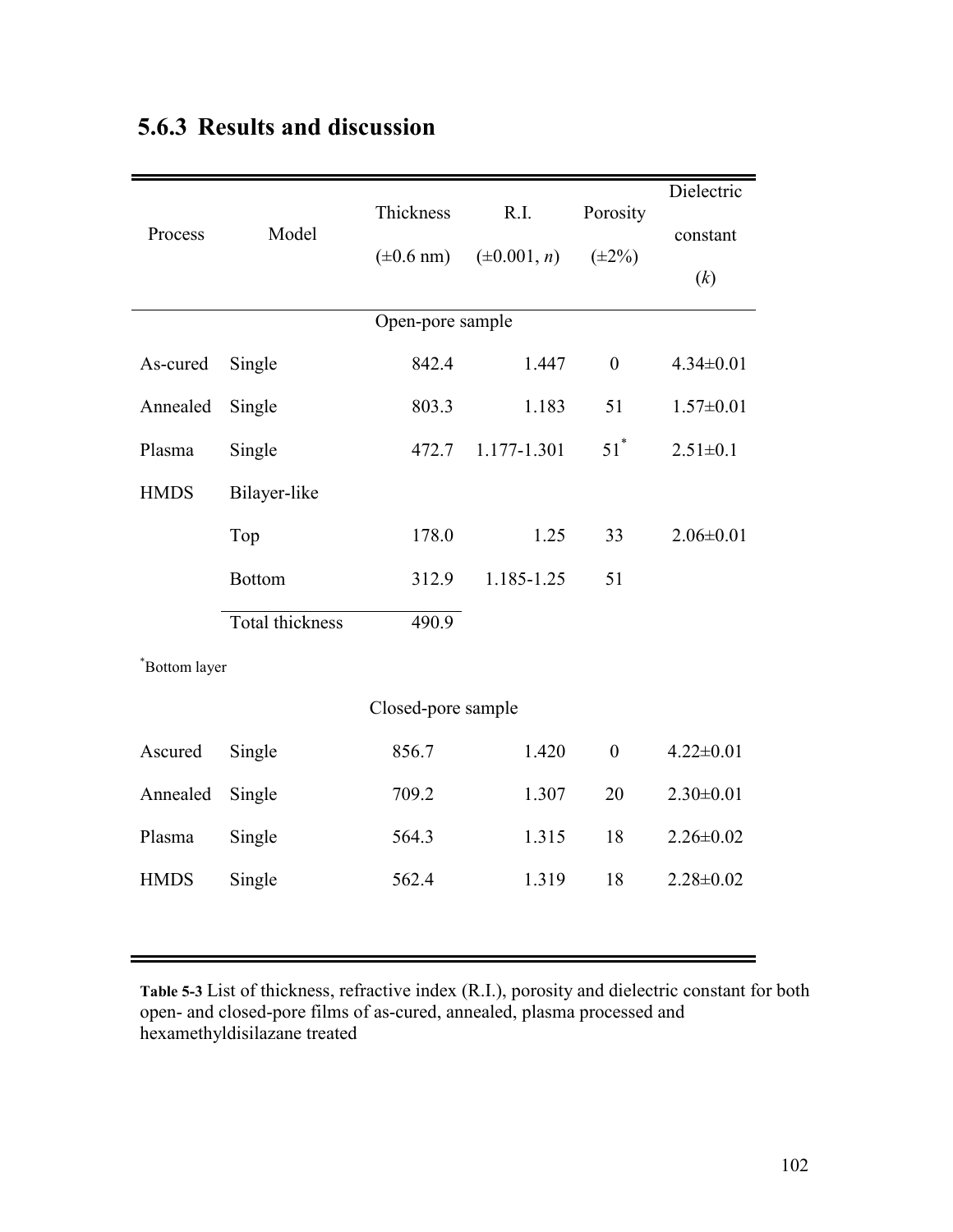| Process            | Model                  | Thickness         | R.I.             | Porosity         | Dielectric      |  |  |  |  |
|--------------------|------------------------|-------------------|------------------|------------------|-----------------|--|--|--|--|
|                    |                        |                   |                  |                  | constant        |  |  |  |  |
|                    |                        | $(\pm 0.6$ nm)    | $(\pm 0.001, n)$ | $(\pm 2\%)$      | (k)             |  |  |  |  |
| Open-pore sample   |                        |                   |                  |                  |                 |  |  |  |  |
| As-cured           | Single                 | 842.4             | 1.447            | $\overline{0}$   | $4.34 \pm 0.01$ |  |  |  |  |
| Annealed           | Single                 | 803.3             | 1.183            | 51               | $1.57 \pm 0.01$ |  |  |  |  |
| Plasma             | Single                 | 472.7             | 1.177-1.301      | $51^*$           | $2.51 \pm 0.1$  |  |  |  |  |
| <b>HMDS</b>        | Bilayer-like           |                   |                  |                  |                 |  |  |  |  |
|                    | Top                    | 178.0             | 1.25             | 33               | $2.06 \pm 0.01$ |  |  |  |  |
|                    | <b>Bottom</b>          | 312.9             | 1.185-1.25       | 51               |                 |  |  |  |  |
|                    | <b>Total thickness</b> | $\frac{490.9}{ }$ |                  |                  |                 |  |  |  |  |
| *Bottom layer      |                        |                   |                  |                  |                 |  |  |  |  |
| Closed-pore sample |                        |                   |                  |                  |                 |  |  |  |  |
| Ascured            | Single                 | 856.7             | 1.420            | $\boldsymbol{0}$ | $4.22 \pm 0.01$ |  |  |  |  |
| Annealed           | Single                 | 709.2             | 1.307            | 20               | $2.30 \pm 0.01$ |  |  |  |  |
| Plasma             | Single                 | 564.3             | 1.315            | 18               | $2.26 \pm 0.02$ |  |  |  |  |
| <b>HMDS</b>        | Single                 | 562.4             | 1.319            | 18               | $2.28 \pm 0.02$ |  |  |  |  |
|                    |                        |                   |                  |                  |                 |  |  |  |  |

Table 5-3 summarizes the thicknesses, refractive indexes, porosities and dielectric constant values for both open- and closed-pore films after exposure to various processes. This table will be referred throughout the text.

Figure 5-18 show the SEM images and depth profile analysis of the processed open-pore samples: (a) thermally annealed, (b) plasma exposed, (c) HMDS treated and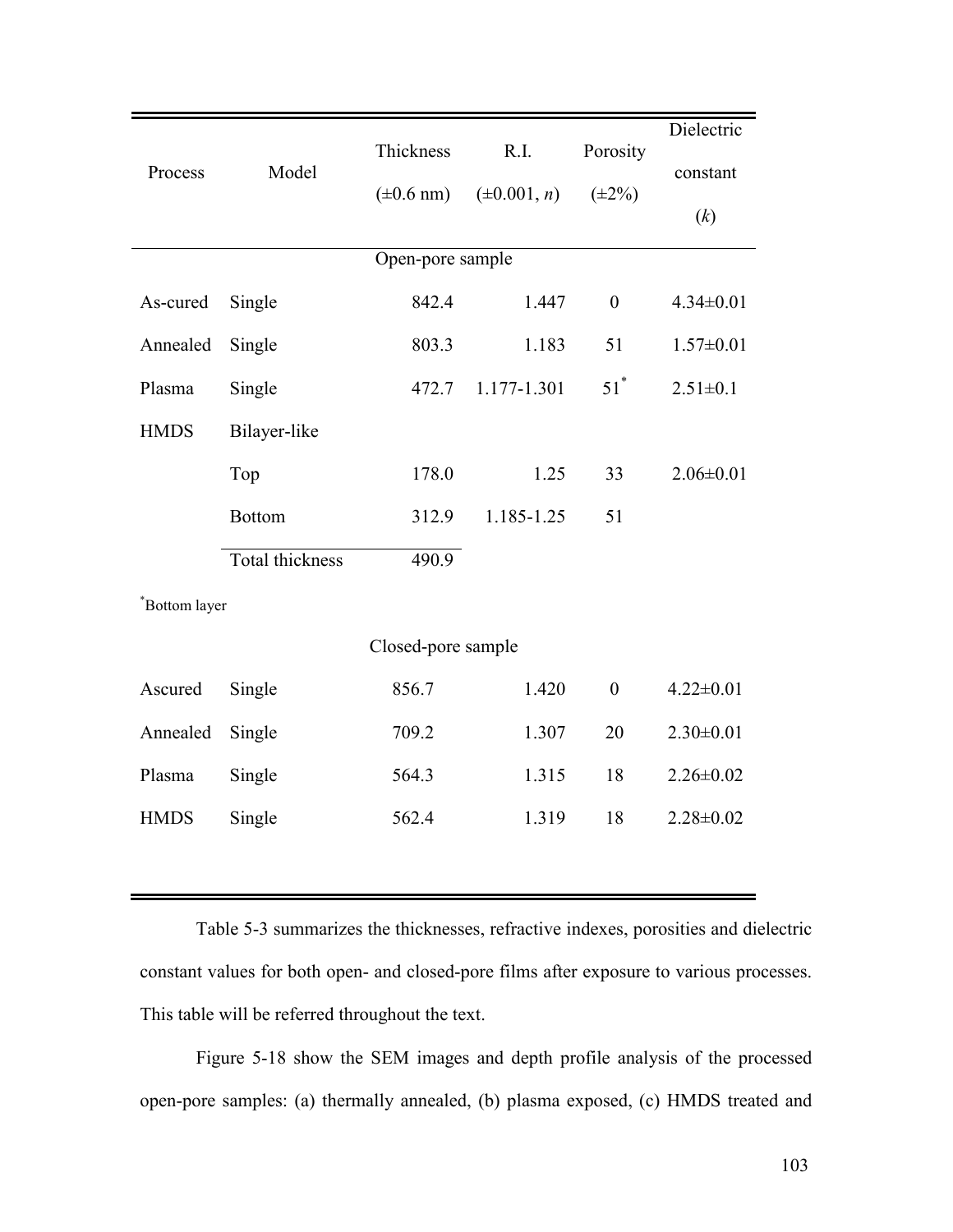(d) depth profile of the mentioned processed samples. The pores appear to be randomly distributed and the film has a thickness around 700 nm. SE measurement gives a film thickness of 803.3 nm, refractive index of 1.183 and porosity of 51% (Figure 5-18(d) and Table 5-3(d)). The depth profile analysis shows an abrupt increased in refractive index at the silicon-film interface. We have already shown previously using ellipsometric analysis that the silicon-film interface has higher localized porosity (3 - 4%) as compared to the bulk [57]. IBM™ has also shown this using neutron reflectivity technique [58]. The thinner SEM thickness may be due to compression when the sample was cleaved because the open-pore film is relatively soft.



Figure 5-18 SEM images of open-pore sample after (a) annealing, (b) plasma treatment and (c) HMDS treatment and the correspondence (d) refractive index depth profile.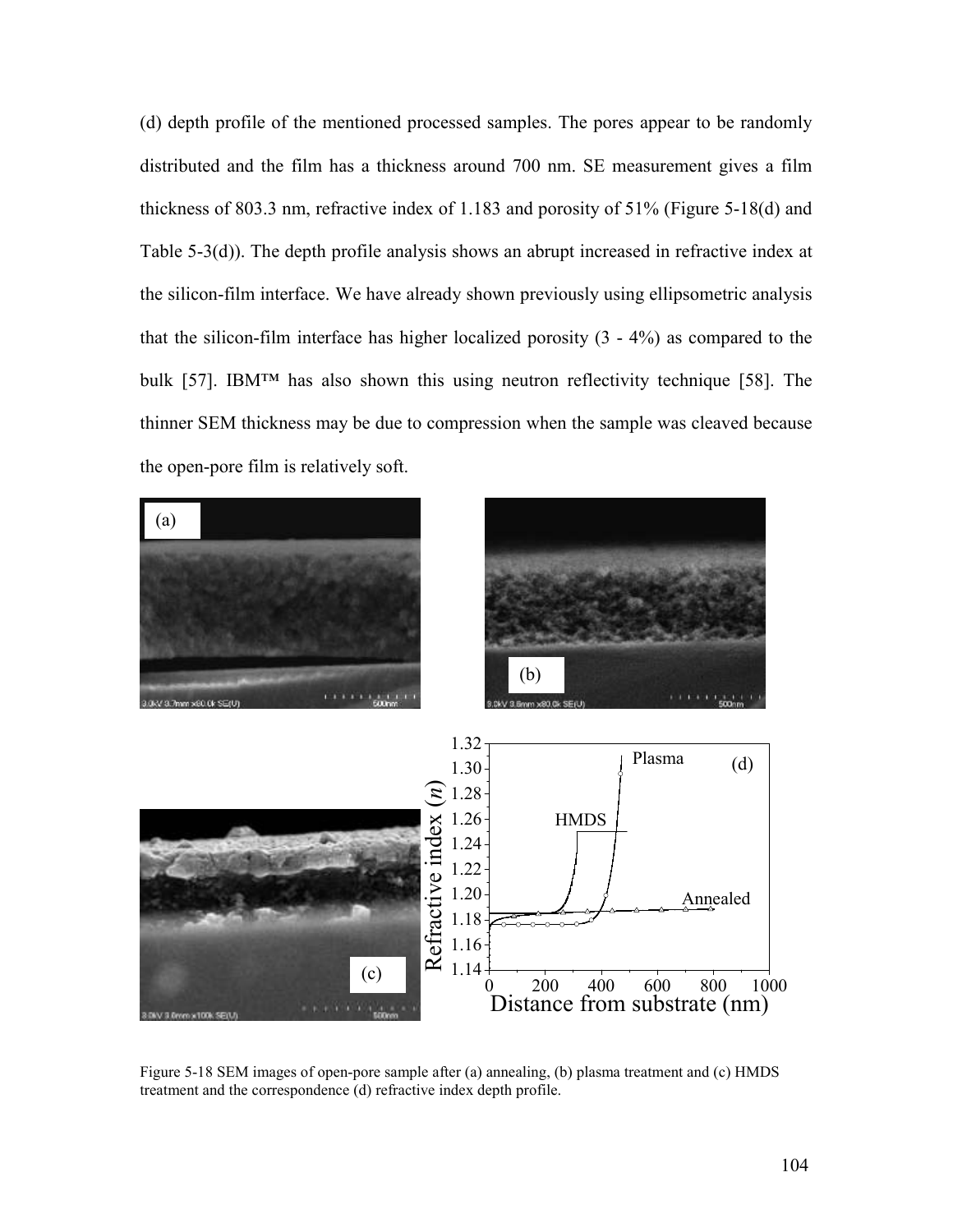Figure 5-18(b) and (d) show the SEM cross section image and refractive index depth profile of the sample in Figure 5-18(a) after exposure to  $O_2/CF_4$  plasma. The SEM thickness is around 465 nm which is comparable with ellipsometer thickness (472.7 nm). For ellipsometric analysis, the sample was first modeled as a single Cauchy layer. Details of SE modeling were thoroughly discussed in the paper that was published earlier [57]. However, the Cauchy model does not match well with the measured  $\Psi$  and  $\Delta$  spectra as reflected by the relatively higher mean-squared error. The Cauchy model was then modified to a graded layer which improved the fit. Based on Figure 5-18 (d), it is found that the plasma damaged sample has non-uniform refractive index values at the top 1/3 layer. The refractive index values at the lower 2/3 layer remained almost constant at 1.177 (porosity of 51%) and then drastically increased towards the top up to 1.301. The thickness for  $O_2/CF_4$  plasma treated film is reduced by 41% from 803.3 nm to 472.7 nm because of etching (Table 5-3). During the plasma treatment, we speculate that  $O_2$  diffuse through the highly interconnected pore structure to a significant depth (upper 1/3 layer) removing  $-CH_n$  groups from the pore surface by substitution reaction causing the formation of polar Si-OH in the following mechanism [59]:

$$
\text{Si-CH}_3\left(s\right) + 4\text{O}\left(g\right) \to \text{Si-OH}\left(s\right) + \text{H}_2\text{O}\left(g\right) + \text{CO}_2\left(g\right) \tag{1}
$$

This reaction leads to increasing refractive index values of the top layer as seen in Figure 5-18(d). Thus, raising the effective k-values of the films as shown later and causing electrical reliability problems in actual devices. The formation of silanol group at significant depth could also lead to more moisture adsorption. We also observed the depletion of –CH and increased of silanol group using FT-IR. The FT-IR spectra for this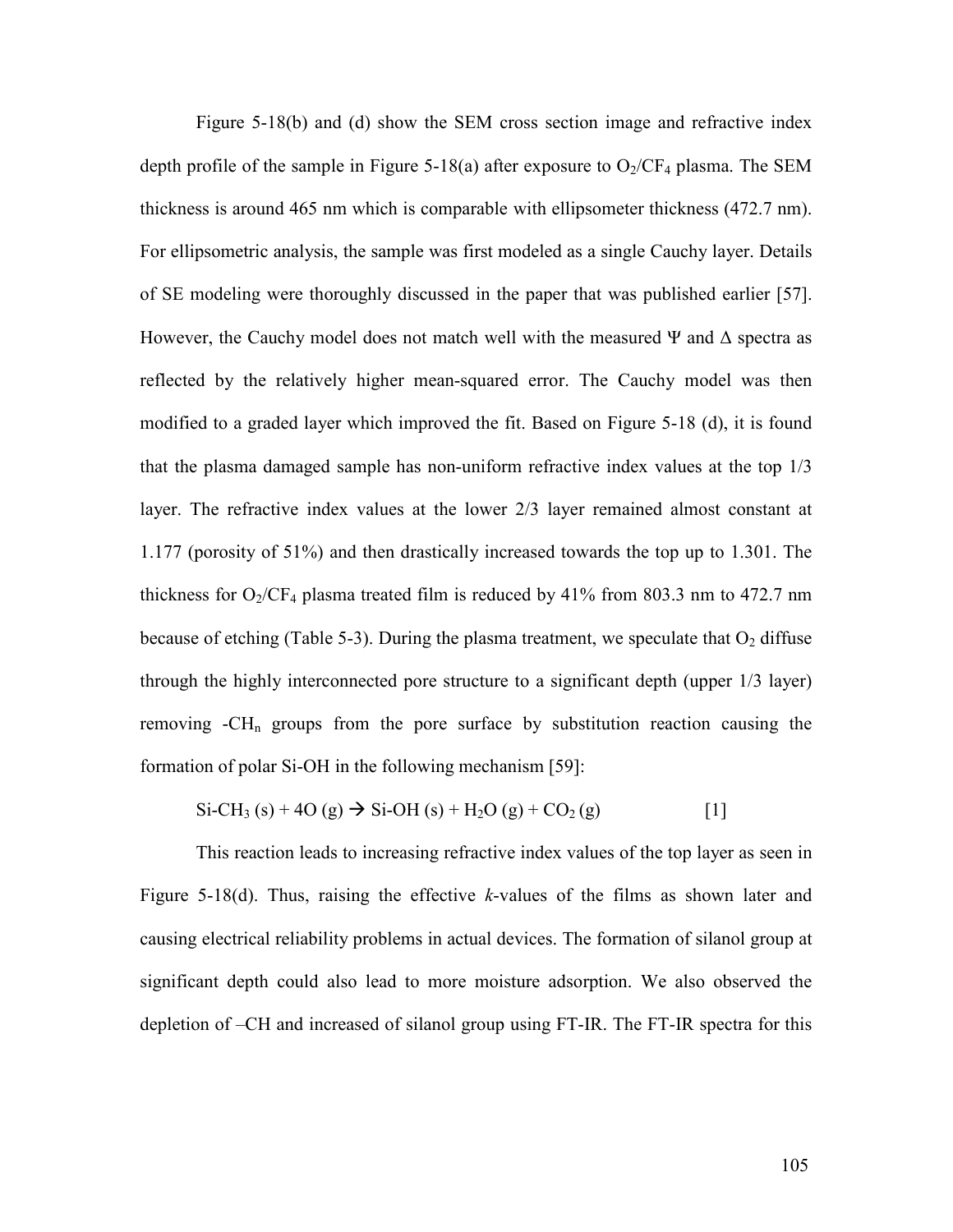study are not presented here, since many researchers have reported analysis on plasmadamaged samples [59,60,61].

Figure 5-18(c) and (d) shows the SEM image and refractive index depth profile of HMDS treated open-pore film. The image shows two distinct contrasts suggesting the presence of two layers after the HMDS treatment. Based on the SEM image, the top surface has thickness of 175 nm, while the bottom layer has thickness of 250 nm. The ellipsometric analysis showed that the bottom porous layer has almost constant refractive index of 1.185 and bottom/top layer interfaces. The top layer has constant refractive index of 1.25. The difference of refractive index indicates that the top 178 nm layer has less porosity than the bottom layer. By converting the Cauchy model to Bruggeman Effective Medium Approximation (BEMA) model, we calculated the pore volume fraction of the two layers. The BEMA model gave porosities of  $51 \pm 2\%$  and  $33 \pm 2\%$  for the bottom and top layers of the HMDS treated sample, respectively (Table 5-3). Before the treatment, the film porosity was 51% throughout the film. The results show that HMDS reactions in open-pore samples occur not only on the surface but also deeper into the upper 178 nm layer. The bottom 312.9 nm layer was unaffected with the treatment due to the presence of the denser top layer which, acts as barrier. However, the bilayer property after HMDS treatment means that the k-value will not be fully recovered to its initial value before plasma damage in open-pore films. The decrease in porosity on the top layer may be due to the reaction between HMDS and silanol that produces a byproduct of siloxane as suggested by Himchinshi [62,63]. HMDS reactions with silanol are given in the following reactions:

 $(CH<sub>3</sub>)<sub>3</sub>Si-NH-Si(CH<sub>3</sub>)<sub>3</sub>(g) + HO-Si \rightarrow$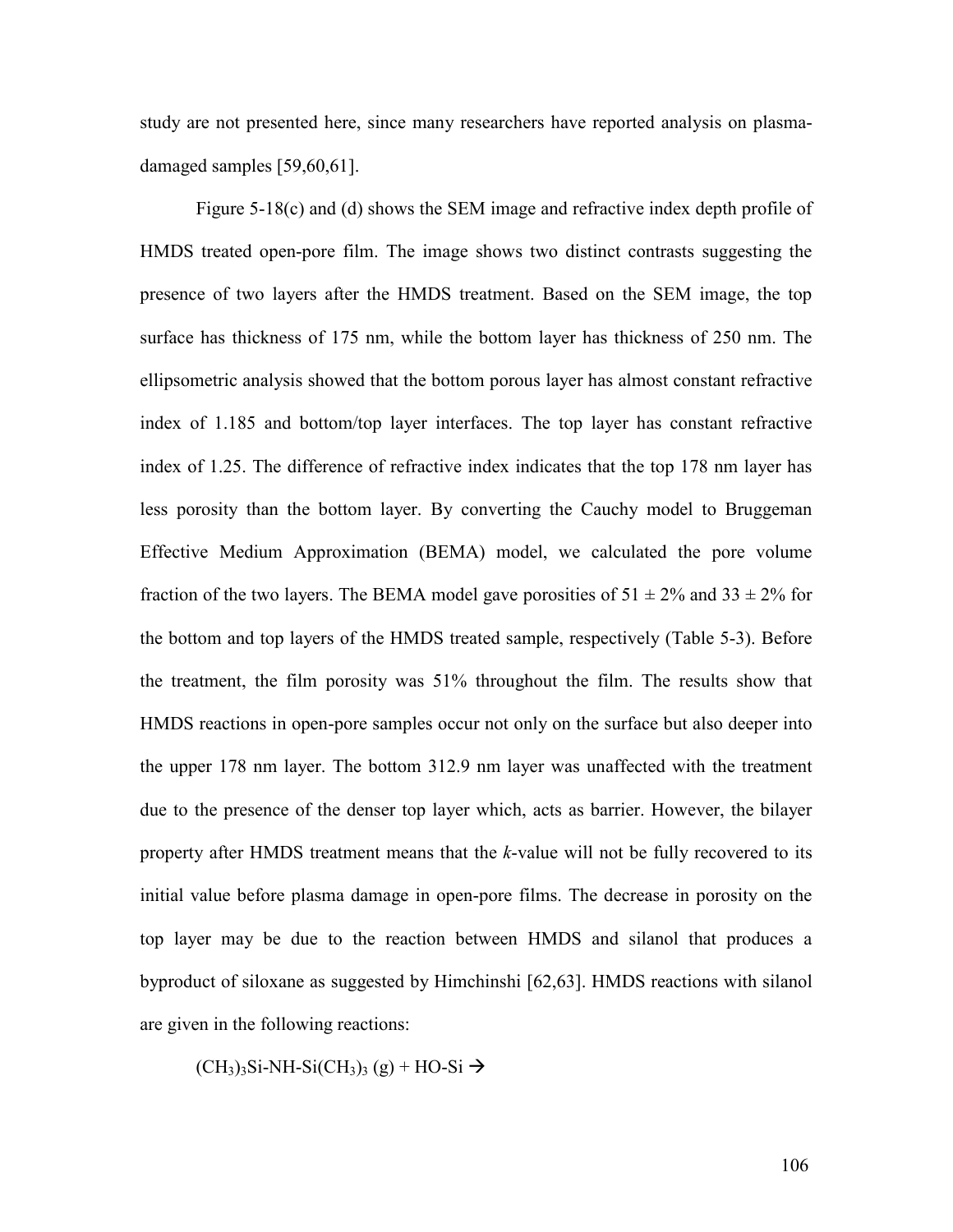$$
(CH3)3-Si-O-Si (s) + (CH3)3-SiNH2 (g)
$$
 (2)

$$
(CH3)3-SiNH2(g) + HO-Si (s) \rightarrow (CH3)3-Si-O-Si(s) + NH3(g)
$$
 (3)

The results in Figure 5-18 (c) implies that although HMDS treatment is beneficial to create hydrophobicity, the silylation is not limited to the sample surface but penetrate into a certain depth as shown in the bilayer-like SEM image and spectroscopic ellipsometry analysis. This is contrary to the cited references above which stated that the silylation reaction occurs only at the surface. However, they did not specify if their sample has open-pore morphology like the ones used in this study. The dielectric constants of the processed films are also shown in. The dielectric constant of plasmadamaged sample is increased to 2.51. After the HMDS treatment, the dielectric constant is only 2.06 and not fully recovered to 1.57 (thermally annealed sample) because of the denser 187 nm top layer.

For closed-pore samples, the effects of plasma and HMDS treatment are different from open-pore sample. Figure 5-19 show SEM images of (a) thermally annealed, (b) plasma exposed and (c) HMDS treated sample. Figure 5-19 (d) shows the depth profiles of the processed sample. The thermally annealed closed-pore sample has 20% porosities with film thickness of 709.2 nm and refractive index of 1.307. After plasma exposure, only 20% of film thickness has been etched as compared to 41% to open-pore sample. This is because the closed-pore PMSSQ matrix is denser compared to open-pore sample, resulting in less plasma damage. It is also notable that there is no significant difference between the film properties of plasma-damaged and HMDS-treated closed-pore sample.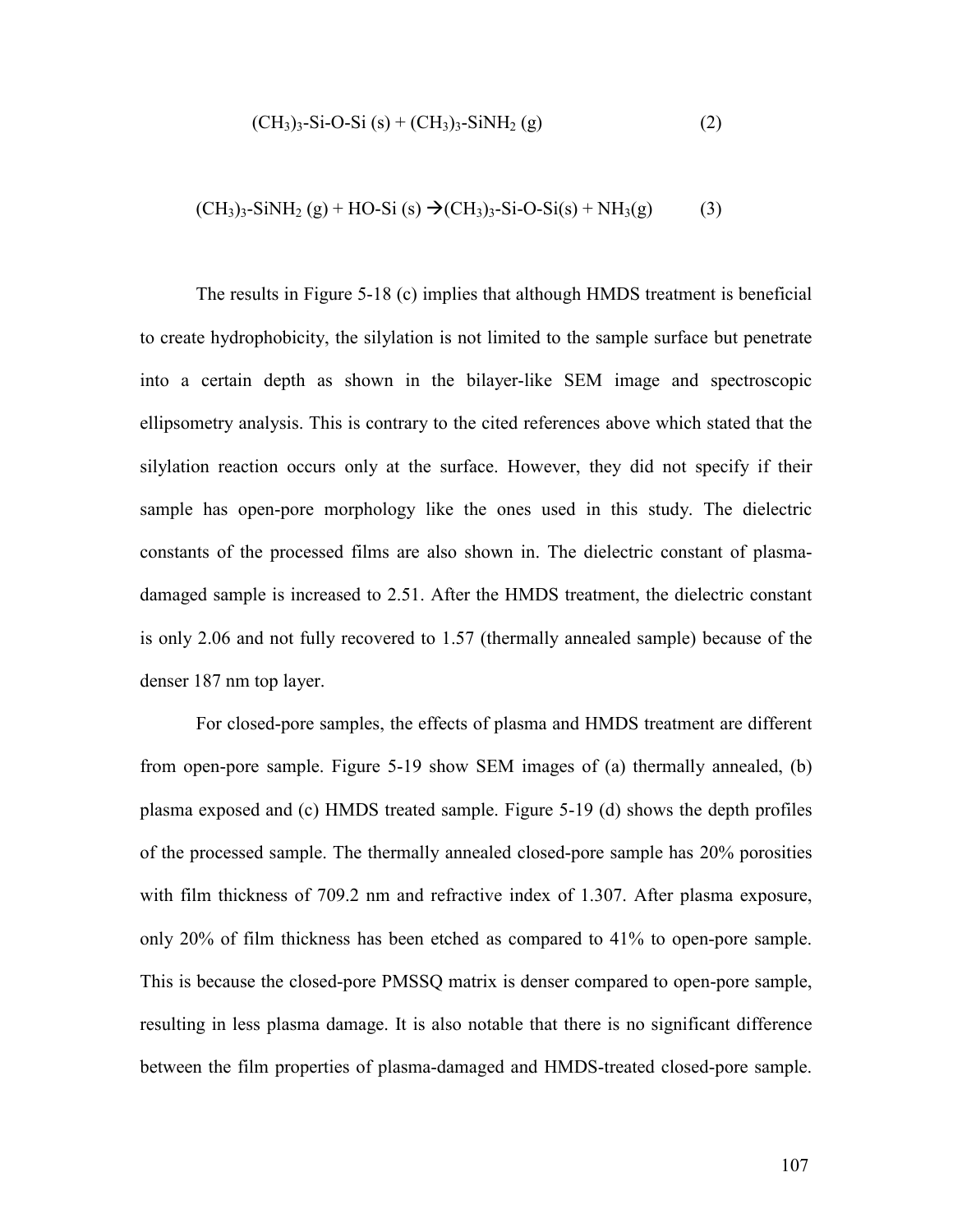Both processed sample have equivalent porosities  $(18%)$  and refractive indexes  $(-1.32)$ with a slight variation of film thickness (i.e: plasma treated – 564.3 nm and HMDS treated – 562.4 nm). This may be due to the closed-pore nature of the film preventing further damage by plasma treatment. The  $O<sub>2</sub>$  plasma could not diffuse into the bulk because the pores are not interconnected. Based on Figure 5-19 (d), the depth profile analysis shows that the processed closed-pore samples are not graded indicating no plasma damage. In addition, the dielectric constant of closed-pore samples remained approximately unchanged after plasma and HMDS treatments  $(k \sim 2.3)$ . The SEM images (Figure 5-18 (c)) of the treated closed-pore films also show evidence of a single layer. Based on the above discussion, we believed that the plasma-damaged sample repaired by HMDS treatment indeed depends on the pore morphologies of the samples.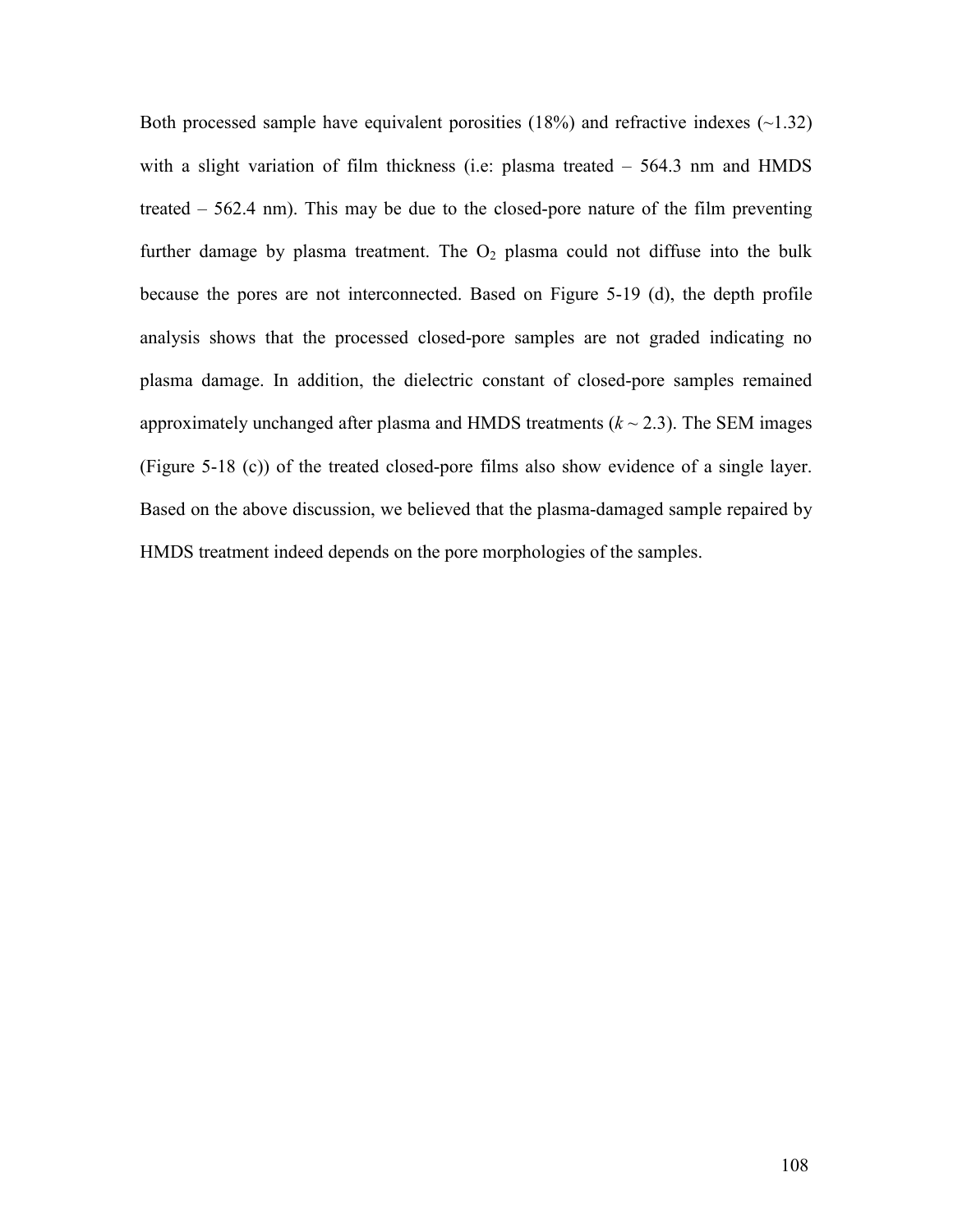

Figure 5-19 SEM images of closed-pore sample after (a) annealing, (b) plasma treatment and (c)HMDS treatment and the correspondence (d) refractive index depth profile.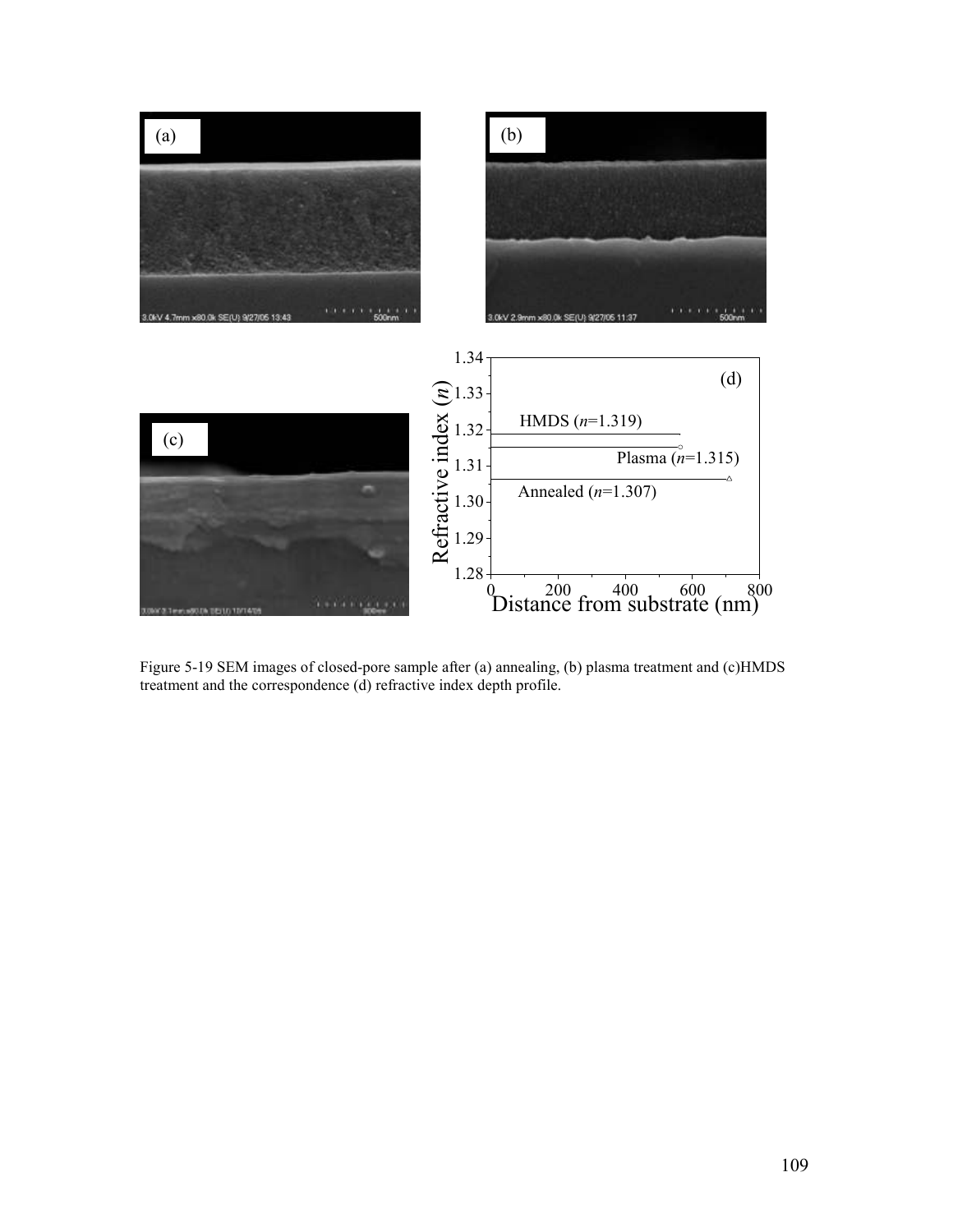## 5.7 Characterization of plasma exposed samples followed by porogen/water removal.

### 5.7.1 Overview

The conventional process for manufacture of integrated circuit devices involves in generating nanoporous film, followed by patterning process (photolithography and plasma process). However, this process flow leads to some disadvantages such as degrading the good quality of nanoporous material (increase k-value, and increase -OH content). In this dissertation, the ascured sample is first subjected to patterning process followed by generating nanoporous film process. This techniques can minimizes the damages occurs to sample after the plasma process.

### 5.7.2 Experiment

Similar as in previous experiments, two sets of open- and closed-pore organosilicates films are used here. The experimental procedures have been described in earlier section (see Table 1-2 Flowchart overview dissertation research work.). There are two sets of experiments:

- (1)  $SCCO<sub>2</sub>$  process without plasma treatment (set #A)
- (2) Plasma process followed by  $SCCO<sub>2</sub>$  process. (set #B)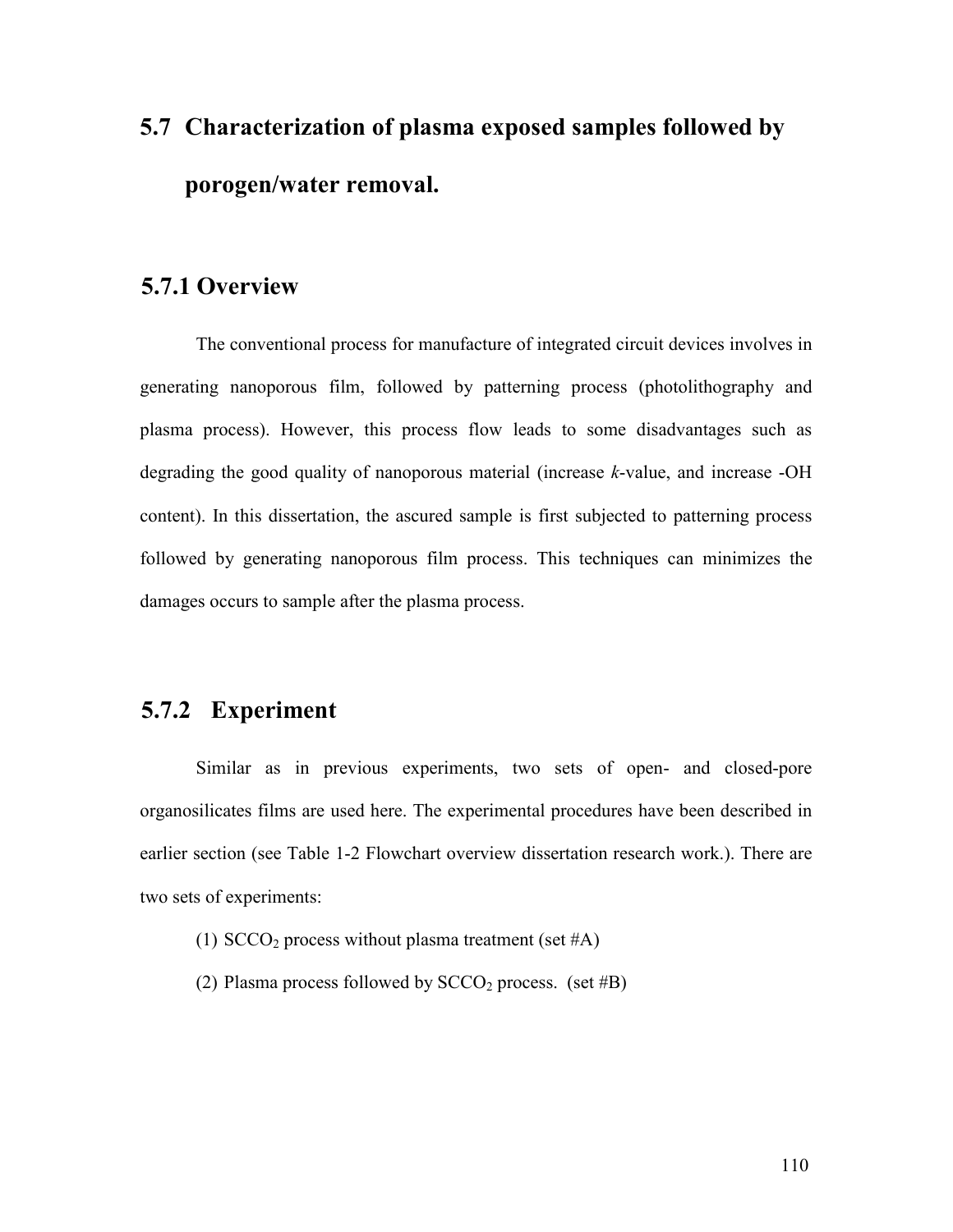#### 5.7.3 Results and discussion

Figure 5-20 shows the refractive index depth profile of open-pore processed samples (a) with plasma process and (b) without plasma process. These samples underwent several processes such as  $SCCO<sub>2</sub>$  for water and porogen removal, VT/ HMDS and SCCO<sub>2</sub>/TMCS treatment. Based on Figure 5-20 it can be seen that depth profile of sample with plasma process (set #B) is slightly grading from silicon/film interface to the top surface as compared to sample without plasma process (set  $#A$ ). This suggests that the plasma process still damages the film top surface. Interestingly, the total film thickness of this sample is reduced by 9% from 803.3 nm to 728nm as compared to annealed samples with plasma process (41% etched: from 803.3 to 472.7nm) (see chapter 5.6). For  $SCCO<sub>2</sub>$  process sample without plasma process (set #A), the film refractive index is homogenous throughout film thickness because of no plasma damage. Figure 5-21 shows FT-IR spectra of 2800 cm-1 – 4000 cm<sup>-1</sup> and 950 cm<sup>-1</sup> – 1250 cm<sup>-1</sup>, openpore pore processed samples (a) and (c) with plasma process (b) and (d) without plasma process. For Si-O-Si (950 cm<sup>-1</sup> – 1250 cm<sup>-1</sup>) spectra, there are no differences between plasma processed and without plasma process. This indicates that the plasma processed prior to porogen/water removal process does not affect the Si-O-Si crosslinking which is desirable leading to a good mechanical strength. For methyl and silanol  $(2800 \text{cm}^{-1} 4000 \text{cm}^{-1}$ ) spectra, the  $-OH$  content after plasma exposure is increased. However, the silanol group can be removed by  $SCCO<sub>2</sub>$  and HMDS treatment. This shows that it is possible to first pattern the ascured sample, remove the photoresist residues and finally remove the porogen/water. This technique can minimize the plasma damage on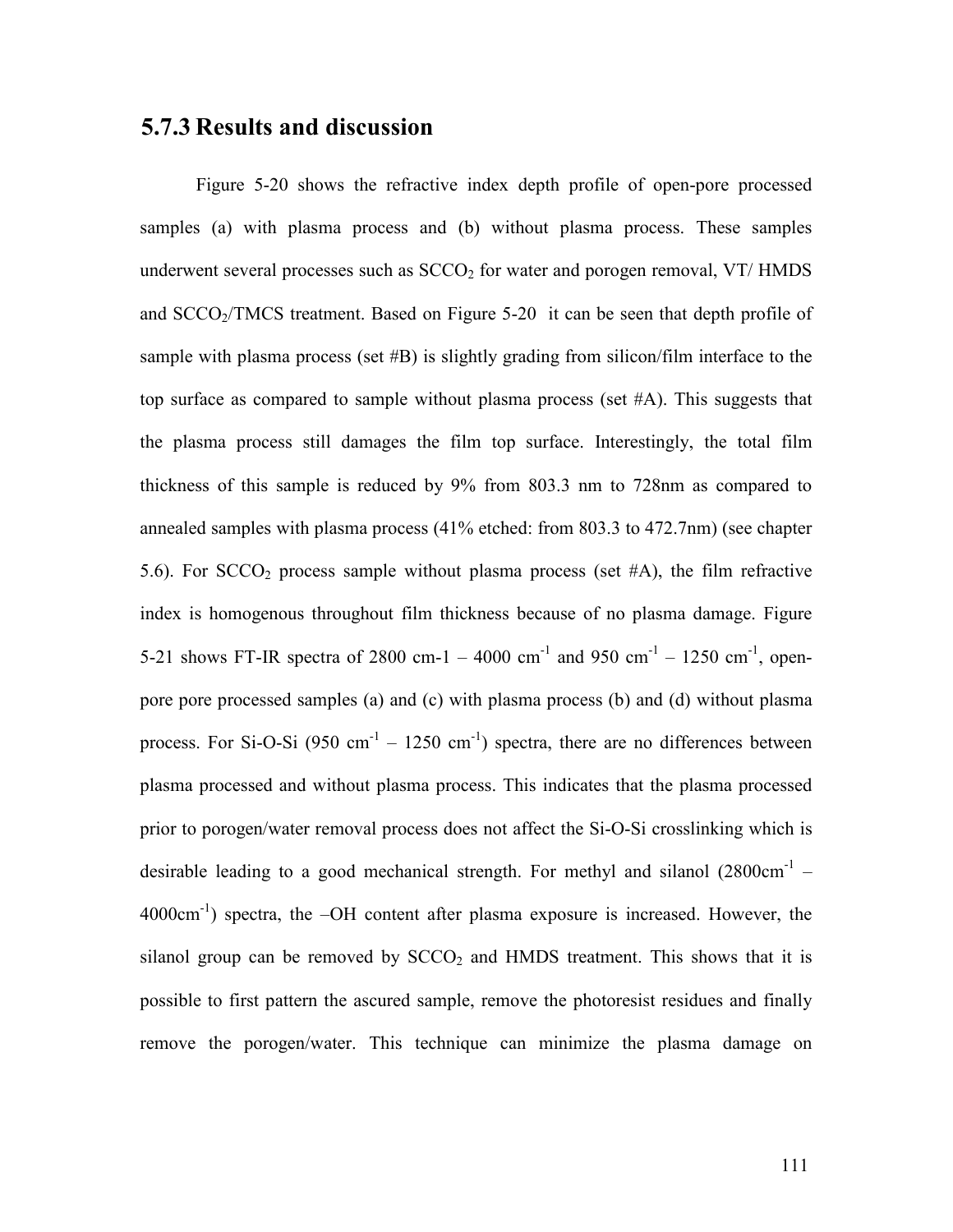nanoporous film. The k-value of sample with plasma (set #B)  $(k= 1.76 \pm 0.01)$  and without plasma (set #A)  $(k=1.8 \pm 0.18)$  are almost equivalent.



Figure 5-20 shows the refractive index depth profile of open-pore processed samples (a) with plasma process and (b) without plasma process.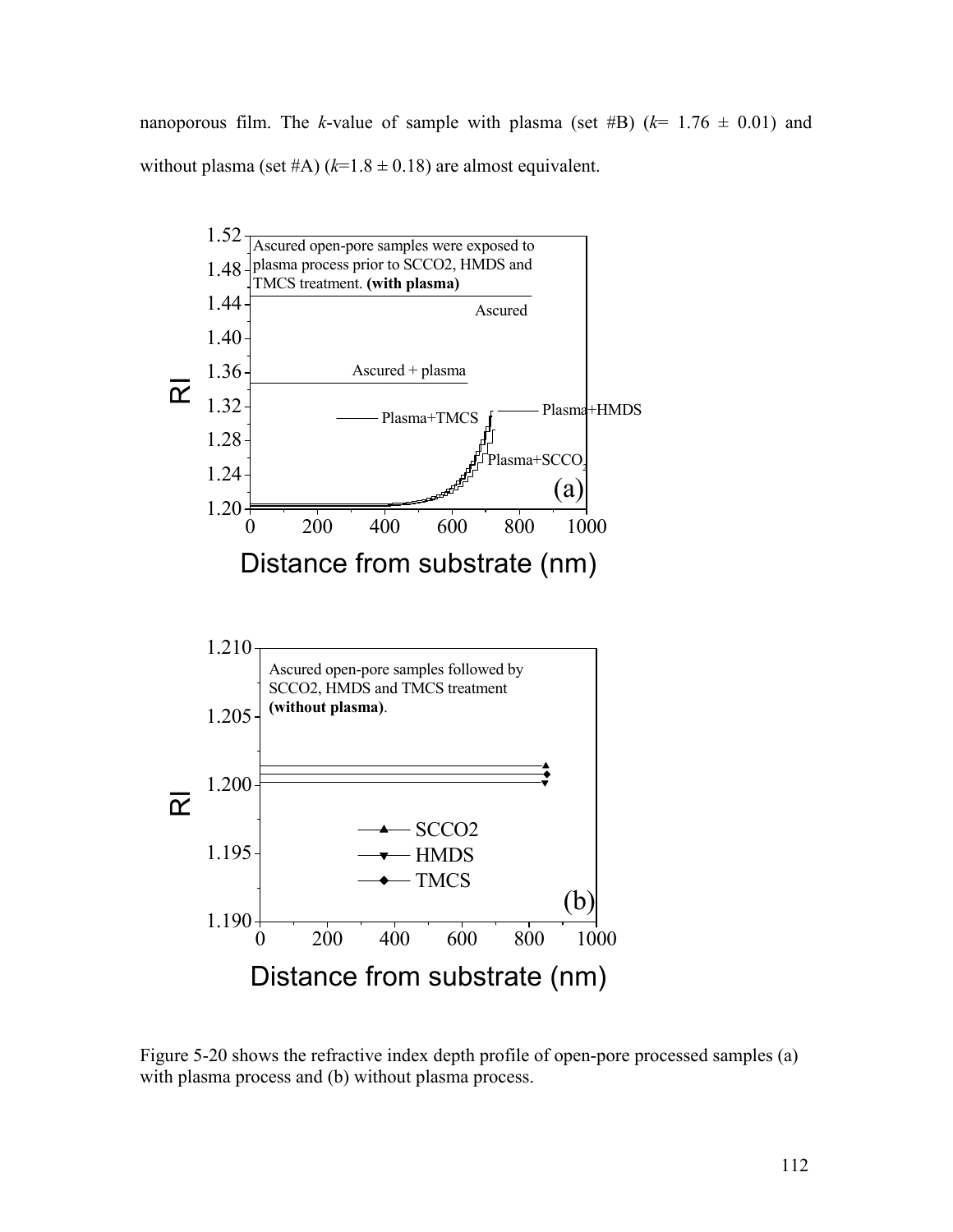

Figure 5-21 FTIR spectra of 2800cm-1 – 4000 cm<sup>-1</sup> and 950cm<sup>-1</sup> – 1250cm<sup>-1</sup>, open-pore pore processed samples (a) and (c) with plasma process (b) and (d) without plasma process. For Si-O-Si  $(950 \text{ cm}^{-1} - 1250 \text{ cm}^{-1})$  spectra.

Figure 5-22 shows the depth profile of closed-pore processed samples (a) with plasma process and (b) without plasma process. These samples underwent several processes such as  $SCCO<sub>2</sub>$  for porogen/water removal, VT/HMDS and  $SCCO<sub>2</sub>/TMCS$  treatment. For closed-pore sample, the samples with plasma process (set #B) have slightly less thickness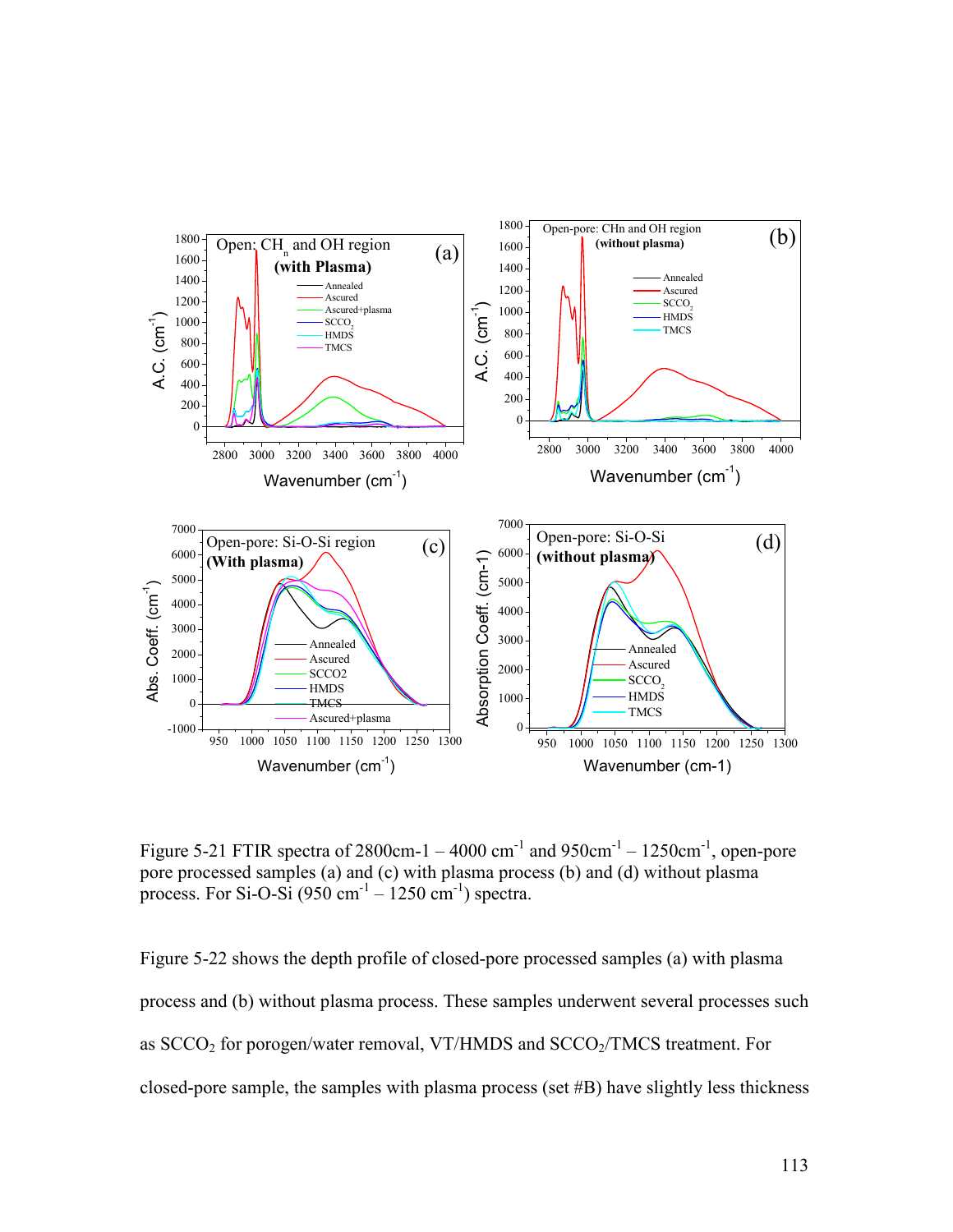as compared to without plasma process (set #A). These effects are not as severe as openpore sample. The film thickness of set #A and set #B is 742 nm and 697.7nm, respectively. This is expected because of it closed-pore morphology nature blocking O attacks deeper into the sample. This can be verified via the FT-IR spectra. Figure 5-23 shows FT-IR spectra of 2800 cm<sup>-1</sup> – 4000 cm<sup>-1</sup> and 950 cm<sup>-1</sup> – 1250 cm<sup>-1</sup>, closed-pore pore processed samples (a) and (c) with plasma process (b) and (d) without plasma process. Similar as open-pore sample, the Si-O-Si crosslinking of the processed sample does not change as much.



Figure 5-22 Depth profile of closed-pore processed samples (a) with plasma process and (b) without plasma process.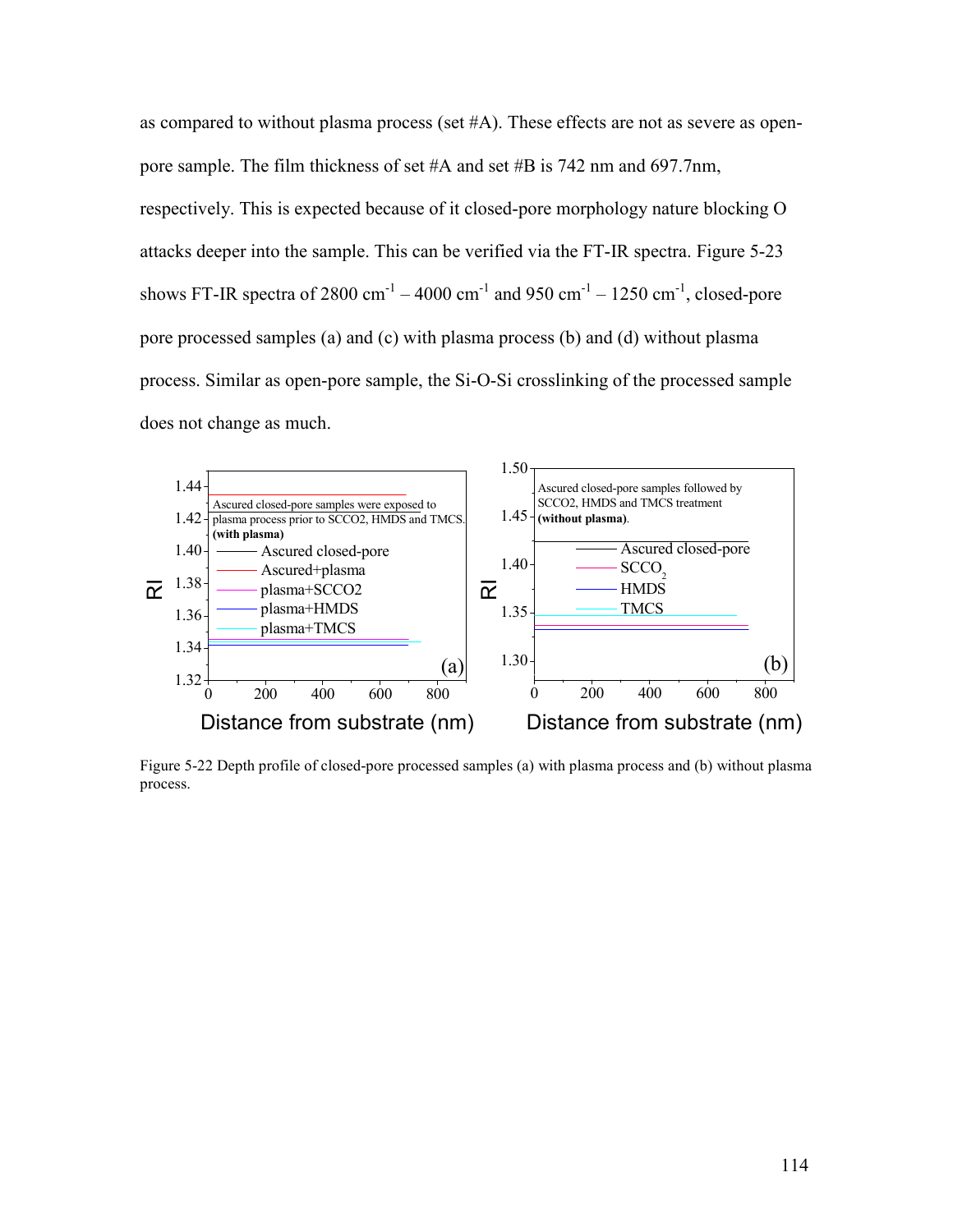

Figure 5-23 FT-IR spectra of  $2800 \text{cm}^{-1} - 4000 \text{cm}^{-1}$  and  $950 \text{cm}^{-1} - 1250 \text{cm}^{-1}$ , closed-pore processed samples (a) and (c) with plasma process (b) and (d) without plasma process.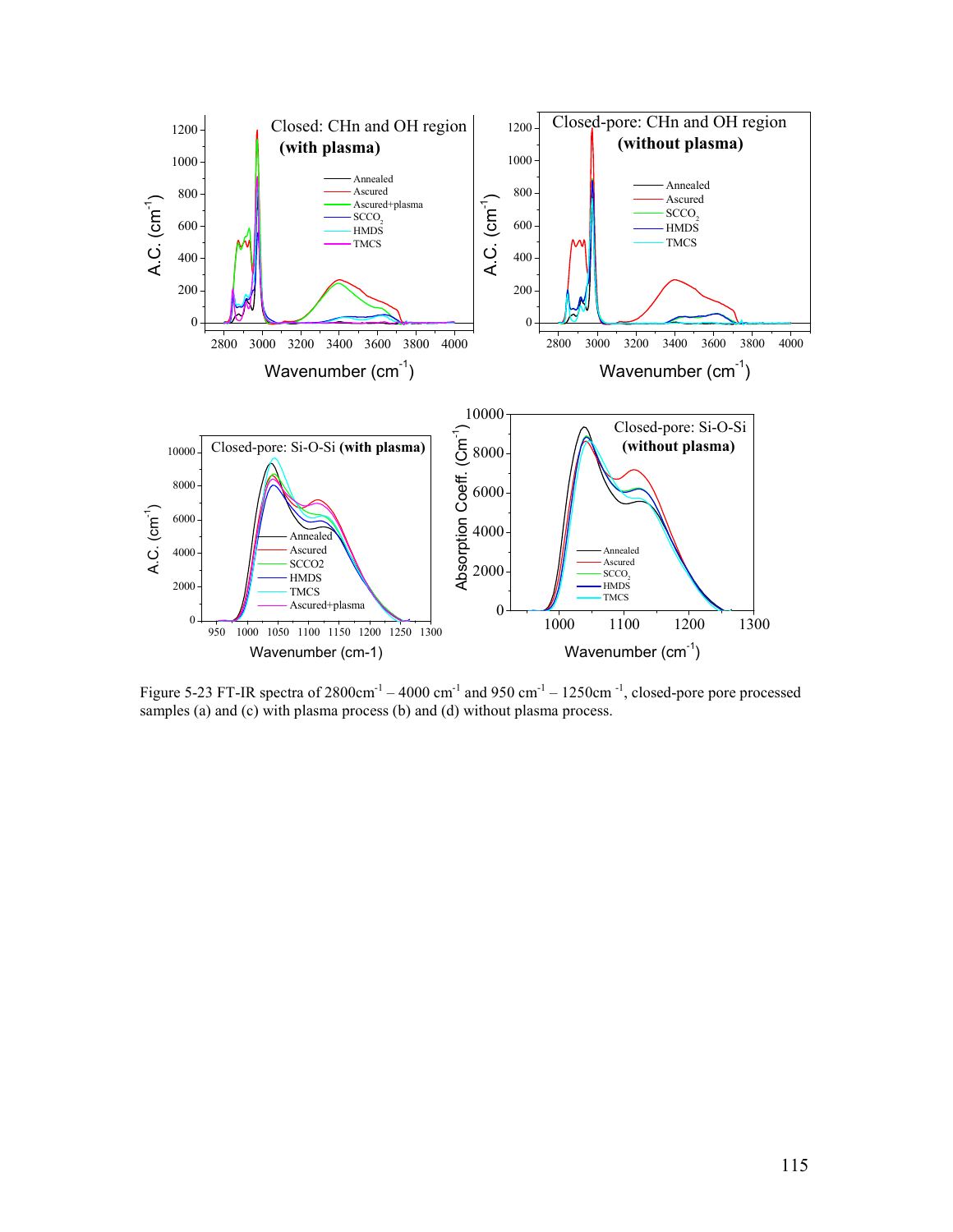### Chapter 6

#### Conclusion/Future Work

#### 6.1 Conclusion/Future Work

This dissertation research found that depth profile spectroscopy ellipsometry (SE) can be used to evaluate the performance of supercritical  $CO<sub>2</sub>$  (SCCO<sub>2</sub>) process in generating nanoporous thin film for microelectronics application. This research shows designed analytical models used to describe a single layer porous film, bi-layer porous film and also a plasma-damaged graded single layer porous film. The mentioned films may be encountered during the fabrication of porous low-k insulator in semiconductor industry. Based on SE analysis, it can successfully distinguish between a bi-layer and single layer porous sample accurately. SE analysis is indeed better than conventional tools for porous film characterization, due to it quick measurement, no sample preparation and does not render sample reusability.

VASE<sup>TM</sup> showed than the  $SCCO<sub>2</sub>$  process can be utilized to create porous film, remove water, repair plasma-damaged and also seal pores. This research shows supercritical  $CO<sub>2</sub>$  processes with addition of appropriate co-solvents have successfully extracted porogen and water efficiently for both closed- and open-pore thin film. Depth profile SE analysis together with FT-IR analysis proved to be a good technique to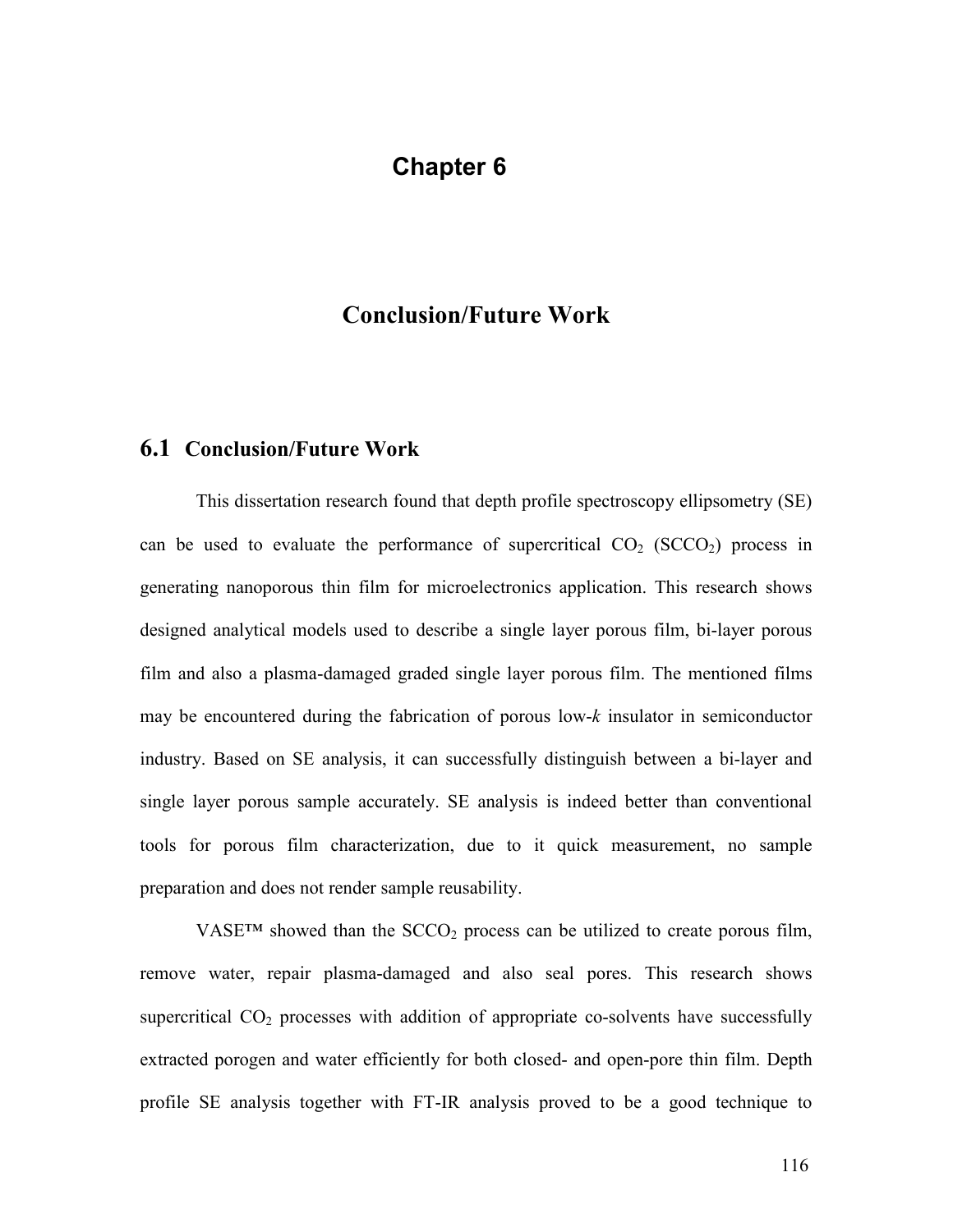understand the effects of each process on the porous films. Depth profile SE also shows that the SCCO<sub>2</sub>/MEK, THF-processed film has higher refractive index as compared to annealed sample due to incomplete water removal. This problem can be solved by reprocessing the processed  $SCCO<sub>2</sub>/MEK$ , THF porous sample with  $SCCO<sub>2</sub>/methanol$ treatment to remove bonded –OH groups. Depth profile SE shows the processed SCCO2/methanol gives comparable refractive index values as compared to direct thermal annealing sample. Furthermore, the  $SCCO<sub>2</sub>$  process is performed at lower temperature (160°C) which proved to produce an equivalent porous film property as compared to standard thermal decomposition  $(\sim450^{\circ}C)$ . This work indeed shows that  $SCCO<sub>2</sub>$ treatment has performed better than thermal annealing process at shorter time and lower temperature. Upon a complete removal or porogen and water, the porous film may still be vulnerable towards water absorption throughout time. Hence,  $SCCO<sub>2</sub>/TMCS$  and  $HMDS$ vapor treatment are used to terminate the silanol group with methyl group and to seal the pores to hinder the adsorption of water from environment and copper contamination. In conclusion, the depth profile SE analysis can offer a great ability in understanding of the physical properties of porous film.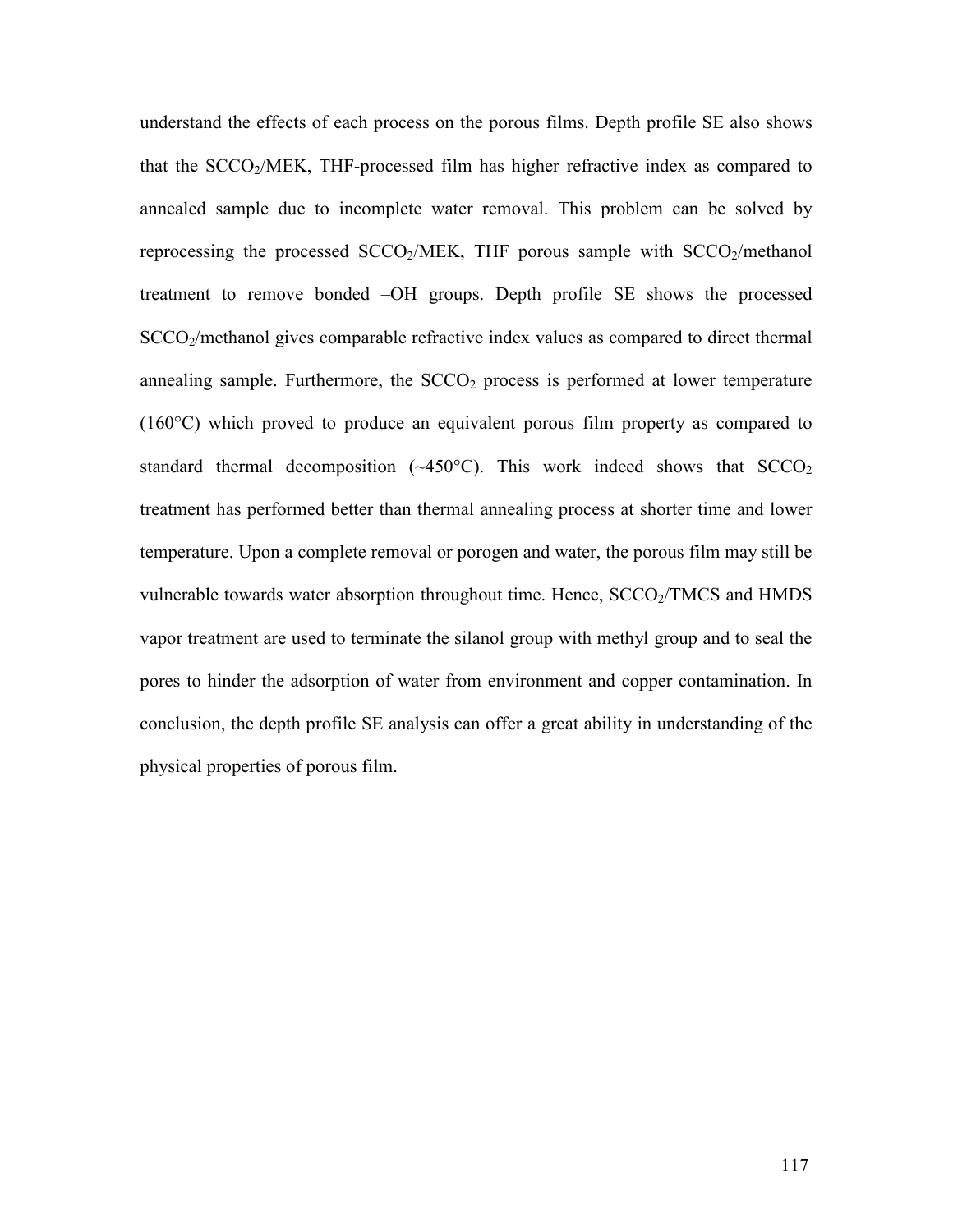#### References:

 $\overline{a}$ 

- 1. www.intel.com, March 2006.
- 2. R.Hiremane, Technology Intel Magazine, April, pp. 1-9 (2005)

3. M.R. Baklanov, K.P. Mogilnikov, V.G. Polovinkin and F.N. Dultsev, The Journal of Vacuum Science and Technology B, 18, 1385 (2000).

4. E. Kondoh, M.R. Baklanov, E. Lin, D. Gidley and A. Nakashima, *Japanese Journal of* Applied Physics, 40, L323 (2001).

5. B. Kastenmeier, K. Pfeifer and A. Knorr, "Porous Low-k Materials and Effective k ," Semiconductor International, July 2004, pp. 87.

6. http://public.itrs.net. Feb. 2006.

7. L. Peters, "Is pore sealing key to ultralow-k adoption" Semiconductor International, October, pp. 49 (2005).

8. R.D. Miller, W. Volksen, J.L. Hedrick, C.J. Hawker, J.F. Remenar, P. Furuta, C.V. Nguyen, D. Yoon, M. Toney, D.P. Rice and J. Hay, *Material Research Society* Conference Proceedings ULSI XV, pp. 327 -333 (2000).

9. R.D. Miller, J.L. Hedrick, D.Y. Yoon, R.F. Cook and J.P. Hummel, Material Research Society, October, pp. 44 - 48 (1997).

10. J.L. Hedrick, R.D. Miller, C.J. Hawker and K.R. Carter, W. Volksen, D.Y. Yoon and

M. Trollsas, Advanced Materials, 10(13), pp. 1049-1053 (1998).

11. J. McHardy and S.P. Sawan, Supercritical Fluid Cleaning: Fundamentals,

Technology and Applications, (Noyes Publications: New Jersey, 1998).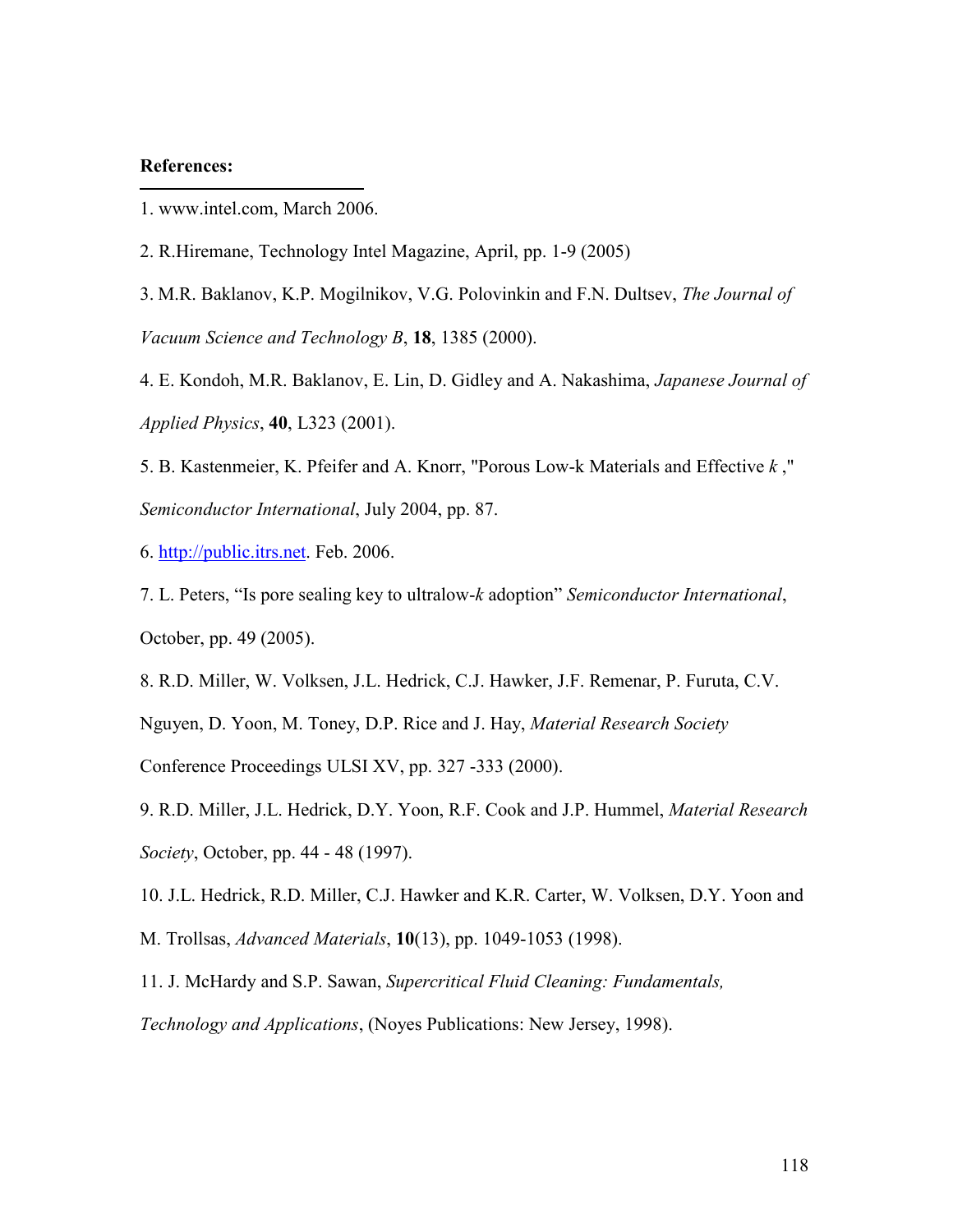12. T. Gougousi, D. Barua, E.D. Young and G.N. Parsons, Chemistry of Materials, 17, pp. 5093-5100 (2005)

13. A. Cabanas, D.P. Long and J.J. Watkins, Chemistry of Materials, 16, pp. 2028-2033 (2004)

14 . X.R. Ye, R. Xiang, C.M. Wai, Y. Lin, Yuehe, J.S. Young and M.H. Engelhard, Surface and Coatings Technology, 190(1), pp. 25-31(2005).

15. R.F. Reidy, Z. Zhang, R.A. Orozco-Teran, B.P. Gorman, D.W. Mueller, Materials Research Society Symposium Proceedings, Materials, Technology and Reliability for Advanced Interconnects and Low-k Dielectrics, 766, pp. 303-308 (2003).

16. Turkot et al. (2005)

 $\overline{a}$ 

17. P.D. Matz and R.F. Reidy, Diffusion and Defect Data--Solid State Data, 103-

104(Ultra Clean Processing of Silicon Surfaces VII), Solid State Phenomena Pt. B, pp. 315-322. (2005)

18. P.M. Capani, P.D. Matz, D.W. Mueller, M.J. Kim, E.R. Walter, J.T. Rhoad, E.L.

Busch, R.F. Reidy, Material Research Society Symposium Proceeding, 863, pp. B2.7.1 – B2.7.6 (2005).

19. B.P. Gorman, R.A. Orozco-Teran, Z. Zhang, P.D. Matz, D.W. Mueller and R.F.

Reidy, The Journal of Vacuum Science and Technology B., 22(3), pp. 1210-1212 (2004).

20. Martinez et al. (2003)

21. J.A. Lubguban, S. Gangopadhyay, B. Lahlouh, T. Rajagopalan, N. Biswas, J. Sun,

D.H. Huang, S.L. Simon, A. Mallikarjunan, H-C. Kim, J. Hedstrom, W. Volksen, R.D.

Miller and M.F. Toney, Journal of Materials Research, 19, 3224 (2004).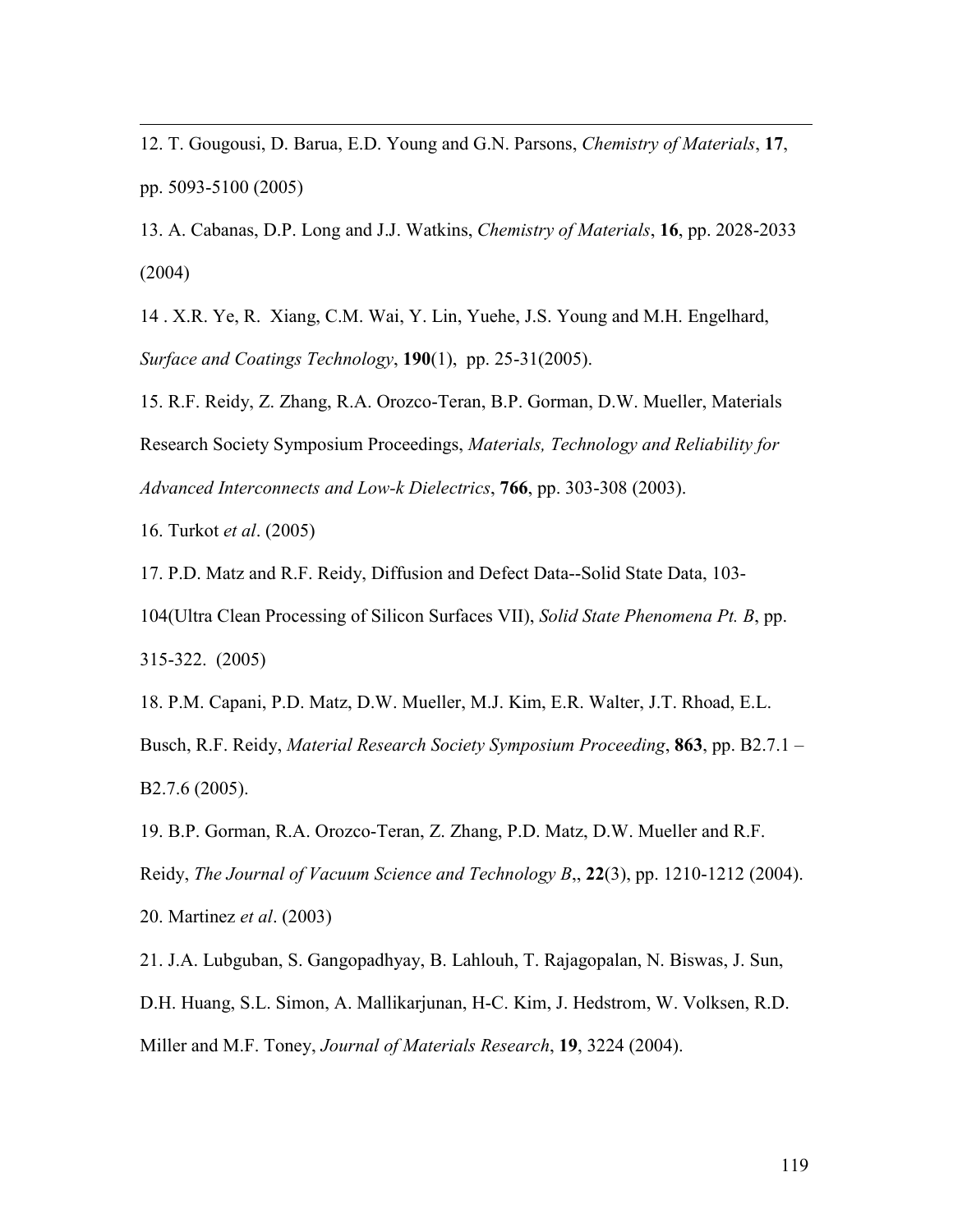22. K. Maex, M.R. Baklanov, D. Shamiyan, F. Iacopi, S.H. Brongersma and Z.S. Yanovitskaya, Journal of Applied Physics, 93, 8793 (2003).

23. S. Terada, T. Kinashi and J. Spear, AIP Conf. Proc., 683, 546 (2003).

 $\overline{a}$ 

- 24. J. Ilavsky, A. J. Allen, G. G. Long and P. R. Jemian, Review of Scientific Instrument, AIP, 73, 1660 (2002).
- 25. A.A. Herrero, R.L. Heredero, E. Bernabeu and D. Levy, Applied Optics, 40, 527 (2001).
- 26. M.R. Baklanov, K.P. Mogilnikov, V.G. Polovinkin and F.N. Dultsev, The Journal of Vacuum Science and Technology B, 18, 1385 (2000).
- 27. K.P. Mogilnikov, V.G. Polovinkin, F.N. Dultsev and M.R. Baklanov, Material Research Society Symposium Proceeding, 565, 81 (1999).
- 28. D.W. Gidley, W.E. Frieze, T.L. Dull, J.Sun, A.F. Yee. C.V. Nguyen. D.Y. Yoon, Applied Physics Letters, 76, 1282 (2002).
- 29. H.G. Tompkins and W.A. McGahan, Spectroscopic Ellipsometery and Reflectometry A User's Guide, (John Wiley & Sons, 1999).
- 30. D.E. Aspnes, Thin Solid Films, 89, 249 (1982).
- 31. K.R. Carter, R.F. Cook, M.A. Harbison, C.J. Hawker, J. L. Hedrick, S. Kim, G.
- Liniger, R.D. Miller, W. Volksen and D.Y. Yoon, USPTO 5,953,627, 1999.

32. J. Woollam, B. Johs, C. herzinger, J. Hilfiker. R. Synowicki and C. Bungay, Critical

Review of Optical Science and Technology, Society of Photo-Optical Instrumentation

Engineers, CR72, 1 (Optical Metrology: Washington, 1999).

33. D. Shamiryan, T. Abell, Q.T. Le and K. Maex, Microelectronic Engineering, 70/2-4, 341 (2003).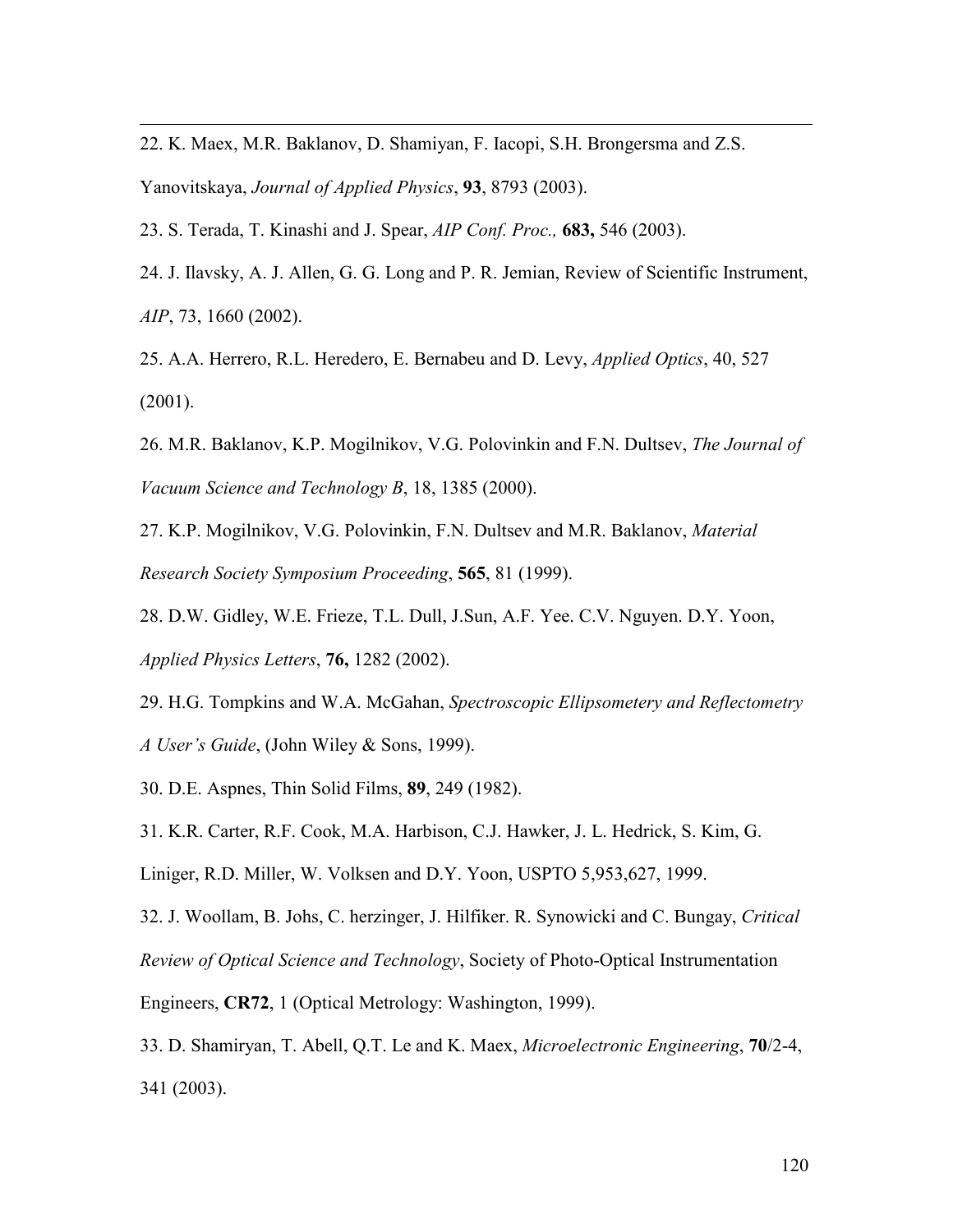34. J.G. Webster, Wiley Encyclopedia of Electrical and Electronics Engineering Supplement 1, (John Wiley and Sons, 2000).

35. Hect, Optics 4th edition, (Addison Wesley, 2002).

 $\overline{a}$ 

36. M. Born and E. Wolf, Principles of optics: Electromagnetic theory of propagation, interference and diffraction of light 7th edition, (Cambridge University Press, 1999).

37. F.L. Pedrotti and L.S. Pedrotti, Introduction to Optics 2nd edition, (Prentice Hall, 1993).

38. R.M.A. Azzam and N.M. Bashara, Ellipsometry and Polarized Light, (North-Holland Personal Library, 1987).

39. W.H. Press, B.P. Flannery, S.A. Teukolsky, and W.T. Vetterling, Numerical Recipes: The Art of Scientific Computing (Cambridge University Press: Cambridge, MA, 1988).

40. A.V. Goncharenko, Phys. Rev. E, 68, 1 (2003).

41. D.E. Aspnes, Thin Solid Films, 89, 249 (1982).

42. C. M. Herzinger, B. Johs, W. A. McGahan, J. A. Woollam and W. Paulson, Journal of Applied Physics, 83, 3323 (1998).

43. E.D. Palik., Handbook of optical constants of solids, (San Diego: Academic Press, 1998).

44. C. Himcinschi, M. Friedrich, C. Murray, I. Streiter, S.E. Schulz, T. Gessner and

D.R.T Zahn, Semiconductor Science Technology, 16, pp. 806-811 (2001).

45. C. Himcinschi, M. Friedrich, C. Murray, I. Streiter, S.E. Schulz, T. Gessner and D.R.T Zahn, Anal. Bioanal. Chem., 374, pp. 654-657 (2002).

46. A. Alvarez-Herrero, R.L. Heredero, E. Bernabeu and D. Levy, *Applied Optics*, 40(4), pp. 527 – 532 (2001).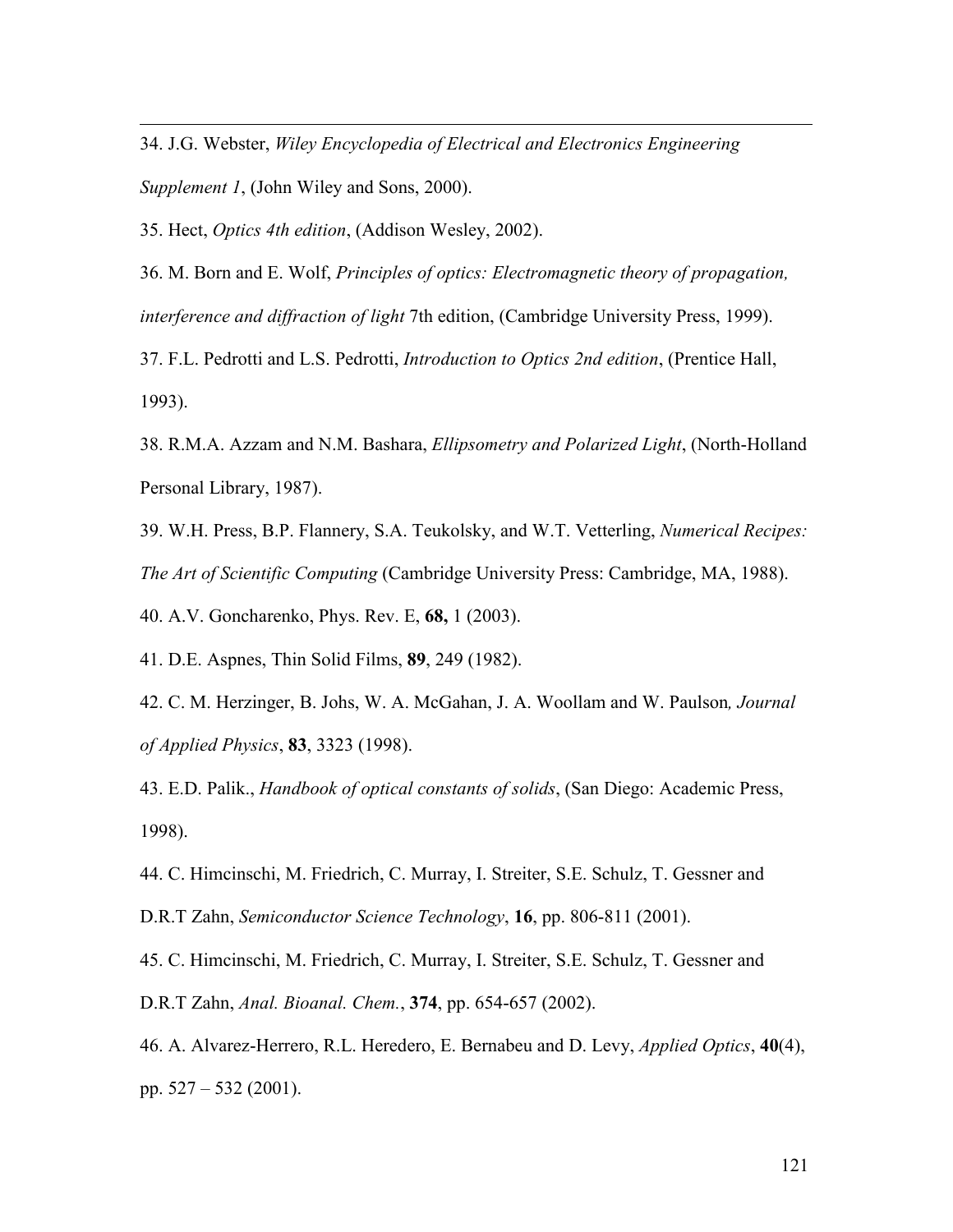47. J.M. Hollas, *High Resolution Spectroscopy*, (New York: John Wiley & Sons, 1998).

48. H.C. Kim, J.B. Wilds, C.R. Kreller, W. Volksen, P.J. Brock, V.Y. Lee, T. Magbitang,

J.L. Hedrick, C.J. Hawker and R.D. Miller, Advanced Materials, 14, 1637 (2002).

49. McHardy J., Supercritical Fluid Cleaning, (New Jersey: Noyes Publications, 1998).

50. Taylor L.T., Supercritical Fluid Extraction: Techniques in Analytical Chemistry,

John Wiley & Sons., Inc. (1996).

 $\overline{a}$ 

51. Rajagopalan T., Lahlouh, Lubguban J.A., Biswas N., Gangopadhyay S., Sun J.,

Huang D.H. and Simon S.L., Mallikarjunan, Kim H.-C., Volksen W., Toney M.F., Huang

E., Rice P.M., Delenia and Miller R.D., *Applied Physics Letters*, 82(24), pp. 4328-4330 (2003).

52 L.T. Taylor, Supercritical Fluid Extraction, (John Wiley & Sons, 1996).

53. B. Xie and A.J. Muscat, IEEE Transaction of Semincoductor Manufacturing, 17(4) (2004).

54 M.T. Othman, J.A. Lubguban, A.A. Lubguban and S. Gangopadhyay, R. D. Miller,

W. Volksen and H.-C. Kim, Journal Applied Physics, in press.

55. H-C. Kim, W. Volksen, R.D. Miller, E. Huang, G. Yang, R. M. Briber, K. W. Shin and S.K. Satija, Chemistry of Materials, 15, 3 (2003).

<sup>56</sup> J.A. Lubguban, S. Gangopadhyay, B. Lahlouh, T. Rajagopalan, N. Biswas, J. Sun,

D.H. Huang, S.L. Simon, A. Mallikarjunan, H-C. Kim, J. Hedstrom, W. Volksen, R.D.

Miller and M.F. Toney, J. Mater. Res., 19, 3224 (2004).

 $57$ M.T. Othman, J.A. Lubguban, A.A. Lubguban, S. Gangopadhyay, R.D. Miller, W.

Volksen and H.-C. Kim, J. Appl. Phys. 99, 083503 (2006).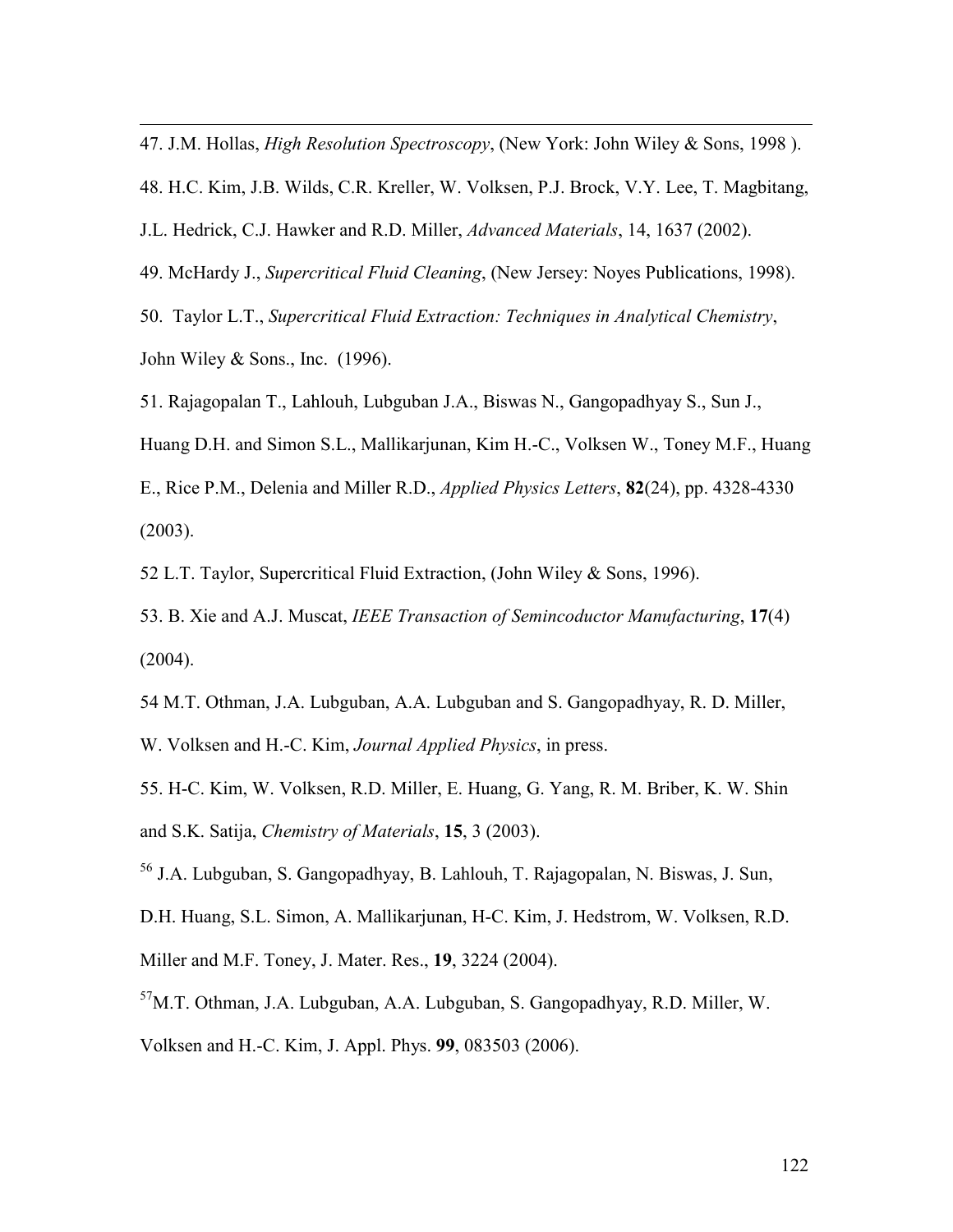- <sup>58</sup> H.-C Kim, W. Volksen, R.D. Miller, E. Huang, G. Yang, R.M. Briber, K. W. Shin, and S.K. Satija, Chem. Mater. 15, 609 (2003).
- <sup>59</sup> B. Lahlouh, J.A. Lubguban, G. Sivaraman, R. Gale and S. Gangopadhyay,
- Electrochemical and Solid-State Letters, 7, G338 (2004).

 $\overline{a}$ 

- <sup>60</sup> B.P. Gorman, R.A. Orozco-Teran, Z. Zhang, P.D. Matz, D.W. Mueller and R.F. Reidy, The Journal of Vacuum Science and Technology B, 22, 1210 (2004).
- <sup>61</sup> T. Rajagopalan, B. Lahlouh, J.A. Lubguban, N. Biswas, S. Gangopadhyay, J. Sun, D.
- H. Huang, S. L Simon, D. Toma, R. Butler, Applied Surface Science, 252, 6323 (2006).
- <sup>62</sup> C. Himcinschi, M. Friedrich, C. Murray, I. Streiter, S.E. Schulz, T. Gessner and D.R.T Zahn, Semiconductor Science Technology, 16, 806 (2001).
- <sup>63</sup> C. Himcinschi, M. Friedrich, C. Murray, I. Streiter, S.E. Schulz, T. Gessner and D.R.T Zahn, Anal. Bioanal. Chem., 374, 654 (2002).